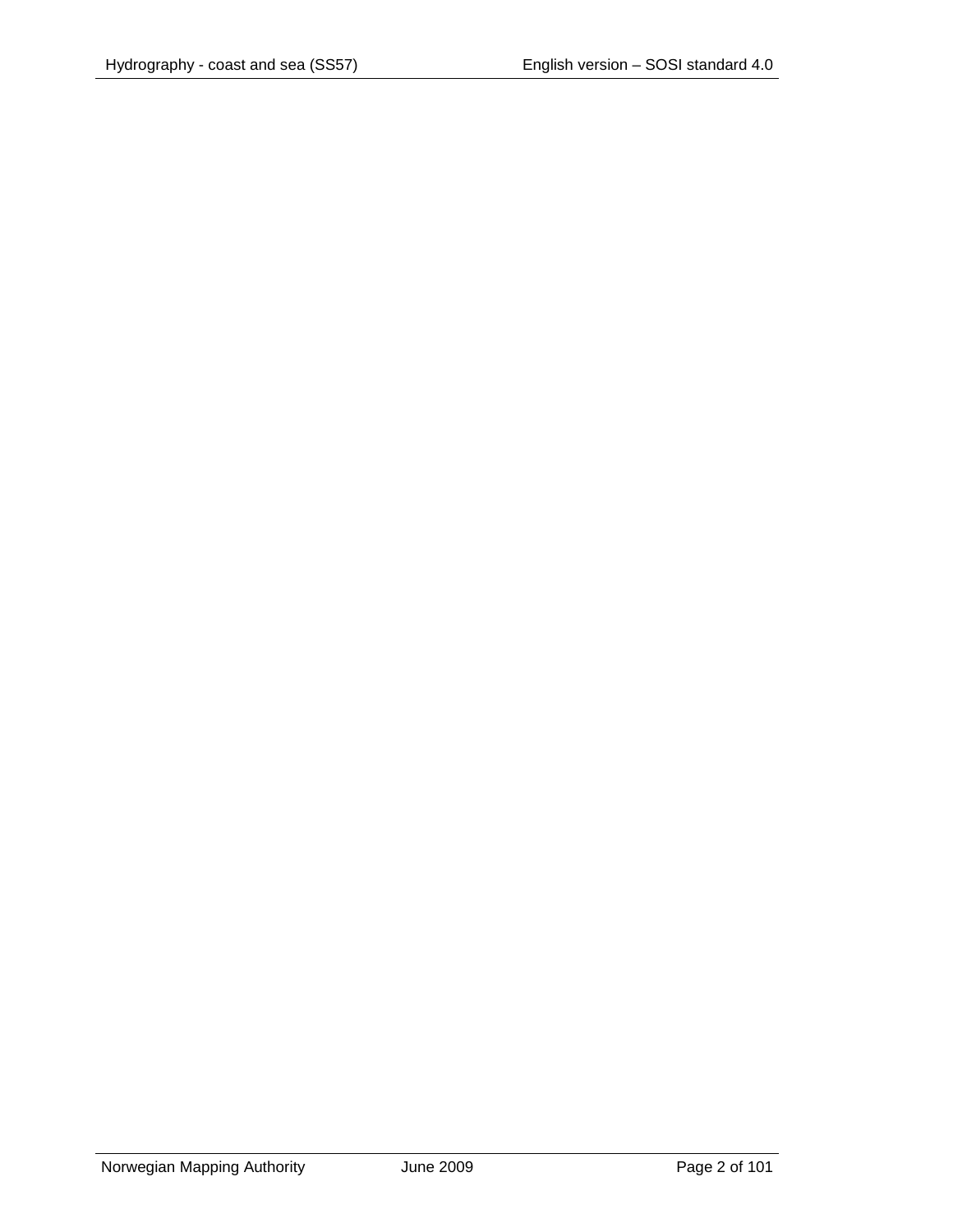# **Table of contents**

| 1.1 |                                                                                       |  |
|-----|---------------------------------------------------------------------------------------|--|
|     |                                                                                       |  |
|     |                                                                                       |  |
|     |                                                                                       |  |
|     |                                                                                       |  |
|     |                                                                                       |  |
|     |                                                                                       |  |
|     |                                                                                       |  |
|     |                                                                                       |  |
|     |                                                                                       |  |
|     |                                                                                       |  |
|     |                                                                                       |  |
|     |                                                                                       |  |
|     |                                                                                       |  |
|     |                                                                                       |  |
|     |                                                                                       |  |
|     |                                                                                       |  |
|     |                                                                                       |  |
|     |                                                                                       |  |
|     |                                                                                       |  |
|     |                                                                                       |  |
|     |                                                                                       |  |
|     |                                                                                       |  |
|     |                                                                                       |  |
|     |                                                                                       |  |
|     |                                                                                       |  |
|     |                                                                                       |  |
|     |                                                                                       |  |
|     |                                                                                       |  |
|     |                                                                                       |  |
|     |                                                                                       |  |
|     |                                                                                       |  |
|     |                                                                                       |  |
|     |                                                                                       |  |
|     |                                                                                       |  |
|     |                                                                                       |  |
|     |                                                                                       |  |
|     |                                                                                       |  |
|     |                                                                                       |  |
|     |                                                                                       |  |
|     |                                                                                       |  |
|     |                                                                                       |  |
|     |                                                                                       |  |
| 1.2 |                                                                                       |  |
|     |                                                                                       |  |
|     | 1.2.1.1                                                                               |  |
|     | 1.2.1.2                                                                               |  |
|     | 1.2.1.3                                                                               |  |
|     | 1.2.1.4                                                                               |  |
|     | Association ??HarbourArea/HarbourSegment-HarbourTerminal31<br>1.2.1.5                 |  |
|     | Association << Topo>> ?? HarbourArea/HarbourSegment-HarbourAreaBoundary31<br>1.2.1.6  |  |
|     | Association < <topo>&gt; HarbourTerminal-HarbourTerminalBoundary31<br/>1.2.1.7</topo> |  |
|     | 1.2.1.8<br>Association < <topo>&gt; HarbourDistrict-HabourDisrictBoundary32</topo>    |  |
|     | 1.2.1.9                                                                               |  |
|     |                                                                                       |  |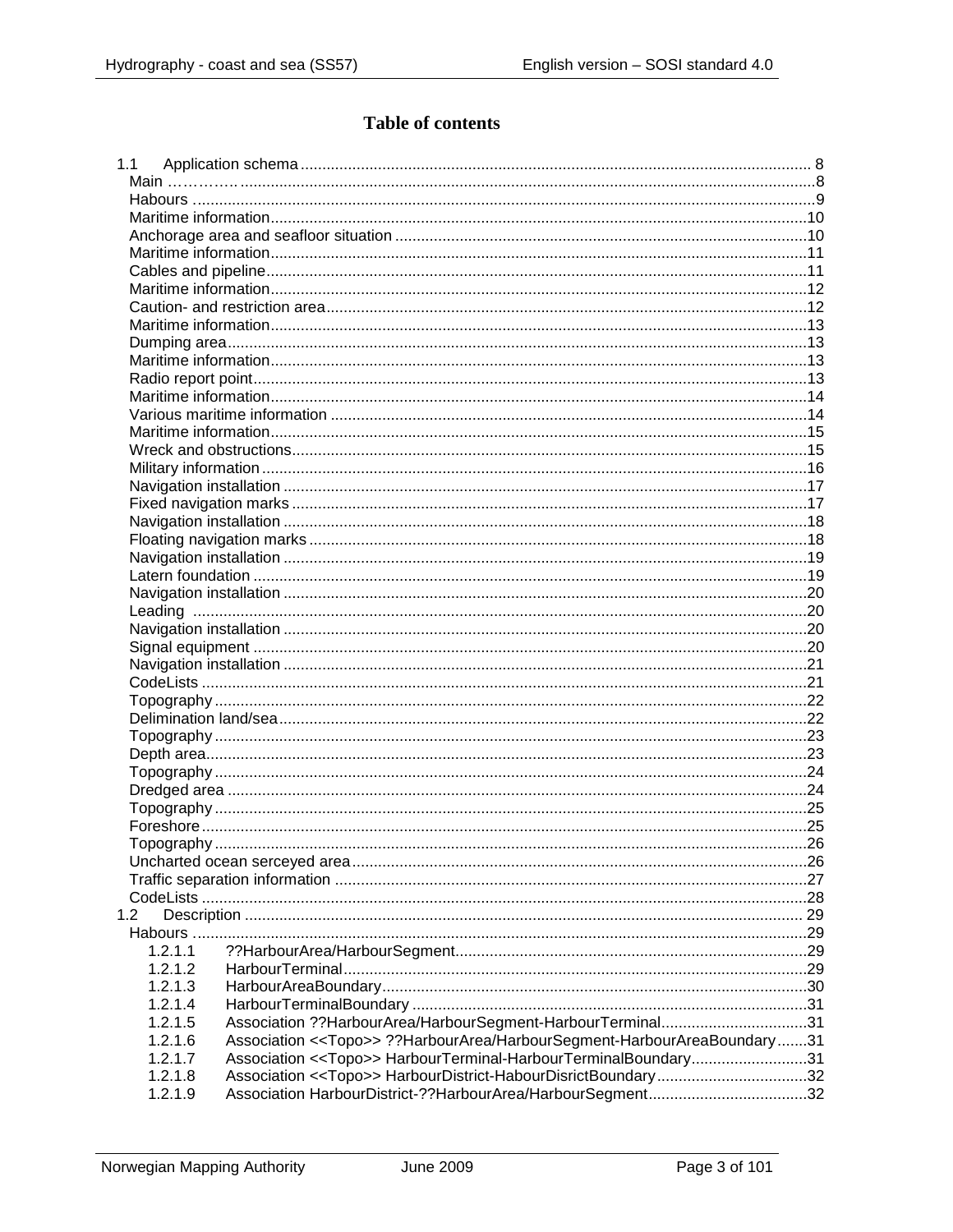| 1.2.1.10             |                                                                                    |  |
|----------------------|------------------------------------------------------------------------------------|--|
|                      |                                                                                    |  |
| 1.2.1.11             |                                                                                    |  |
| 1.2.1.12             |                                                                                    |  |
| 1.2.1.13             |                                                                                    |  |
| 1.2.1.14             |                                                                                    |  |
|                      |                                                                                    |  |
| 1.2.1.15<br>1.2.1.16 |                                                                                    |  |
|                      |                                                                                    |  |
| 1.2.1.17             |                                                                                    |  |
| 1.2.1.18             |                                                                                    |  |
| 1.2.1.19             |                                                                                    |  |
| 1.2.1.20             |                                                                                    |  |
| 1.2.1.21             |                                                                                    |  |
| 1.2.1.22             |                                                                                    |  |
| 1.2.1.23             |                                                                                    |  |
| 1.2.1.24             |                                                                                    |  |
| 1.2.1.25             |                                                                                    |  |
| 1.2.1.26             |                                                                                    |  |
| 1.2.1.27             |                                                                                    |  |
| 1.2.1.28             |                                                                                    |  |
| 1.2.1.29             |                                                                                    |  |
| 1.2.1.30             |                                                                                    |  |
| 1.2.1.31             |                                                                                    |  |
| 1.2.1.32             |                                                                                    |  |
| 1.2.1.33             |                                                                                    |  |
| 1.2.1.34             |                                                                                    |  |
| 1.2.1.35             |                                                                                    |  |
| 1.2.1.36             |                                                                                    |  |
| 1.2.1.37             |                                                                                    |  |
| 1.2.1.38             |                                                                                    |  |
| 1.2.1.39             |                                                                                    |  |
| 1.2.1.40             |                                                                                    |  |
| 1.2.1.41             | Association << Topo>> RestrictionArea-RestrictionAreaBoundary 43                   |  |
| 1.2.1.42             |                                                                                    |  |
| 1.2.1.43             | Association << Topo>> FisheryProtectionZone-FisheryProtectionZoneBoundary43        |  |
| 1.2.1.44             | Association < <topo>&gt; UnderwaterCableArea-UnderwaterCableAreaBoundary 44</topo> |  |
| 1.2.1.45             | Association << Topo>> SeaplaneHarbour-SeaplaneHarbourBoundary 44                   |  |
| 1.2.1.46             | Association < <topo>&gt; ObstructionFoulSeafloor -HarbourTerminalBoundary44</topo> |  |
| 1.2.1.47             |                                                                                    |  |
| 1.2.1.48             | Association << Topo>> ?? SmallBoatHarbour/SmallBoatMarina-                         |  |
|                      |                                                                                    |  |
| 1.2.1.49             | Association << Topo>> MilitaryPracticeArea-MilitaryPracticeAreaBoundary45          |  |
| 1.2.1.50             | Association < <topo>&gt; SeafloorSituation-SeafloorSituationBoundary46</topo>      |  |
| 1.2.1.51             |                                                                                    |  |
| 1.2.1.52             |                                                                                    |  |
| 1.2.1.53             |                                                                                    |  |
| 1.2.1.53.1           |                                                                                    |  |
| 1.2.1.53.2           |                                                                                    |  |
| 1.2.1.53.3           |                                                                                    |  |
| 1.2.1.53.4           |                                                                                    |  |
| 1.2.1.53.5           |                                                                                    |  |
| 1.2.1.53.6           |                                                                                    |  |
| 1.2.1.53.7           |                                                                                    |  |
| 1.2.1.53.8           |                                                                                    |  |
| 1.2.1.53.9           |                                                                                    |  |
| 1.2.1.53.10          |                                                                                    |  |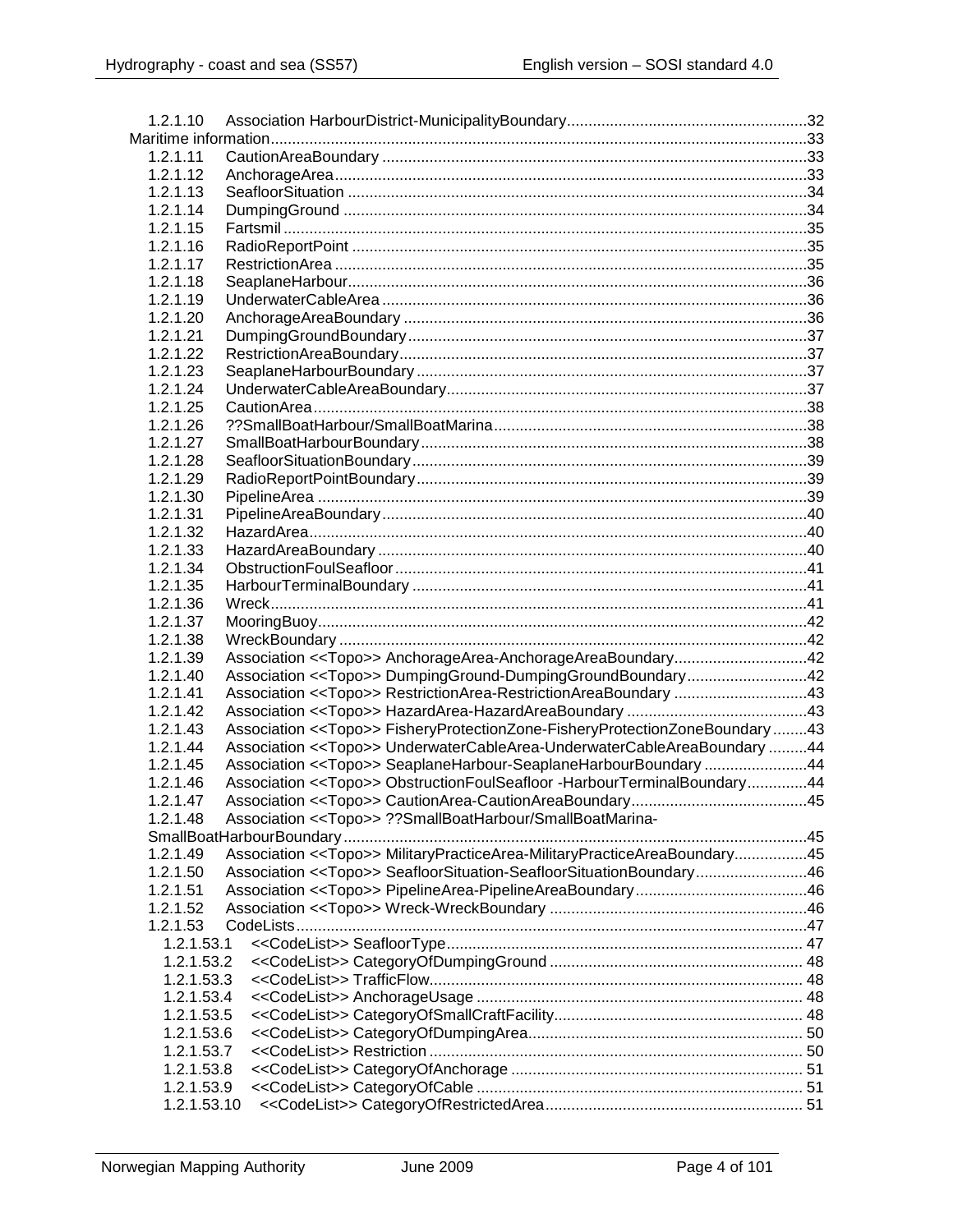| 1.2.1.53.11 |  |
|-------------|--|
| 1.2.1.53.12 |  |
| 1.2.1.53.13 |  |
|             |  |
| 1.2.1.54    |  |
| 1.2.1.55    |  |
|             |  |
| 1.2.1.55.2  |  |
|             |  |
| 1.2.1.56    |  |
| 1.2.1.57    |  |
| 1.2.1.58    |  |
| 1.2.1.59    |  |
| 1.2.1.60    |  |
| 1.2.1.61    |  |
| 1.2.1.62    |  |
| 1.2.1.63    |  |
| 1.2.1.64    |  |
| 1.2.1.65    |  |
| 1.2.1.66    |  |
| 1.2.1.67    |  |
| 1.2.1.68    |  |
| 1.2.1.69    |  |
| 1.2.1.70    |  |
| 1.2.1.71    |  |
| 1.2.1.72    |  |
| 1.2.1.73    |  |
| 1.2.1.74    |  |
| 1.2.1.75    |  |
| 1.2.1.76    |  |
| 1.2.1.77    |  |
| 1.2.1.78    |  |
| 1.2.1.79    |  |
| 1.2.1.80    |  |
| 1.2.1.81    |  |
| 1.2.1.82    |  |
| 1.2.1.83    |  |
| 1.2.1.83.1  |  |
| 1.2.1.83.2  |  |
| 1.2.1.83.3  |  |
| 1.2.1.83.4  |  |
| 1.2.1.83.5  |  |
| 1.2.1.83.6  |  |
| 1.2.1.83.7  |  |
| 1.2.1.83.8  |  |
| 1.2.1.83.9  |  |
| 1.2.1.83.10 |  |
| 1.2.1.83.11 |  |
|             |  |
| 1.2.1.83.12 |  |
| 1.2.1.83.13 |  |
| 1.2.1.83.14 |  |
| 1.2.1.83.15 |  |
| 1.2.1.83.16 |  |
| 1.2.1.83.17 |  |
| 1.2.1.83.18 |  |
| 1.2.1.83.19 |  |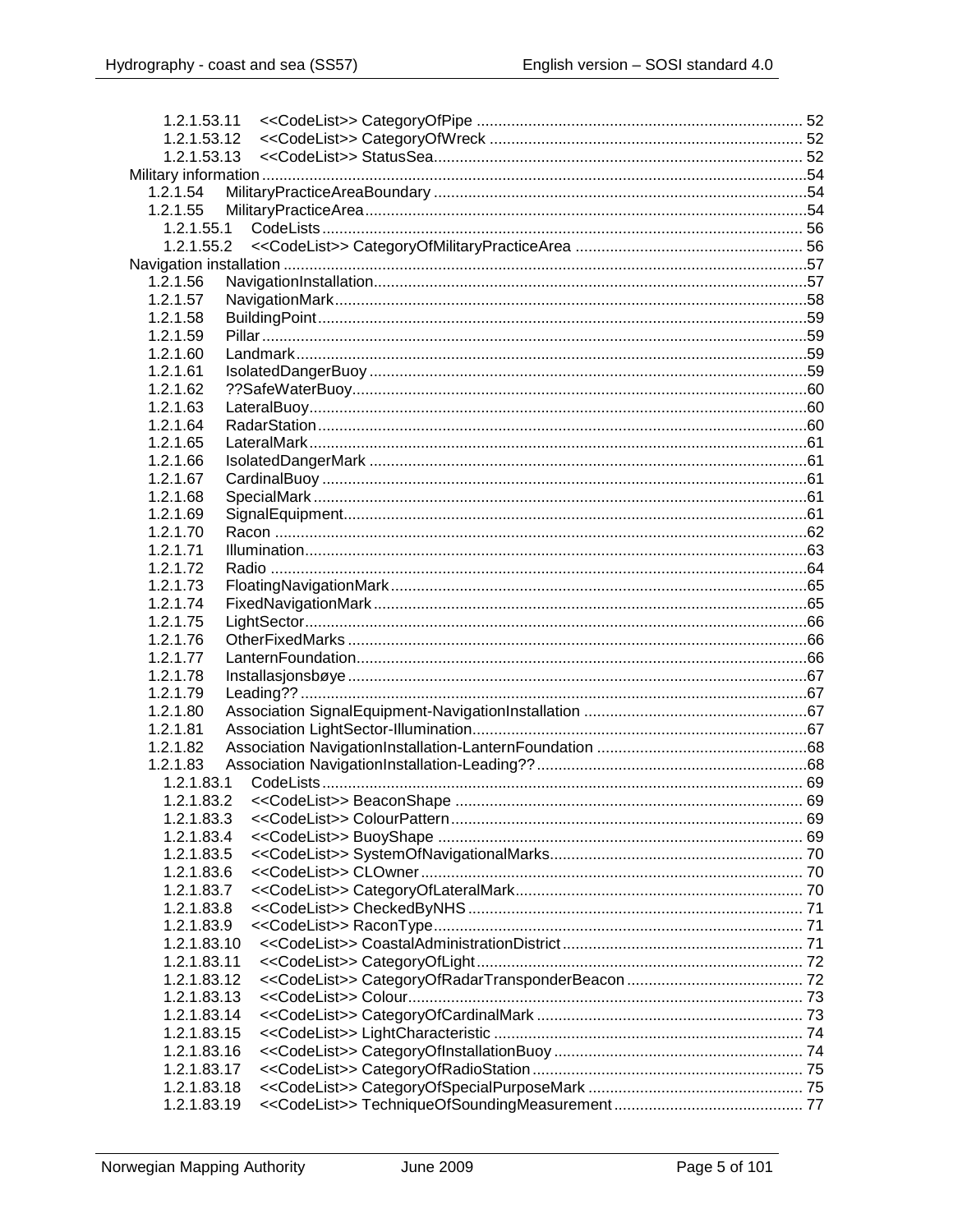| 1.2.1.83.20 |                                                                                  |  |
|-------------|----------------------------------------------------------------------------------|--|
| 1.2.1.83.21 |                                                                                  |  |
| 1.2.1.83.22 |                                                                                  |  |
| 1.2.1.83.23 |                                                                                  |  |
| 1.2.1.83.24 |                                                                                  |  |
| 1.2.1.83.25 |                                                                                  |  |
| 1.2.1.83.26 |                                                                                  |  |
| 1.2.1.83.27 |                                                                                  |  |
| 1.2.1.83.28 |                                                                                  |  |
| 1.2.1.83.29 |                                                                                  |  |
| 1.2.1.83.30 |                                                                                  |  |
|             |                                                                                  |  |
| 1.2.1.84    |                                                                                  |  |
| 1.2.1.85    |                                                                                  |  |
| 1.2.1.86    |                                                                                  |  |
| 1.2.1.87    |                                                                                  |  |
|             |                                                                                  |  |
| 1.2.1.88    |                                                                                  |  |
| 1.2.1.89    |                                                                                  |  |
| 1.2.1.90    |                                                                                  |  |
| 1.2.1.91    |                                                                                  |  |
| 1.2.1.92    |                                                                                  |  |
| 1.2.1.93    |                                                                                  |  |
| 1.2.1.94    |                                                                                  |  |
| 1.2.1.95    |                                                                                  |  |
| 1.2.1.96    |                                                                                  |  |
| 1.2.1.97    |                                                                                  |  |
| 1.2.1.98    |                                                                                  |  |
| 1.2.1.99    |                                                                                  |  |
| 1.2.1.100   |                                                                                  |  |
| 1.2.1.101   |                                                                                  |  |
| 1.2.1.102   |                                                                                  |  |
| 1.2.1.103   |                                                                                  |  |
| 1.2.1.104   |                                                                                  |  |
| 1.2.1.105   |                                                                                  |  |
| 1.2.1.106   |                                                                                  |  |
| 1.2.1.107   |                                                                                  |  |
| 1.2.1.108   |                                                                                  |  |
| 1.2.1.109   |                                                                                  |  |
|             |                                                                                  |  |
| 1.2.1.111   |                                                                                  |  |
|             |                                                                                  |  |
|             |                                                                                  |  |
|             |                                                                                  |  |
| 1.2.1.114   |                                                                                  |  |
|             | 1.2.1.115 Association << Topo>> UnchartedOceanSurveyedArea-                      |  |
|             |                                                                                  |  |
|             |                                                                                  |  |
| 1.2.1.117   | Association < <topo>&gt; UnchartedOceanSurveyedArea-DelimitationLandSea96</topo> |  |
| 1.2.1.118   |                                                                                  |  |
|             |                                                                                  |  |
| 1.2.1.119.1 |                                                                                  |  |
| 1.2.1.119.2 |                                                                                  |  |
| 1.2.1.119.3 |                                                                                  |  |
| 1.2.1.119.4 |                                                                                  |  |
|             |                                                                                  |  |
|             |                                                                                  |  |
|             |                                                                                  |  |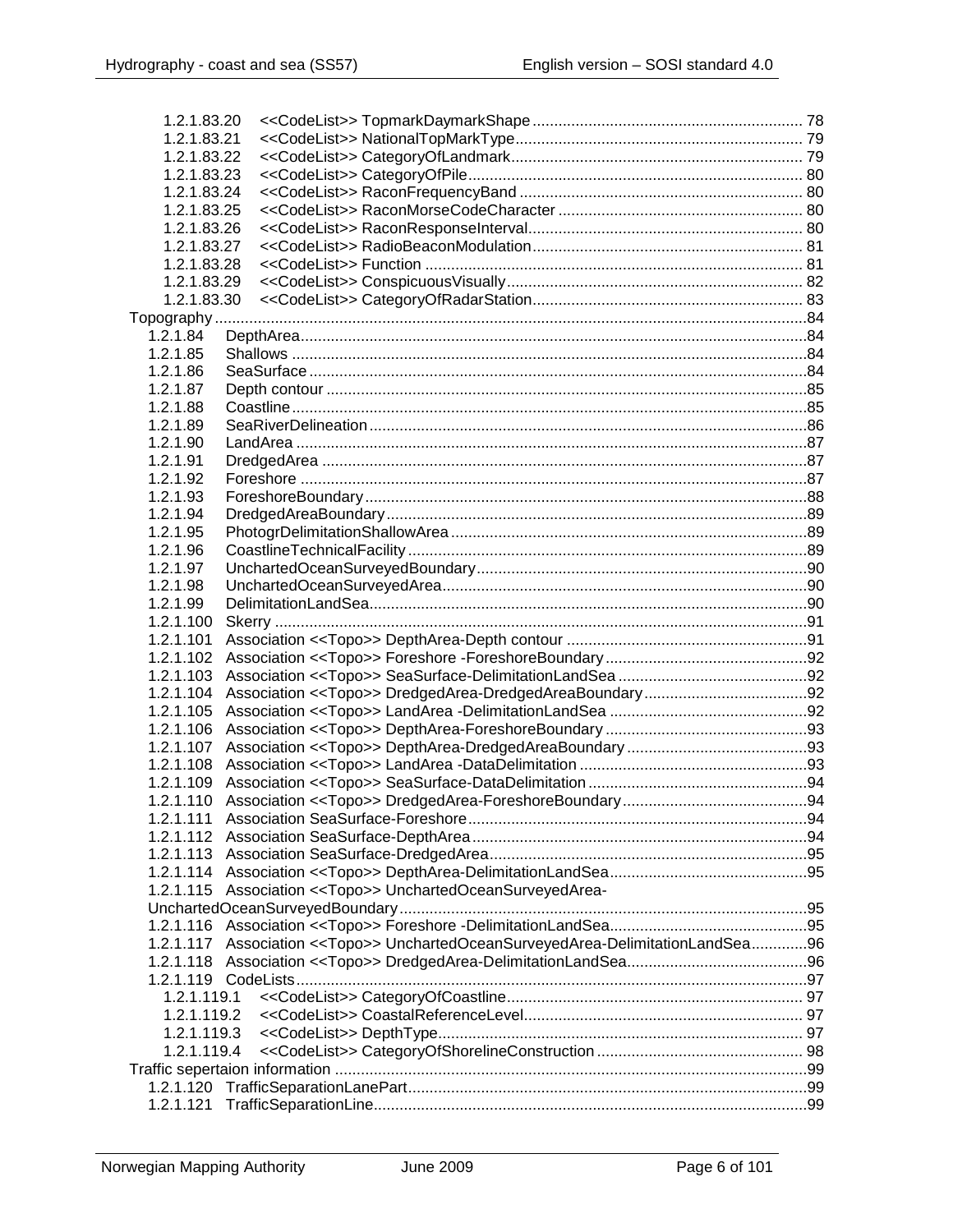| 1.2.1.124 Association TrafficSeparationLanePart-TrafficSeparationLine 100                                |  |
|----------------------------------------------------------------------------------------------------------|--|
| 1.2.1.125 Association < <topo>&gt; TrafficSeparationLanePart-TrafficSeparationLanePartBoundary100</topo> |  |
|                                                                                                          |  |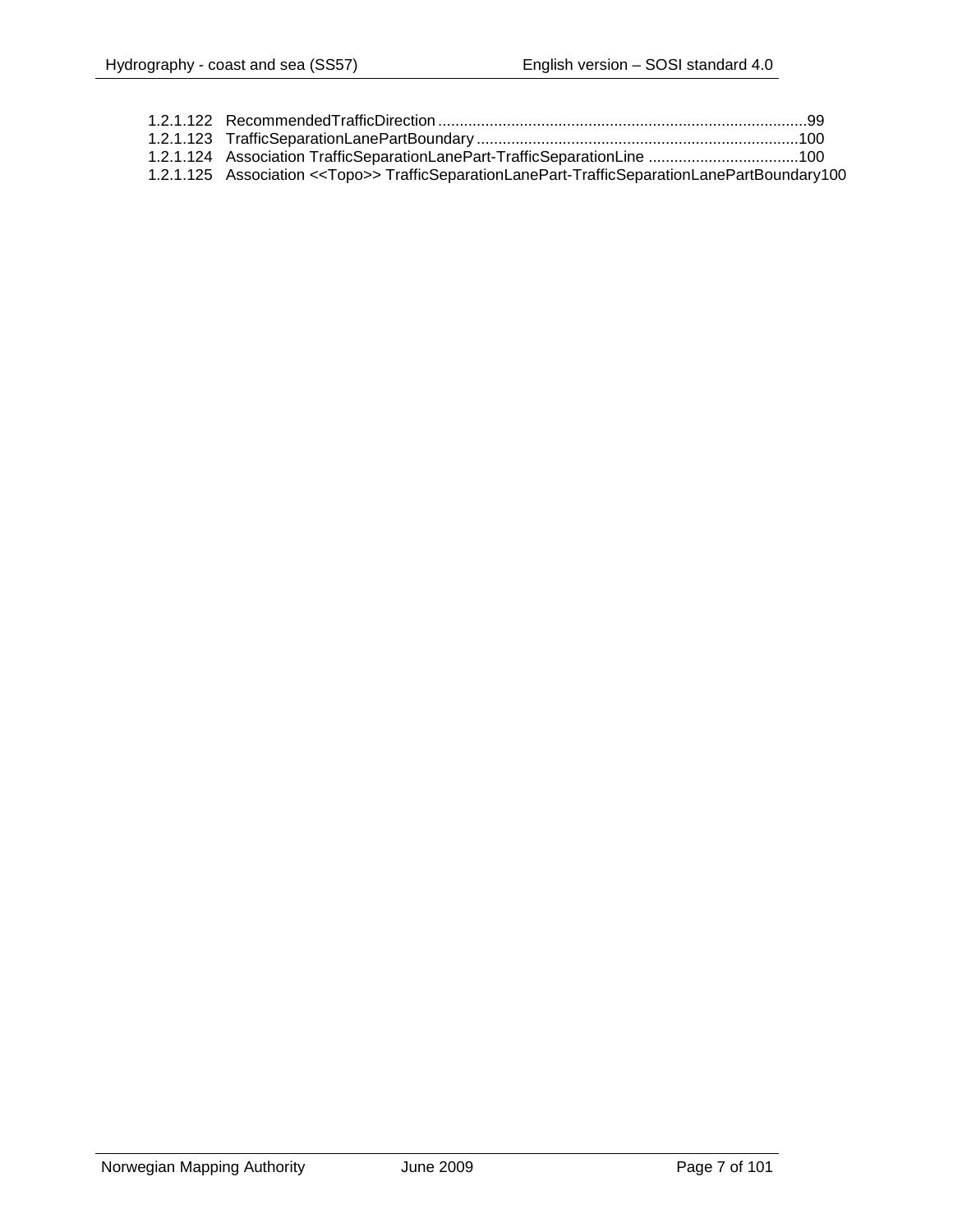# <span id="page-7-0"></span>**1.1 Application schema**

#### <span id="page-7-1"></span>**Main**

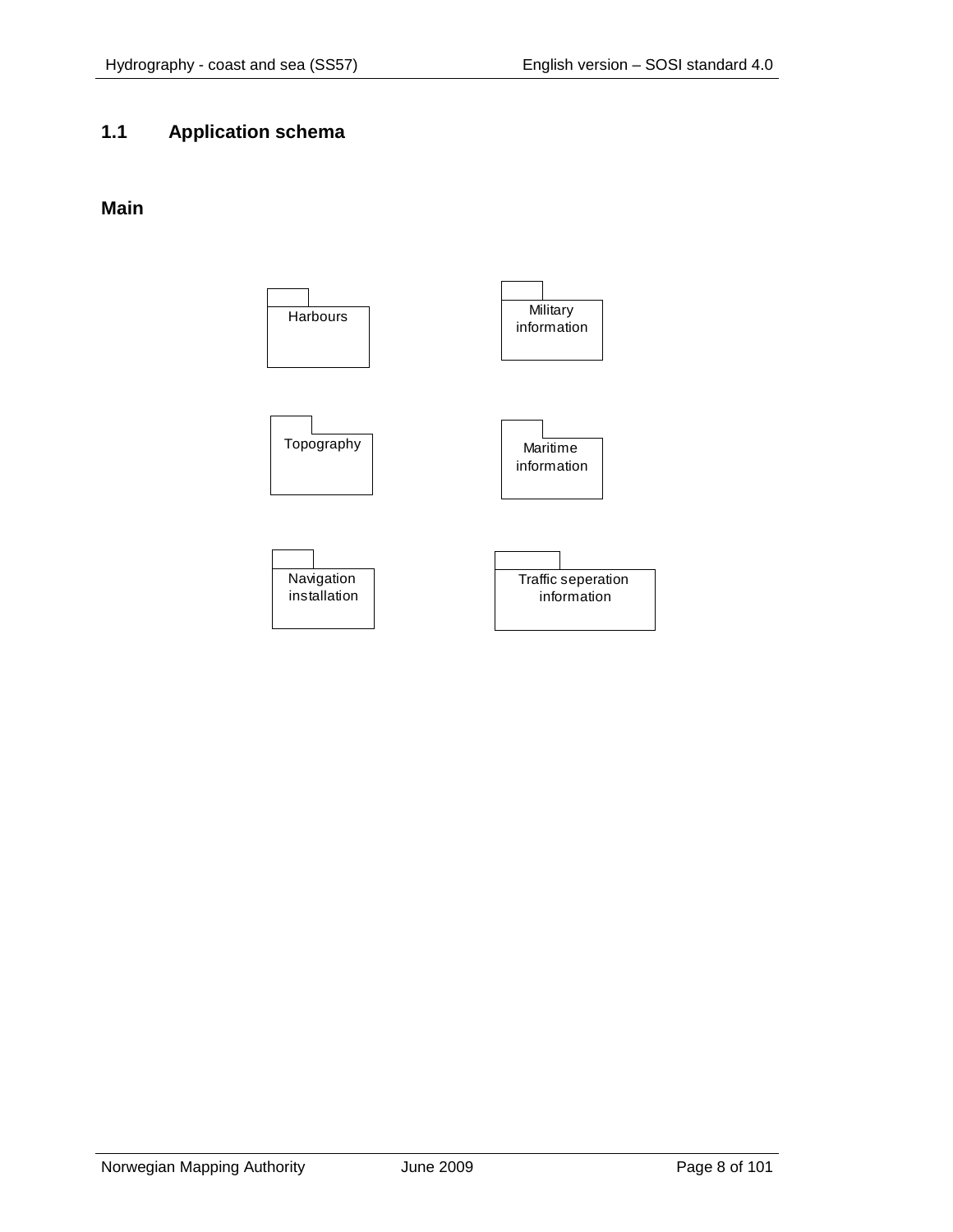#### <span id="page-8-0"></span>**Habours**

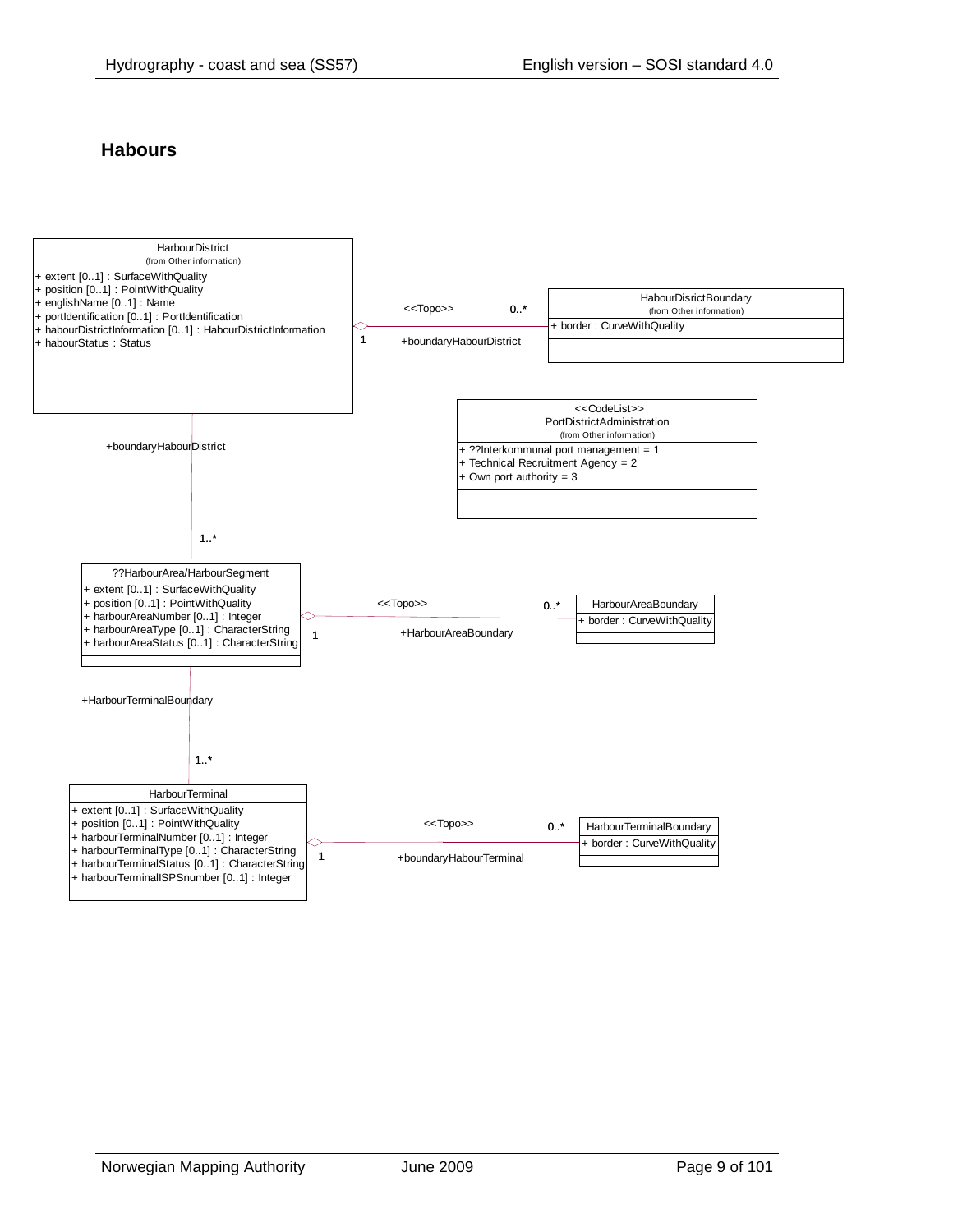# <span id="page-9-1"></span><span id="page-9-0"></span>**Maritime information Anchorage area and seafloor situation**

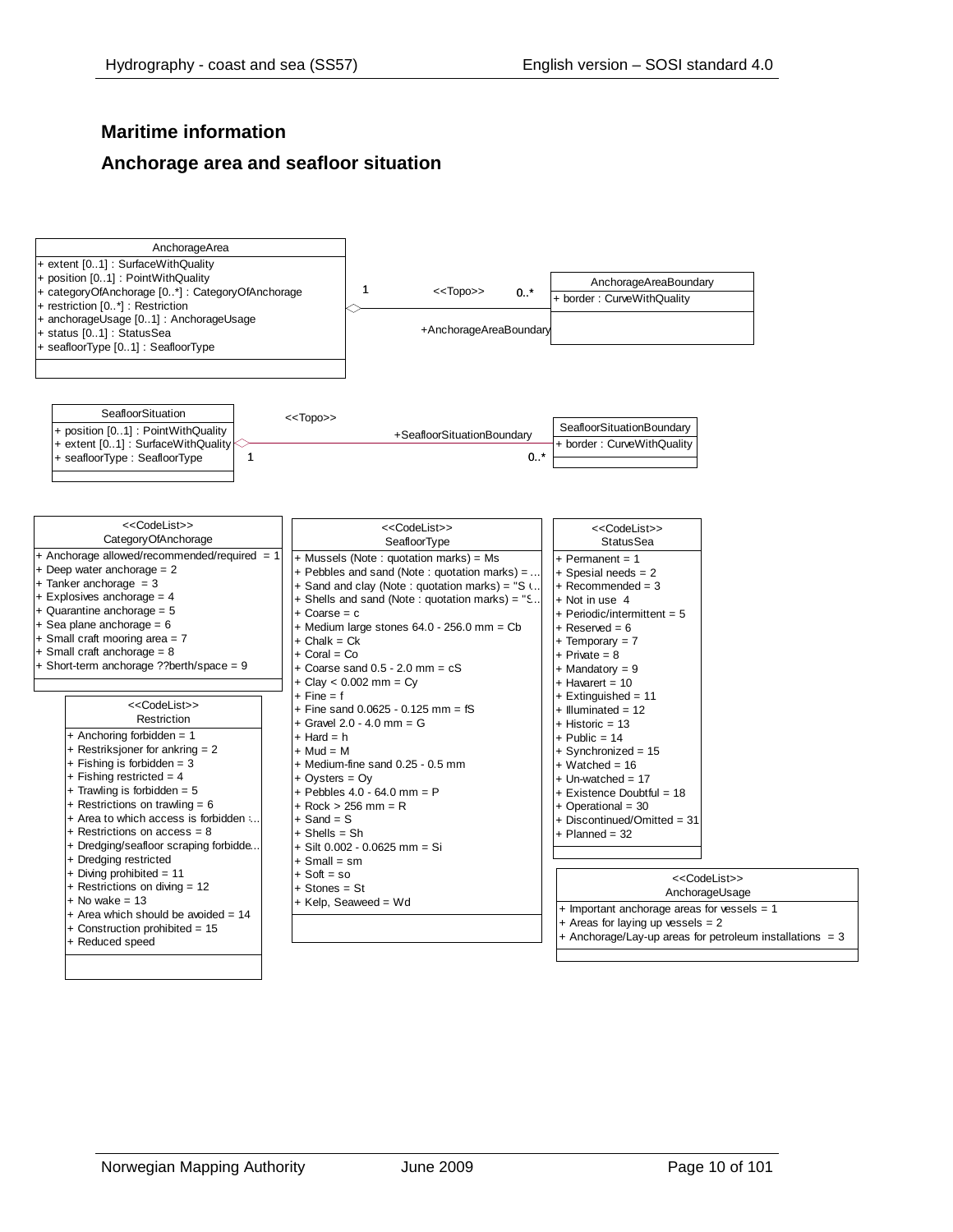# <span id="page-10-1"></span><span id="page-10-0"></span>**Maritime information Cables and pipeline**

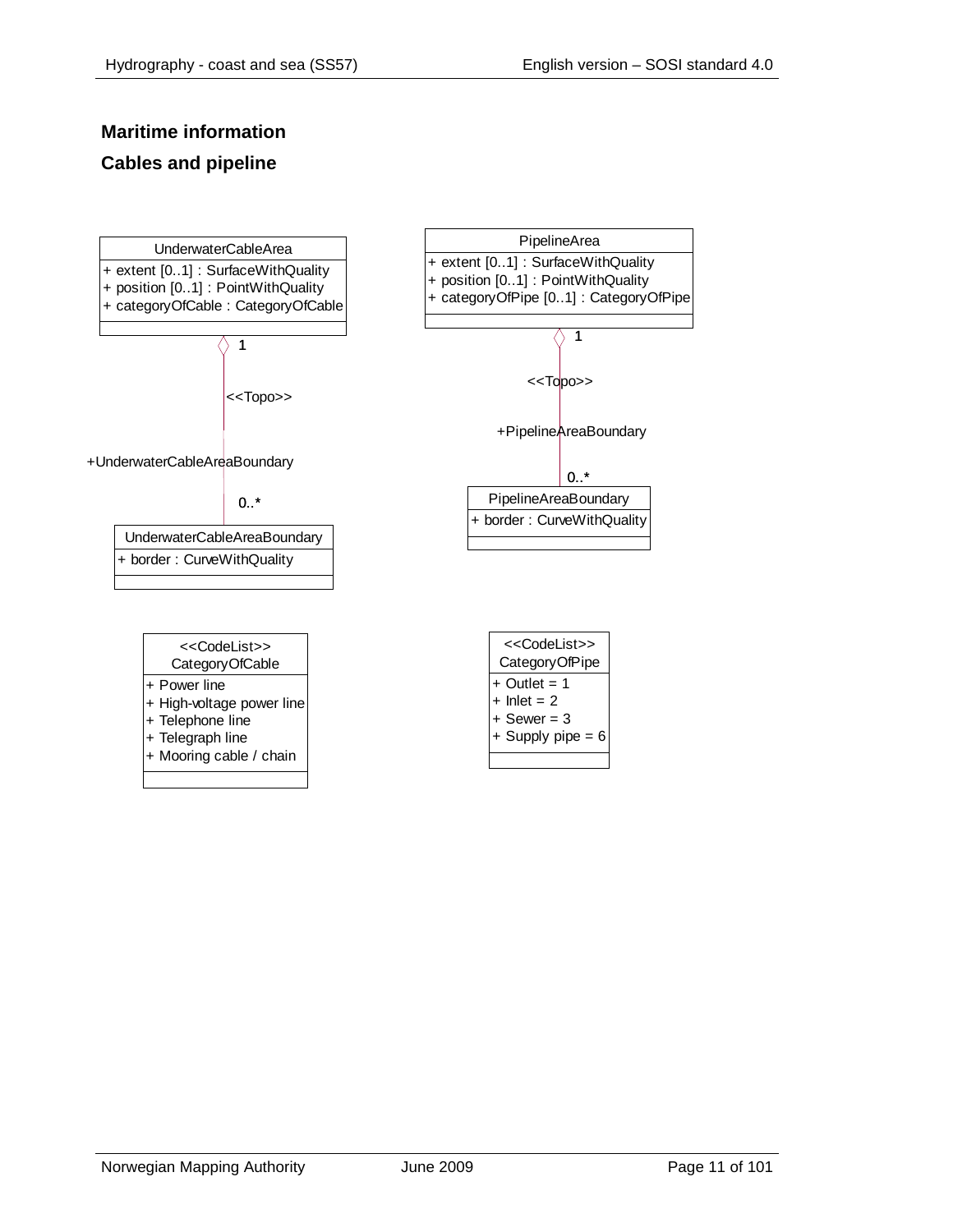# <span id="page-11-0"></span>**Maritime information**

#### <span id="page-11-1"></span>**Caution- and restriction area**

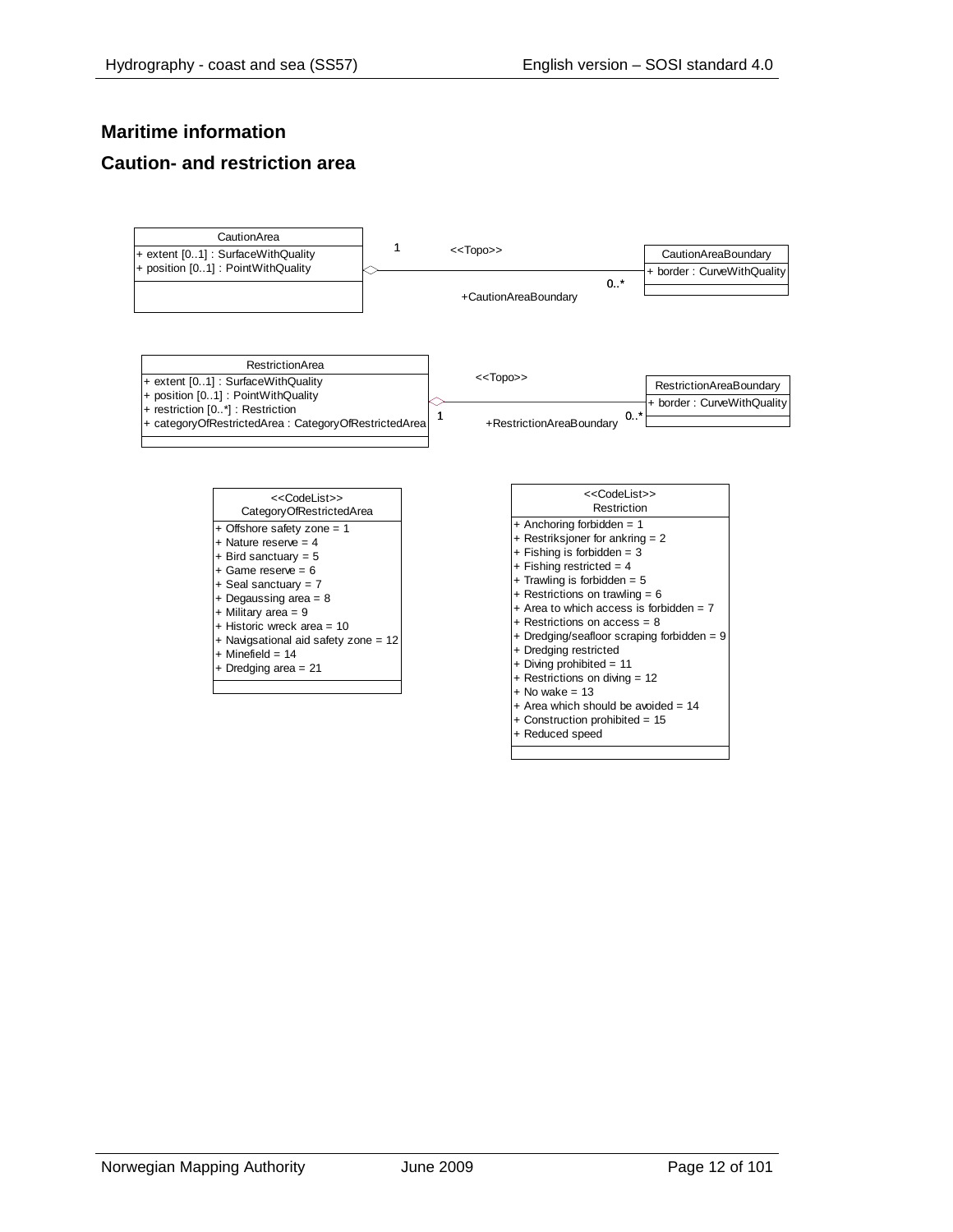# <span id="page-12-0"></span>**Maritime information**

#### <span id="page-12-1"></span>**Dumping area**



# <span id="page-12-2"></span>**Maritime information**

#### <span id="page-12-3"></span>**Radio report point**

| RadioReportPoint |  |
|------------------|--|
|                  |  |

- + position [0..1] : PointWithQuality
- + directionalVector : DirectionVector
- + communicationChannel [0..1] : Integer
- + trafficFlow : TrafficFlow

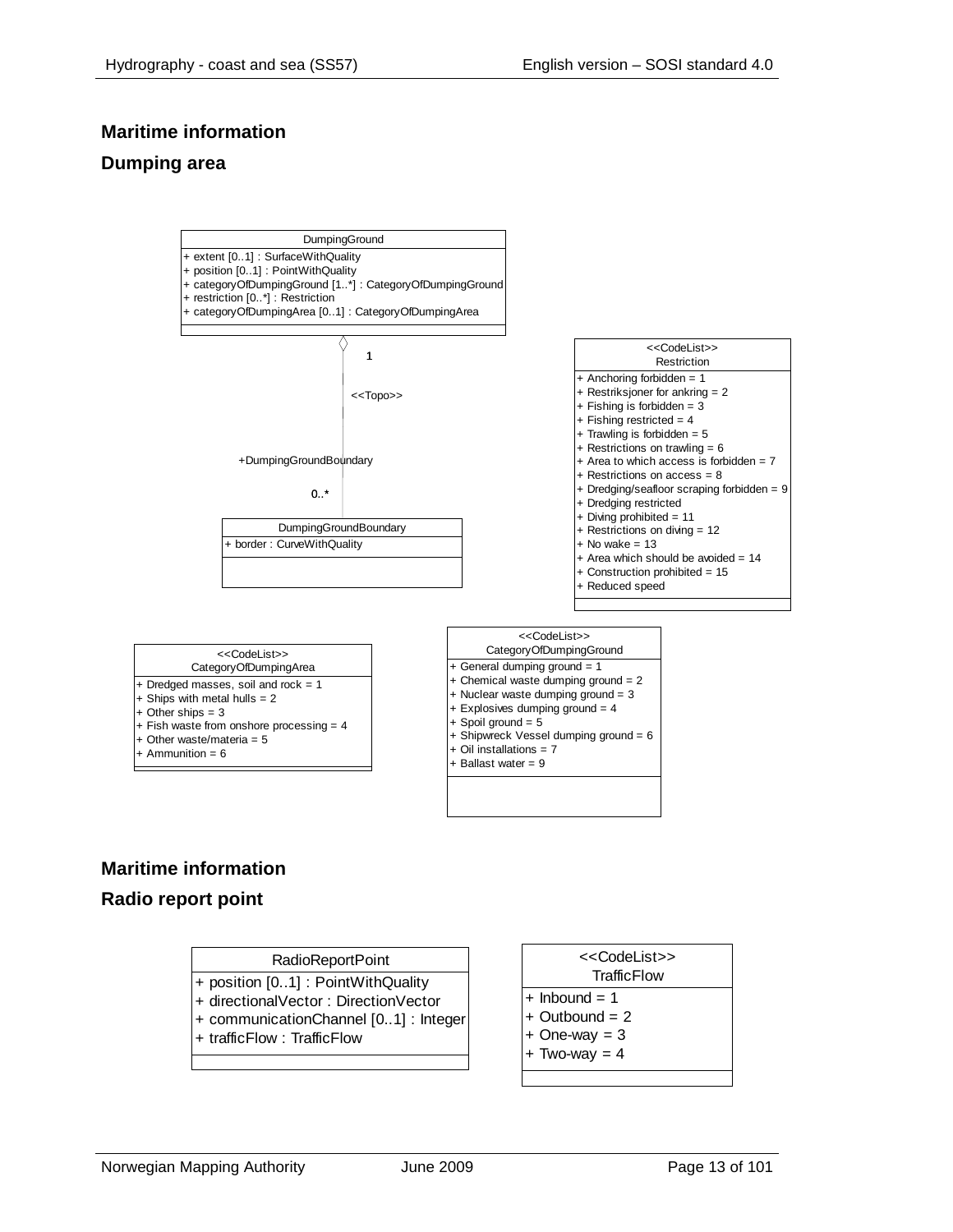# <span id="page-13-1"></span><span id="page-13-0"></span>**Maritime information Various maritime information**

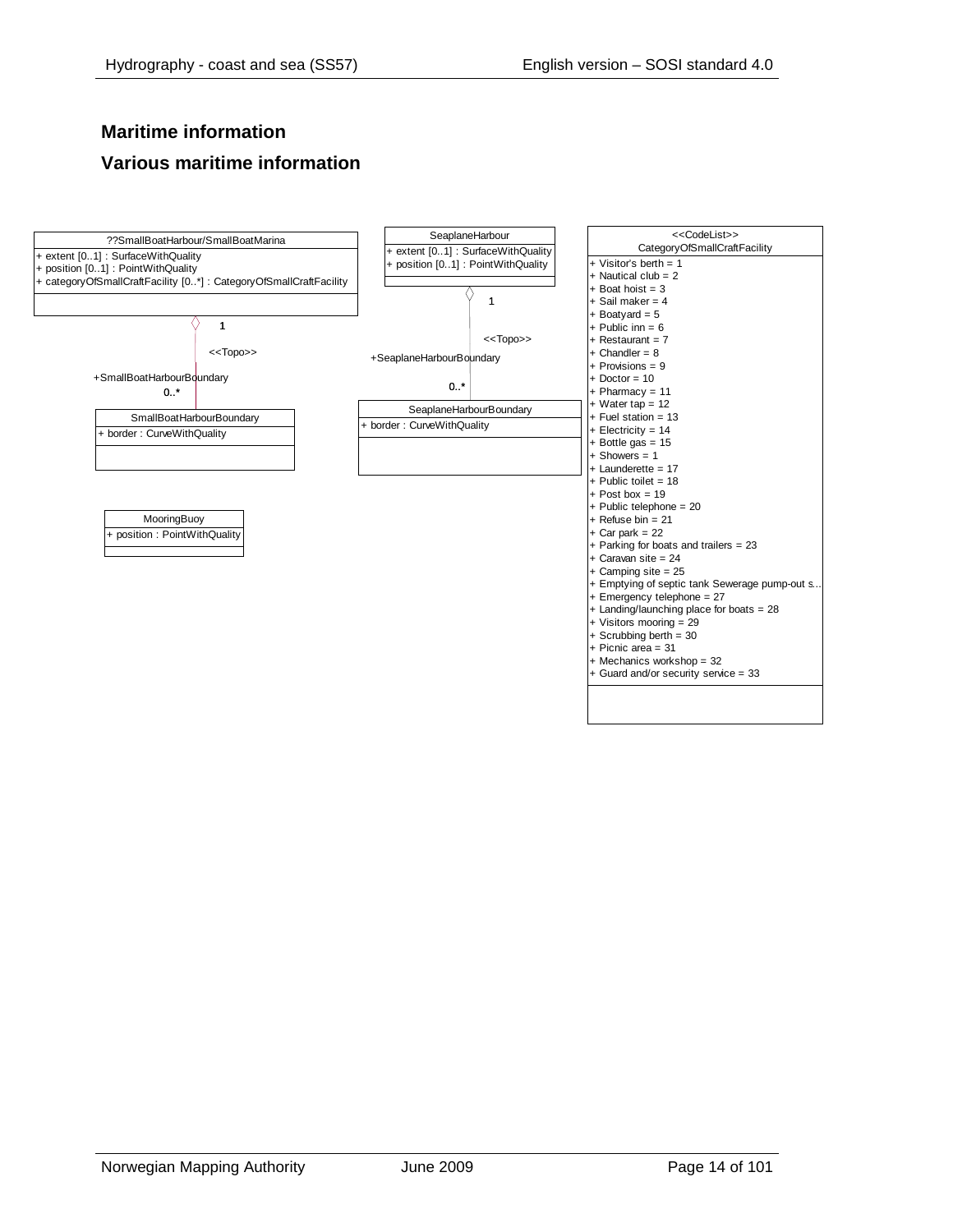# <span id="page-14-1"></span><span id="page-14-0"></span>**Maritime information Wreck and obstructions**

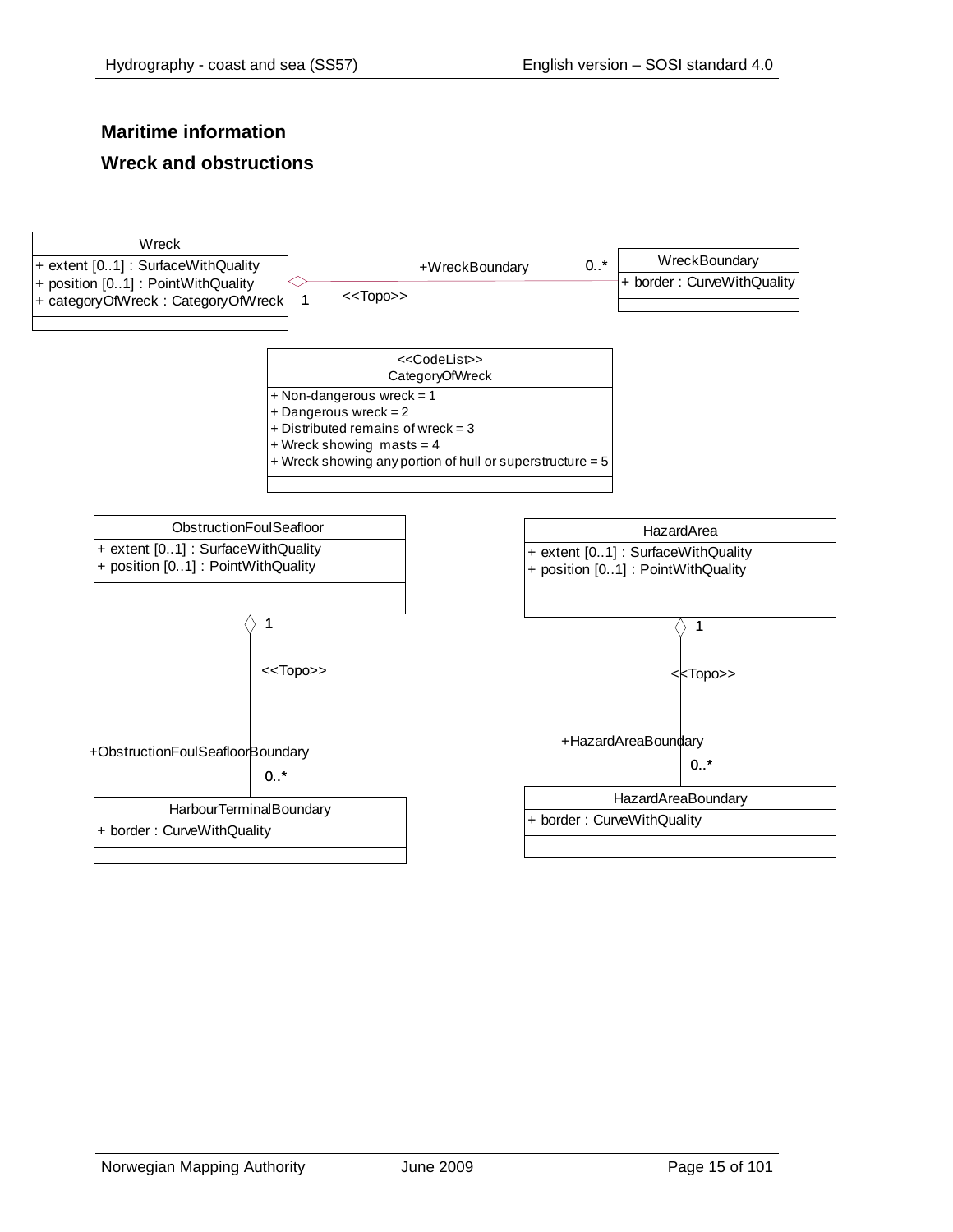# <span id="page-15-0"></span>**Military information**

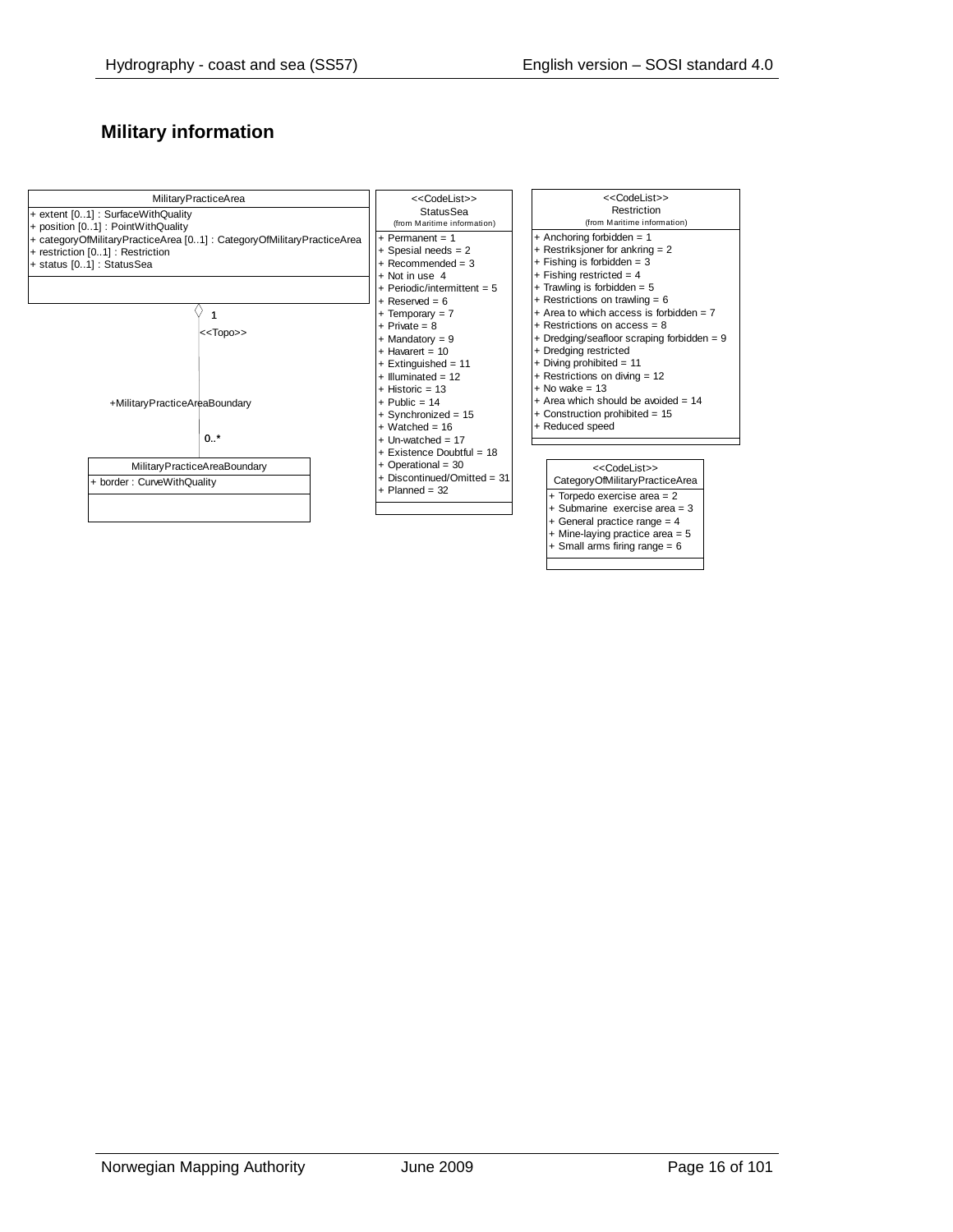# <span id="page-16-1"></span><span id="page-16-0"></span>**Navigation installation Fixed navigation marks**

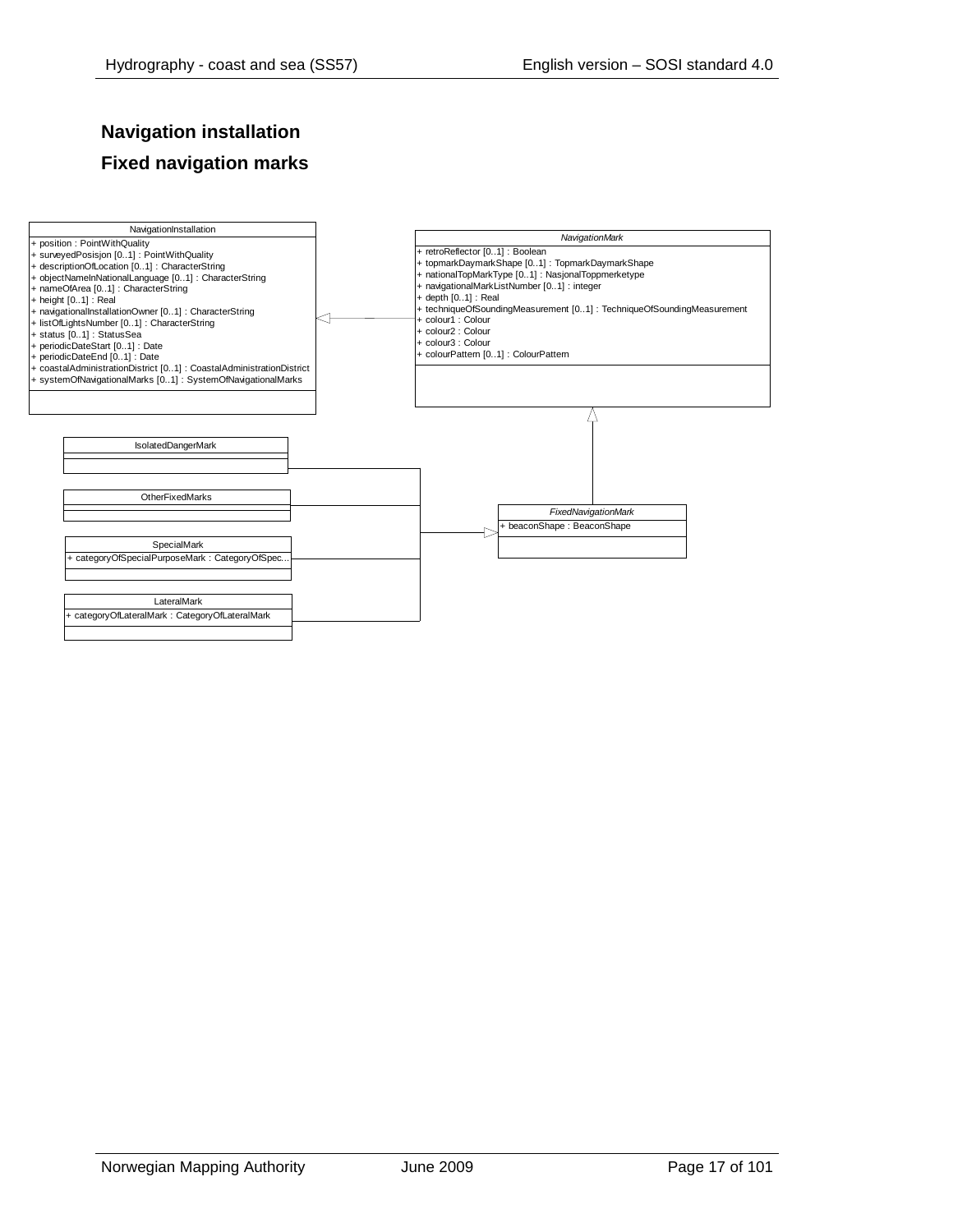# <span id="page-17-1"></span><span id="page-17-0"></span>**Navigation installation Floating navigation marks**

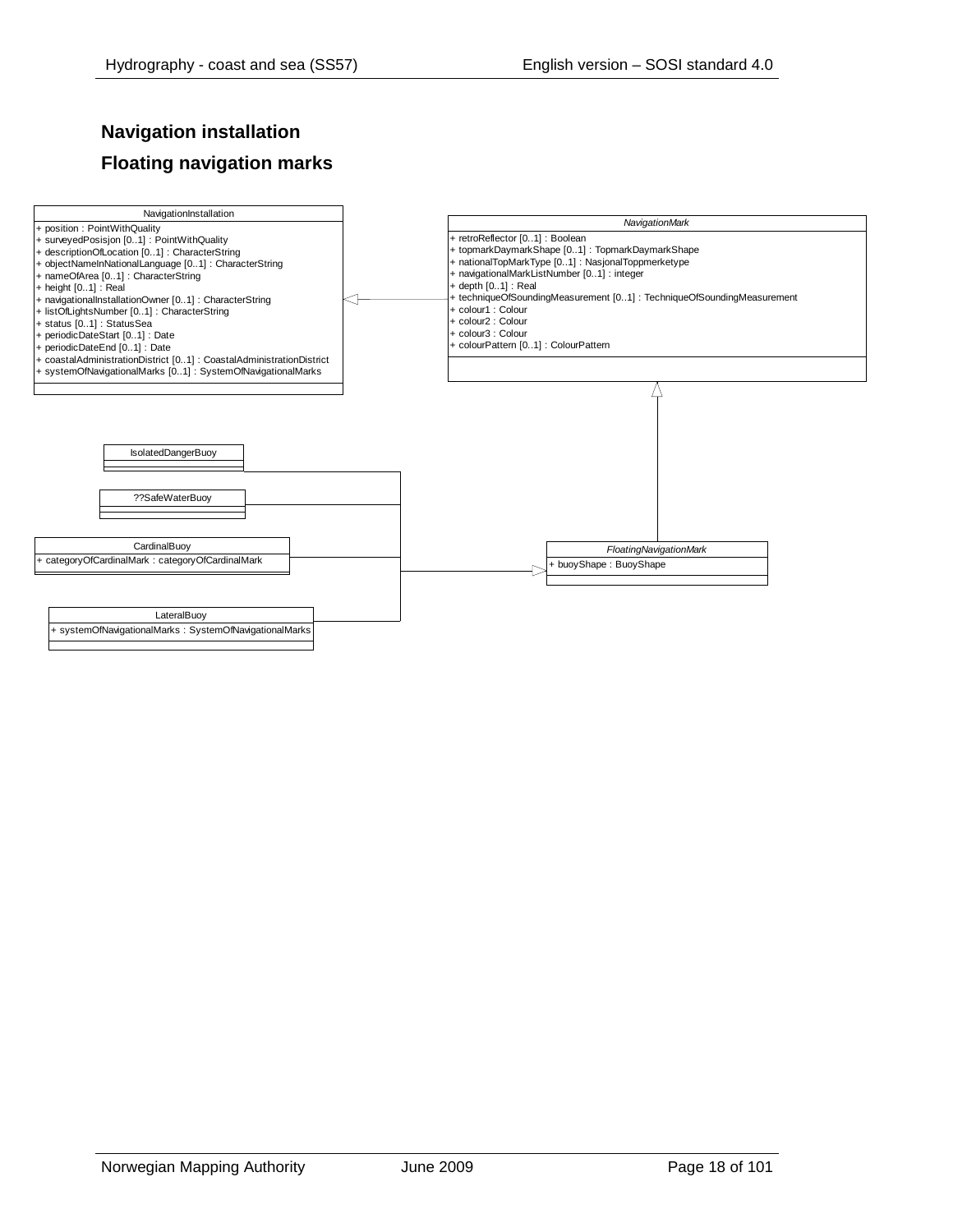# <span id="page-18-0"></span>**Navigation installation**

#### <span id="page-18-1"></span>**Latern foundation**

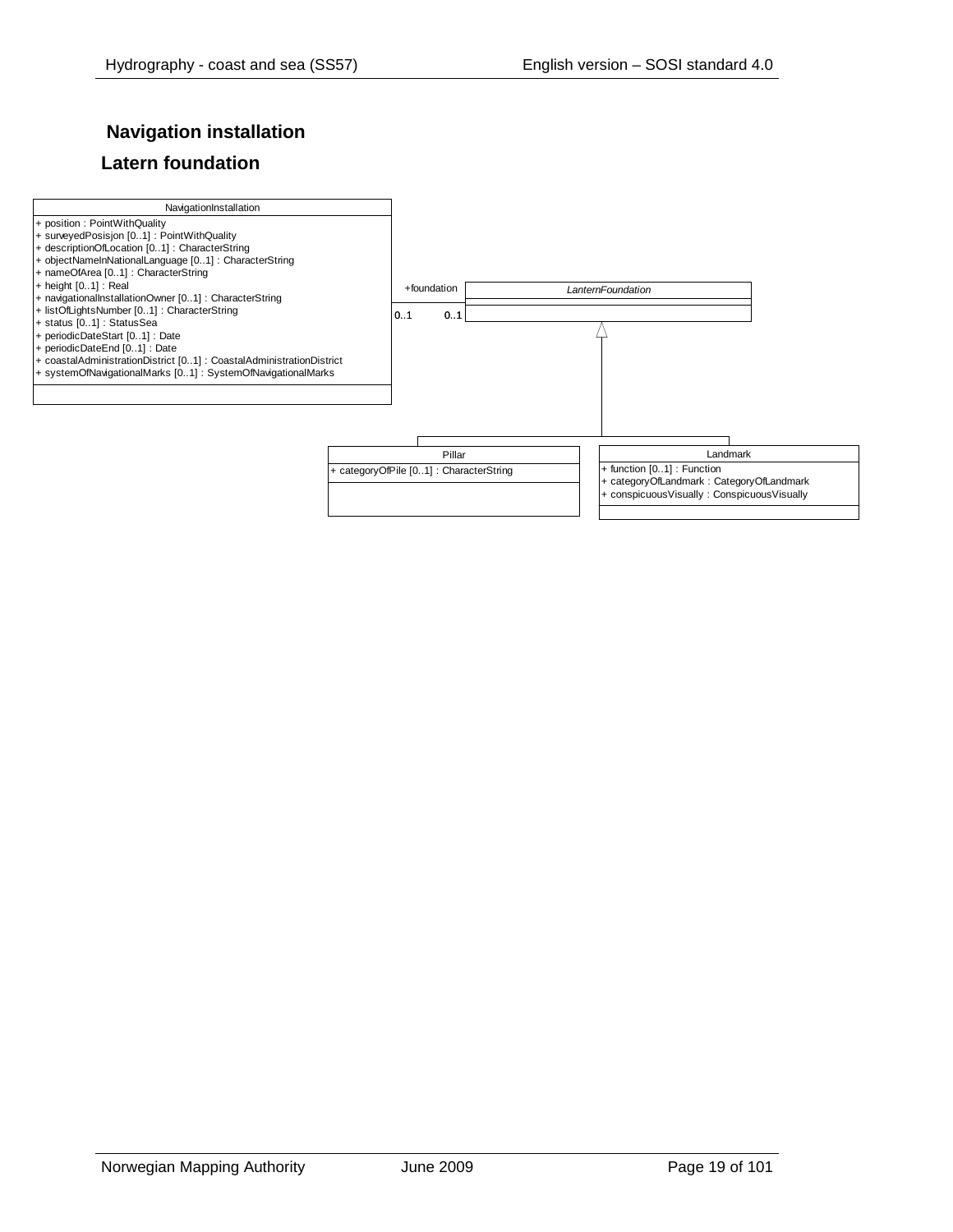# <span id="page-19-0"></span>**Navigation installation**

#### <span id="page-19-1"></span>**Leading**



# <span id="page-19-2"></span>**Navigation installation**

<span id="page-19-3"></span>

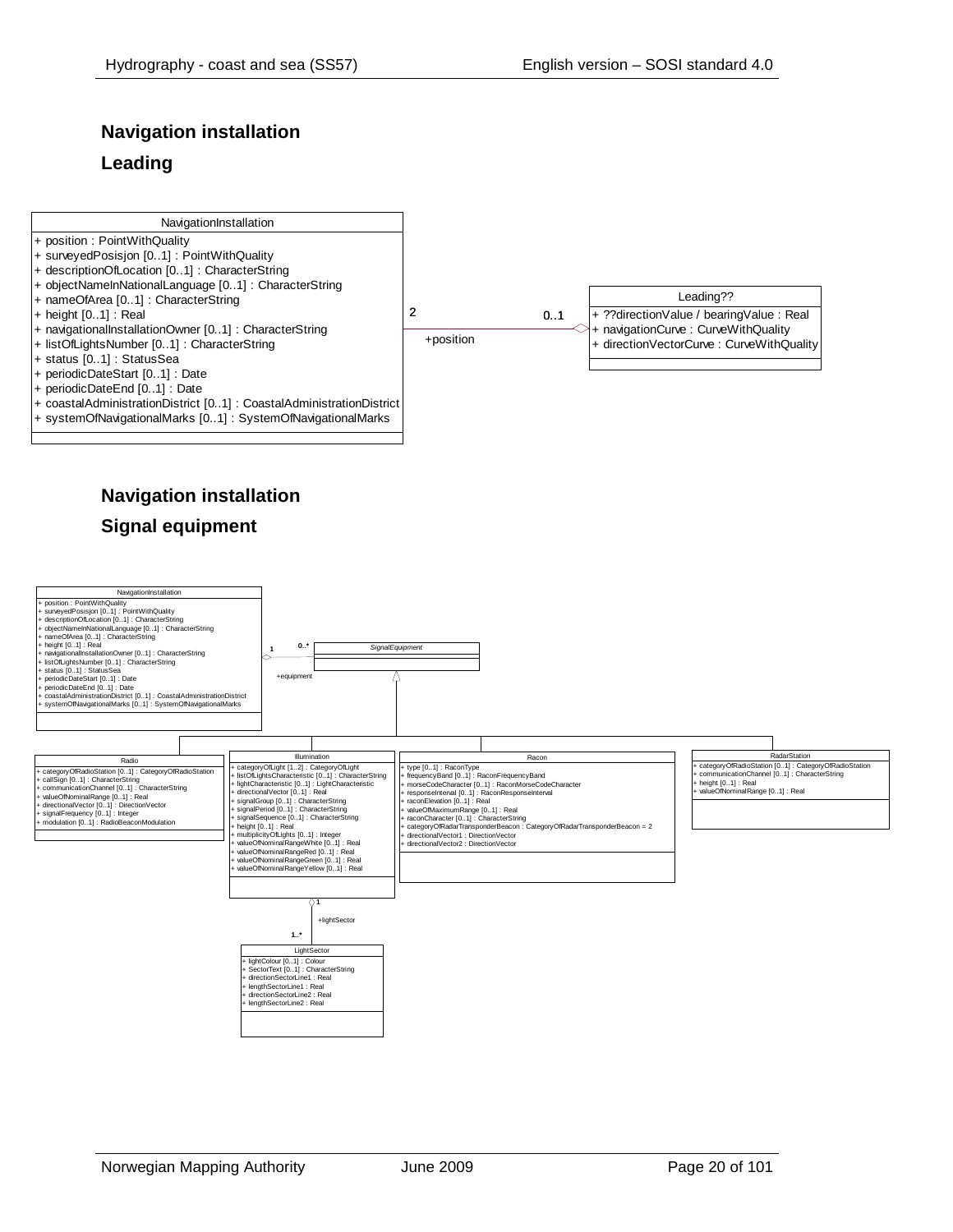# **Navigation installation**

#### Codel ists

<span id="page-20-1"></span><span id="page-20-0"></span>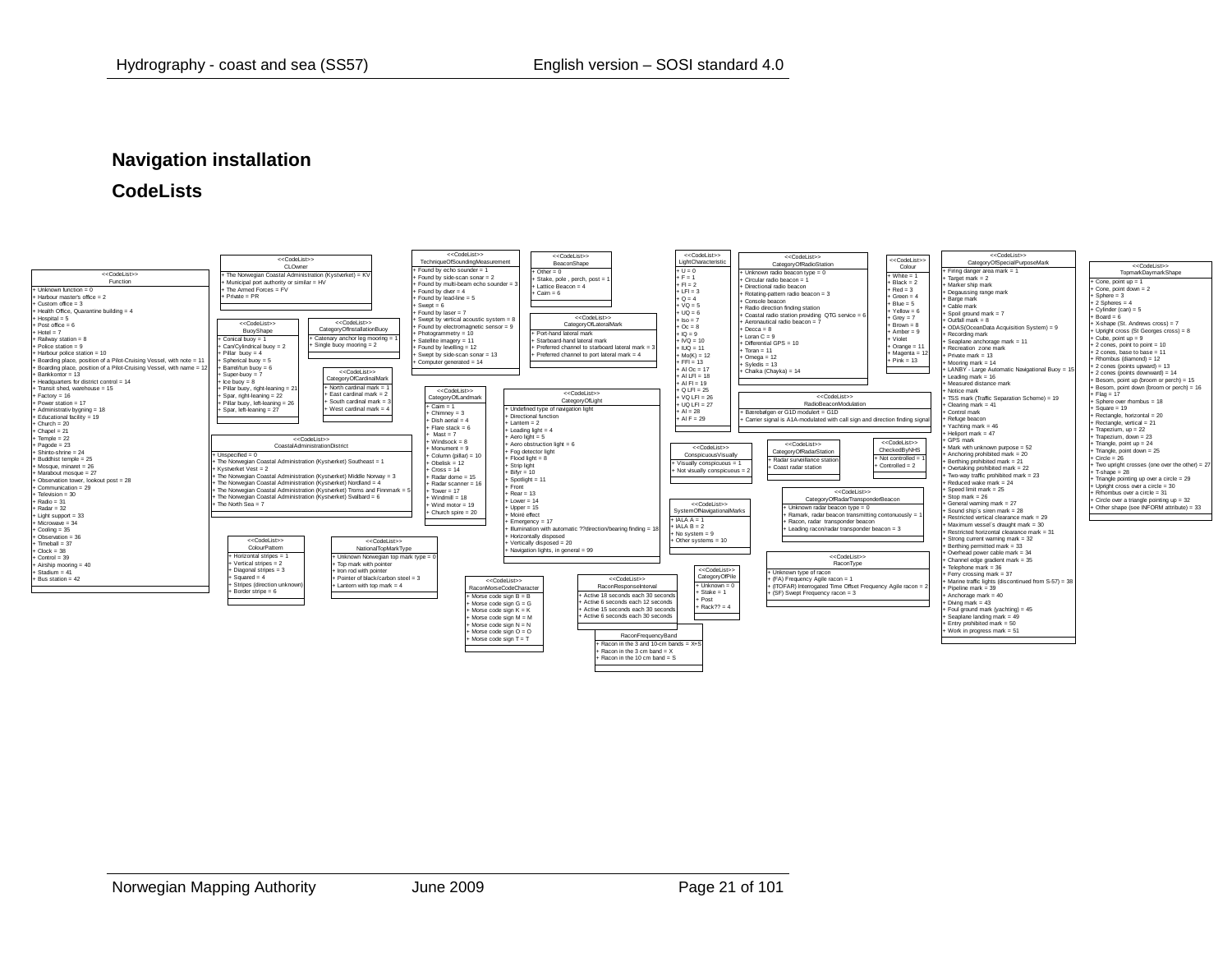# <span id="page-21-1"></span><span id="page-21-0"></span>**Topography Delimination land/sea**

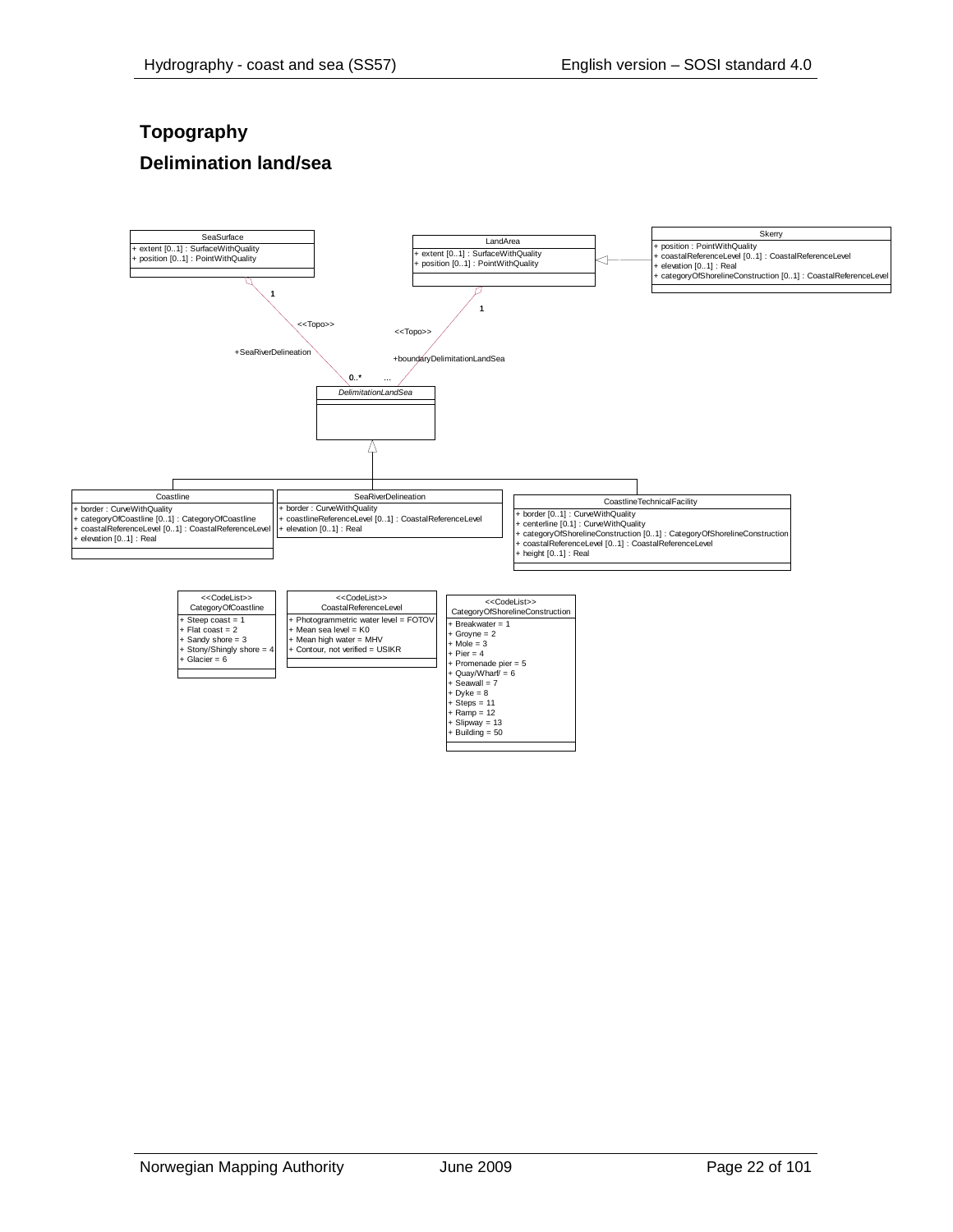# <span id="page-22-1"></span><span id="page-22-0"></span>**Topography Depth area**

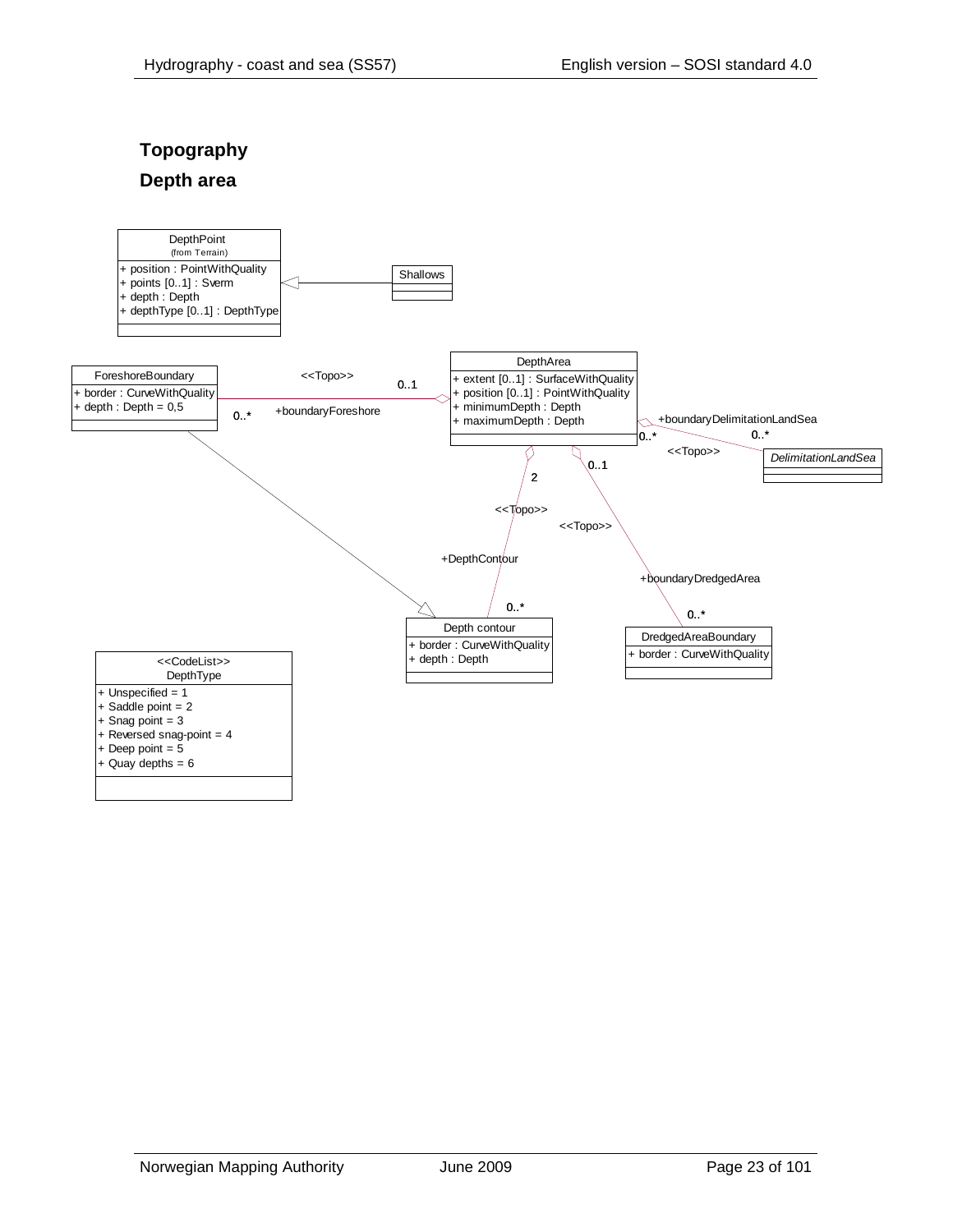# <span id="page-23-1"></span><span id="page-23-0"></span>**Topography Dredged area**

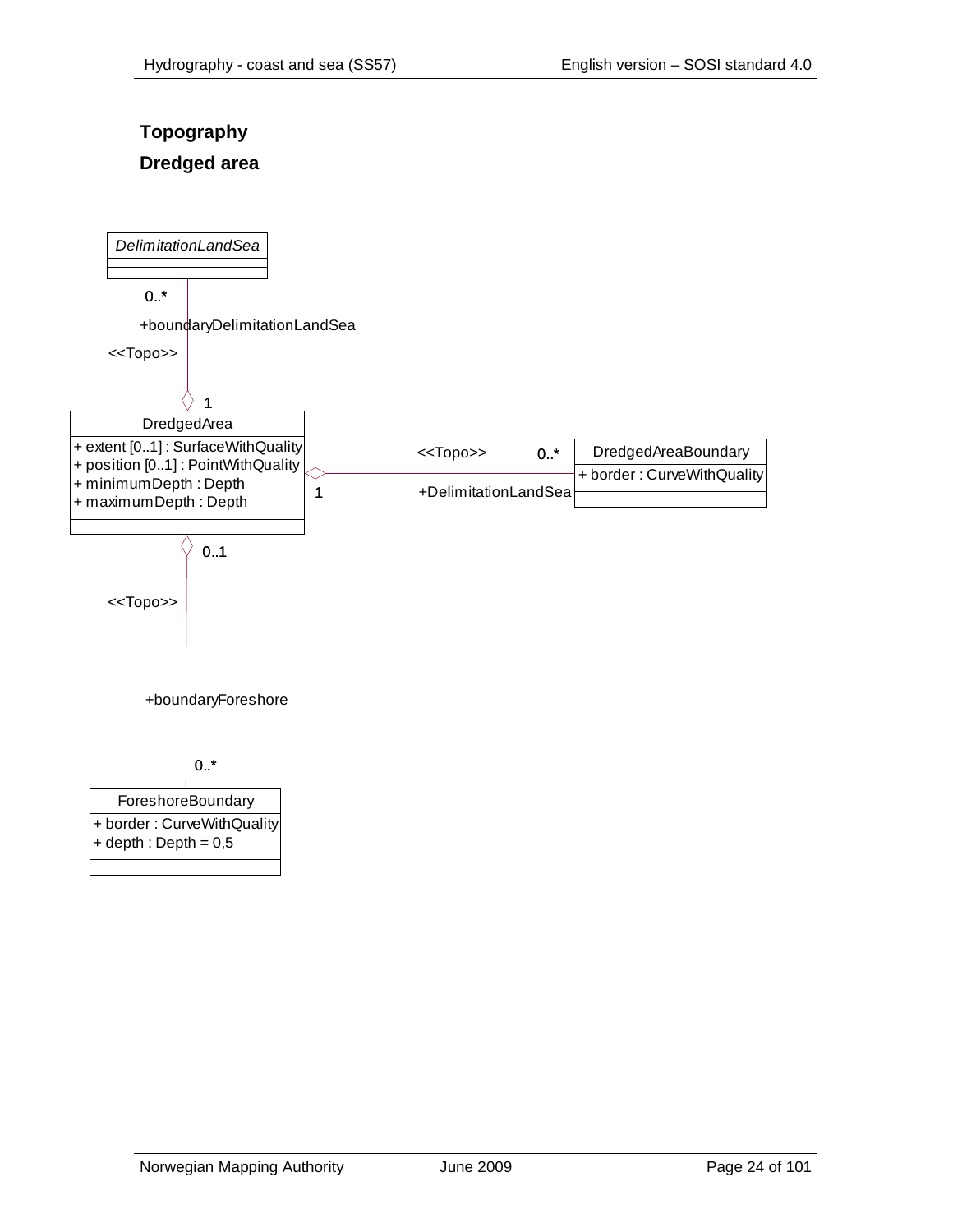# <span id="page-24-1"></span><span id="page-24-0"></span>**Topography Foreshore**

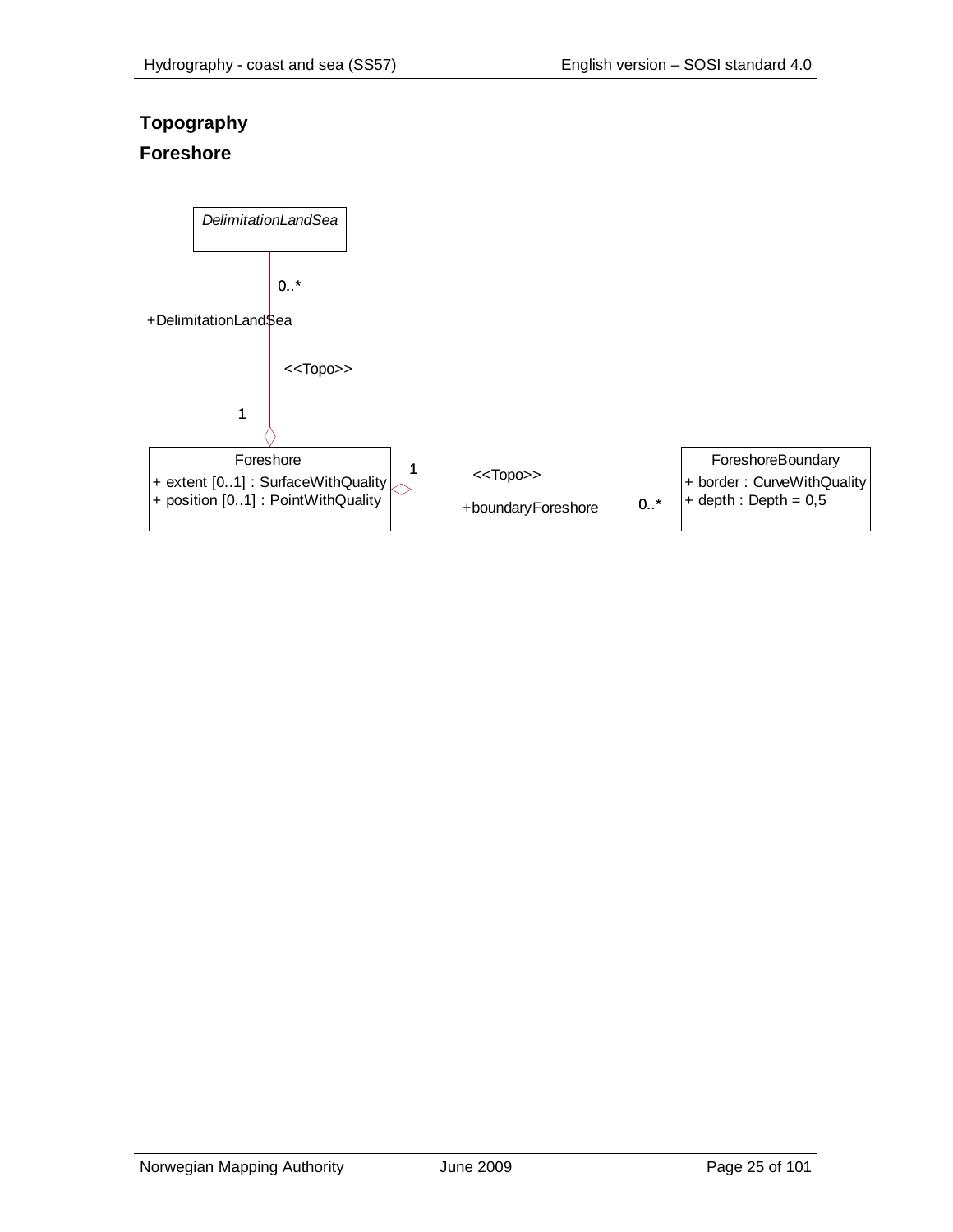# <span id="page-25-1"></span><span id="page-25-0"></span>**Topography Uncharted ocean serceyed area**

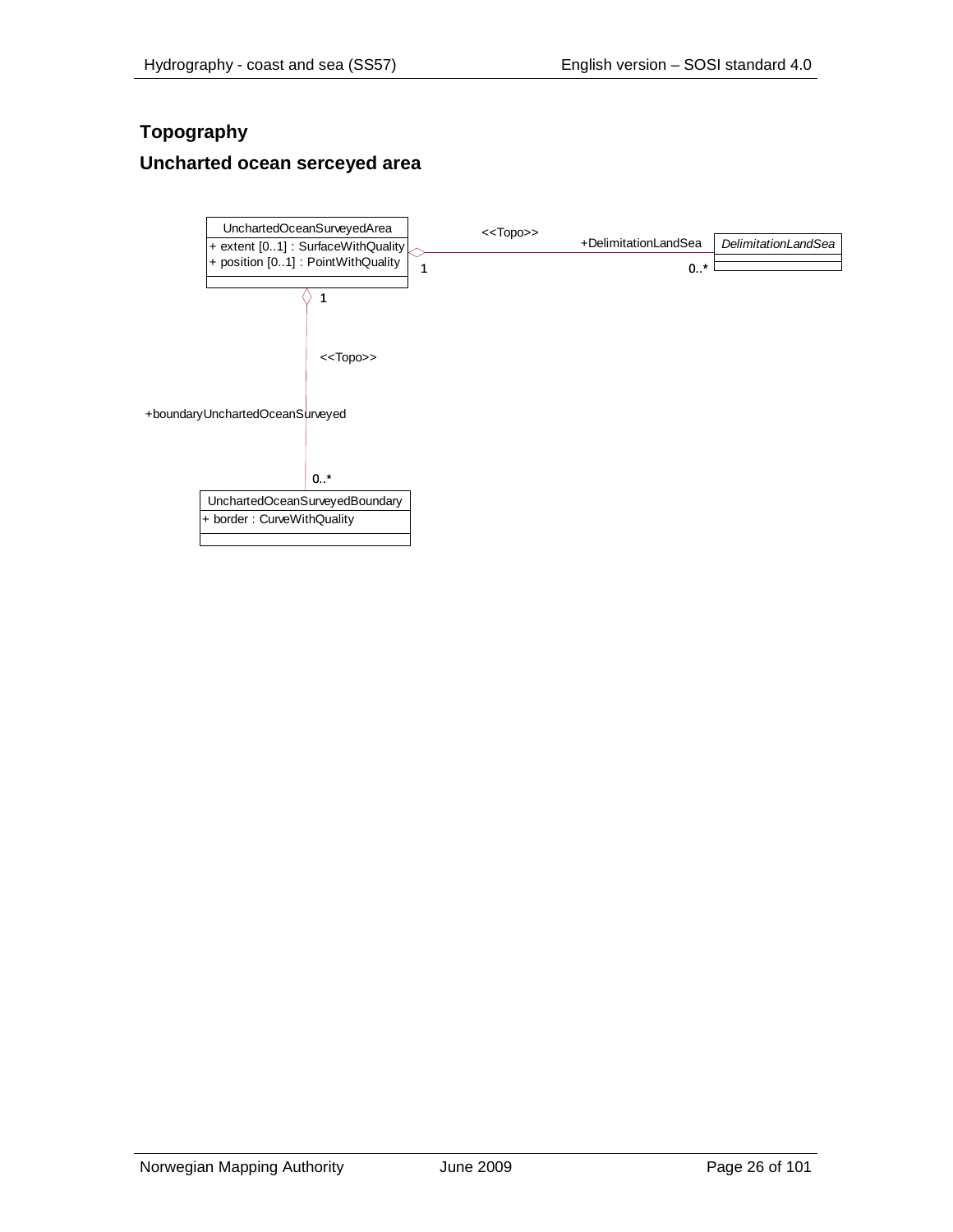# <span id="page-26-0"></span>**Traffic separation information**

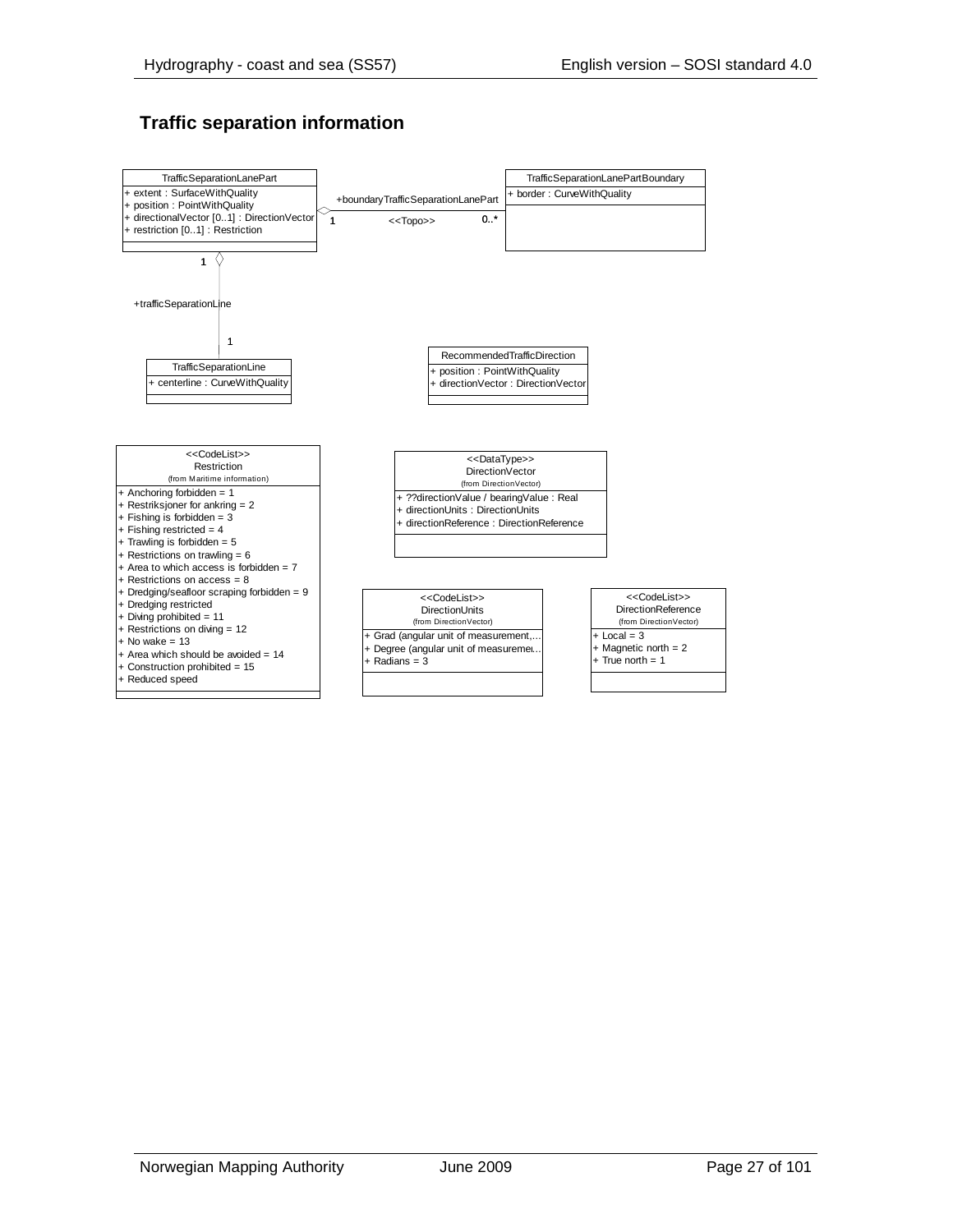# <span id="page-27-0"></span>**CodeLists**

|                                                                        |                                                                                          | < <codelist>&gt;</codelist>                                       | < <codelist>&gt;</codelist>                                                              |                                                                |                                                                                               |                                                  |                                                                                                                                       |                                                                           |
|------------------------------------------------------------------------|------------------------------------------------------------------------------------------|-------------------------------------------------------------------|------------------------------------------------------------------------------------------|----------------------------------------------------------------|-----------------------------------------------------------------------------------------------|--------------------------------------------------|---------------------------------------------------------------------------------------------------------------------------------------|---------------------------------------------------------------------------|
|                                                                        |                                                                                          | <b>Buoy</b> Shane                                                 | Cl Owner                                                                                 |                                                                | < <codel ist="">&gt;</codel>                                                                  |                                                  |                                                                                                                                       |                                                                           |
|                                                                        |                                                                                          | (from Navigation installation)                                    | (from Navigation installation)<br>The Norwegian Coastal Administration (Kystverket) = KV |                                                                | Category OfInstallation Buoy<br>(from Navigation installation)                                |                                                  |                                                                                                                                       |                                                                           |
|                                                                        |                                                                                          | Conical buoy = $1$                                                | Municipal port authority or similar = HV                                                 |                                                                | Catenary anchor leg mooring =                                                                 |                                                  |                                                                                                                                       |                                                                           |
|                                                                        | < <codelist>&gt;</codelist>                                                              | Can/Cylindrical buoy = 2<br>Pillar buoy = $4$                     | The Armed Forces $=$ FV                                                                  |                                                                | Single buoy mooring $= 2$                                                                     |                                                  |                                                                                                                                       | < <codelist>&gt;</codelist>                                               |
|                                                                        | Function                                                                                 | Spherical buoy = 5                                                | $Pri \times A = PR$                                                                      |                                                                |                                                                                               |                                                  |                                                                                                                                       | CategoryOfSpecialPurposeMark                                              |
|                                                                        | (from Navigation installation)                                                           | Barrel/tun buoy = $6$                                             |                                                                                          |                                                                |                                                                                               |                                                  |                                                                                                                                       | (from Navigation installation)                                            |
| $+$ Unknown function = 0<br>Harbour master's office = 2                |                                                                                          | Super-buoy = $7$                                                  |                                                                                          |                                                                |                                                                                               |                                                  |                                                                                                                                       | Firing danger area mark = 1                                               |
| Custom office = $3$                                                    |                                                                                          | $ce$ buoy = 8                                                     |                                                                                          | < <codelist>&gt;<br/>TechniqueOfSoundingMeasurement</codelist> | < <codelist>&gt;<br/>CategoryOfCardinalMark</codelist>                                        |                                                  |                                                                                                                                       | Farget mark = $2$<br>Marker ship mark                                     |
| Health Office, Quarantine building = 4                                 |                                                                                          | Pillar buoy, right-leaning = 21                                   |                                                                                          | (from Navigation installation)                                 | (from Navigation installation)                                                                |                                                  |                                                                                                                                       | Degaussing range mark                                                     |
| $Hosoidal = 5$                                                         |                                                                                          | Spar, right-leaning = 22<br>Pillar buoy, left-leaning = 26        | Found by echo sounder $= 1$                                                              |                                                                | North cardinal mark = 1                                                                       |                                                  |                                                                                                                                       | Barge mark                                                                |
| $+$ Post office = 6                                                    |                                                                                          | Spar, left-leaning = 27                                           | Found by side-scan sonar $= 2$                                                           |                                                                | East cardinal mark $= 2$                                                                      |                                                  |                                                                                                                                       | Cable mark                                                                |
| $HoteI = 7$                                                            |                                                                                          |                                                                   |                                                                                          | Found by multi-beam echo sounder = :                           | South cardinal mark = $3$                                                                     |                                                  |                                                                                                                                       | Snoil amund mark $= 7$                                                    |
| Railway station = 8<br>$Police$ station = 9                            |                                                                                          |                                                                   | Found by diver $= 4$                                                                     |                                                                | West cardinal mark = $4$                                                                      |                                                  |                                                                                                                                       | $Q$ utfall mark = $R$                                                     |
| Harbour police station = 10                                            |                                                                                          |                                                                   | Found by lead-line $= 5$                                                                 |                                                                |                                                                                               |                                                  |                                                                                                                                       | ODAS(OceanData Acquisition System) = 9<br>Recording mark                  |
|                                                                        | Boarding place, position of a Pilot-Cruising Vessel, with n                              | < <codel ist="">&gt;<br/>TopmarkDaymarkShape</codel>              | $S$ went = 6<br>Found by laser = $7$                                                     |                                                                |                                                                                               | < <codel ist="">&gt;</codel>                     |                                                                                                                                       | Seaplane anchorage mark = 11                                              |
|                                                                        | Boarding place, position of a Pilot-Cruising Vessel, with n                              | from Navigation installation                                      |                                                                                          | Swept by vertical acoustic system = 8                          |                                                                                               | CoastalAdministrationDistrict                    |                                                                                                                                       | Recreation zone mark                                                      |
| Bankkontor = 13                                                        |                                                                                          | Cone, point $up = 1$                                              |                                                                                          | Found by electromagnetic sensor $= 9$                          |                                                                                               | (from Navigation installation)                   |                                                                                                                                       | Private mark = 13                                                         |
| Headquarters for district control = 14<br>Transit shed, warehouse = 15 |                                                                                          | Cone, point down = 2                                              | Photogrammetry = $10$                                                                    |                                                                | Unspecified = 0                                                                               |                                                  |                                                                                                                                       | Mooring mark = 14                                                         |
| $Factor = 16$                                                          |                                                                                          | $Sphere = 3$                                                      | Satellite imagery = $11$                                                                 |                                                                |                                                                                               |                                                  | The Norwegian Coastal Administration (Kystverket) Southeast = 1                                                                       | LANBY - Large Automatic Navigational Buoy = 15                            |
| + Power station = 17                                                   |                                                                                          | $2$ Spheres = 4                                                   | Found by levelling $= 12$                                                                | Swept by side-scan sonar $= 13$                                | Kystynrket Vest = $2$                                                                         |                                                  |                                                                                                                                       | Leading mark $= 16$<br>Measured distance mark                             |
| Administrativ bygning = 18                                             |                                                                                          | Cylinder (can) = $5$<br>$B$ oard = 6                              | Computer generated = 14                                                                  |                                                                |                                                                                               |                                                  | The Norwegian Coastal Administration (Kystverket) Middle Norway = 3<br>The Norwegian Coastal Administration (Kystverket) Nordland = 4 | Notice mark                                                               |
| Educational facility = 19                                              |                                                                                          | X-shape (St. Andrews cross) = 7                                   |                                                                                          |                                                                |                                                                                               |                                                  | The Norwegian Coastal Administration (Kystverket) Troms and Finnmark = 5                                                              | TSS mark (Traffic Separation Scheme) = 19                                 |
| $\div$ Church = 20                                                     |                                                                                          | Upright cross (St Georges cross) = 8                              |                                                                                          |                                                                |                                                                                               |                                                  | The Norwegian Coastal Administration (Kystverket) Syalbard = 6                                                                        | Clearing mark = 41                                                        |
| $+$ Chapel = 21<br>$F$ Temple = 22                                     |                                                                                          | Cube, point $up = 9$                                              | < <codelist>&gt;</codelist>                                                              |                                                                | The North Sea = 7                                                                             |                                                  |                                                                                                                                       | Control mark                                                              |
| $Page = 23$                                                            |                                                                                          | 2 cones, point to point = 10                                      | Category OfLandmark                                                                      |                                                                |                                                                                               |                                                  |                                                                                                                                       | Refuge beacon<br>$Y$ achting mark = 46                                    |
| Shinto-shrine = 24                                                     |                                                                                          | 2 cones hase to hase = 11                                         | from Navigation installation                                                             |                                                                |                                                                                               |                                                  |                                                                                                                                       | Heliport mark = 47                                                        |
| Buddhist temple = 25                                                   |                                                                                          | Rhombus (diamond) = 12<br>2 cones (points upward) = 13            | $+ Caim = 1$                                                                             |                                                                | < <codelist>&gt;</codelist>                                                                   |                                                  | < <codelist>&gt;</codelist>                                                                                                           | GPS mark                                                                  |
| Mosque, minaret = 26                                                   |                                                                                          | 2 cones (points downward) = 14                                    | $\div$ Chimney = 3                                                                       |                                                                | CategoryOfLateralMark                                                                         |                                                  | <b>BeaconShape</b>                                                                                                                    | Mark with unknown purpose = 52                                            |
| Marabout mosque = 27                                                   |                                                                                          | Besom, point up (broom or perch) = 15                             | $Dist$ aerial = 4<br>Flare stack = $6$                                                   |                                                                | (from Navigation installation)                                                                |                                                  | from Navigation installation)                                                                                                         | Anchoring prohibited mark = 20                                            |
| Observation tower, lookout post = 28<br>Communication = $29$           |                                                                                          | Besom, point down (broom or perch) = 16                           | $Mast = 7$                                                                               |                                                                | Port-hand lateral mark                                                                        |                                                  | Other = $0$                                                                                                                           | Berthing prohibited mark = 21                                             |
| Television = 30                                                        |                                                                                          | $Flat = 17$                                                       | $Windowsock = 8$                                                                         |                                                                | Starboard-hand lateral mark                                                                   |                                                  | Stake, pole, perch, post =                                                                                                            | Overtaking prohibited mark = 22<br>Two-way traffic prohibited mark $= 23$ |
| $Factor = 31$                                                          |                                                                                          | Sphere over rhombus = 18<br>$Square = 19$                         | $Monument = 9$                                                                           |                                                                | Preferred channel to starboard lateral mark =<br>Preferred channel to port lateral mark = $4$ |                                                  | $l$ attice Beacon = 4<br>$Caim = 6$                                                                                                   | Reduced wake mark = 24                                                    |
| $Rate = 32$                                                            |                                                                                          | Rectangle, horizontal = 20                                        | Column (pillar) = $10$                                                                   |                                                                |                                                                                               |                                                  |                                                                                                                                       | Speed limit mark = 25                                                     |
| Light support = 33                                                     |                                                                                          | Rectangle, vertical = 21                                          | $Ohelisk = 12$<br>$Cross = 14$                                                           |                                                                |                                                                                               |                                                  |                                                                                                                                       | $\frac{1}{2}$ Stop mark = 26                                              |
| $Microwave = 34$<br>$Coolina = 35$                                     |                                                                                          | Trapezium, up = 22                                                | Radar dome = 15                                                                          |                                                                |                                                                                               |                                                  |                                                                                                                                       | General warning mark = 27                                                 |
| $\sqrt{0}$ Observation = 36                                            |                                                                                          | Trapezium, down = 23                                              | Radar scanner = 16                                                                       |                                                                | < <codelist>&gt;</codelist>                                                                   |                                                  | ccCodel ist>>                                                                                                                         | Sound ship's siren mark = 28<br>Restricted vertical clearance mark = 29   |
| $Timeball = 37$                                                        |                                                                                          | Triangle, point up = 24<br>Triangle, point down = 25              | $TOWer = 17$                                                                             | ColourPattern                                                  |                                                                                               | NationalTopMarkType<br>(from Navigation installa |                                                                                                                                       | Maximum vessel's draught mark = 30                                        |
| $\div$ Clock = 38                                                      |                                                                                          | $Circle = 26$                                                     | $Windmill = 18$                                                                          | from Navigation installation                                   |                                                                                               |                                                  | + Unknown Norwegian top mark type = 0                                                                                                 | Restricted horizontal clearance mark = 31                                 |
| $\sqrt{C_{\text{control}}} = 39$                                       |                                                                                          | Two upright crosses (one over the other) = 27                     | Wind motor = 19                                                                          | Horizontal stripes = 1                                         |                                                                                               | Top mark with pointer                            |                                                                                                                                       | Strong current warning mark = 32                                          |
| Airship mooring = 40<br>$$$ Stadium = 41                               |                                                                                          | $T-shape = 28$                                                    | Church spire $= 20$                                                                      | Vertical stripes $= 2$                                         | Iron rod with pointer                                                                         |                                                  | Berthing permitted mark = 33                                                                                                          |                                                                           |
| $Bus$ station = 42                                                     |                                                                                          | Triangle pointing up over a circle = 29                           |                                                                                          | Diagonal stripes = 3                                           |                                                                                               |                                                  | Pointer of black/carbon steel = 3                                                                                                     | Overhead power cable mark = 34<br>Channel edge gradient mark $= 35$       |
|                                                                        |                                                                                          | Upright cross over a circle $= 30$<br>Rrhombus over a circle = 31 |                                                                                          | Squared $= 4$                                                  | Stripes (direction unknow                                                                     | Lantern with top mark $=$ 4                      |                                                                                                                                       | Telephone mark = $36$                                                     |
|                                                                        |                                                                                          | Circle over a triangle pointing up = 32                           |                                                                                          | Border stripe $= 6$                                            |                                                                                               |                                                  |                                                                                                                                       | Ferry crossing mark = $37$                                                |
| < <codel ist="">&gt;</codel>                                           |                                                                                          | Other shape (see INFORM attribute) = 33                           |                                                                                          |                                                                |                                                                                               |                                                  | < <codel ist="">&gt;</codel>                                                                                                          | Marine traffic lights (discontinued from S-57) = 38                       |
| CategoryOfPile                                                         |                                                                                          |                                                                   |                                                                                          |                                                                |                                                                                               |                                                  | RaconMorseCodeCharacter                                                                                                               | Pipeline mark = 39                                                        |
| rom Navigation installati                                              |                                                                                          |                                                                   |                                                                                          | < <codelist>&gt;</codelist>                                    |                                                                                               |                                                  | (from Navigation installation)                                                                                                        | Anchorage mark = 40<br>Diving mark = $43$                                 |
| $Unknown = 0$                                                          | < <codelist>&gt;</codelist>                                                              |                                                                   | < <codelist>&gt;<br/>CategoryOfLight</codelist>                                          | LightCharacteristic<br>rom Navigation installatio              | < <codelist>&gt;</codelist>                                                                   |                                                  | Morse code sign $B = B$                                                                                                               | Foul ground mark (yachting) = 45                                          |
| $State = 1$<br>Post                                                    | RaconResponseInterval                                                                    |                                                                   | (from Navigation installation)                                                           | $-U = 0$                                                       | RaconFrequencyBand                                                                            |                                                  | Morse code sign $G = G$<br>Morse code sign $K = K$                                                                                    | Seaplane landing mark = 49                                                |
| $Back?? = 4$                                                           | (from Navigation installation)                                                           | Undefined type of navigation light                                |                                                                                          | $+ F = 1$                                                      | from Navigation installation                                                                  |                                                  | Morse code sign M = M                                                                                                                 | Entry prohibited mark = 50                                                |
|                                                                        | Active 18 seconds each 30 seconds                                                        | Directional function                                              |                                                                                          | $F = 2$                                                        | Racon in the 3 and 10-cm bands = X+S<br>Racon in the 3 cm band = $X$                          |                                                  | Morse code sign $N = N$                                                                                                               | Work in progress mark $= 51$                                              |
|                                                                        | Active 6 seconds each 12 seconds                                                         | Lantern = 2                                                       |                                                                                          | $FLFI = 3$                                                     | Racon in the 10 cm band = S                                                                   |                                                  | Morse code sign $O = O$                                                                                                               |                                                                           |
| < <codel ist="">&gt;</codel>                                           | Active 15 seconds each 30 seconds<br>Active 6 seconds each 30 seconds                    | Leading light = 4<br>Aero light $= 5$                             |                                                                                          | $0 = 4$                                                        |                                                                                               |                                                  | Morse code sign $T = T$                                                                                                               |                                                                           |
| CheckedBvNHS                                                           |                                                                                          | Aero obstruction light = $6$                                      |                                                                                          | $\text{VQ} = 5$<br>$+ UQ = 6$                                  |                                                                                               |                                                  |                                                                                                                                       |                                                                           |
| m Navigation installation                                              |                                                                                          | Fog detector light                                                |                                                                                          | $ \text{kn} = 7$                                               |                                                                                               |                                                  |                                                                                                                                       |                                                                           |
| $+$ Not controlled = 1                                                 |                                                                                          | $Flood light = 8$                                                 |                                                                                          | $Cc = 8$                                                       |                                                                                               | < <codelist>&gt;</codelist>                      |                                                                                                                                       | < <codelist>&gt;</codelist>                                               |
| $Controlled = 2$                                                       | < <codelist>&gt;</codelist>                                                              | Strip light                                                       |                                                                                          | $P = 10 + 9$                                                   |                                                                                               | RaconType                                        |                                                                                                                                       | CategoryOfRadarTransponderBeacon                                          |
|                                                                        | CategoryOfRadarStation                                                                   | $Bitvr = 10$                                                      |                                                                                          | $NQ = 10$                                                      |                                                                                               | (from Navigation installation)                   | Unknown radar beacon type = 0                                                                                                         | (from Navigation installation)                                            |
|                                                                        | (from Navigation installation)<br>Radar surveillance station                             | Spotlight = 11<br>Front                                           |                                                                                          | $\cdot$ IUQ = 11<br>$Mod(K) = 12$                              | + Unknown type of racon<br>(FA) Frequency Agile racon = 1                                     |                                                  |                                                                                                                                       | Ramark, radar beacon transmitting contonuously =                          |
|                                                                        | Coast radar station                                                                      | $Rear = 13$                                                       |                                                                                          | $FFI = 13$                                                     | (ITOFAR) Interrogated Time Offset Frequency Agile racon = 2                                   |                                                  |                                                                                                                                       | Racon, radar transponder beacon                                           |
|                                                                        |                                                                                          | $l$ nwer = 14                                                     |                                                                                          | $-$ Al Oc = 17                                                 | ← (SF) Swept Frequency racon = 3                                                              |                                                  |                                                                                                                                       | Leading racon/radar transponder beacon = 3                                |
|                                                                        |                                                                                          | $U$ pper = 15                                                     |                                                                                          | $ALFI = 18$                                                    |                                                                                               |                                                  |                                                                                                                                       |                                                                           |
|                                                                        | < <codel ist="">&gt;</codel>                                                             | Moiré effect<br>Emergency = 17                                    |                                                                                          | $A F  = 19$                                                    |                                                                                               |                                                  |                                                                                                                                       |                                                                           |
|                                                                        | CategoryOfRadioStation                                                                   |                                                                   | Illumination with automatic ??direction/bearing finding = 1                              | $Q LFI = 25$<br>$+VO$ I FI = 26                                | < <codel ist="">&gt;</codel>                                                                  | < <codel ist="">&gt;</codel>                     |                                                                                                                                       |                                                                           |
|                                                                        | (from Navigation installation)                                                           | Horizontally disposed                                             |                                                                                          | $UQ LFI = 27$                                                  | Colour                                                                                        | ConspicuousVisually                              | < <codelist>&gt;</codelist>                                                                                                           |                                                                           |
| + Unknown radio beacon type = 0                                        |                                                                                          | Vertically disposed = 20                                          |                                                                                          | $Al = 28$                                                      | m Navigation installa                                                                         | (from Navigation installation)                   | SystemOfNavigationalMarks                                                                                                             |                                                                           |
|                                                                        |                                                                                          |                                                                   |                                                                                          | $AIF = 29$                                                     | $White = 1$<br>$Black = 2$                                                                    | Visually conspicuous = 1                         | (from Navigation installation)                                                                                                        |                                                                           |
| Directional radio beacon                                               |                                                                                          | Navigation lights, in general = 99                                |                                                                                          |                                                                |                                                                                               | Not visually conspicuous =                       | $14144 - 1$                                                                                                                           |                                                                           |
|                                                                        | Circular radio beacon = 1                                                                |                                                                   |                                                                                          |                                                                |                                                                                               |                                                  |                                                                                                                                       |                                                                           |
|                                                                        | Rotating-pattern radio beacon = 3                                                        |                                                                   |                                                                                          |                                                                | $Red = 3$<br>$Green = 4$                                                                      |                                                  | $HALA B = 2$                                                                                                                          |                                                                           |
| Console beacon                                                         |                                                                                          |                                                                   |                                                                                          |                                                                | $Blue = 5$                                                                                    |                                                  | No system $= 9$<br>Other systems = 10                                                                                                 |                                                                           |
|                                                                        | Radio direction finding station                                                          |                                                                   | < <codelist>&gt;</codelist>                                                              |                                                                | $V$ ellow – $R$                                                                               |                                                  |                                                                                                                                       |                                                                           |
|                                                                        | Coastal radio station providing QTG service = 6<br>Aeronautical radio beacon = $\bar{7}$ |                                                                   | <b>RadioBeaconModulation</b>                                                             |                                                                | $Grev = 7$                                                                                    |                                                  |                                                                                                                                       |                                                                           |
| $Dacca = 8$                                                            |                                                                                          |                                                                   | (from Navigation installation)                                                           |                                                                | $Brown = 8$                                                                                   |                                                  |                                                                                                                                       |                                                                           |
| $l$ oran $C = 9$                                                       |                                                                                          | Bærebølgen er G1D modulert = G1D                                  | Carrier signal is A1A-modulated with call sign and direction finding signa               |                                                                | Amber = $9$<br>Violet                                                                         |                                                  |                                                                                                                                       |                                                                           |
| Differential GPS = 10                                                  |                                                                                          |                                                                   |                                                                                          |                                                                | Orange = $11$                                                                                 |                                                  |                                                                                                                                       |                                                                           |
| Toran = $11$<br>Omega = $12$                                           |                                                                                          |                                                                   |                                                                                          |                                                                | Magenta = 12                                                                                  |                                                  |                                                                                                                                       |                                                                           |
| $S$ yledis = 13                                                        |                                                                                          |                                                                   |                                                                                          |                                                                | $Print = 13$                                                                                  |                                                  |                                                                                                                                       |                                                                           |
| Chaika (Chavka) = 14                                                   |                                                                                          |                                                                   |                                                                                          |                                                                |                                                                                               |                                                  |                                                                                                                                       |                                                                           |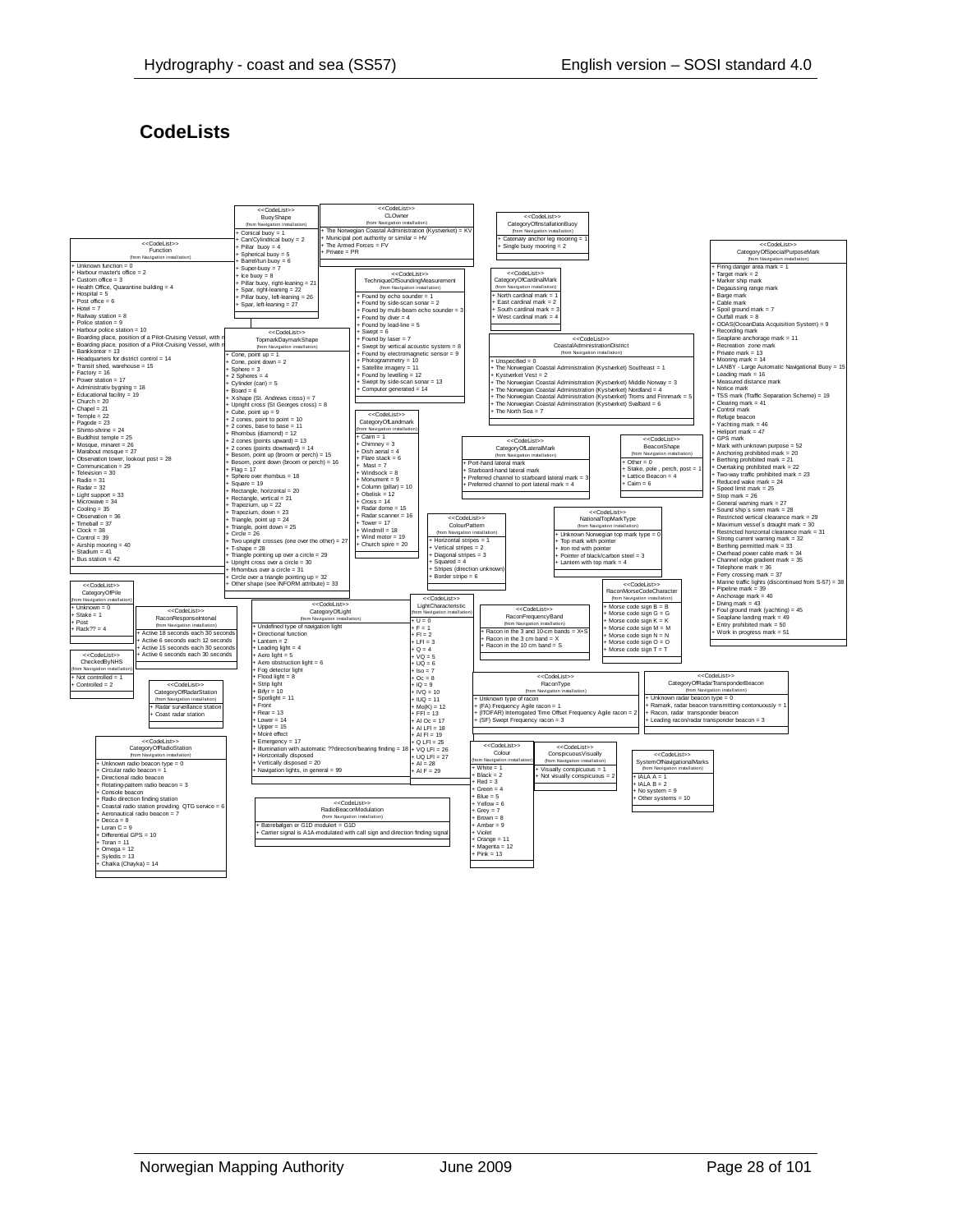# <span id="page-28-0"></span>**1.2 Description**

#### <span id="page-28-1"></span>**Habours**

# <span id="page-28-2"></span>**1.2.1.1 ??HarbourArea/HarbourSegment**

| $\overline{N}$ | Name/<br>Role name                                      | Description                                                                                                                                                                                                                                                  | Obligation/<br>Condition | Maximum<br>Occurrenc | <b>Type</b>                    | Constraint       |
|----------------|---------------------------------------------------------|--------------------------------------------------------------------------------------------------------------------------------------------------------------------------------------------------------------------------------------------------------------|--------------------------|----------------------|--------------------------------|------------------|
| $\overline{1}$ | <b>Class</b><br>??HarbourArea/<br><b>HarbourSegment</b> | a greater area dominated<br>by harbour activity Note:<br>Comprising sea area and<br>land area, manoeuvring<br>area at sea, staging area<br>for goods and passengers<br>on land, harbour terminals,<br>shipyards, guest harbours,<br>??layover harbours, etc. |                          | e                    |                                |                  |
| 1.1            | extent                                                  | area over which an object<br>extends                                                                                                                                                                                                                         | 0                        | 1                    | <b>SurfaceWithQu</b><br>ality  |                  |
| 1.2            | position                                                | location where the object<br>exists                                                                                                                                                                                                                          | 0                        | 1                    | PointWithQuali<br>ty           |                  |
| 1.3            | harbourAreaNum<br>ber                                   | consecutive numbering of<br>habour districts/areas.<br>Note: not S-57                                                                                                                                                                                        | $\overline{0}$           | 1                    | Integer                        |                  |
| 1.4            | harbourAreaType                                         | information about what<br>type of ship traffic<br>dominates in this harbour<br>district/area Note: not S-<br>57                                                                                                                                              | $\overline{0}$           | 1                    | CharacterStrin<br>g            |                  |
| 1.5            | harbourAreaStat<br><b>us</b>                            | information about the<br>importance of this harbour<br>district/area Note: not S-<br>57 STATUS                                                                                                                                                               | $\overline{0}$           | 1                    | CharacterStrin<br>g            |                  |
| 1.6            | Role<br>(unnamed)<br>HarbourTerminal                    |                                                                                                                                                                                                                                                              | 1                        | N                    | HarbourTermin<br>al            |                  |
| 1.7            | Role<br><b>HarbourAreaBou</b><br>ndary                  | delimitation                                                                                                                                                                                                                                                 | $\overline{0}$           | $\mathsf{N}$         | <b>HarbourAreaB</b><br>oundary | Aggregrati<br>on |
| 1.8            | Role<br>boundaryHabour<br><b>District</b>               |                                                                                                                                                                                                                                                              | 1                        | 1                    | <b>HarbourDistrict</b>         |                  |

# <span id="page-28-3"></span>**1.2.1.2 HarbourTerminal**

| No. | Name/<br>Role name                     | Description                                                                                                                                                                                                        | Obligation/   Maximum<br>Condition | Occurrenc<br>е | Type | Constraint |
|-----|----------------------------------------|--------------------------------------------------------------------------------------------------------------------------------------------------------------------------------------------------------------------|------------------------------------|----------------|------|------------|
|     | <b>Class</b><br><b>HarbourTerminal</b> | area for loading and<br>unloading goods and/or<br>passengers Note: This<br>includes terminals for<br>passengers and goods,<br>harbour terminals for<br>industrial centres, harbour<br>terminals for fishing boats, |                                    |                |      |            |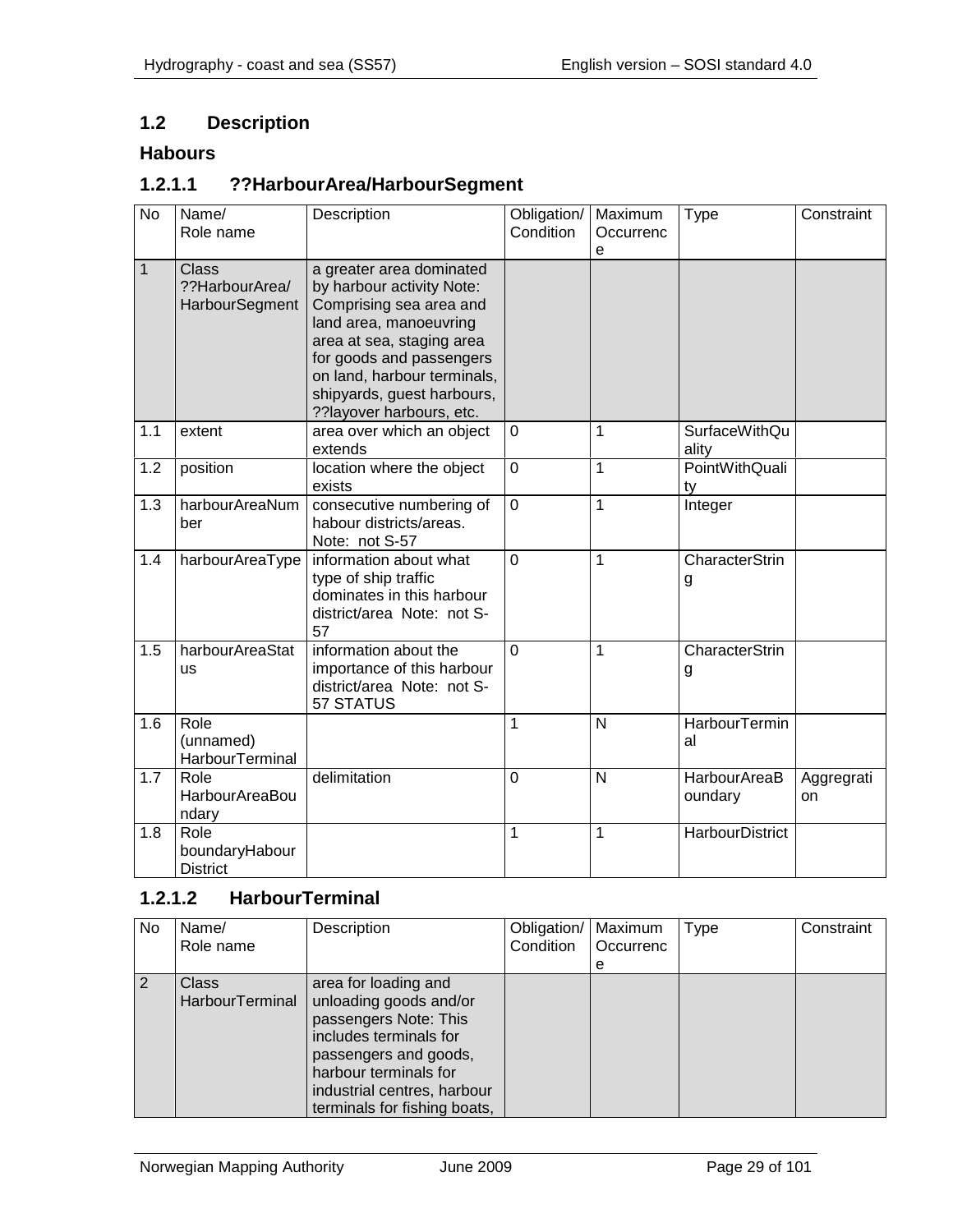|     |                                            | etc. One harbour terminal<br>is a self-contained unit<br>which functions<br>independently of other<br>adjacent terminals.<br>Multiple adjacent quays<br>which are used for similar<br>purposes and which are<br>under joint administration<br>will be included in one<br>harbour terminal. |                |   |                                      |                  |
|-----|--------------------------------------------|--------------------------------------------------------------------------------------------------------------------------------------------------------------------------------------------------------------------------------------------------------------------------------------------|----------------|---|--------------------------------------|------------------|
| 2.1 | extent                                     | area over which an object<br>extends                                                                                                                                                                                                                                                       | 0              | 1 | <b>SurfaceWithQu</b><br>ality        |                  |
| 2.2 | position                                   | location where the object<br>exists                                                                                                                                                                                                                                                        | $\overline{0}$ | 1 | <b>PointWithQuali</b><br>ty          |                  |
| 2.3 | harbourTerminal<br><b>Number</b>           | consecutive numbering of<br>harbour terminals. Note:<br>not S-57                                                                                                                                                                                                                           | $\overline{0}$ | 1 | Integer                              |                  |
| 2.4 | harbourTerminal<br><b>Type</b>             | a statement of which type<br>of shipping is predominant<br>at the harbour terminal.<br>For example: Goods,<br>passengers, fishing, etc.<br>Note: not S-57 CATHAF<br>for HRBFAC                                                                                                             | $\overline{0}$ | 1 | CharacterStrin<br>g                  |                  |
| 2.5 | harbourTerminal<br><b>Status</b>           | the importance of the<br>harbour terminal. Note:<br>not S-57 STATUS                                                                                                                                                                                                                        | $\overline{0}$ | 1 | CharacterStrin<br>g                  |                  |
| 2.6 | harbourTerminall<br>SPSnumber              | the harbour terminalXzXs<br>ISPS (The International<br>Ship and Port Facility<br>Security Code) code<br>number. Note: not S-57                                                                                                                                                             | $\overline{0}$ | 1 | Integer                              |                  |
| 2.7 | Role<br><b>HarbourTerminal</b><br>Boundary | delimitation                                                                                                                                                                                                                                                                               | 1              | 1 | ??HarbourAre<br>a/HarbourSeg<br>ment |                  |
| 2.8 | Role<br>boundaryHabour<br>Terminal         |                                                                                                                                                                                                                                                                                            | 0              | N | <b>HarbourTermin</b><br>alBoundary   | Aggregrati<br>on |

# <span id="page-29-0"></span>**1.2.1.3 HarbourAreaBoundary**

| <b>No</b> | Name/                 | Description               | Obligation/ | Maximum   | <b>Type</b>          | Constraint |
|-----------|-----------------------|---------------------------|-------------|-----------|----------------------|------------|
|           | Role name             |                           | Condition   | Occurrenc |                      |            |
|           |                       |                           |             | е         |                      |            |
| 3         | <b>Class</b>          | delimitation of a greater |             |           |                      |            |
|           | <b>HarbourAreaBou</b> | area dominated by         |             |           |                      |            |
|           | ndary                 | harbour activity          |             |           |                      |            |
| 3.1       | border                | course following the      |             |           | <b>CurveWithQual</b> |            |
|           |                       | transition between        |             |           | ity                  |            |
|           |                       | different real world      |             |           |                      |            |
|           |                       | phenomena                 |             |           |                      |            |
| 3.2       | Role                  |                           |             |           | ??HarbourAre         |            |
|           | (unnamed)             |                           |             |           | a/HarbourSeg         |            |
|           | ??HarbourArea/        |                           |             |           | ment                 |            |
|           | HarbourSegment        |                           |             |           |                      |            |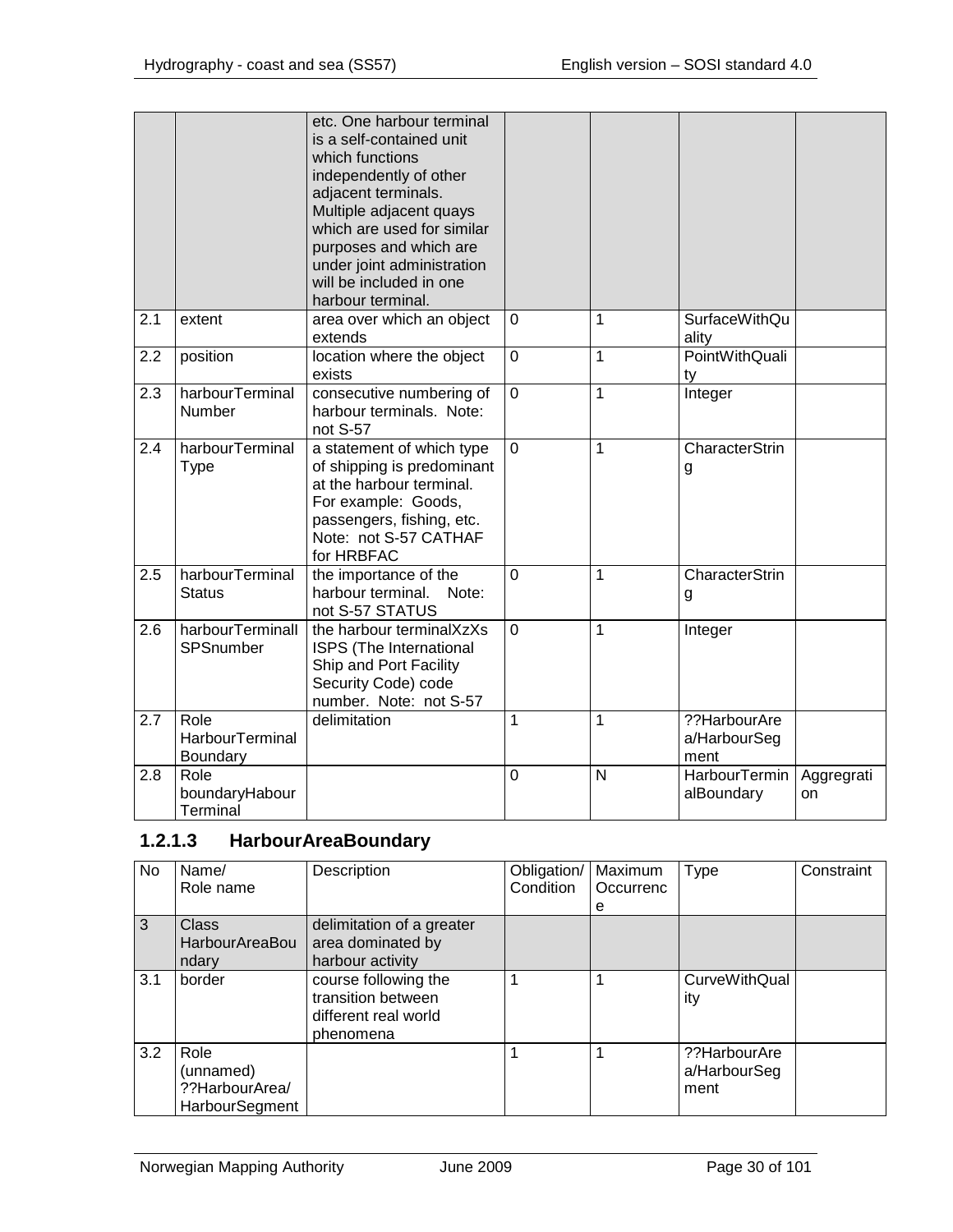| No             | Name/<br>Role name                                 | Description                                                                     | Obligation/<br>Condition | Maximum<br>Occurrenc<br>e | Type                        | Constraint |
|----------------|----------------------------------------------------|---------------------------------------------------------------------------------|--------------------------|---------------------------|-----------------------------|------------|
| $\overline{4}$ | <b>Class</b><br>HarbourTerminal<br><b>Boundary</b> | delimitation of an area for<br>loading and unloading<br>goods and/or passengers |                          |                           |                             |            |
| 4.1            | border                                             | course following the<br>transition between<br>different real world<br>phenomena |                          |                           | <b>CurveWithQual</b><br>ity |            |
| 4.2            | Role<br>(unnamed)<br><b>HarbourTerminal</b>        |                                                                                 |                          |                           | <b>HarbourTermin</b><br>al  |            |

#### <span id="page-30-0"></span>**1.2.1.4 HarbourTerminalBoundary**

#### <span id="page-30-1"></span>**1.2.1.5 Association ??HarbourArea/HarbourSegment-HarbourTerminal**

| No  | Name/<br>Role name                                                               | Description  | Obligation/<br>Condition | Maximum<br>Occurrenc<br>е | Type                                 | Constraint |
|-----|----------------------------------------------------------------------------------|--------------|--------------------------|---------------------------|--------------------------------------|------------|
| 5   | Association<br>??HarbourArea/<br><b>HarbourSegment</b><br><b>HarbourTerminal</b> |              |                          |                           |                                      |            |
| 5.1 | Role<br>(unnamed)<br>HarbourTerminal                                             |              |                          | N                         | <b>HarbourTermin</b><br>al           |            |
| 5.2 | Role<br><b>HarbourTerminal</b><br>Boundary                                       | delimitation |                          |                           | ??HarbourAre<br>a/HarbourSeg<br>ment |            |

#### <span id="page-30-2"></span>**1.2.1.6 Association <<Topo>> ??HarbourArea/HarbourSegment-HarbourAreaBoundary**

| No  | Name/<br>Role name                                                                       | Description  | Obligation/<br>Condition | Maximum<br>Occurrenc<br>е | Type                                 | Constraint      |
|-----|------------------------------------------------------------------------------------------|--------------|--------------------------|---------------------------|--------------------------------------|-----------------|
| 6   | Association<br>??HarbourArea/<br><b>HarbourSegment</b><br><b>HarbourAreaBou</b><br>ndary |              |                          |                           |                                      |                 |
| 6.1 | Role<br><b>HarbourAreaBou</b><br>ndary                                                   | delimitation | $\Omega$                 | N                         | HarbourAreaB<br>oundary              | Aggregatio<br>n |
| 6.2 | Role<br>(unnamed)<br>??HarbourArea/<br><b>HarbourSegment</b>                             |              |                          |                           | ??HarbourAre<br>a/HarbourSeg<br>ment |                 |

#### <span id="page-30-3"></span>**1.2.1.7 Association <<Topo>> HarbourTerminal-HarbourTerminalBoundary**

|  | No. | Name/ | Jescription<br>◡ | ∠oligation.<br>- Ale | Maximum | <b>VDE</b> | $-$<br>$\sim$ $\sim$<br>™all ∟<br>.וסו |
|--|-----|-------|------------------|----------------------|---------|------------|----------------------------------------|
|--|-----|-------|------------------|----------------------|---------|------------|----------------------------------------|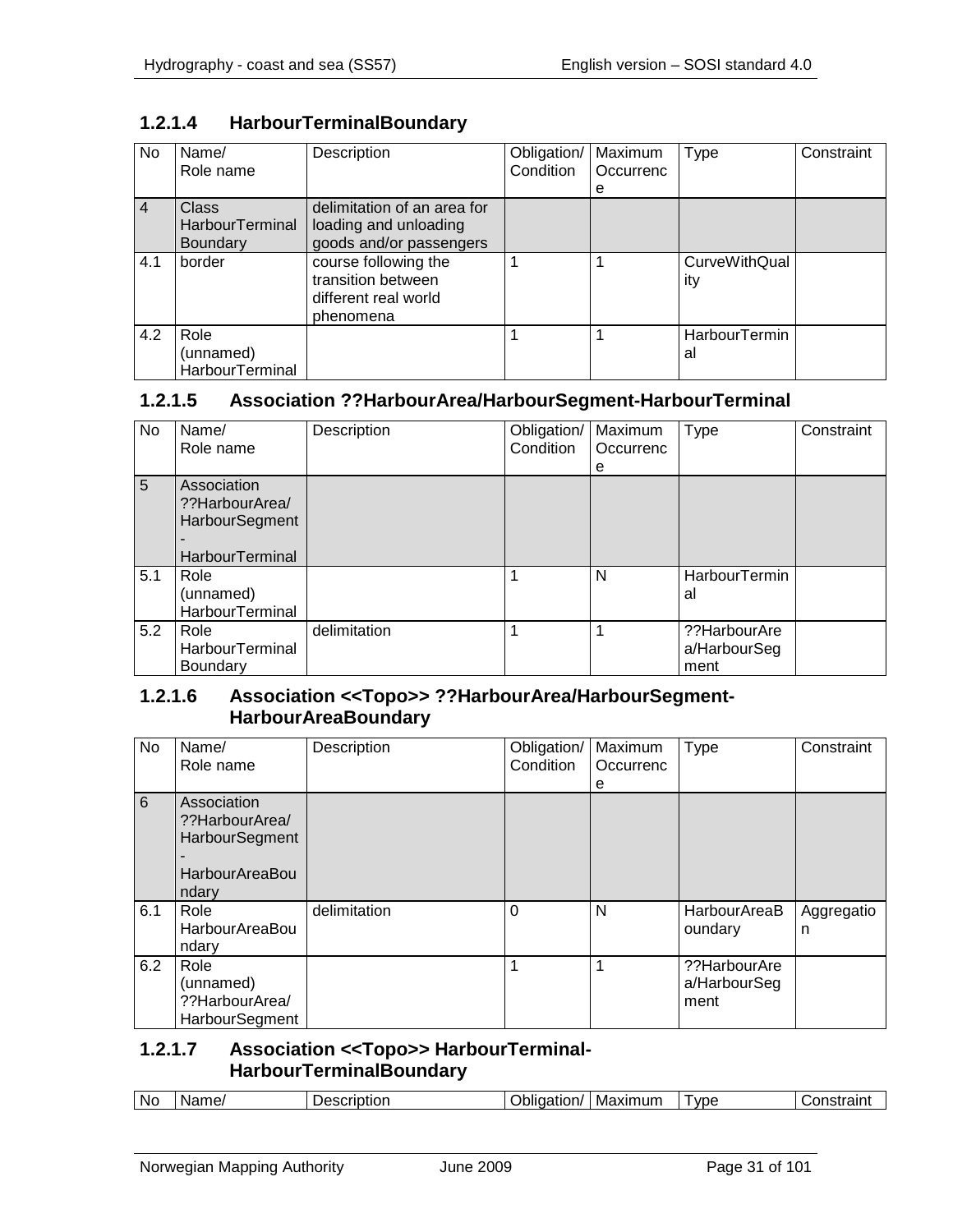|     | Role name              | Condition | Occurrenc |               |            |
|-----|------------------------|-----------|-----------|---------------|------------|
|     |                        |           | e         |               |            |
| 7   | Association            |           |           |               |            |
|     | <b>HarbourTerminal</b> |           |           |               |            |
|     |                        |           |           |               |            |
|     | <b>HarbourTerminal</b> |           |           |               |            |
|     | <b>Boundary</b>        |           |           |               |            |
| 7.1 | Role                   | $\Omega$  | N         | HarbourTermin | Aggregatio |
|     | boundaryHabour         |           |           | alBoundary    | n          |
|     | Terminal               |           |           |               |            |
| 7.2 | Role                   |           |           | HarbourTermin |            |
|     | (unnamed)              |           |           | al            |            |
|     | HarbourTerminal        |           |           |               |            |

#### <span id="page-31-0"></span>**1.2.1.8 Association <<Topo>> HarbourDistrict-HabourDisrictBoundary**

| No. | Name/<br>Role name                                                  | Description | Obligation/<br>Condition | Maximum<br>Occurrenc<br>е | Type                             | Constraint      |
|-----|---------------------------------------------------------------------|-------------|--------------------------|---------------------------|----------------------------------|-----------------|
| 8   | Association<br>HarbourDistrict-<br><b>HabourDisrictBo</b><br>undary |             |                          |                           |                                  |                 |
| 8.1 | Role<br>boundaryHabour<br><b>District</b>                           |             | $\Omega$                 | N                         | <b>HabourDisrictB</b><br>oundary | Aggregatio<br>n |
| 8.2 | Role<br>(unnamed)<br><b>HarbourDistrict</b>                         |             |                          |                           | <b>HarbourDistrict</b>           |                 |

#### <span id="page-31-1"></span>**1.2.1.9 Association HarbourDistrict-??HarbourArea/HarbourSegment**

| No. | Name/<br>Role name                                                         | Description | Obligation/<br>Condition | Maximum<br>Occurrenc<br>e | Type                                 | Constraint |
|-----|----------------------------------------------------------------------------|-------------|--------------------------|---------------------------|--------------------------------------|------------|
| 9   | Association<br>HarbourDistrict-<br>??HarbourArea/<br><b>HarbourSegment</b> |             |                          |                           |                                      |            |
| 9.1 | Role<br>(unnamed)<br>??HarbourArea/<br><b>HarbourSegment</b>               |             |                          | N                         | ??HarbourAre<br>a/HarbourSeg<br>ment |            |
| 9.2 | Role<br>boundaryHabour<br><b>District</b>                                  |             | 1                        | 1                         | <b>HarbourDistrict</b>               |            |

# <span id="page-31-2"></span>**1.2.1.10 Association HarbourDistrict-MunicipalityBoundary**

| <b>No</b> | Name/<br>Role name                                          | Description | Obligation/   Maximum<br>Condition | Occurrenc | Type           | Constraint |
|-----------|-------------------------------------------------------------|-------------|------------------------------------|-----------|----------------|------------|
|           |                                                             |             |                                    |           |                |            |
|           |                                                             |             |                                    | е         |                |            |
| 10        | Association<br>HarbourDistrict-<br>MunicipalityBoun<br>dary |             |                                    |           |                |            |
| 10.       | Role                                                        |             |                                    |           | MunicipalityBo | Aggregatio |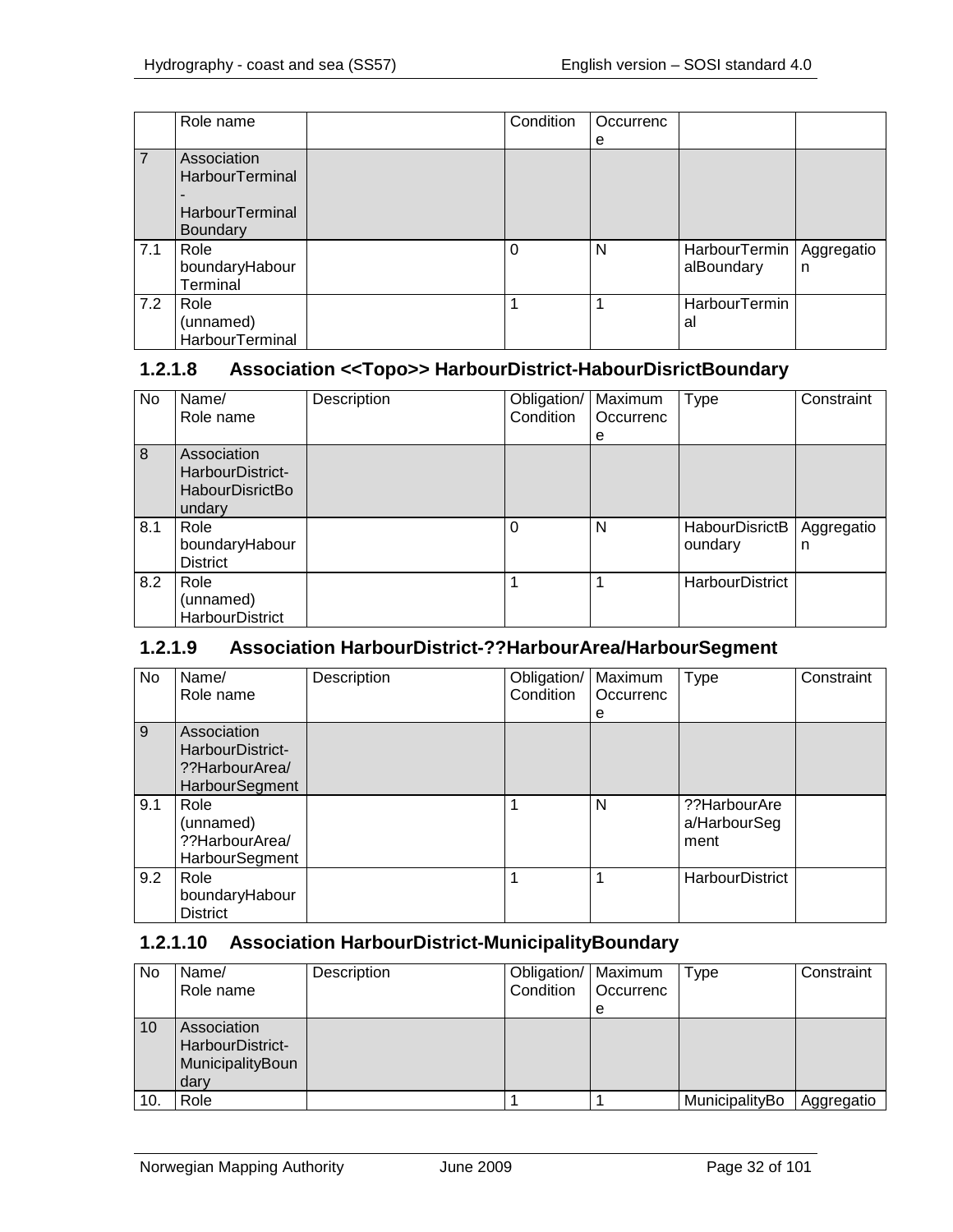|     | (unnamed)<br>MunicipalityBoun<br>dary |  | undary          | n |
|-----|---------------------------------------|--|-----------------|---|
| 10. | Role                                  |  | HarbourDistrict |   |
| 2   | (unnamed)                             |  |                 |   |
|     | HarbourDistrict                       |  |                 |   |

#### <span id="page-32-0"></span>**Maritime information**

#### <span id="page-32-1"></span>**1.2.1.11 CautionAreaBoundary**

| <b>No</b> | Name/<br>Role name               | Description                                                                                                                                                             | Obligation/<br>Condition | Maximum<br>Occurrenc | Type                        | Constraint |
|-----------|----------------------------------|-------------------------------------------------------------------------------------------------------------------------------------------------------------------------|--------------------------|----------------------|-----------------------------|------------|
|           |                                  |                                                                                                                                                                         |                          | е                    |                             |            |
| 1         | Class<br>CautionAreaBou<br>ndary | defined boundary of an<br>area where mariners must<br>exercise particular caution<br>and where traffic flow<br>direction may be<br>recommended Note:<br>Source DNL 1997 |                          |                      |                             |            |
| 1.1       | border                           | course following the<br>transition between<br>different real world<br>phenomena                                                                                         |                          |                      | <b>CurveWithQual</b><br>ity |            |
| 1.2       | Role<br>(unnamed)<br>CautionArea |                                                                                                                                                                         |                          |                      | CautionArea                 |            |

#### <span id="page-32-2"></span>**1.2.1.12 AnchorageArea**

| <b>No</b>      | Name/<br>Role name            | Description                                                                                    | Obligation/<br>Condition | Maximum<br>Occurrenc<br>e | <b>Type</b>                   | Constraint                                                                                                       |
|----------------|-------------------------------|------------------------------------------------------------------------------------------------|--------------------------|---------------------------|-------------------------------|------------------------------------------------------------------------------------------------------------------|
| $\overline{2}$ | <b>Class</b><br>AnchorageArea | site for anchorage and/or<br>laying up of ships                                                |                          |                           |                               | Subtype of<br>$<<$ Tom<br>klasse,<br>klassen det<br>arves fra er<br>sannsynlig<br>vis ikke<br>lastet inn!!<br>>> |
| 2.1            | extent                        | area over which an object<br>extends                                                           | $\Omega$                 | 1                         | <b>SurfaceWithQu</b><br>ality |                                                                                                                  |
| 2.2            | position                      | location where the object<br>exists                                                            | $\overline{0}$           | 1                         | PointWithQuali<br>ty          |                                                                                                                  |
| 2.3            | categoryOfAncho<br>rage       | the category of the<br>anchorage. Note: S-57<br><b>CATACH</b>                                  | $\overline{0}$           | N                         | CategoryOfAn<br>chorage       |                                                                                                                  |
| 2.4            | restriction                   | limitations on traffic or use<br>of maritime areas. Note:<br>S-57 RESTRN                       | $\overline{0}$           | N                         | Restriction                   |                                                                                                                  |
| 2.5            | anchorageUsage                | the category for the<br>anchorage use as defined<br>by the Norwegian Coastal<br>Administration | 0                        | 1                         | AnchorageUsa<br>ge            |                                                                                                                  |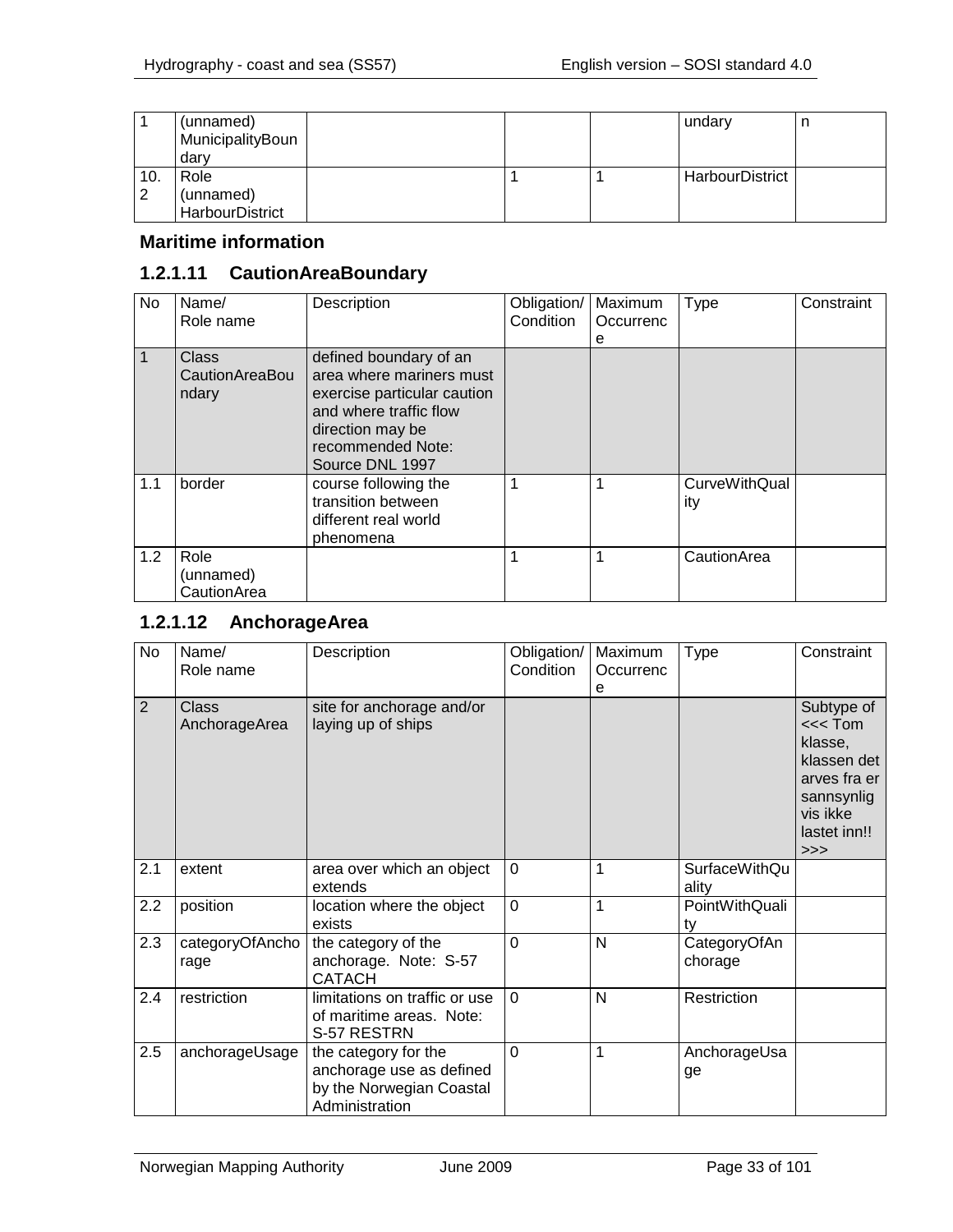| 2.6 | status                            | the status of the object<br>used for maritime objects.<br>Note: S-57 STATUS                                                  | U |   | <b>StatusSea</b>          |                   |
|-----|-----------------------------------|------------------------------------------------------------------------------------------------------------------------------|---|---|---------------------------|-------------------|
| 2.7 | seafloorType                      | the category for the<br>materials on the seafloor<br>used by the Norwegian<br>Hydrographic Service.<br>Note: Not S-57 NATSUR |   |   | SeafloorType              |                   |
| 2.8 | Role<br>AnchorageAreaB<br>oundary | delimitation                                                                                                                 |   | N | AnchorageAre<br>aBoundary | Aggregrati<br>on. |

# <span id="page-33-0"></span>**1.2.1.13 SeafloorSituation**

| No  | Name/<br>Role name                                  | Description                                                                                                                  | Obligation/<br>Condition | Maximum<br>Occurrenc<br>е | <b>Type</b>                   | Constraint       |
|-----|-----------------------------------------------------|------------------------------------------------------------------------------------------------------------------------------|--------------------------|---------------------------|-------------------------------|------------------|
| 3   | Class<br>SeafloorSituation                          | description of seafloor<br>conditions                                                                                        |                          |                           |                               |                  |
| 3.1 | position                                            | location where the object<br>exists                                                                                          | $\Omega$                 |                           | PointWithQuali<br>tv          |                  |
| 3.2 | extent                                              | area over which an object<br>extends                                                                                         | $\Omega$                 |                           | <b>SurfaceWithQu</b><br>ality |                  |
| 3.3 | seafloorType                                        | the category for the<br>materials on the seafloor<br>used by the Norwegian<br>Hydrographic Service.<br>Note: Not S-57 NATSUR |                          |                           | SeafloorType                  |                  |
| 3.4 | Role<br><b>SeafloorSituation</b><br><b>Boundary</b> | delimitation                                                                                                                 | $\Omega$                 | N                         | SeafloorSituati<br>onBoundary | Aggregrati<br>on |

# <span id="page-33-1"></span>**1.2.1.14 DumpingGround**

| No             | Name/<br>Role name            | Description                                                                                                                                                      | Obligation/<br>Condition | Maximum<br>Occurrenc<br>e | <b>Type</b>                   | Constraint |
|----------------|-------------------------------|------------------------------------------------------------------------------------------------------------------------------------------------------------------|--------------------------|---------------------------|-------------------------------|------------|
| $\overline{4}$ | <b>Class</b><br>DumpingGround | site for scuttling/dumping<br>at sea                                                                                                                             |                          |                           |                               |            |
| 4.1            | extent                        | area over which an object<br>extends                                                                                                                             | $\Omega$                 | 1                         | <b>SurfaceWithQu</b><br>ality |            |
| 4.2            | position                      | location where the object<br>exists                                                                                                                              | $\overline{0}$           | 1                         | PointWithQuali<br>ty          |            |
| 4.3            | categoryOfDumpi<br>ngGround   | the category of the<br>dumping ground. Note:<br>S-57 CATDPG                                                                                                      | 1                        | N                         | CategoryOfDu<br>mpingGround   |            |
| 4.4            | restriction                   | limitations on traffic or use<br>of maritime areas. Note:<br>S-57 RESTRN                                                                                         | $\Omega$                 | N                         | Restriction                   |            |
| 4.5            | categoryOfDumpi<br>ngArea     | information about what<br>can be dumped in this<br>dumping area (the<br>categories used by the<br>Norwegian Coastal<br>Administration). Note: not<br>S-57 CATDPG | $\Omega$                 | 1                         | CategoryOfDu<br>mpingArea     |            |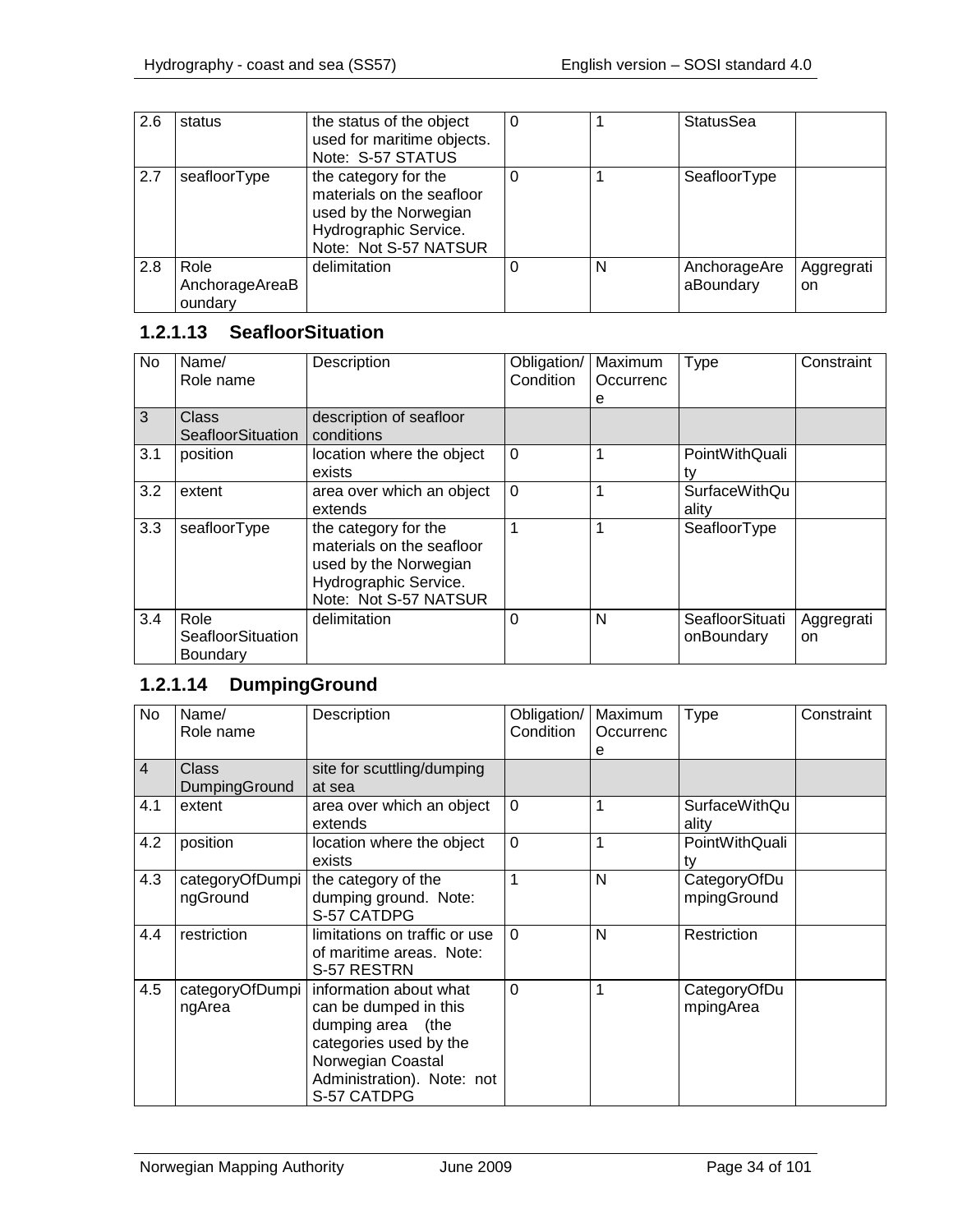| 4.6 | Role          | delimitation | <b>N</b> | DumpingGroun | Aggregrati |
|-----|---------------|--------------|----------|--------------|------------|
|     | DumpingGround |              |          | dBoundary    | on         |
|     | Boundary      |              |          |              |            |

#### <span id="page-34-0"></span>**1.2.1.15 Fartsmil**

| No  | Name/<br>Role name | Description                                                                                                 | Obligation/   Maximum<br>Condition | l Occurrenc<br>е | Type                        | Constraint |
|-----|--------------------|-------------------------------------------------------------------------------------------------------------|------------------------------------|------------------|-----------------------------|------------|
| 5   | Class<br>Fartsmil  | angitt strekning mellom to<br>overettlinjer med kjent<br>lengde som brukes til å<br>bestemme fartøyets fart |                                    |                  |                             |            |
| 5.1 | centerline         | course followed by the<br>central part of the object                                                        |                                    |                  | <b>CurveWithQual</b><br>itv |            |

#### <span id="page-34-1"></span>**1.2.1.16 RadioReportPoint**

| <b>No</b> | Name/<br>Role name       | Description                                                                                                                                                   | Obligation/<br>Condition | Maximum<br>Occurrenc<br>e | <b>Type</b>          | Constraint |
|-----------|--------------------------|---------------------------------------------------------------------------------------------------------------------------------------------------------------|--------------------------|---------------------------|----------------------|------------|
| 6         | Class<br>RadioReportPoin | position where vessels<br>must hail coastal traffic<br>centre Note: Corresponds<br>to RDOCAL in S-57                                                          |                          |                           |                      |            |
| 6.1       | position                 | location where the object<br>exists                                                                                                                           | $\mathbf 0$              | 1                         | PointWithQuali<br>tv |            |
| 6.2       | directionalVector        | line segment with length<br>and orientation. Note:<br>from SOSI 4.0 chapter<br>about General Types,<br>slightly related to S-57<br><b>ORIENT: Orientation</b> | $\mathbf{1}$             | 1                         | DirectionVecto       |            |
| 6.3       | communicationC<br>hannel | a channel number<br>assigned to a specific<br>radio frequency,<br>frequencies or frequency<br>band Note: S-57<br><b>COMCHA</b>                                | $\Omega$                 | 1                         | Integer              |            |
| 6.4       | trafficFlow              | the direction of the traffic<br>flow used for maritime<br>objects. Note: S-57<br>TRAFIC (used by<br>FAIRWY, RDOCAL and<br>RECTRC)                             | $\mathbf{1}$             | 1                         | <b>TrafficFlow</b>   |            |

#### <span id="page-34-2"></span>**1.2.1.17 RestrictionArea**

| <b>No</b> | Name/<br>Role name              | Description                                                                        | Obligation/<br>Condition | Maximum<br><b>Occurrenc</b><br>e | <b>Type</b>                   | Constraint |
|-----------|---------------------------------|------------------------------------------------------------------------------------|--------------------------|----------------------------------|-------------------------------|------------|
|           | Class<br><b>RestrictionArea</b> | area where special<br>restrictions apply Note:<br>Corresponds to RESARE<br>in S-57 |                          |                                  |                               |            |
| 7.1       | extent                          | area over which an object<br>extends                                               | 0                        |                                  | <b>SurfaceWithQu</b><br>ality |            |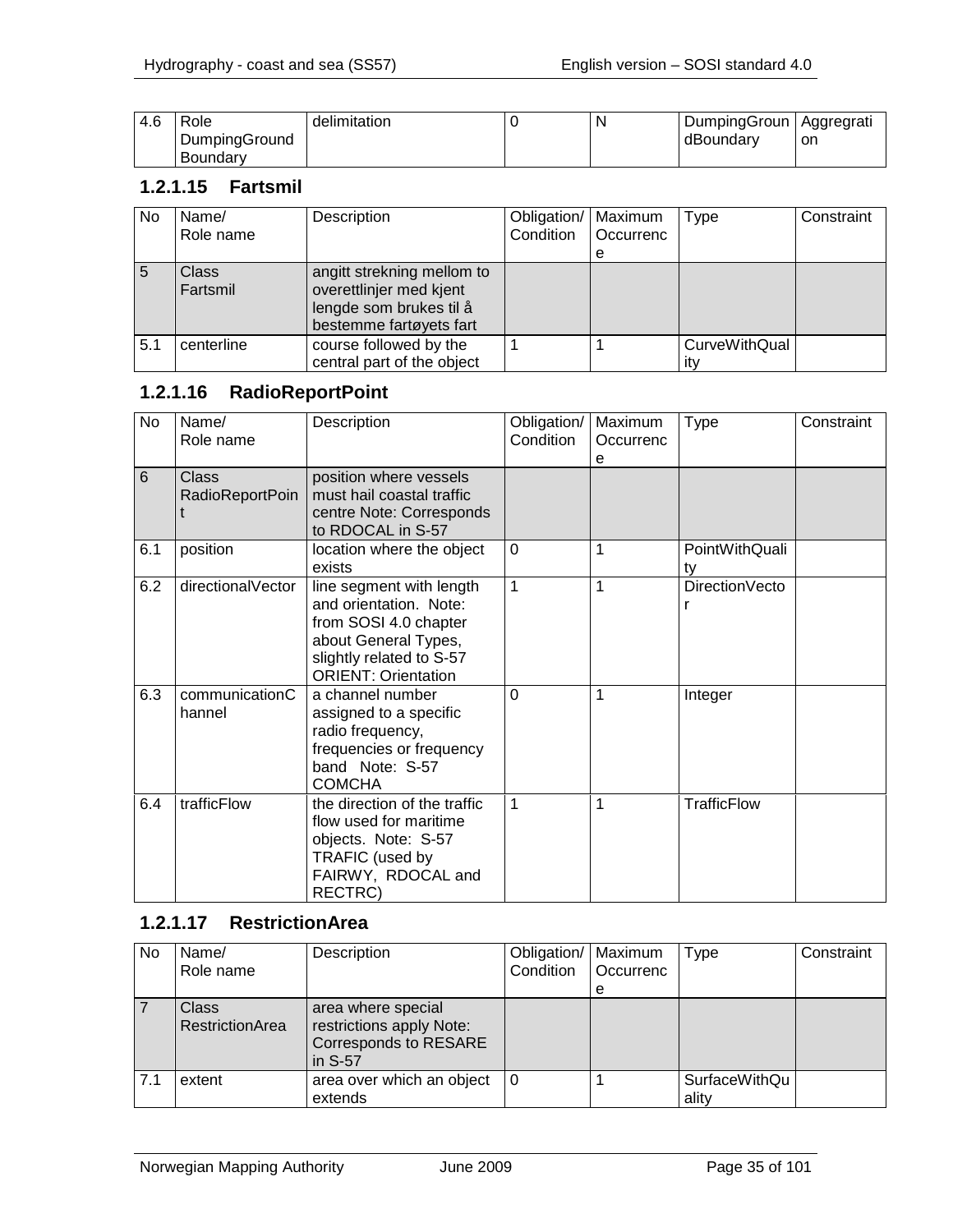| 7.2 | position                                   | location where the object                                                | <b>0</b> |   | PointWithQuali               |                  |
|-----|--------------------------------------------|--------------------------------------------------------------------------|----------|---|------------------------------|------------------|
|     |                                            | exists                                                                   |          |   | tv                           |                  |
| 7.3 | restriction                                | limitations on traffic or use<br>of maritime areas. Note:<br>S-57 RESTRN | l O      | N | Restriction                  |                  |
| 7.4 | categoryOfRestri<br>ctedArea               | the category of the<br>restricted area. Note: S-<br>57 CATREA            |          |   | CategoryOfRe<br>strictedArea |                  |
| 7.5 | Role<br><b>RestrictionAreaB</b><br>oundary | delimitation                                                             |          | N | RestrictionAre<br>aBoundary  | Aggregrati<br>on |

#### <span id="page-35-0"></span>**1.2.1.18 SeaplaneHarbour**

| No. | Name/<br>Role name                  | Description                          | Obligation/<br>Condition | Maximum<br>Occurrenc | <b>Type</b>                 | Constraint       |
|-----|-------------------------------------|--------------------------------------|--------------------------|----------------------|-----------------------------|------------------|
| 8   | Class<br>SeaplaneHarbou             | landing area for seaplanes           |                          | е                    |                             |                  |
| 8.1 | extent                              | area over which an object<br>extends | $\Omega$                 |                      | SurfaceWithQu<br>ality      |                  |
| 8.2 | position                            | location where the object<br>exists  | $\Omega$                 |                      | PointWithQuali              |                  |
| 8.3 | Role<br>SeaplaneHarbou<br>rBoundary | delimitation                         | 0                        | N                    | SeaplaneHarb<br>ourBoundary | Aggregrati<br>on |

# <span id="page-35-1"></span>**1.2.1.19 UnderwaterCableArea**

| No  | Name/<br>Role name                             | Description                                                           | Obligation/<br>Condition | Maximum<br>Occurrenc<br>е | <b>Type</b>                                | Constraint       |
|-----|------------------------------------------------|-----------------------------------------------------------------------|--------------------------|---------------------------|--------------------------------------------|------------------|
| 9   | Class<br><b>UnderwaterCable</b><br>Area        | area with underwater<br>cables Note: Corresponds<br>to CBLARE in S-57 |                          |                           |                                            |                  |
| 9.1 | extent                                         | area over which an object<br>extends                                  | $\Omega$                 | 1                         | <b>SurfaceWithQu</b><br>ality              |                  |
| 9.2 | position                                       | location where the object<br>exists                                   | $\Omega$                 |                           | PointWithQuali<br>t٧                       |                  |
| 9.3 | categoryOfCable                                | the category of the cable.<br>Note: S-57 CATCBL                       | 1                        |                           | CategoryOfCa<br>ble                        |                  |
| 9.4 | Role<br><b>UnderwaterCable</b><br>AreaBoundary | delimitation                                                          | $\Omega$                 | N                         | <b>UnderwaterCa</b><br>bleAreaBound<br>ary | Aggregrati<br>on |

# <span id="page-35-2"></span>**1.2.1.20 AnchorageAreaBoundary**

| No  | Name/<br>Role name                 | Description                                                          | Obligation/   Maximum<br>Condition | <b>Occurrenc</b><br>e | Type                 | Constraint |
|-----|------------------------------------|----------------------------------------------------------------------|------------------------------------|-----------------------|----------------------|------------|
| 10  | Class<br>AnchorageAreaB<br>oundary | boundary for area/site for<br>anchorage and/or laying<br>up of ships |                                    |                       |                      |            |
| 10. | border                             | course following the<br>transition between<br>different real world   |                                    |                       | CurveWithQual<br>itv |            |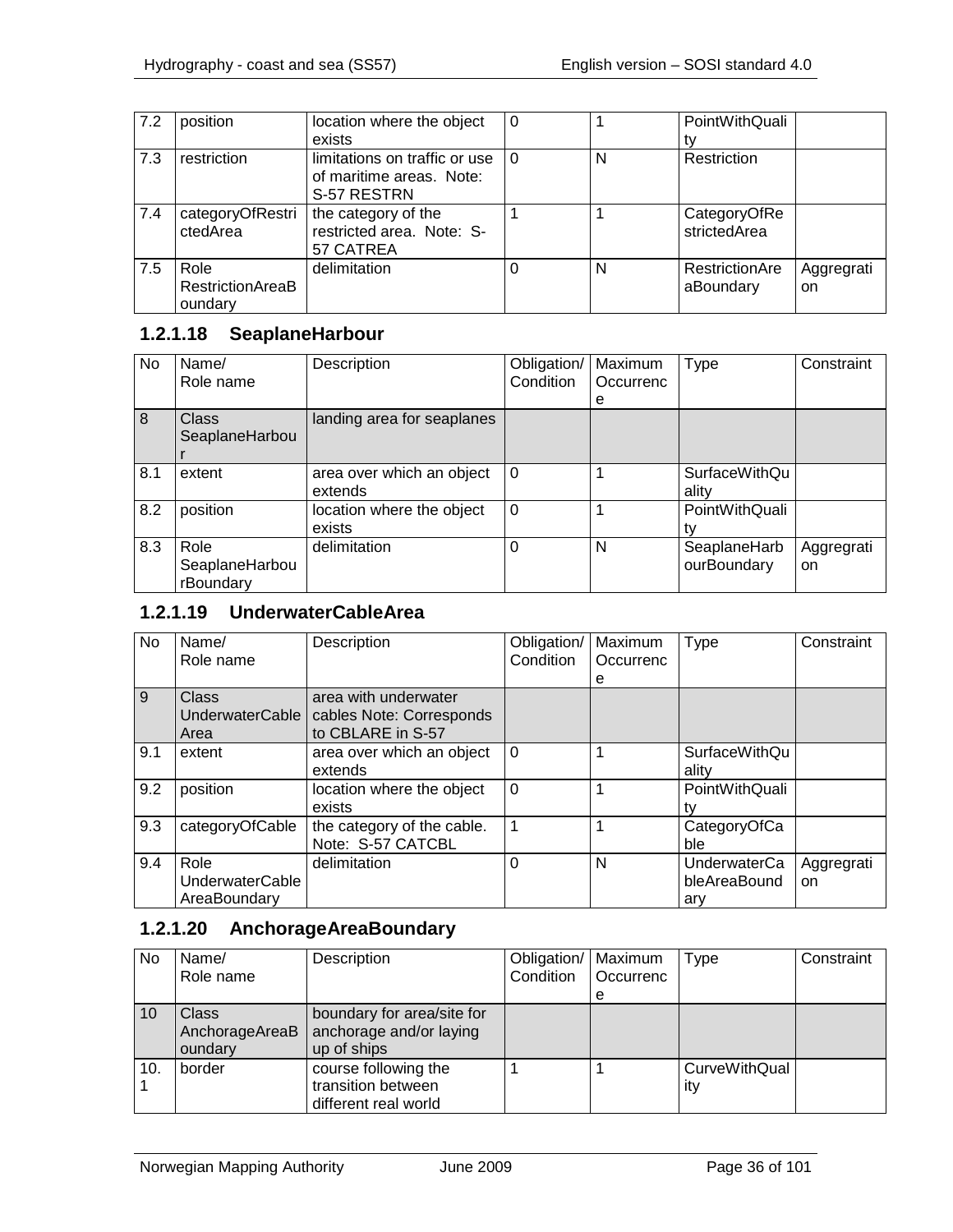|        |               | phenomena |  |              |  |
|--------|---------------|-----------|--|--------------|--|
| 10.    | Role          |           |  | AnchorageAre |  |
| ⌒<br>∸ | (unnamed)     |           |  |              |  |
|        | AnchorageArea |           |  |              |  |

#### **1.2.1.21 DumpingGroundBoundary**

| No  | Name/         | Description                | Obligation/ | Maximum   | Type          | Constraint |
|-----|---------------|----------------------------|-------------|-----------|---------------|------------|
|     | Role name     |                            | Condition   | Occurrenc |               |            |
|     |               |                            |             | е         |               |            |
| 11  | <b>Class</b>  | boundary for area/site for |             |           |               |            |
|     | DumpingGround | scuttling/dumping at sea   |             |           |               |            |
|     | Boundary      |                            |             |           |               |            |
| 11. | border        | course following the       |             |           | CurveWithQual |            |
|     |               | transition between         |             |           | ity           |            |
|     |               | different real world       |             |           |               |            |
|     |               | phenomena                  |             |           |               |            |
| 11. | Role          |                            |             |           | DumpingGroun  |            |
| 2   | (unnamed)     |                            |             |           | d             |            |
|     | DumpingGround |                            |             |           |               |            |

## **1.2.1.22 RestrictionAreaBoundary**

| No.             | Name/                                              | Description                                                                     | Obligation/ | Maximum   | Type                        | Constraint |
|-----------------|----------------------------------------------------|---------------------------------------------------------------------------------|-------------|-----------|-----------------------------|------------|
|                 | Role name                                          |                                                                                 | Condition   | Occurrenc |                             |            |
|                 |                                                    |                                                                                 |             | е         |                             |            |
| 12 <sup>2</sup> | <b>Class</b><br><b>RestrictionAreaB</b><br>oundary | boundary of area in which<br>special restrictions on<br>navigation apply        |             |           |                             |            |
| 12.             | border                                             | course following the<br>transition between<br>different real world<br>phenomena |             |           | <b>CurveWithQual</b><br>ity |            |
| 12.<br>2        | Role<br>(unnamed)<br>RestrictionArea               |                                                                                 |             |           | RestrictionAre<br>а         |            |

#### **1.2.1.23 SeaplaneHarbourBoundary**

| No       | Name/<br>Role name                   | Description                                                                     | Obligation/<br>Condition | Maximum<br>Occurrenc<br>е | Type                        | Constraint |
|----------|--------------------------------------|---------------------------------------------------------------------------------|--------------------------|---------------------------|-----------------------------|------------|
| 13       | Class<br>SeaplaneHarbou<br>rBoundary | boundary of landing area<br>for seaplanes                                       |                          |                           |                             |            |
| 13.      | border                               | course following the<br>transition between<br>different real world<br>phenomena |                          |                           | <b>CurveWithQual</b><br>ity |            |
| 13.<br>2 | Role<br>(unnamed)<br>SeaplaneHarbou  |                                                                                 |                          |                           | SeaplaneHarb<br>our         |            |

## **1.2.1.24 UnderwaterCableAreaBoundary**

| . No | lame,<br>.   | Description | Obligation/ | Maximum   | vpe | ∶onstraınt |
|------|--------------|-------------|-------------|-----------|-----|------------|
|      | name<br>Role |             | Condition   | Jccurrenc |     |            |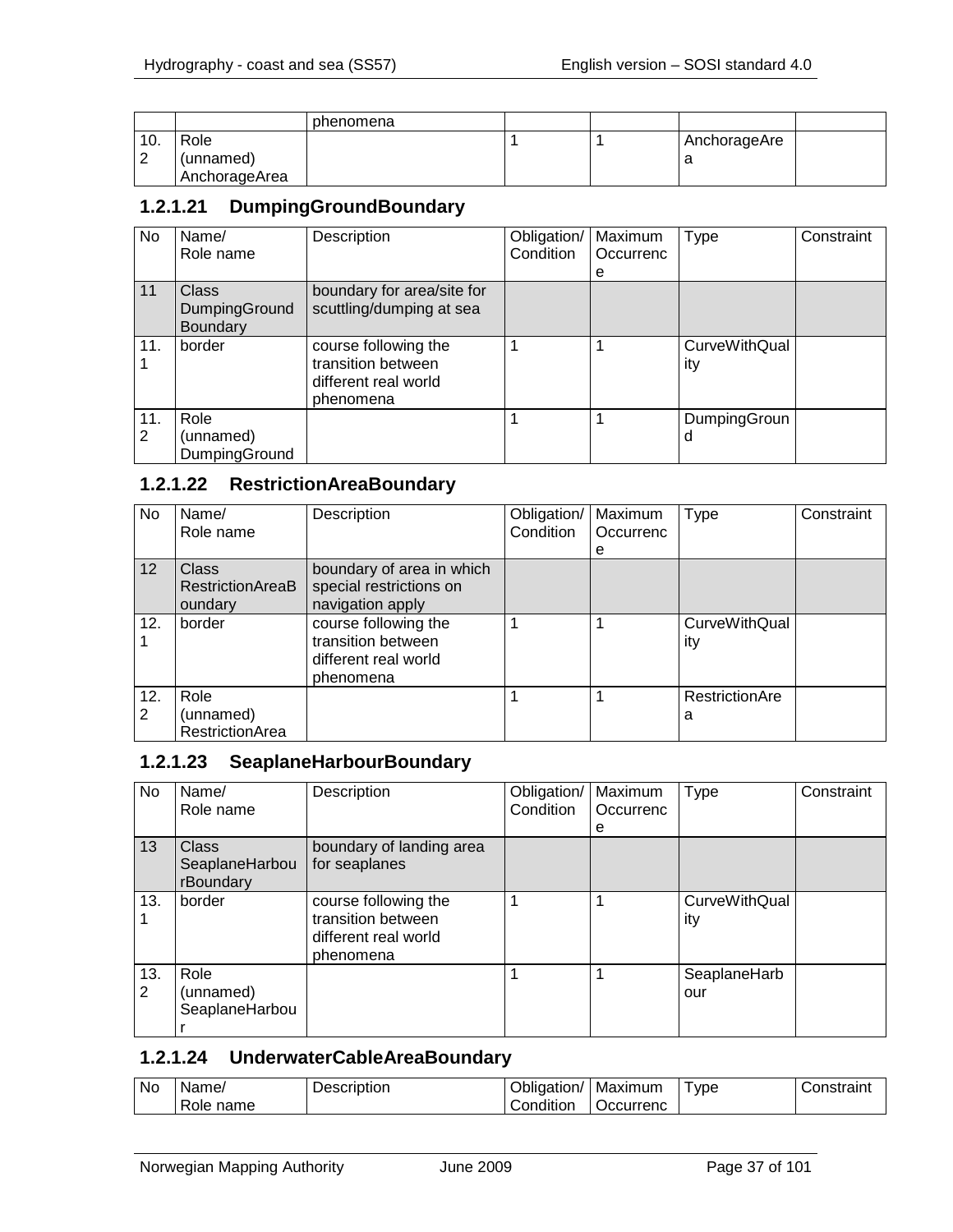|                       |                                                     |                                                                                 | е |                                |  |
|-----------------------|-----------------------------------------------------|---------------------------------------------------------------------------------|---|--------------------------------|--|
| 14                    | <b>Class</b><br>UnderwaterCable<br>AreaBoundary     | boundary of area with<br>underwater cables                                      |   |                                |  |
| 14.                   | border                                              | course following the<br>transition between<br>different real world<br>phenomena |   | <b>CurveWithQual</b><br>ity    |  |
| 14.<br>$\overline{2}$ | Role<br>(unnamed)<br><b>UnderwaterCable</b><br>Area |                                                                                 |   | <b>UnderwaterCa</b><br>bleArea |  |

## **1.2.1.25 CautionArea**

| No       | Name/<br>Role name              | Description                                                                                                                                                            | Obligation/<br>Condition | Maximum<br>Occurrenc | <b>Type</b>                   | Constraint       |
|----------|---------------------------------|------------------------------------------------------------------------------------------------------------------------------------------------------------------------|--------------------------|----------------------|-------------------------------|------------------|
| 15       | Class<br>CautionArea            | defined area where<br>mariners must exercise<br>particular caution and<br>where traffic flow direction<br>may be recommended<br>Note: Corresponds to<br>CTNARE in S-57 |                          | e                    |                               |                  |
| 15.      | extent                          | area over which an object<br>extends                                                                                                                                   | $\Omega$                 |                      | <b>SurfaceWithQu</b><br>alitv |                  |
| 15.<br>2 | position                        | location where the object<br>exists                                                                                                                                    | $\Omega$                 |                      | PointWithQuali<br>tv          |                  |
| 15.<br>3 | Role<br>CautionAreaBou<br>ndary | delimitation                                                                                                                                                           | $\Omega$                 | N                    | CautionAreaBo<br>undary       | Aggregrati<br>on |

## **1.2.1.26 ??SmallBoatHarbour/SmallBoatMarina**

| No       | Name/<br>Role name                                  | Description                                                                                          | Obligation/<br>Condition | Maximum<br>Occurrenc<br>е | <b>Type</b>                         | Constraint       |
|----------|-----------------------------------------------------|------------------------------------------------------------------------------------------------------|--------------------------|---------------------------|-------------------------------------|------------------|
| 16       | Class<br>??SmallBoatHar<br>bour/SmallBoatM<br>arina | place with services of<br>general interest for small<br>boats Note: Corresponds<br>to SMCFAC in S-57 |                          |                           |                                     |                  |
| 16.      | extent                                              | area over which an object<br>extends                                                                 | $\Omega$                 | 1                         | <b>SurfaceWithQu</b><br>ality       |                  |
| 16.<br>2 | position                                            | location where the object<br>exists                                                                  | $\overline{0}$           | 1                         | PointWithQuali<br>tv                |                  |
| 16.<br>3 | categoryOfSmall<br>CraftFacility                    | the category of the small<br>craft facility. Note: S-57<br><b>CATSCF</b>                             | $\Omega$                 | N                         | CategoryOfSm<br>allCraftFacility    |                  |
| 16.<br>4 | Role<br>SmallBoatHarbo<br>urBoundary                | delimitation                                                                                         | $\Omega$                 | N                         | <b>SmallBoatHarb</b><br>ourBoundary | Aggregrati<br>on |

## **1.2.1.27 SmallBoatHarbourBoundary**

| No. | Name,               | Description | Obligation/        | Maximum   | vpe | ∴onstrain* |
|-----|---------------------|-------------|--------------------|-----------|-----|------------|
|     | name<br><b>ROIE</b> |             | 1.1.1<br>Condition | Jccurrenc |     |            |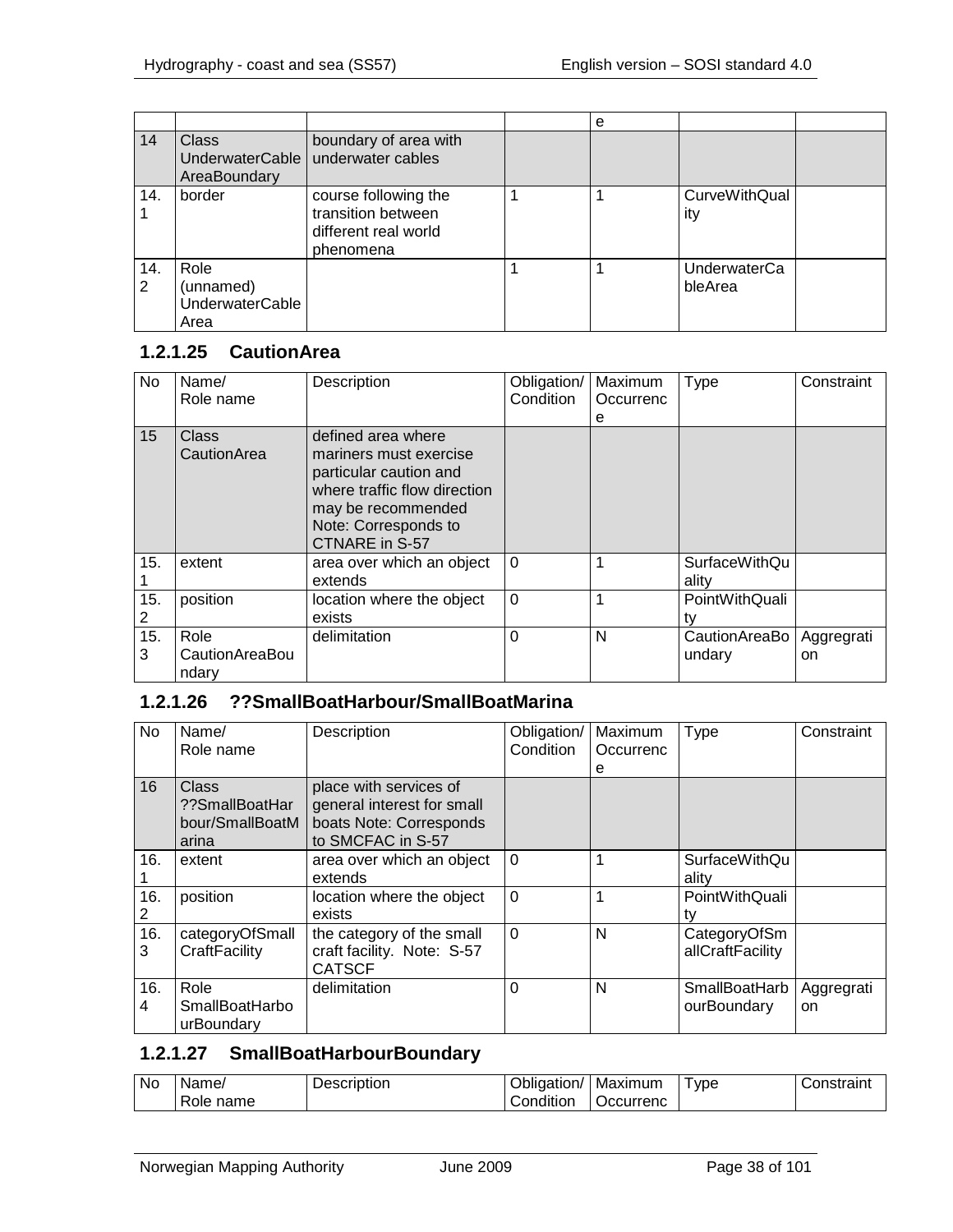|          |                                                                 |                                                                                 | е |                                            |  |
|----------|-----------------------------------------------------------------|---------------------------------------------------------------------------------|---|--------------------------------------------|--|
| 17       | <b>Class</b><br>SmallBoatHarbo<br>urBoundary                    | delimitation of a place with<br>services of general interest<br>for small boats |   |                                            |  |
| 17.      | border                                                          | course following the<br>transition between<br>different real world<br>phenomena |   | <b>CurveWithQual</b><br>ity                |  |
| 17.<br>2 | Role<br>(unnamed)<br>??SmallBoatHar<br>bour/SmallBoatM<br>arina |                                                                                 |   | ??SmallBoatH<br>arbour/SmallB<br>oatMarina |  |

### **1.2.1.28 SeafloorSituationBoundary**

| No       | Name/                                                | Description                                                                     | Obligation/ | Maximum   | Type                        | Constraint |
|----------|------------------------------------------------------|---------------------------------------------------------------------------------|-------------|-----------|-----------------------------|------------|
|          | Role name                                            |                                                                                 | Condition   | Occurrenc |                             |            |
|          |                                                      |                                                                                 |             | е         |                             |            |
| 18       | <b>Class</b><br>SeafloorSituation<br><b>Boundary</b> | statement of boundary for<br>seafloor conditions                                |             |           |                             |            |
| 18.      | border                                               | course following the<br>transition between<br>different real world<br>phenomena |             |           | <b>CurveWithQual</b><br>ity |            |
| 18.<br>2 | Role<br>(unnamed)<br>SeafloorSituation               |                                                                                 |             |           | SeafloorSituati<br>on.      |            |

## **1.2.1.29 RadioReportPointBoundary**

| <b>No</b> | Name/<br>Role name                           | Description | Obligation/   Maximum<br>Condition | <b>Occurrenc</b><br>e | Type | Constraint |
|-----------|----------------------------------------------|-------------|------------------------------------|-----------------------|------|------------|
| 19        | Class<br><b>RadioReportPoin</b><br>tBoundary |             |                                    |                       |      |            |

#### **1.2.1.30 PipelineArea**

| No       | Name/<br>Role name      | Description                                                                                     | Obligation/<br>Condition | Maximum<br>Occurrenc<br>е | <b>Type</b>                   | Constraint       |
|----------|-------------------------|-------------------------------------------------------------------------------------------------|--------------------------|---------------------------|-------------------------------|------------------|
| 20       | Class<br>PipelineArea   | ??representation/indicatio<br>n of area for pipelines<br>Note: Corresponds to<br>PIRARE in S-57 |                          |                           |                               |                  |
| 20.      | extent                  | area over which an object<br>extends                                                            | 0                        |                           | <b>SurfaceWithQu</b><br>ality |                  |
| 20.<br>2 | position                | location where the object<br>exists                                                             | $\Omega$                 |                           | PointWithQuali                |                  |
| 20.<br>3 | categoryOfPipe          | the category of the<br>pipeline or pipe. Note: S-<br>57 CATPIP                                  | $\Omega$                 |                           | CategoryOfPip<br>е            |                  |
| 20.<br>4 | Role<br>PipelineAreaBou | areaBoundary                                                                                    | 0                        | N                         | PipelineAreaB<br>oundary      | Aggregrati<br>on |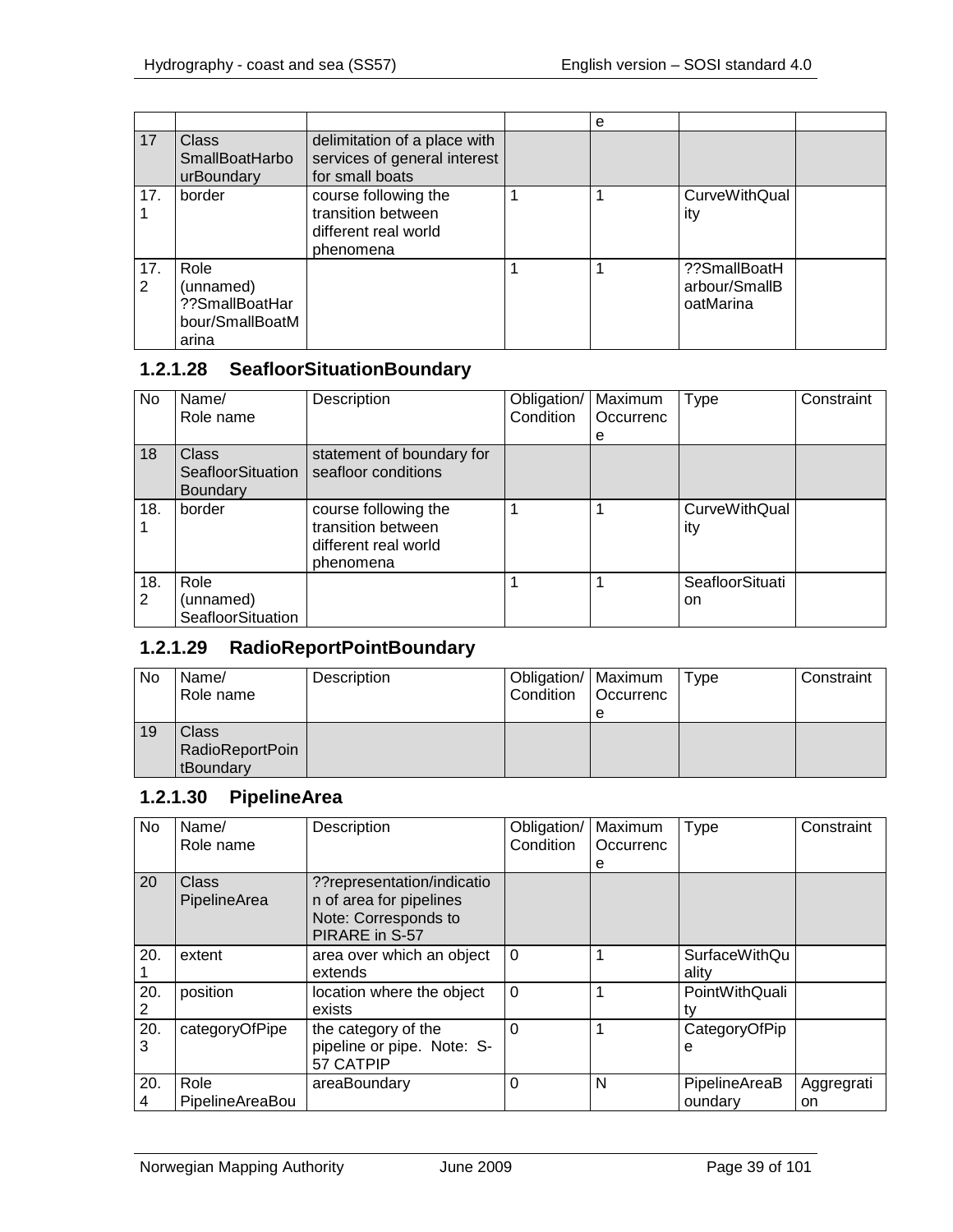| - ---<br>ndar |  |  |  |
|---------------|--|--|--|
|               |  |  |  |

## **1.2.1.31 PipelineAreaBoundary**

| No.      | Name/<br>Role name                       | Description                                                                     | Obligation/<br>Condition | Maximum<br>Occurrenc<br>е | <b>Type</b>                 | Constraint |
|----------|------------------------------------------|---------------------------------------------------------------------------------|--------------------------|---------------------------|-----------------------------|------------|
| 21       | <b>Class</b><br>PipelineAreaBou<br>ndary | description of border for a<br>pipeline area                                    |                          |                           |                             |            |
| 21.      | border                                   | course following the<br>transition between<br>different real world<br>phenomena |                          |                           | <b>CurveWithQual</b><br>ity |            |
| 21.<br>2 | Role<br>(unnamed)<br>PipelineArea        |                                                                                 |                          |                           | PipelineArea                |            |

#### **1.2.1.32 HazardArea**

| <b>No</b> | Name/<br>Role name             | Description                                                                                                                                                                                                                    | Obligation/<br>Condition | Maximum<br>Occurrenc<br>е | <b>Type</b>            | Constraint       |
|-----------|--------------------------------|--------------------------------------------------------------------------------------------------------------------------------------------------------------------------------------------------------------------------------|--------------------------|---------------------------|------------------------|------------------|
| 22        | Class<br>HazardArea            | general hazard, wave<br>breaking slope (old term<br>for area near land where<br>the waves break, i.e.<br>where the force of the sea<br>may strike against the<br>seafloor). Note:<br><b>Corresponds to OBSTRN</b><br>in $S-57$ |                          |                           |                        |                  |
| 22.       | extent                         | area over which an object<br>extends                                                                                                                                                                                           | $\Omega$                 | 1                         | SurfaceWithQu<br>ality |                  |
| 22.       | position                       | location where the object<br>exists                                                                                                                                                                                            | $\Omega$                 |                           | PointWithQuali<br>tv   |                  |
| 22.<br>3  | Role<br>HazardAreaBoun<br>dary | delimitation                                                                                                                                                                                                                   | 0                        | N                         | HazardAreaBo<br>undary | Aggregrati<br>on |

## **1.2.1.33 HazardAreaBoundary**

| No. | Name/<br>Role name                     | Description                                                                                                                                                                               | Obligation/<br>Condition | Maximum<br>Occurrenc<br>е | Type                        | Constraint |
|-----|----------------------------------------|-------------------------------------------------------------------------------------------------------------------------------------------------------------------------------------------|--------------------------|---------------------------|-----------------------------|------------|
| 23  | <b>Class</b><br>HazardAreaBoun<br>dary | boundary for general<br>hazard or wave breaking<br>slope (old term for area<br>near land where the waves<br>break, i.e. where the force<br>of the sea may strike<br>against the seafloor) |                          |                           |                             |            |
| 23. | border                                 | course following the<br>transition between<br>different real world<br>phenomena                                                                                                           |                          |                           | <b>CurveWithQual</b><br>ity |            |
| 23. | Role                                   |                                                                                                                                                                                           |                          |                           | HazardArea                  |            |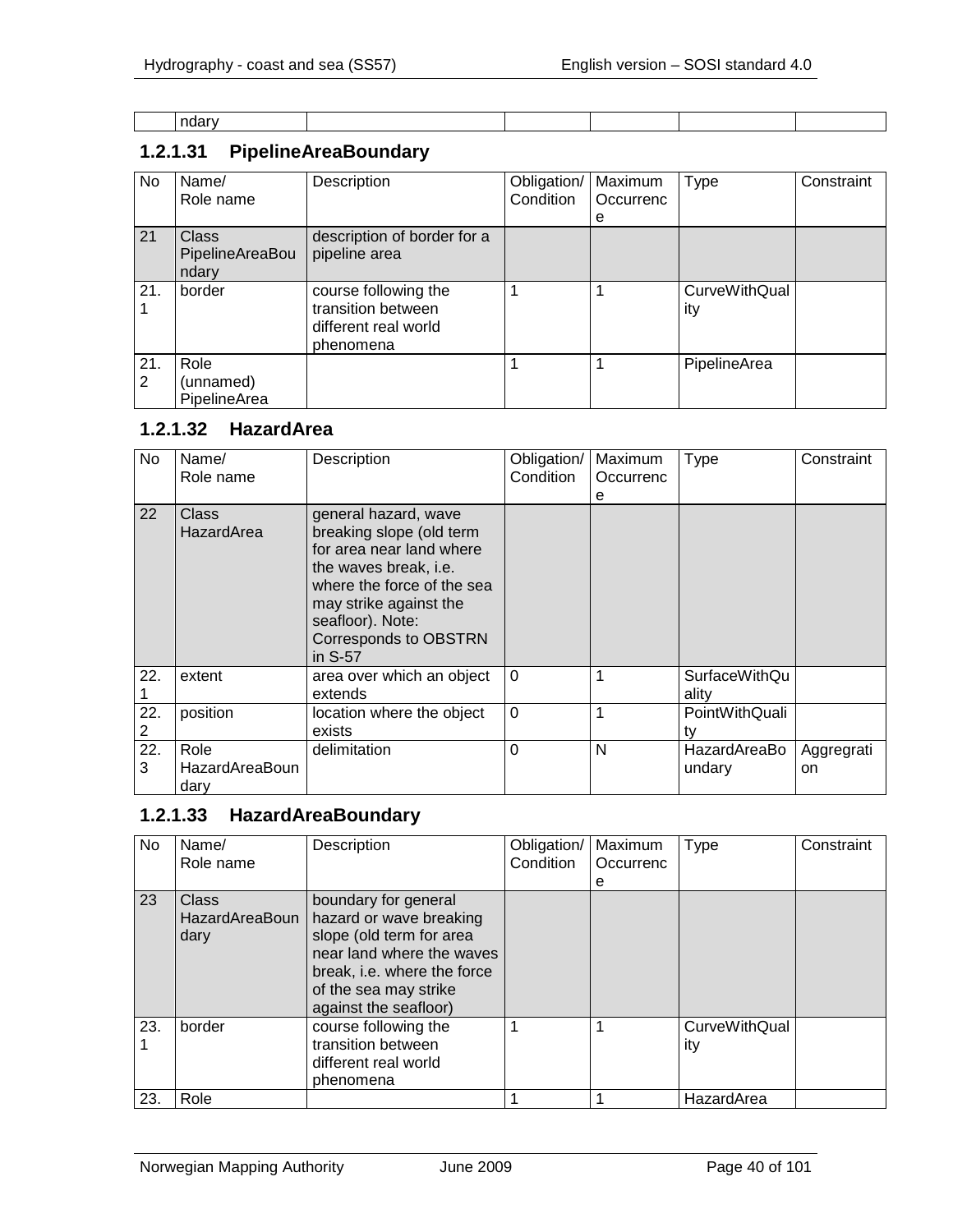| $\sqrt{2}$<br>$\sim$ | 1.1000000000<br>.    |  |  |  |
|----------------------|----------------------|--|--|--|
|                      | $\mathbf{r}$<br>l Uc |  |  |  |

### **1.2.1.34 ObstructionFoulSeafloor**

| <b>No</b> | Name/<br>Role name                                 | Description                                                                                                             | Obligation/<br>Condition | Maximum<br>Occurrenc<br>е | <b>Type</b>                   | Constraint       |
|-----------|----------------------------------------------------|-------------------------------------------------------------------------------------------------------------------------|--------------------------|---------------------------|-------------------------------|------------------|
| 24        | Class<br>ObstructionFoulS<br>eafloor               | area with foul seafloor<br>Note: Not dangerous for<br>the voyage. (Cf. INT 1 IK<br>31) Corresponds to<br>OBSTRN in S-57 |                          |                           |                               |                  |
| 24.       | extent                                             | area over which an object<br>extends                                                                                    | $\Omega$                 |                           | <b>SurfaceWithQu</b><br>ality |                  |
| 24.<br>2  | position                                           | location where the object<br>exists                                                                                     | $\Omega$                 |                           | PointWithQuali                |                  |
| 24.<br>3  | Role<br><b>ObstructionFoulS</b><br>eafloorBoundary | delimitation                                                                                                            | 0                        | N                         | HarbourTermin<br>alBoundary   | Aggregrati<br>on |

## **1.2.1.35 HarbourTerminalBoundary**

| No.      | Name/<br>Role name                                        | Description                                                                     | Obligation/<br>Condition | Maximum<br>Occurrenc<br>е | Type                        | Constraint |
|----------|-----------------------------------------------------------|---------------------------------------------------------------------------------|--------------------------|---------------------------|-----------------------------|------------|
| 25       | <b>Class</b><br><b>HarbourTerminal</b><br><b>Boundary</b> | delimitation of an area for<br>loading and unloading<br>goods and/or passengers |                          |                           |                             |            |
| 25.      | border                                                    | course following the<br>transition between<br>different real world<br>phenomena |                          |                           | CurveWithQual<br>ity        |            |
| 25.<br>2 | Role<br>(unnamed)<br><b>ObstructionFoulS</b><br>eafloor   |                                                                                 |                          |                           | ObstructionFo<br>ulSeafloor |            |

#### **1.2.1.36 Wreck**

| <b>No</b> | Name/<br>Role name    | Description                                                                                                                                    | Obligation/<br>Condition | Maximum<br>Occurrenc | Type                          | Constraint        |
|-----------|-----------------------|------------------------------------------------------------------------------------------------------------------------------------------------|--------------------------|----------------------|-------------------------------|-------------------|
| 26        | <b>Class</b><br>Wreck | remains of vessel which<br>has run aground or sunk<br>and has been abandoned<br>in useless condition Note:<br>Corresponds to WRECKS<br>in S-57 |                          | е                    |                               |                   |
| 26.       | extent                | area over which an object<br>extends                                                                                                           | $\Omega$                 |                      | <b>SurfaceWithQu</b><br>ality |                   |
| 26.       | position              | location where the object<br>exists                                                                                                            | $\mathbf 0$              |                      | PointWithQuali                |                   |
| 26.<br>3  | categoryOfWreck       | the category of the wreck.<br>Note: S-57 CATWRK                                                                                                | 1                        |                      | CategoryOfWr<br>eck           |                   |
| 26.<br>4  | Role<br>WreckBoundary | delimitation                                                                                                                                   | $\Omega$                 | N                    | WreckBoundar                  | Aggregrati<br>on. |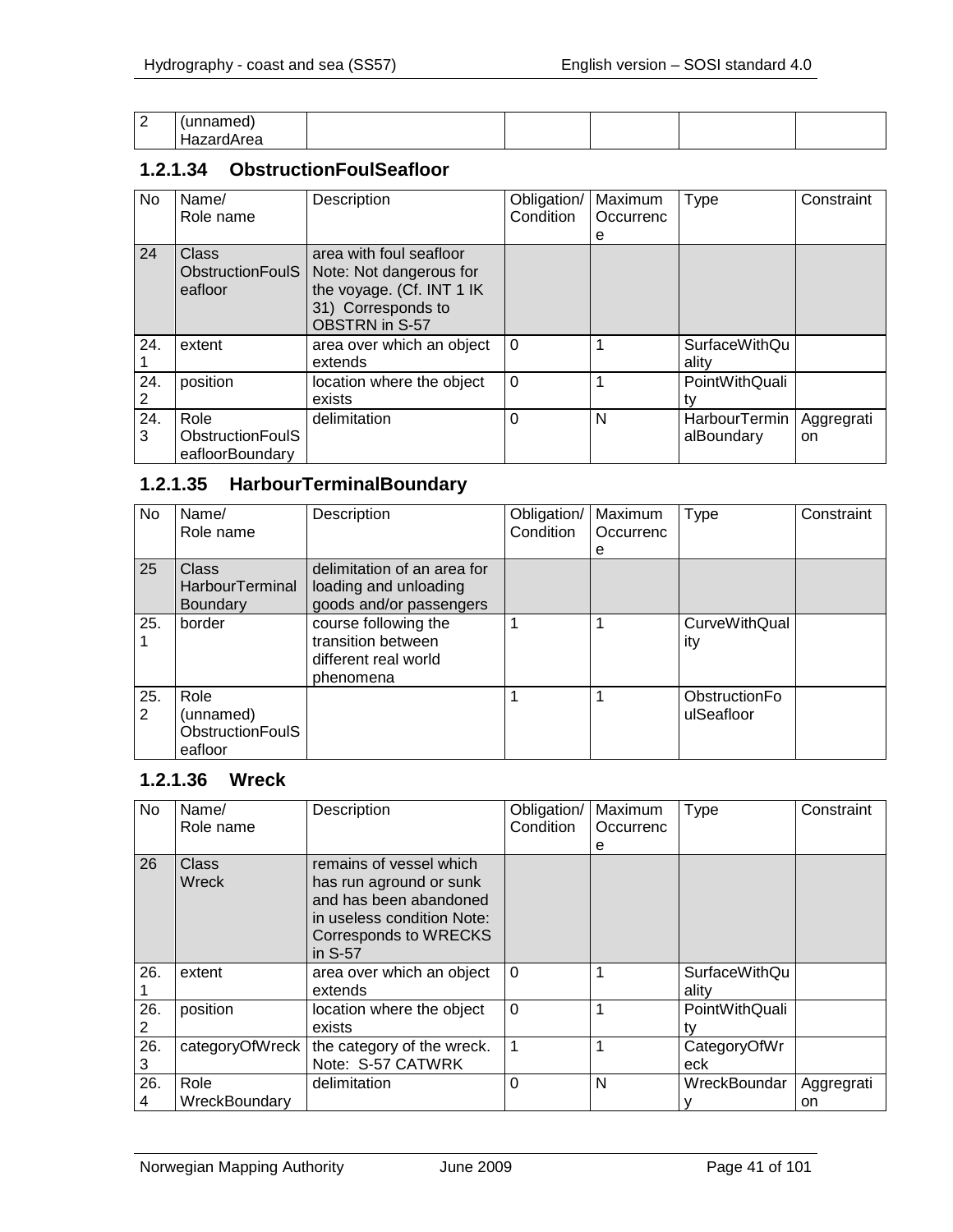## **1.2.1.37 MooringBuoy**

| <b>No</b> | Name/<br>Role name | Description               | Obligation/   Maximum<br>Condition | Occurrenc | Type           | Constraint |
|-----------|--------------------|---------------------------|------------------------------------|-----------|----------------|------------|
|           |                    |                           |                                    | е         |                |            |
| 27        | Class              | buoy for mooring vessels  |                                    |           |                |            |
|           | MooringBuoy        |                           |                                    |           |                |            |
| 27        | position           | location where the object |                                    |           | PointWithQuali |            |
|           |                    | exists                    |                                    |           |                |            |

#### **1.2.1.38 WreckBoundary**

| No.      | Name/<br>Role name         | Description                                                                                                             | Obligation/<br>Condition | Maximum<br>Occurrenc<br>е | <b>Type</b>                 | Constraint |
|----------|----------------------------|-------------------------------------------------------------------------------------------------------------------------|--------------------------|---------------------------|-----------------------------|------------|
| 28       | Class<br>WreckBoundary     | delimitation of remains of<br>vessel which has run<br>aground or sunk and has<br>been abandoned in<br>useless condition |                          |                           |                             |            |
| 28.      | border                     | course following the<br>transition between<br>different real world<br>phenomena                                         |                          |                           | <b>CurveWithQual</b><br>ity |            |
| 28.<br>2 | Role<br>(unnamed)<br>Wreck |                                                                                                                         |                          |                           | Wreck                       |            |

#### **1.2.1.39 Association <<Topo>> AnchorageArea-AnchorageAreaBoundary**

| No  | Name/          | Description  | Obligation/ | Maximum   | Type         | Constraint |
|-----|----------------|--------------|-------------|-----------|--------------|------------|
|     | Role name      |              | Condition   | Occurrenc |              |            |
|     |                |              |             | е         |              |            |
| 29  | Association    |              |             |           |              |            |
|     | AnchorageArea- |              |             |           |              |            |
|     | AnchorageAreaB |              |             |           |              |            |
|     | oundary        |              |             |           |              |            |
| 29. | Role           | delimitation | $\Omega$    | N         | AnchorageAre | Aggregatio |
|     | AnchorageAreaB |              |             |           | aBoundary    | n          |
|     | oundary        |              |             |           |              |            |
| 29. | Role           |              |             |           | AnchorageAre |            |
| 2   | (unnamed)      |              |             |           | a            |            |
|     | AnchorageArea  |              |             |           |              |            |

#### **1.2.1.40 Association <<Topo>> DumpingGround-DumpingGroundBoundary**

| No. | Name/          | Description  | Obligation/   Maximum |           | Type         | Constraint |
|-----|----------------|--------------|-----------------------|-----------|--------------|------------|
|     | Role name      |              | Condition             | Occurrenc |              |            |
|     |                |              |                       | е         |              |            |
| 30  | Association    |              |                       |           |              |            |
|     | DumpingGround- |              |                       |           |              |            |
|     | DumpingGround  |              |                       |           |              |            |
|     | Boundary       |              |                       |           |              |            |
| 30. | Role           | delimitation |                       | N         | DumpingGroun | Aggregatio |
|     | DumpingGround  |              |                       |           | dBoundary    | n          |
|     | Boundary       |              |                       |           |              |            |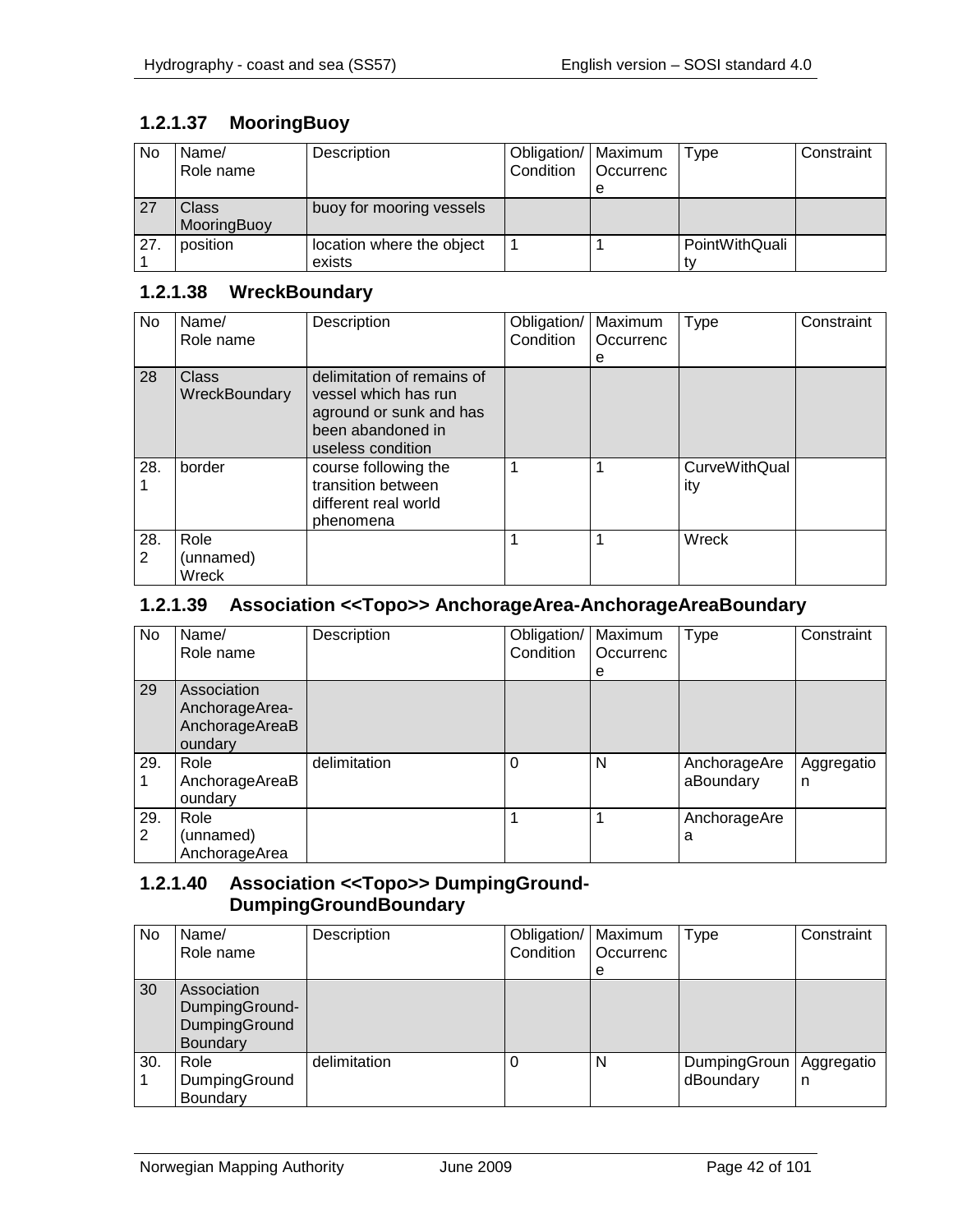| 30.    | Role          |  | DumpingGroun |  |
|--------|---------------|--|--------------|--|
| ⌒<br>∠ | (unnamed)     |  |              |  |
|        | DumpingGround |  |              |  |

#### **1.2.1.41 Association <<Topo>> RestrictionArea-RestrictionAreaBoundary**

| No       | Name/<br>Role name                                                    | Description  | Obligation/<br>Condition | Maximum<br>Occurrenc<br>е | <b>Type</b>                 | Constraint      |
|----------|-----------------------------------------------------------------------|--------------|--------------------------|---------------------------|-----------------------------|-----------------|
| 31       | Association<br>RestrictionArea-<br><b>RestrictionAreaB</b><br>oundary |              |                          |                           |                             |                 |
| 31.      | Role<br><b>RestrictionAreaB</b><br>oundary                            | delimitation | 0                        | N                         | RestrictionAre<br>aBoundary | Aggregatio<br>n |
| 31.<br>2 | Role<br>(unnamed)<br>RestrictionArea                                  |              |                          |                           | RestrictionAre<br>a         |                 |

### **1.2.1.42 Association <<Topo>> HazardArea-HazardAreaBoundary**

| No       | Name/<br>Role name                                          | Description  | Obligation/<br>Condition | Maximum<br>Occurrenc<br>е | Type                   | Constraint      |
|----------|-------------------------------------------------------------|--------------|--------------------------|---------------------------|------------------------|-----------------|
| 32       | Association<br>HazardArea-<br><b>HazardAreaBoun</b><br>dary |              |                          |                           |                        |                 |
| 32.      | Role<br><b>HazardAreaBoun</b><br>dary                       | delimitation | $\Omega$                 | N                         | HazardAreaBo<br>undary | Aggregatio<br>n |
| 32.<br>2 | Role<br>(unnamed)<br>HazardArea                             |              |                          |                           | HazardArea             |                 |

#### **1.2.1.43 Association <<Topo>> FisheryProtectionZone-FisheryProtectionZoneBoundary**

| No                    | Name/<br>Role name                                                             | Description | Obligation/<br>Condition | Maximum<br>Occurrenc<br>е | <b>Type</b>                           | Constraint                 |
|-----------------------|--------------------------------------------------------------------------------|-------------|--------------------------|---------------------------|---------------------------------------|----------------------------|
| 33                    | Association<br>FisheryProtection<br>Zone-<br>FisheryProtection<br>ZoneBoundary |             |                          |                           |                                       |                            |
| 33.                   | Role<br>avgrensning                                                            |             | 0                        | N                         | FisheryProtecti<br>onZoneBound<br>arv | Aggregatio<br>$\mathsf{n}$ |
| 33.<br>$\overline{2}$ | Role<br>(unnamed)<br>FisheryProtection<br>Zone                                 |             |                          | 2                         | FisheryProtecti<br>onZone             |                            |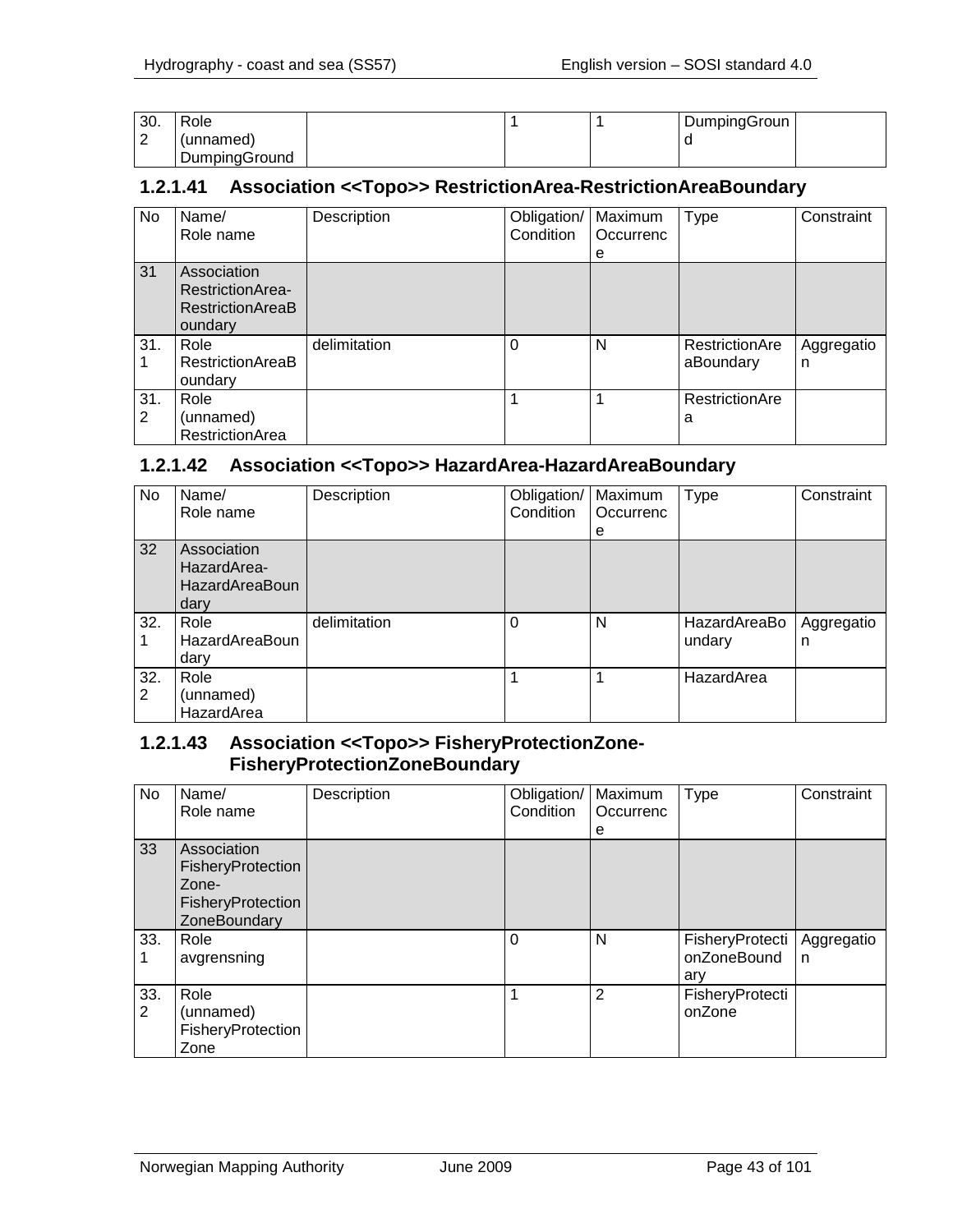#### **1.2.1.44 Association <<Topo>> UnderwaterCableArea-UnderwaterCableAreaBoundary**

| No       | Name/<br>Role name                                                                       | Description  | Obligation/<br>Condition | Maximum<br>Occurrenc<br>е | Type                                       | Constraint      |
|----------|------------------------------------------------------------------------------------------|--------------|--------------------------|---------------------------|--------------------------------------------|-----------------|
| 34       | Association<br><b>UnderwaterCable</b><br>Area-<br><b>UnderwaterCable</b><br>AreaBoundary |              |                          |                           |                                            |                 |
| 34.      | Role<br><b>UnderwaterCable</b><br>AreaBoundary                                           | delimitation | $\Omega$                 | N                         | <b>UnderwaterCa</b><br>bleAreaBound<br>arv | Aggregatio<br>n |
| 34.<br>2 | Role<br>(unnamed)<br><b>UnderwaterCable</b><br>Area                                      |              | 1                        | 1                         | UnderwaterCa<br>bleArea                    |                 |

#### **1.2.1.45 Association <<Topo>> SeaplaneHarbour-SeaplaneHarbourBoundary**

| No       | Name/<br>Role name                                                   | Description  | Obligation/<br>Condition | Maximum<br>Occurrenc<br>е | <b>Type</b>                 | Constraint      |
|----------|----------------------------------------------------------------------|--------------|--------------------------|---------------------------|-----------------------------|-----------------|
| 35       | Association<br>SeaplaneHarbou<br>$r-$<br>SeaplaneHarbou<br>rBoundary |              |                          |                           |                             |                 |
| 35.      | Role<br>SeaplaneHarbou<br>rBoundary                                  | delimitation | 0                        | N                         | SeaplaneHarb<br>ourBoundary | Aggregatio<br>n |
| 35.<br>2 | Role<br>(unnamed)<br>SeaplaneHarbou                                  |              |                          |                           | SeaplaneHarb<br>our         |                 |

#### **1.2.1.46 Association <<Topo>> ObstructionFoulSeafloor - HarbourTerminalBoundary**

| No       | Name/<br>Role name                                                                               | Description  | Obligation/<br>Condition | Maximum<br>Occurrenc<br>е | Type                        | Constraint      |
|----------|--------------------------------------------------------------------------------------------------|--------------|--------------------------|---------------------------|-----------------------------|-----------------|
| 36       | Association<br><b>ObstructionFoulS</b><br>eafloor -<br><b>HarbourTerminal</b><br><b>Boundary</b> |              |                          |                           |                             |                 |
| 36.      | Role<br><b>ObstructionFoulS</b><br>eafloorBoundary                                               | delimitation | 0                        | N                         | HarbourTermin<br>alBoundary | Aggregatio<br>n |
| 36.<br>2 | Role<br>(unnamed)<br><b>ObstructionFoulS</b><br>eafloor                                          |              |                          |                           | ObstructionFo<br>ulSeafloor |                 |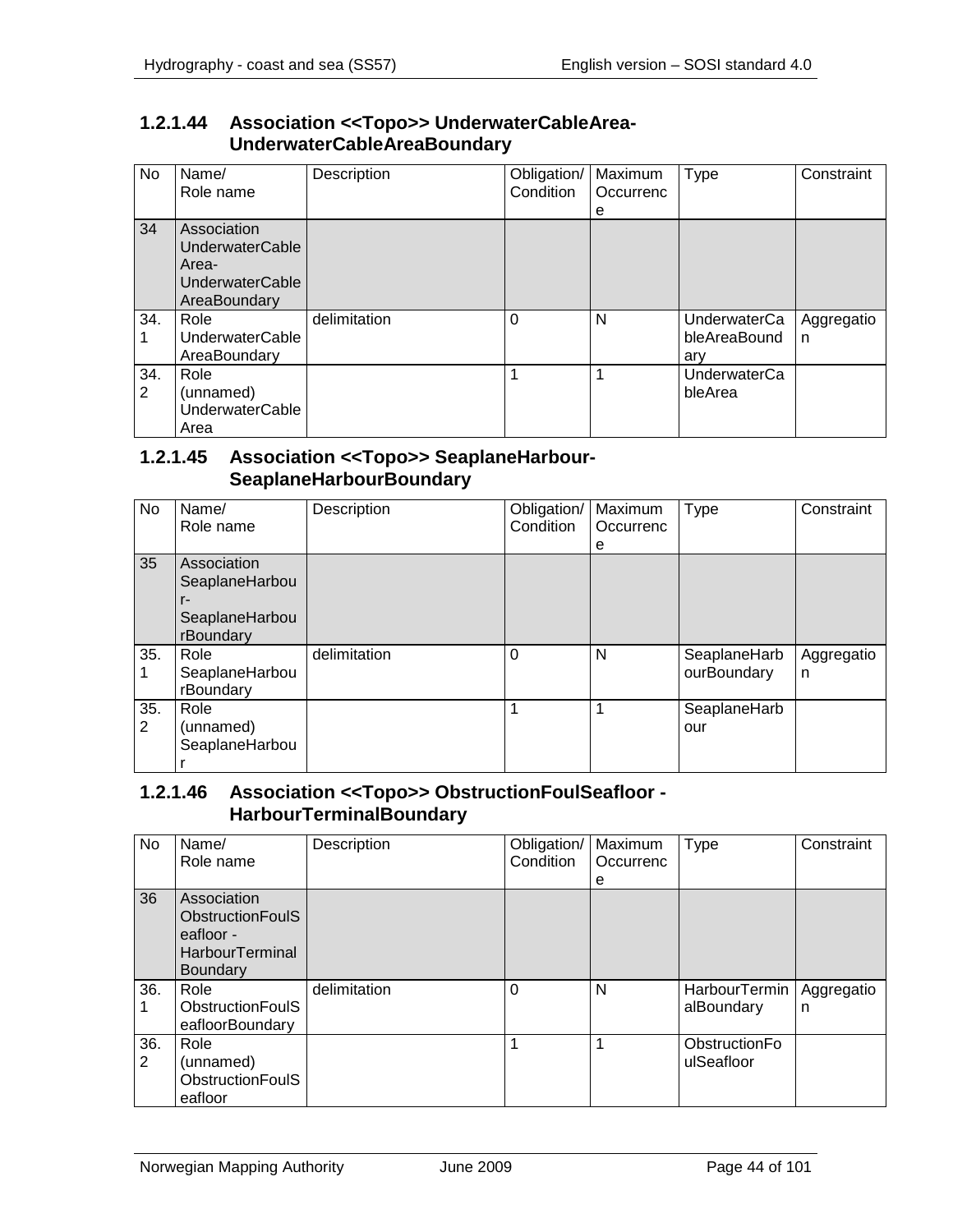| No       | Name/<br>Role name                                     | Description  | Obligation/<br>Condition | Maximum<br>Occurrenc<br>е | Type                    | Constraint      |
|----------|--------------------------------------------------------|--------------|--------------------------|---------------------------|-------------------------|-----------------|
| 37       | Association<br>CautionArea-<br>CautionAreaBou<br>ndary |              |                          |                           |                         |                 |
| 37.      | Role<br>CautionAreaBou<br>ndary                        | delimitation | 0                        | N                         | CautionAreaBo<br>undary | Aggregatio<br>n |
| 37.<br>2 | Role<br>(unnamed)<br>CautionArea                       |              |                          |                           | CautionArea             |                 |

### **1.2.1.47 Association <<Topo>> CautionArea-CautionAreaBoundary**

### **1.2.1.48 Association <<Topo>> ??SmallBoatHarbour/SmallBoatMarina-SmallBoatHarbourBoundary**

| No                    | Name/<br>Role name                                                                         | Description  | Obligation/<br>Condition | Maximum<br>Occurrenc<br>е | Type                                       | Constraint      |
|-----------------------|--------------------------------------------------------------------------------------------|--------------|--------------------------|---------------------------|--------------------------------------------|-----------------|
| 38                    | Association<br>??SmallBoatHar<br>bour/SmallBoatM<br>arina-<br>SmallBoatHarbo<br>urBoundary |              |                          |                           |                                            |                 |
| 38.                   | Role<br>SmallBoatHarbo<br>urBoundary                                                       | delimitation | $\Omega$                 | N                         | <b>SmallBoatHarb</b><br>ourBoundary        | Aggregatio<br>n |
| 38.<br>$\overline{2}$ | Role<br>(unnamed)<br>??SmallBoatHar<br>bour/SmallBoatM<br>arina                            |              |                          |                           | ??SmallBoatH<br>arbour/SmallB<br>oatMarina |                 |

#### **1.2.1.49 Association <<Topo>> MilitaryPracticeArea-MilitaryPracticeAreaBoundary**

| No.      | Name/<br>Role name                                                                  | Description  | Obligation/<br>Condition | Maximum<br>Occurrenc<br>е | <b>Type</b>                      | Constraint                 |
|----------|-------------------------------------------------------------------------------------|--------------|--------------------------|---------------------------|----------------------------------|----------------------------|
| 39       | Association<br><b>MilitaryPracticeAr</b><br>ea-<br>MilitaryPracticeAr<br>eaBoundary |              |                          |                           |                                  |                            |
| 39.      | Role<br>MilitaryPracticeAr<br>eaBoundary                                            | delimitation | 0                        | N                         | MilitaryPractice<br>AreaBoundary | Aggregatio<br>$\mathsf{n}$ |
| 39.<br>2 | Role<br>(unnamed)<br>MilitaryPracticeAr<br>ea                                       |              |                          |                           | MilitaryPractice<br>Area         |                            |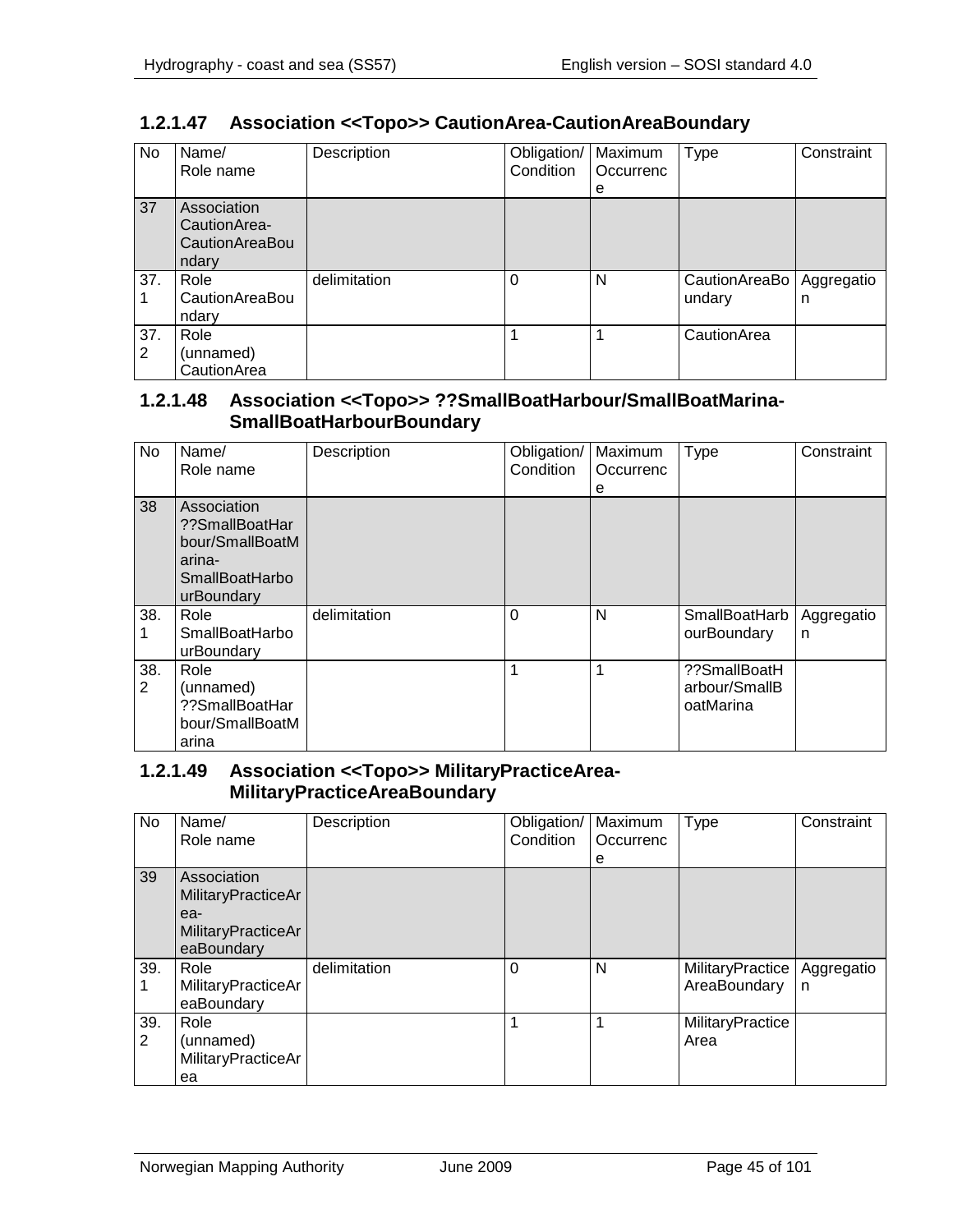### **1.2.1.50 Association <<Topo>> SeafloorSituation-SeafloorSituationBoundary**

| No       | Name/<br>Role name                                                       | Description  | Obligation/<br>Condition | Maximum<br>Occurrenc<br>е | Type                          | Constraint      |
|----------|--------------------------------------------------------------------------|--------------|--------------------------|---------------------------|-------------------------------|-----------------|
| 40       | Association<br>SeafloorSituation<br>SeafloorSituation<br><b>Boundary</b> |              |                          |                           |                               |                 |
| 40.      | Role<br><b>SeafloorSituation</b><br>Boundary                             | delimitation | $\Omega$                 | N                         | SeafloorSituati<br>onBoundary | Aggregatio<br>n |
| 40.<br>2 | Role<br>(unnamed)<br>SeafloorSituation                                   |              | 1                        | 1                         | SeafloorSituati<br>on         |                 |

## **1.2.1.51 Association <<Topo>> PipelineArea-PipelineAreaBoundary**

| No       | Name/<br>Role name                                       | Description  | Obligation/<br>Condition | Maximum<br>Occurrenc | <b>Type</b>              | Constraint      |
|----------|----------------------------------------------------------|--------------|--------------------------|----------------------|--------------------------|-----------------|
|          |                                                          |              |                          | e                    |                          |                 |
| 41       | Association<br>PipelineArea-<br>PipelineAreaBou<br>ndary |              |                          |                      |                          |                 |
| 41.      | Role<br>PipelineAreaBou<br>ndary                         | areaBoundary | $\Omega$                 | N                    | PipelineAreaB<br>oundary | Aggregatio<br>n |
| 41.<br>2 | Role<br>(unnamed)<br>PipelineArea                        |              |                          |                      | PipelineArea             |                 |

## **1.2.1.52 Association <<Topo>> Wreck-WreckBoundary**

| No       | Name/<br>Role name                     | Description  | Obligation/<br>Condition | Maximum<br>Occurrenc<br>е | Type         | Constraint      |
|----------|----------------------------------------|--------------|--------------------------|---------------------------|--------------|-----------------|
| 42       | Association<br>Wreck-<br>WreckBoundary |              |                          |                           |              |                 |
| 42.      | Role<br>WreckBoundary                  | delimitation |                          | N                         | WreckBoundar | Aggregatio<br>n |
| 42.<br>2 | Role<br>(unnamed)<br>Wreck             |              |                          |                           | Wreck        |                 |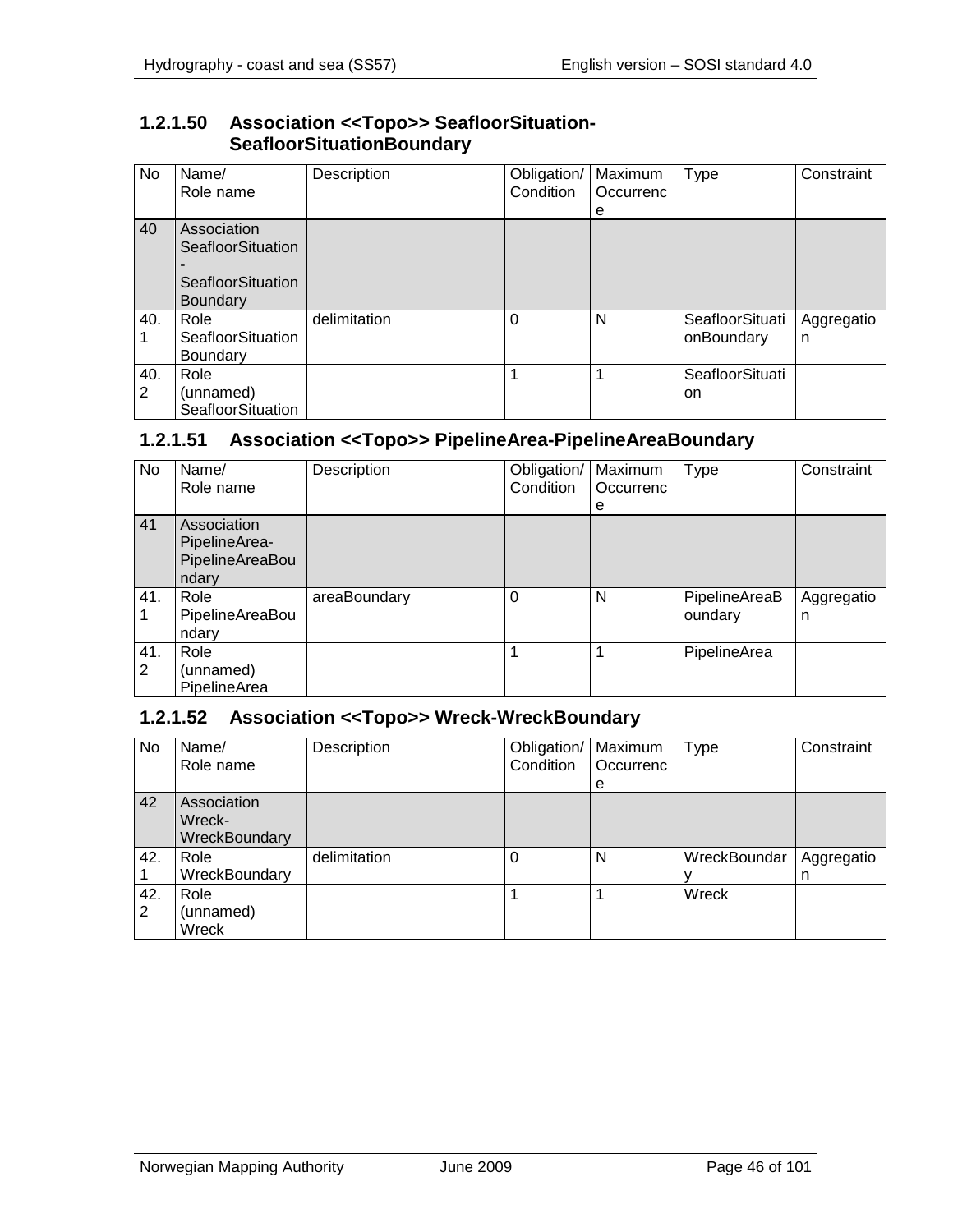### **1.2.1.53 CodeLists**

### **1.2.1.53.1 <<CodeList>> SeafloorType**

| Nr             | Code name                        | Definition/Description                                                                     | Code            |
|----------------|----------------------------------|--------------------------------------------------------------------------------------------|-----------------|
| $\overline{1}$ | CodeList                         | the category for the materials on the seafloor used by the Norwegian Hydrographic Service. |                 |
|                | SeafloorType                     | Note: Not S-57 NATSUR                                                                      |                 |
| $1.1$          | Mussels (Note                    |                                                                                            | Ms              |
| 1.2            | Pebbles and sand (Note           |                                                                                            | "P S"           |
| 1.3            | Sand and clay (Note              |                                                                                            | "S Cy"          |
| $1.4$          | Shells and sand (Note            |                                                                                            | "Sh S"          |
| 1.5            | Coarse                           |                                                                                            | C               |
| 1.6            | Medium large stones 64.0 - 256.0 |                                                                                            | $\overline{Cb}$ |
|                | mm                               |                                                                                            |                 |
| 1.7            | Chalk                            |                                                                                            | <b>Ck</b>       |
| 1.8            | Coral                            |                                                                                            | Co              |
| 1.9            | Coarse sand 0.5 - 2.0 mm         |                                                                                            | cS              |
| 1.10           | $Clay < 0.002$ mm                |                                                                                            | Cy              |
| 1.11           | Fine                             |                                                                                            |                 |
| 1.12           | Fine sand 0.0625 - 0.125 mm      |                                                                                            | fS              |
| 1.13           | Gravel 2.0 - 4.0 mm              |                                                                                            | G               |
| 1.14           | Hard                             |                                                                                            | h               |
| 1.15           | Mud                              |                                                                                            | M               |
| 1.16           | Medium-fine sand 0.25 - 0.5 mm   |                                                                                            |                 |
| 1.17           | Oysters                          |                                                                                            | Oy              |
| 1.18           | Pebbles 4.0 - 64.0 mm            |                                                                                            | P               |
| 1.19           | $Rock > 256$ mm                  |                                                                                            | $\mathsf{R}$    |
| 1.20           | Sand                             |                                                                                            | $\mathsf S$     |
| 1.21           | <b>Shells</b>                    |                                                                                            | Sh              |
| 1.22           | Silt 0.002 - 0.0625 mm           |                                                                                            | Si              |
| 1.23           | Small                            |                                                                                            | sm              |
| 1.24           | Soft                             |                                                                                            | <b>SO</b>       |
| 1.25           | <b>Stones</b>                    |                                                                                            | <b>St</b>       |
| 1.26           | Kelp, Seaweed                    |                                                                                            | Wd              |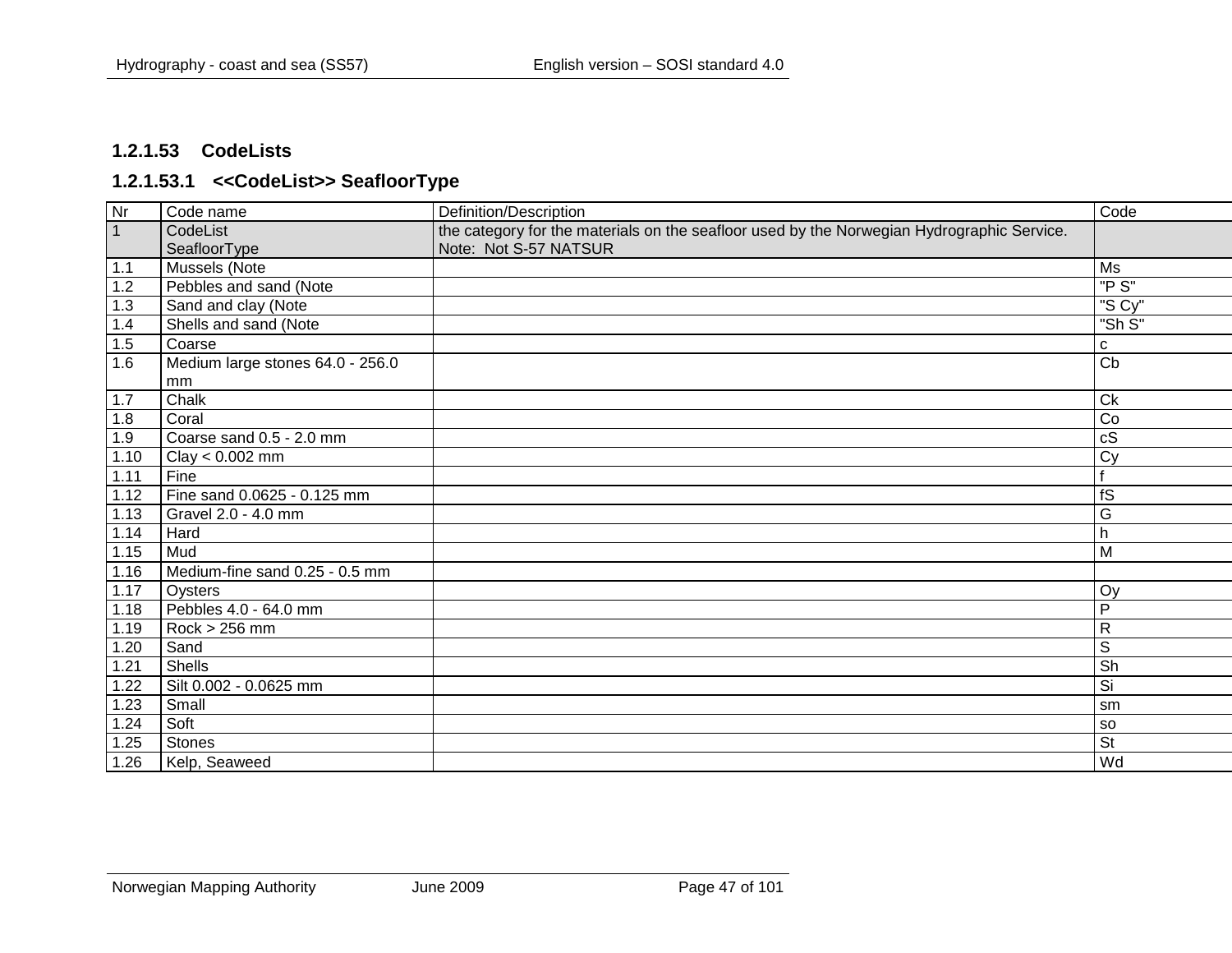# **1.2.1.53.2 <<CodeList>> CategoryOfDumpingGround**

| <b>Nr</b> | Code name                           | Definition/Description                                | Code |
|-----------|-------------------------------------|-------------------------------------------------------|------|
| 2         | CodeList<br>CategoryOfDumpingGround | the category of the dumping ground. Note: S-57 CATDPG |      |
| 2.1       | General dumping ground              | generell                                              |      |
| 2.2       | Chemical waste dumping ground       | $(N 24; 442.1-3; )$                                   |      |
| 2.3       | Nuclear waste dumping ground        |                                                       |      |
| 2.4       | Explosives dumping ground           | $\vert$ (IN 23.1-2; 442.1-3;)                         |      |
| 2.5       | Spoil ground                        | $(N 62.1 - 2; 446.1 - 2))$                            | b    |
| 2.6       | Shipwreck Vessel dumping ground     |                                                       |      |
| 2.7       | Oil installations                   |                                                       |      |
| 2.8       | <b>Ballast water</b>                |                                                       | g    |

## **1.2.1.53.3 <<CodeList>> TrafficFlow**

| Nr             | Code name          | Definition/Description                                                                  | Code |
|----------------|--------------------|-----------------------------------------------------------------------------------------|------|
| $\overline{3}$ | CodeList           | the direction of the traffic flow used for maritime objects. Note: S-57 TRAFIC (used by |      |
|                | <b>TrafficFlow</b> | FAIRWY, RDOCAL and RECTRC)                                                              |      |
| 3.1            | <b>Inbound</b>     |                                                                                         |      |
| 3.2            | Outbound           |                                                                                         |      |
| 3.3            | One-wav            |                                                                                         |      |
| 3.4            | Two-way            |                                                                                         |      |

## **1.2.1.53.4 <<CodeList>> AnchorageUsage**

| Nr            | Code name                     | Definition/Description                                                                | Code |
|---------------|-------------------------------|---------------------------------------------------------------------------------------|------|
| $\sqrt{4}$    | CodeList                      | classification of anchorage used by the Norwegian Coastal Administration (Kystverket) |      |
|               | AnchorageUsage                |                                                                                       |      |
| 14.1          | Important anchorage areas for |                                                                                       |      |
|               | vessels                       |                                                                                       |      |
| $ 4.2\rangle$ | Areas for laying up vessels   |                                                                                       |      |
| 14.3          | Anchorage/Lay-up areas for    |                                                                                       |      |
|               | petroleum installations       |                                                                                       |      |

#### **1.2.1.53.5 <<CodeList>> CategoryOfSmallCraftFacility**

| . Nr<br>name<br>Description<br>)etinition/L<br>`∩NA<br>,,,,, <del>,</del> | . הי<br>vout |
|---------------------------------------------------------------------------|--------------|
|---------------------------------------------------------------------------|--------------|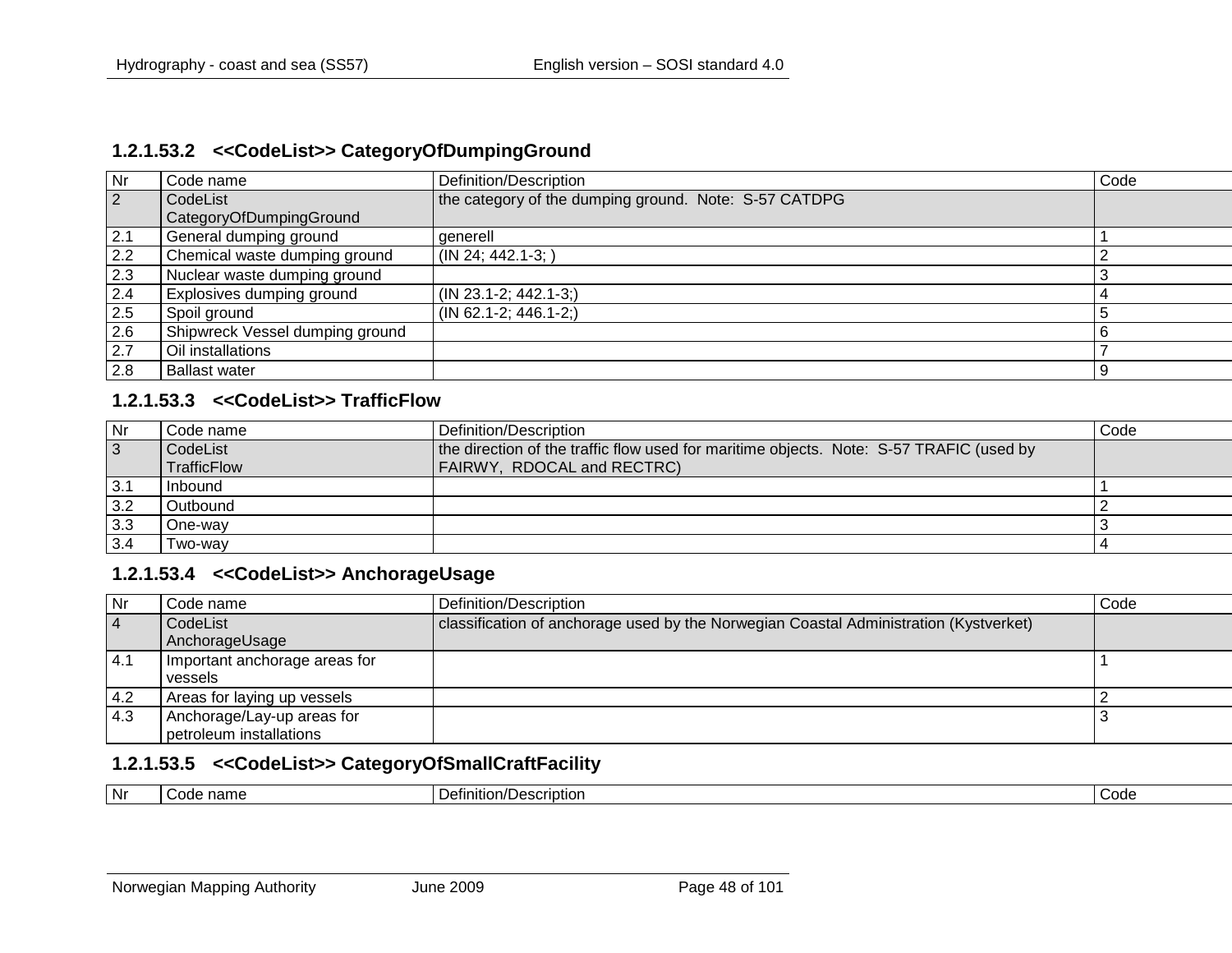| $\overline{5}$ | CodeList                                | the category of the small craft facility. Note: S-57 CATSCF |                 |
|----------------|-----------------------------------------|-------------------------------------------------------------|-----------------|
|                | CategoryOfSmallCraftFacility            |                                                             |                 |
| 5.1            | Visitor's berth                         |                                                             |                 |
| 5.2            | <b>Nautical club</b>                    |                                                             | $\overline{2}$  |
| 5.3            | Boat hoist                              |                                                             | 3               |
| 5.4            | Sail maker                              |                                                             | 4               |
| 5.5            | Boatyard                                |                                                             | 5               |
| 5.6            | Public inn                              |                                                             | 6               |
| 5.7            | Restaurant                              |                                                             | $\overline{7}$  |
| 5.8            | Chandler                                |                                                             | 8               |
| 5.9            | Provisions                              |                                                             | 9               |
| $5.10$         | Doctor                                  |                                                             | 10              |
| 5.11           | Pharmacy                                |                                                             | 11              |
| 5.12           | Water tap                               |                                                             | 12              |
| 5.13           | Fuel station                            |                                                             | 13              |
| 5.14           | Electricity                             |                                                             | 14              |
| 5.15           | Bottle gas                              |                                                             | 15              |
| 5.16           | Showers                                 |                                                             |                 |
| 5.17           | Launderette                             |                                                             | 17              |
| 5.18           | Public toilet                           |                                                             | 18              |
| 5.19           | Post box                                |                                                             | 19              |
| $5.20$         | Public telephone                        |                                                             | 20              |
| 5.21           | Refuse bin                              |                                                             | 21              |
| 5.22           | Car park                                |                                                             | $\overline{22}$ |
| 5.23           | Parking for boats and trailers          |                                                             | 23              |
| 5.24           | Caravan site                            |                                                             | 24              |
| 5.25           | Camping site                            |                                                             | $\overline{25}$ |
| 5.26           | <b>Emptying of septic tank Sewerage</b> |                                                             | $\overline{26}$ |
|                | pump-out station                        |                                                             |                 |
| 5.27           | Emergency telephone                     |                                                             | 27              |
| 5.28           | Landing/launching place for boats       |                                                             | $\overline{28}$ |
| 5.29           | Visitors mooring                        |                                                             | 29              |
| 5.30           | Scrubbing berth                         |                                                             | 30              |
| 5.31           | Picnic area                             |                                                             | $\overline{31}$ |
| 5.32           | Mechanics workshop                      |                                                             | 32              |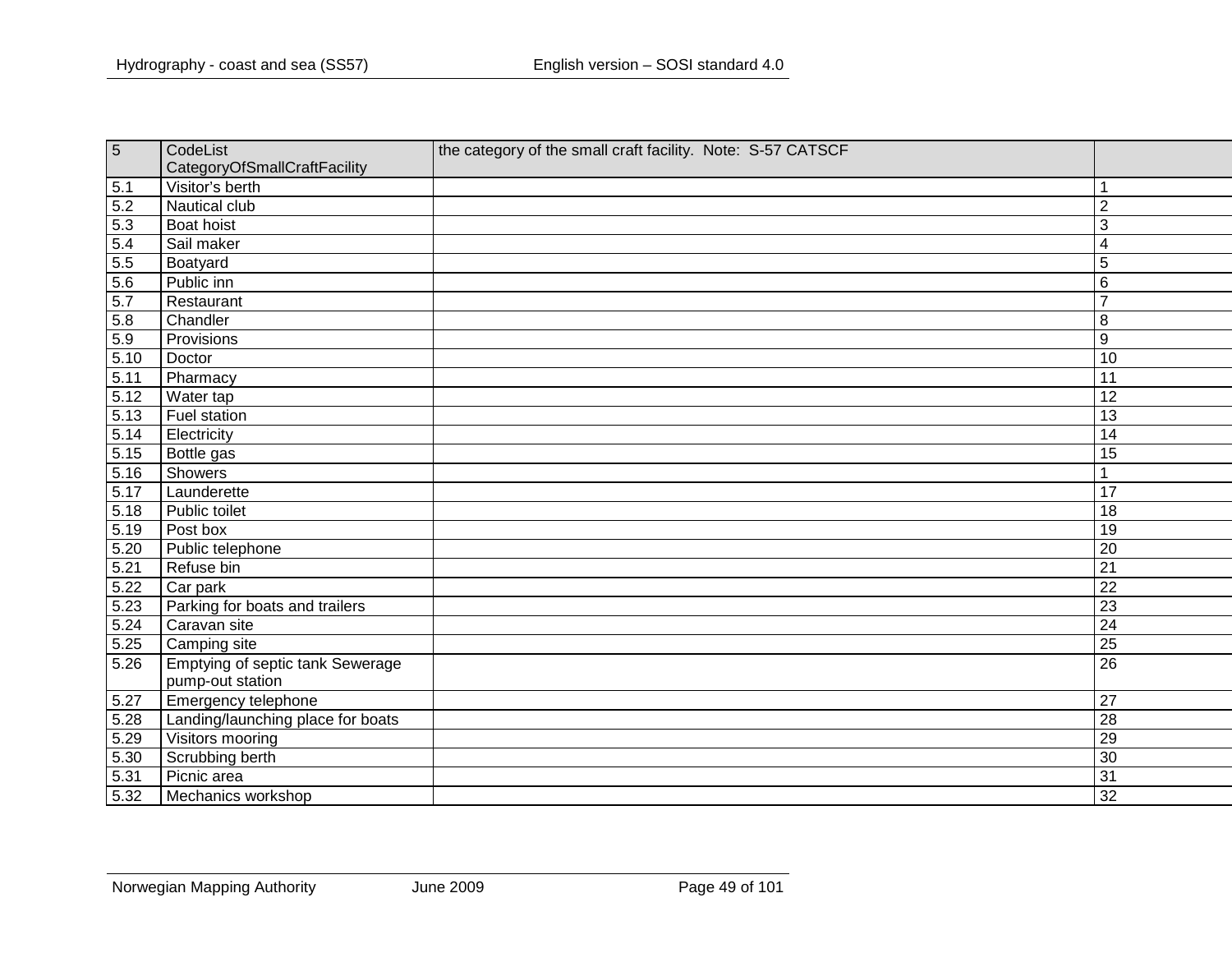| $F \cap T$<br>-5.33 | ' service<br>Guard<br>⊿ and/or sec⊬<br>security |  | $\sim$<br>. J |
|---------------------|-------------------------------------------------|--|---------------|
|---------------------|-------------------------------------------------|--|---------------|

#### **1.2.1.53.6 <<CodeList>> CategoryOfDumpingArea**

| l Nr           | Code name                          | Definition/Description                                                                | Code |
|----------------|------------------------------------|---------------------------------------------------------------------------------------|------|
| $\overline{6}$ | CodeList                           | information about what can be dumped in this dumping area (the categories used by the |      |
|                | CategoryOfDumpingArea              | Norwegian Coastal Administration). Note: not S-57 CATDPG                              |      |
| 6.1            | Dredged masses, soil and rock      |                                                                                       |      |
| 6.2            | Ships with metal hulls             |                                                                                       |      |
| 6.3            | Other ships                        |                                                                                       |      |
| 6.4            | Fish waste from onshore processing |                                                                                       |      |
| 6.5            | Other waste/materia                |                                                                                       |      |
| 6.6            | Ammunition                         |                                                                                       |      |

## **1.2.1.53.7 <<CodeList>> Restriction**

| Nr             | Code name                            | Definition/Description                                             | Code           |
|----------------|--------------------------------------|--------------------------------------------------------------------|----------------|
| $\overline{7}$ | CodeList                             | limitations on traffic or use of maritime areas. Note: S-57 RESTRN |                |
|                | Restriction                          |                                                                    |                |
| 7.1            | Anchoring forbidden                  |                                                                    |                |
| 7.2            | Restriksjoner for ankring            |                                                                    | $\overline{2}$ |
| 7.3            | Fishing is forbidden                 |                                                                    | 3              |
| 7.4            | Fishing restricted                   |                                                                    | 4              |
| 7.5            | Trawling is forbidden                |                                                                    | 5              |
| 7.6            | Restrictions on trawling             |                                                                    | 6              |
| 7.7            | Area to which access is forbidden    |                                                                    | ⇁              |
| 7.8            | Restrictions on access               |                                                                    | 8              |
| 7.9            | Dredging/seafloor scraping forbidden |                                                                    | 9              |
| 7.10           | Dredging restricted                  |                                                                    |                |
| 7.11           | Diving prohibited                    |                                                                    |                |
| 7.12           | Restrictions on diving               |                                                                    | 12             |
| 7.13           | No wake                              |                                                                    | 13             |
| 7.14           | Area which should be avoided         |                                                                    | 14             |
| 7.15           | Construction prohibited              |                                                                    | 15             |
| 7.16           | Reduced speed                        |                                                                    |                |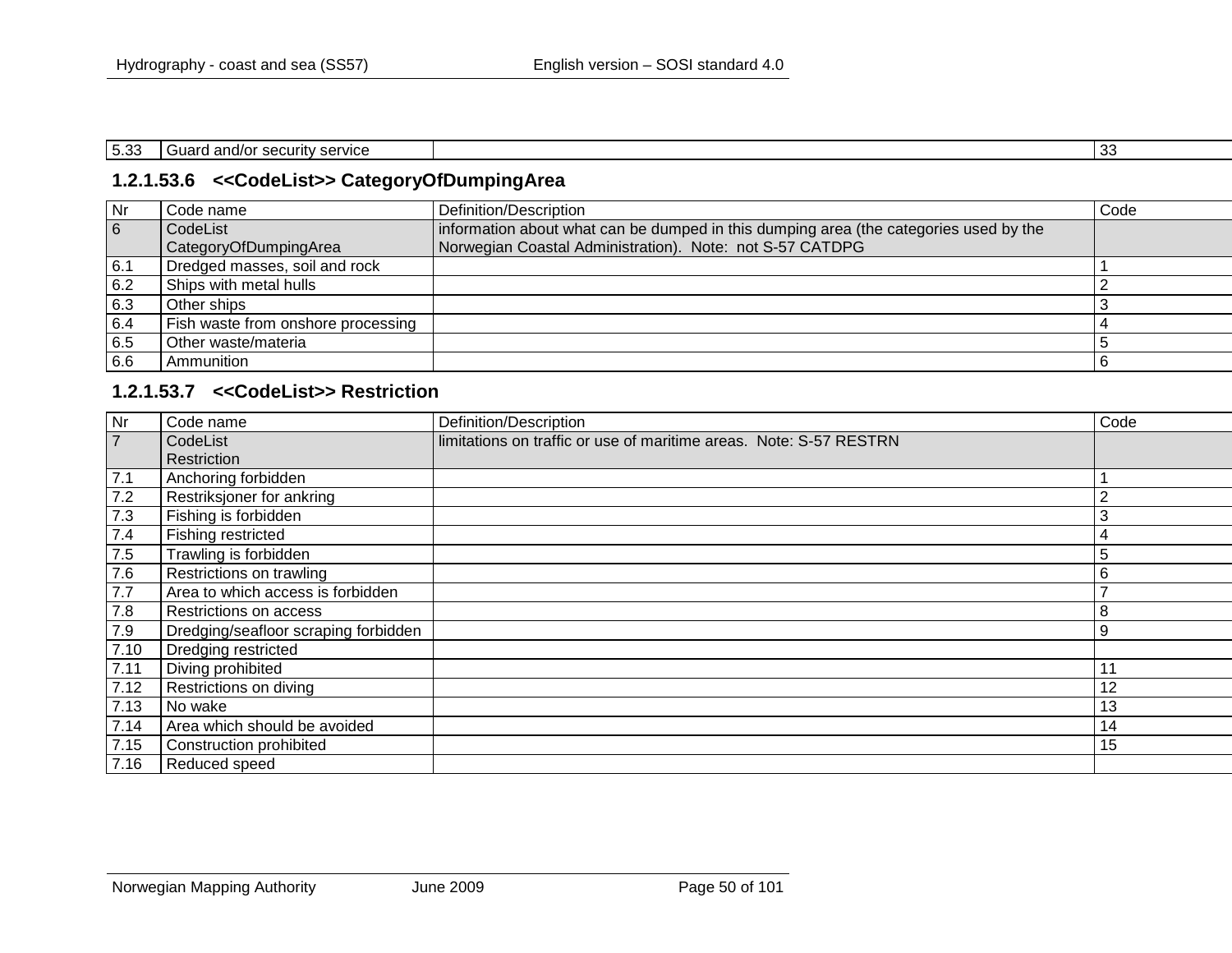#### **1.2.1.53.8 <<CodeList>> CategoryOfAnchorage**

| Nr  | Code name                                 | Definition/Description                           | Code |
|-----|-------------------------------------------|--------------------------------------------------|------|
| 8   | CodeList<br>CategoryOfAnchorage           | the category of the anchorage. Note: S-57 CATACH |      |
| 8.1 | Anchorage<br>allowed/recommended/required |                                                  |      |
| 8.2 | Deep water anchorage                      |                                                  |      |
| 8.3 | Tanker anchorage                          |                                                  |      |
| 8.4 | Explosives anchorage                      |                                                  |      |
| 8.5 | Quarantine anchorage                      |                                                  | 5    |
| 8.6 | Sea plane anchorage                       |                                                  | 6    |
| 8.7 | Small craft mooring area                  |                                                  |      |
| 8.8 | Small craft anchorage                     |                                                  | 8    |
| 8.9 | Short-term anchorage ??berth/space        |                                                  | 9    |

## **1.2.1.53.9 <<CodeList>> CategoryOfCable**

| $\overline{\mathsf{N}}$ r | Code name               | Definition/Description                       | Code |
|---------------------------|-------------------------|----------------------------------------------|------|
| $\overline{9}$            | CodeList                | the category of the cable. Note: S-57 CATCBL |      |
|                           | CategoryOfCable         |                                              |      |
| 9.1                       | Power line              |                                              |      |
| 9.2                       | High-voltage power line |                                              |      |
| 9.3                       | Telephone line          |                                              |      |
| 9.4                       | Telegraph line          |                                              |      |
| 9.5                       | Mooring cable / chain   |                                              |      |

#### **1.2.1.53.10 <<CodeList>> CategoryOfRestrictedArea**

| Nr   | Code name                | Definition/Description                                 | Code |
|------|--------------------------|--------------------------------------------------------|------|
| 10   | CodeList                 | the category of the restricted area. Note: S-57 CATREA |      |
|      | CategoryOfRestrictedArea |                                                        |      |
| 10.1 | Offshore safety zone     |                                                        |      |
| 10.2 | Nature reserve           |                                                        |      |
| 10.3 | <b>Bird sanctuary</b>    |                                                        |      |
| 10.4 | Game reserve             |                                                        |      |
| 10.5 | Seal sanctuary           |                                                        |      |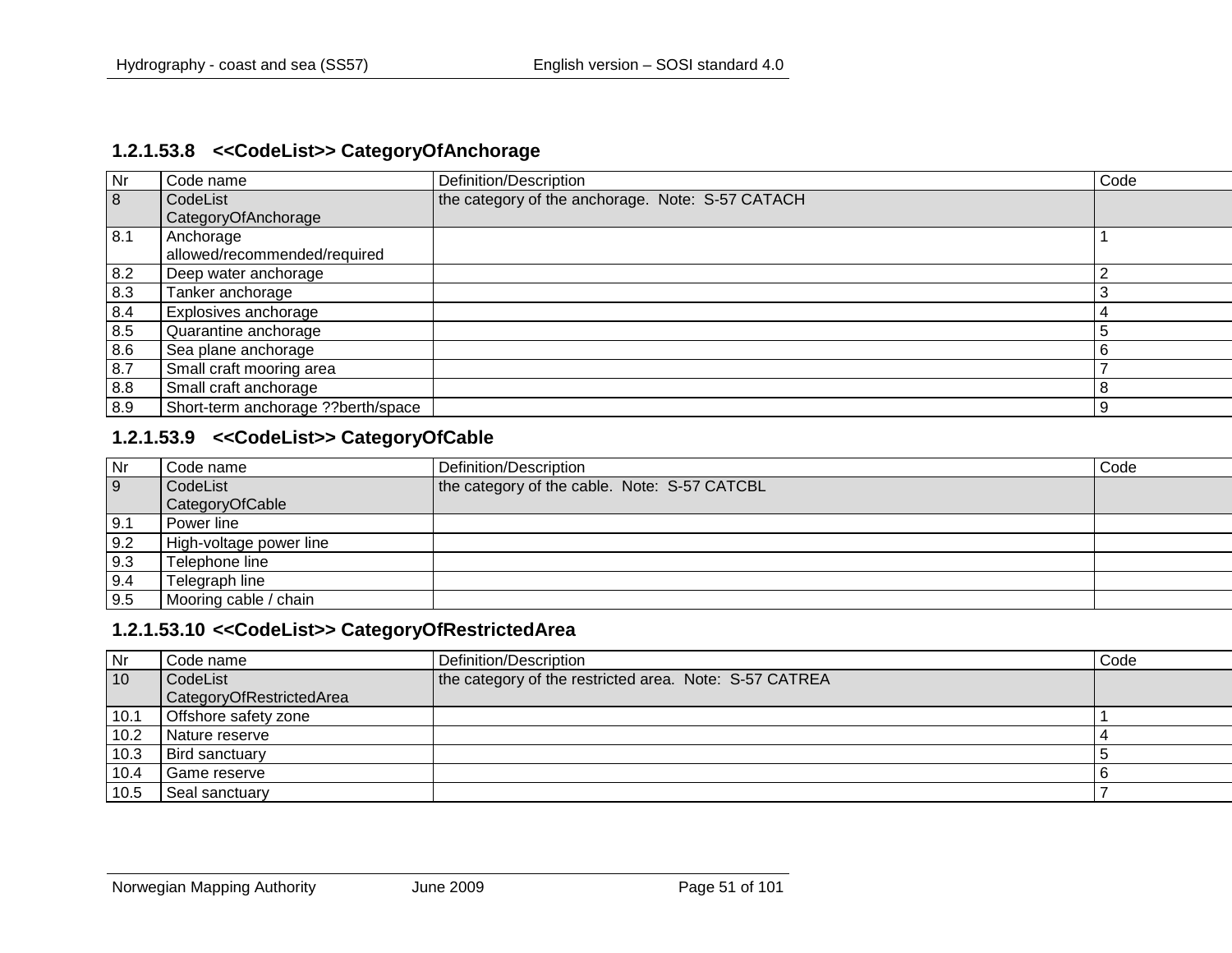| 10.6  | Degaussing area               |                |
|-------|-------------------------------|----------------|
| 10.7  | Military area                 |                |
| 10.8  | Historic wreck area           | 1 U            |
| 10.9  | Navigsational aid safety zone |                |
| 10.10 | <b>Minefield</b>              | -14            |
| 10.11 | Dredging area                 | 2 <sup>1</sup> |

### **1.2.1.53.11 <<CodeList>> CategoryOfPipe**

| <b>Nr</b> | Code name      | Definition/Description                                  | Code |
|-----------|----------------|---------------------------------------------------------|------|
| 11        | CodeList       | the category of the pipeline or pipe. Note: S-57 CATPIP |      |
|           | CategoryOfPipe |                                                         |      |
| 11.1      | Outlet         |                                                         |      |
| 11.2      | Inlet          |                                                         |      |
| 11.3      | Sewer          |                                                         |      |
| 11.4      | Supply pipe    |                                                         |      |

### **1.2.1.53.12 <<CodeList>> CategoryOfWreck**

| Nr   | Code name                            | Definition/Description                       | Code |
|------|--------------------------------------|----------------------------------------------|------|
| 12   | CodeList                             | the category of the wreck. Note: S-57 CATWRK |      |
|      | CategoryOfWreck                      |                                              |      |
| 12.1 | Non-dangerous wreck                  |                                              |      |
| 12.2 | Dangerous wreck                      |                                              |      |
| 12.3 | Distributed remains of wreck         |                                              |      |
| 12.4 | Wreck showing masts                  |                                              |      |
| 12.5 | Wreck showing any portion of hull or |                                              |      |
|      | superstructure                       |                                              |      |

## **1.2.1.53.13 <<CodeList>> StatusSea**

| Nr   | Code name        | Definition/Description                                                | Code |
|------|------------------|-----------------------------------------------------------------------|------|
| 13   | CodeList         | the status of the object used for maritime objects. Note: S-57 STATUS |      |
|      | <b>StatusSea</b> |                                                                       |      |
| 13.1 | Permanent        |                                                                       |      |
| 13.2 | Spesial needs    |                                                                       |      |
| 13.3 | Recommended      |                                                                       |      |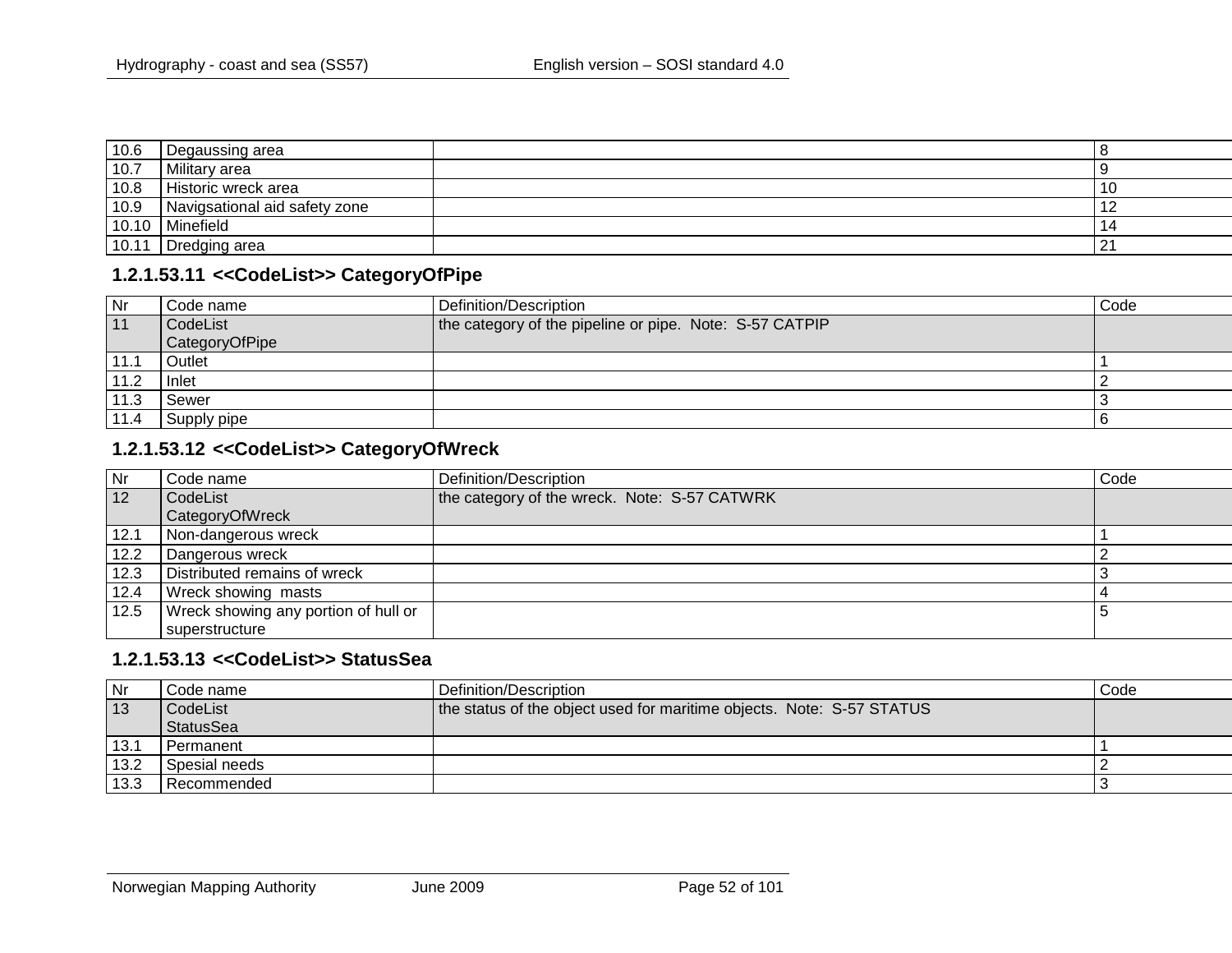| Not in use 4              |                        |    |
|---------------------------|------------------------|----|
| Periodic/intermittent     |                        | 5  |
| Reserved                  |                        | 6  |
| Temporary                 |                        |    |
| Private                   |                        | 8  |
| Mandatory                 |                        | 9  |
| Havarert                  |                        | 10 |
| Extinguished              |                        |    |
|                           |                        | 12 |
| Historic                  |                        | 13 |
| Public                    |                        | 14 |
| 13.15 Synchronized        |                        | 15 |
|                           |                        | 16 |
| Un-watched                |                        | 17 |
| <b>Existence Doubtful</b> |                        | 18 |
| 13.19<br>Operational      |                        | 30 |
| Discontinued/Omitted      |                        | 31 |
| Planned                   |                        | 32 |
|                           | Illuminated<br>Watched |    |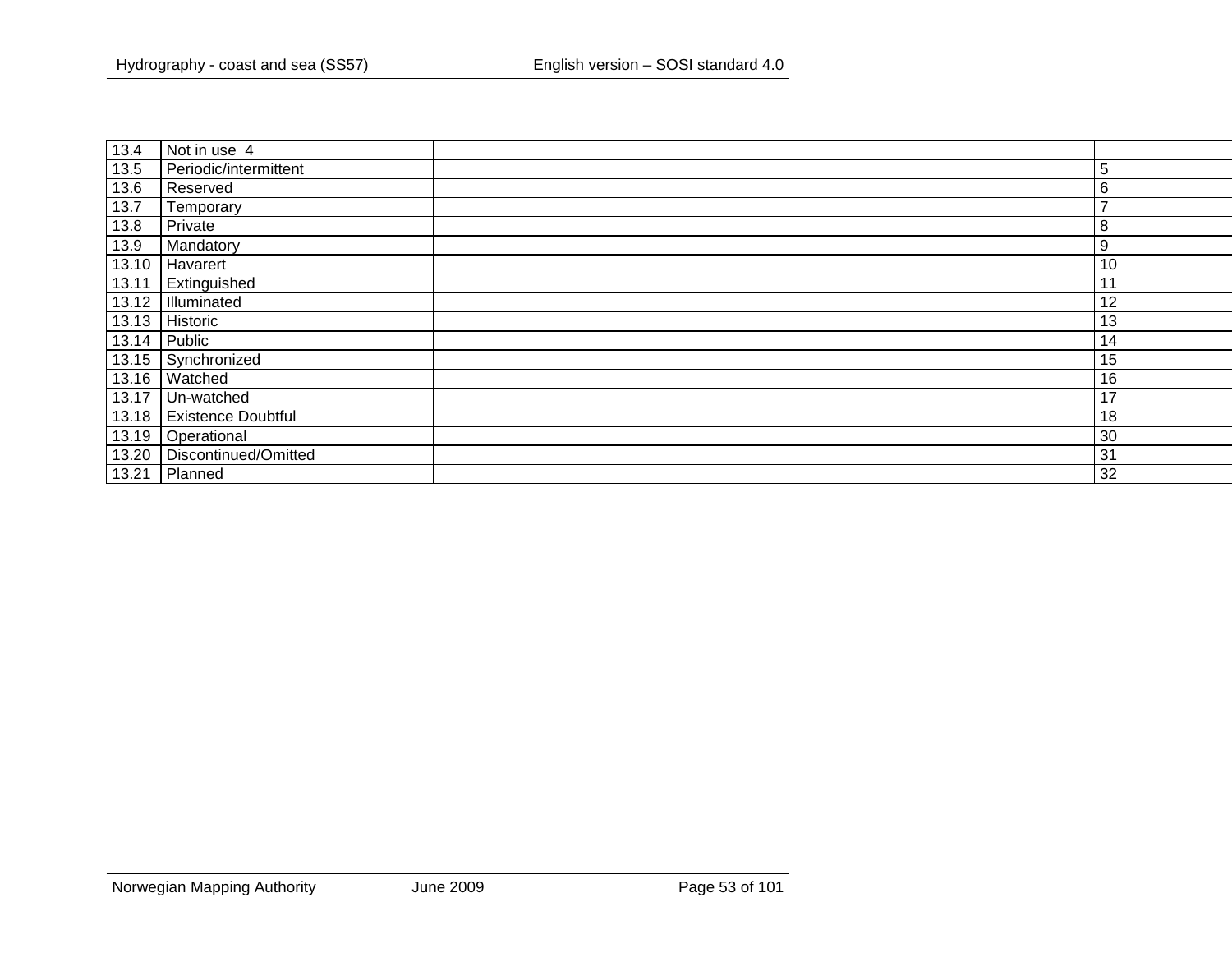## **Military information**

## **1.2.1.54 MilitaryPracticeAreaBoundary**

| No  | Name/              | Description                               | Obligation/ | Maximum   | Type                 | Constraint |
|-----|--------------------|-------------------------------------------|-------------|-----------|----------------------|------------|
|     | Role name          |                                           | Condition   | Occurrenc |                      |            |
|     |                    |                                           |             | е         |                      |            |
|     | <b>Class</b>       | boundary for area used by                 |             |           |                      |            |
|     |                    | MilitaryPracticeAr   the armed forces for |             |           |                      |            |
|     | eaBoundary         | exercises                                 |             |           |                      |            |
| 1.1 | border             | course following the                      |             |           | <b>CurveWithQual</b> |            |
|     |                    | transition between                        |             |           | ity                  |            |
|     |                    | different real world                      |             |           |                      |            |
|     |                    | phenomena                                 |             |           |                      |            |
| 1.2 | Role               |                                           |             |           | MilitaryPractice     |            |
|     | (unnamed)          |                                           |             |           | Area                 |            |
|     | MilitaryPracticeAr |                                           |             |           |                      |            |
|     | ea                 |                                           |             |           |                      |            |

## **1.2.1.55 MilitaryPracticeArea**

| No  | Name/<br>Role name                 | Description                                                                                                          | Obligation/<br>Condition | Maximum<br>Occurrenc<br>е | Type                                   | Constraint |
|-----|------------------------------------|----------------------------------------------------------------------------------------------------------------------|--------------------------|---------------------------|----------------------------------------|------------|
| 2   | Class<br>ea                        | area used by the armed<br>MilitaryPracticeAr   forces for exercises Note:<br><b>Corresponds to MIPARE</b><br>in S-57 |                          |                           |                                        |            |
| 2.1 | extent                             | area over which an object<br>extends                                                                                 | $\Omega$                 |                           | <b>SurfaceWithQu</b><br>ality          |            |
| 2.2 | position                           | location where the object<br>exists                                                                                  | $\Omega$                 |                           | PointWithQuali<br>tv                   |            |
| 2.3 | categoryOfMilitar<br>yPracticeArea | the category of the military<br>practice area. Note: S-57<br><b>CATMPA</b>                                           | <b>0</b>                 |                           | CategoryOfMili<br>taryPracticeAr<br>ea |            |
| 2.4 | restriction                        | limitations on traffic or use<br>of maritime areas. Note:<br>S-57 RESTRN                                             | $\Omega$                 |                           | Restriction                            |            |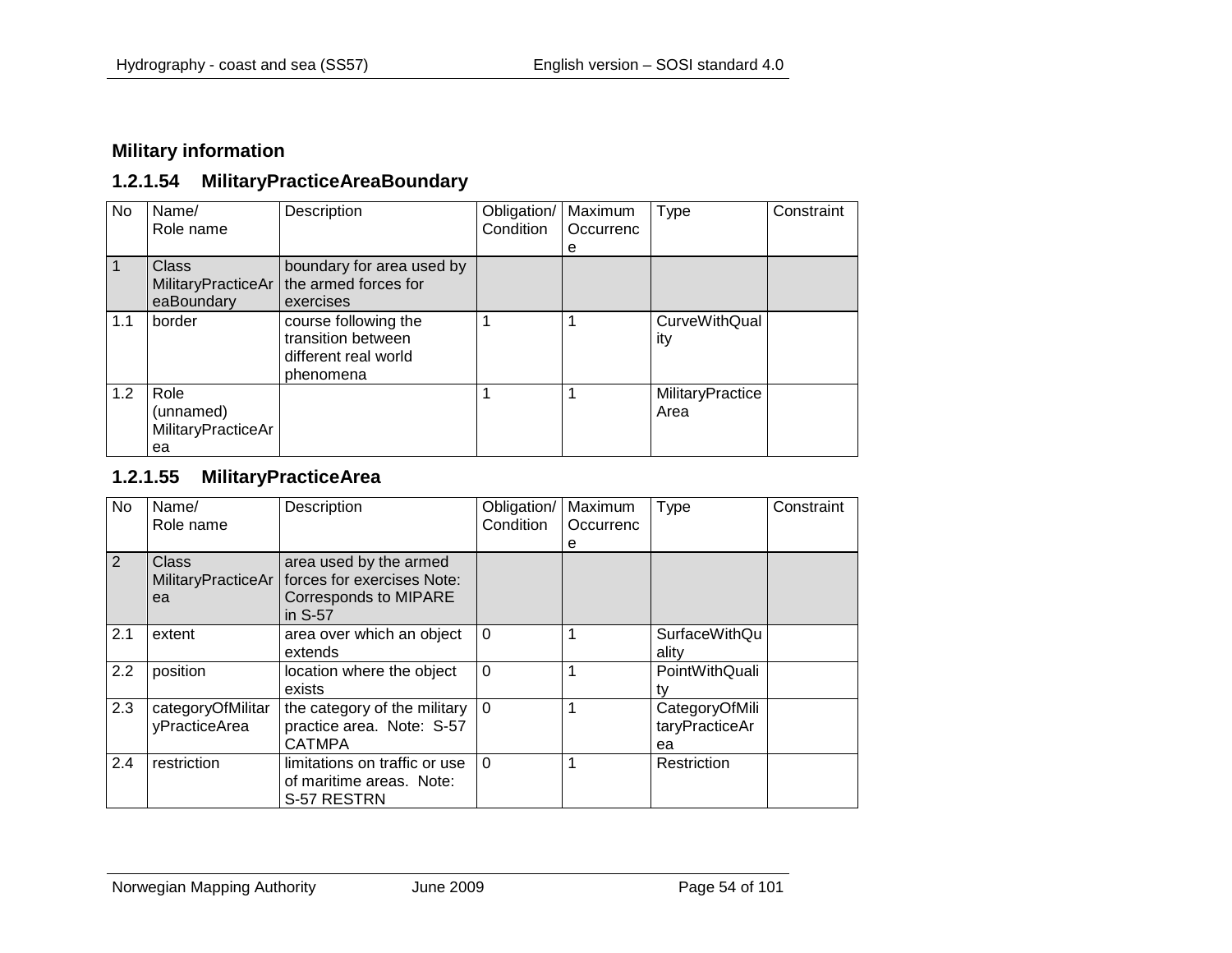| 2.5 | status                                   | the status of the object<br>used for maritime objects.<br>Note: S-57 STATUS |   | StatusSea                                     |      |
|-----|------------------------------------------|-----------------------------------------------------------------------------|---|-----------------------------------------------|------|
| 2.6 | Role<br>MilitaryPracticeAr<br>eaBoundary | delimitation                                                                | N | MilitaryPractice   Aggregrati<br>AreaBoundary | I on |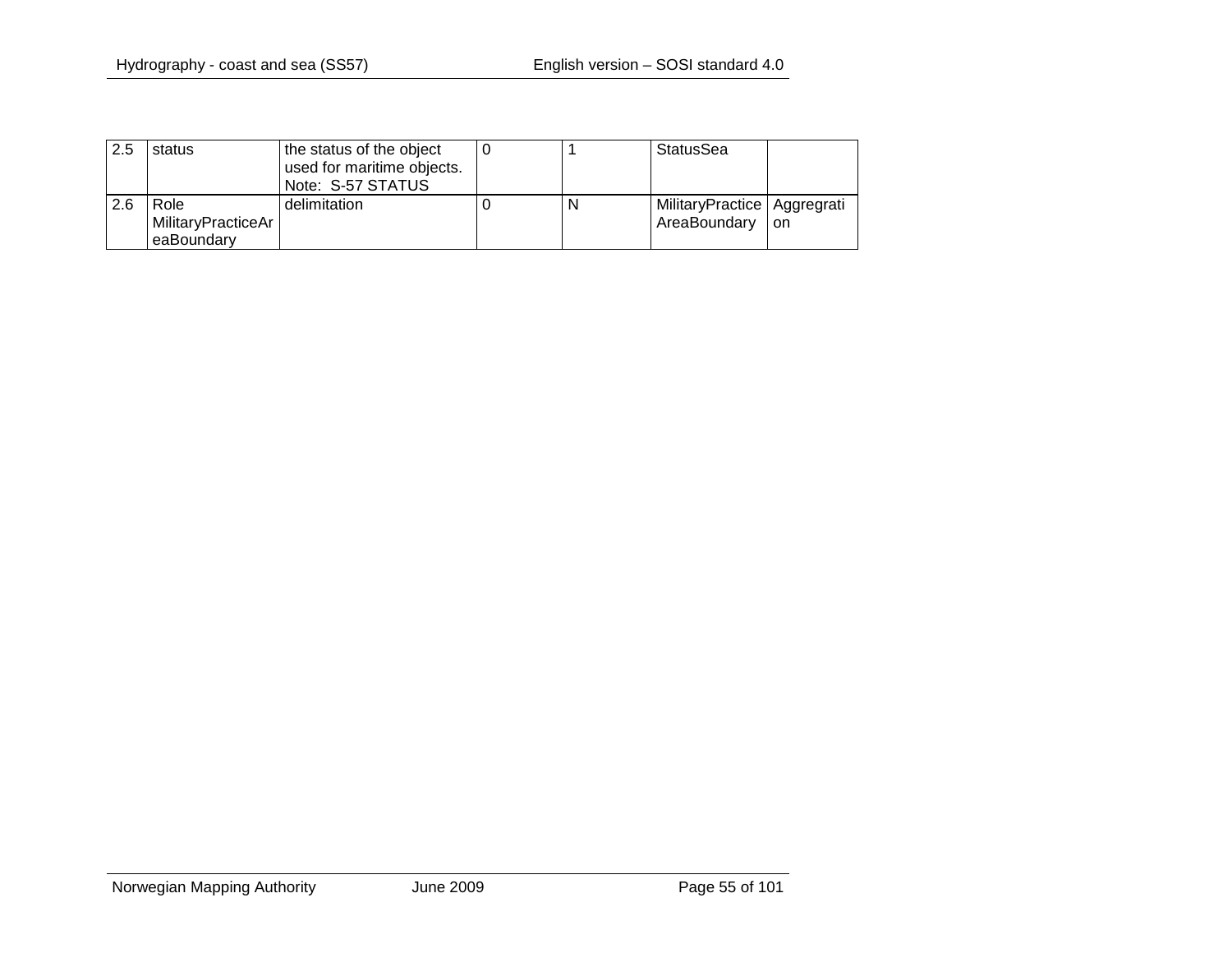#### **1.2.1.55.1 CodeLists**

## **1.2.1.55.2 <<CodeList>> CategoryOfMilitaryPracticeArea**

| Nr             | Code name                      | Definition/Description                                        | Code |
|----------------|--------------------------------|---------------------------------------------------------------|------|
| $\overline{1}$ | CodeList                       | the category of the military practice area. Note: S-57 CATMPA |      |
|                | CategoryOfMilitaryPracticeArea |                                                               |      |
| 1.1            | Torpedo exercise area          |                                                               |      |
| 1.2            | Submarine exercise area        |                                                               |      |
| 1.3            | General practice range         |                                                               |      |
| 1.4            | Mine-laying practice area      |                                                               |      |
|                | Small arms firing range        |                                                               |      |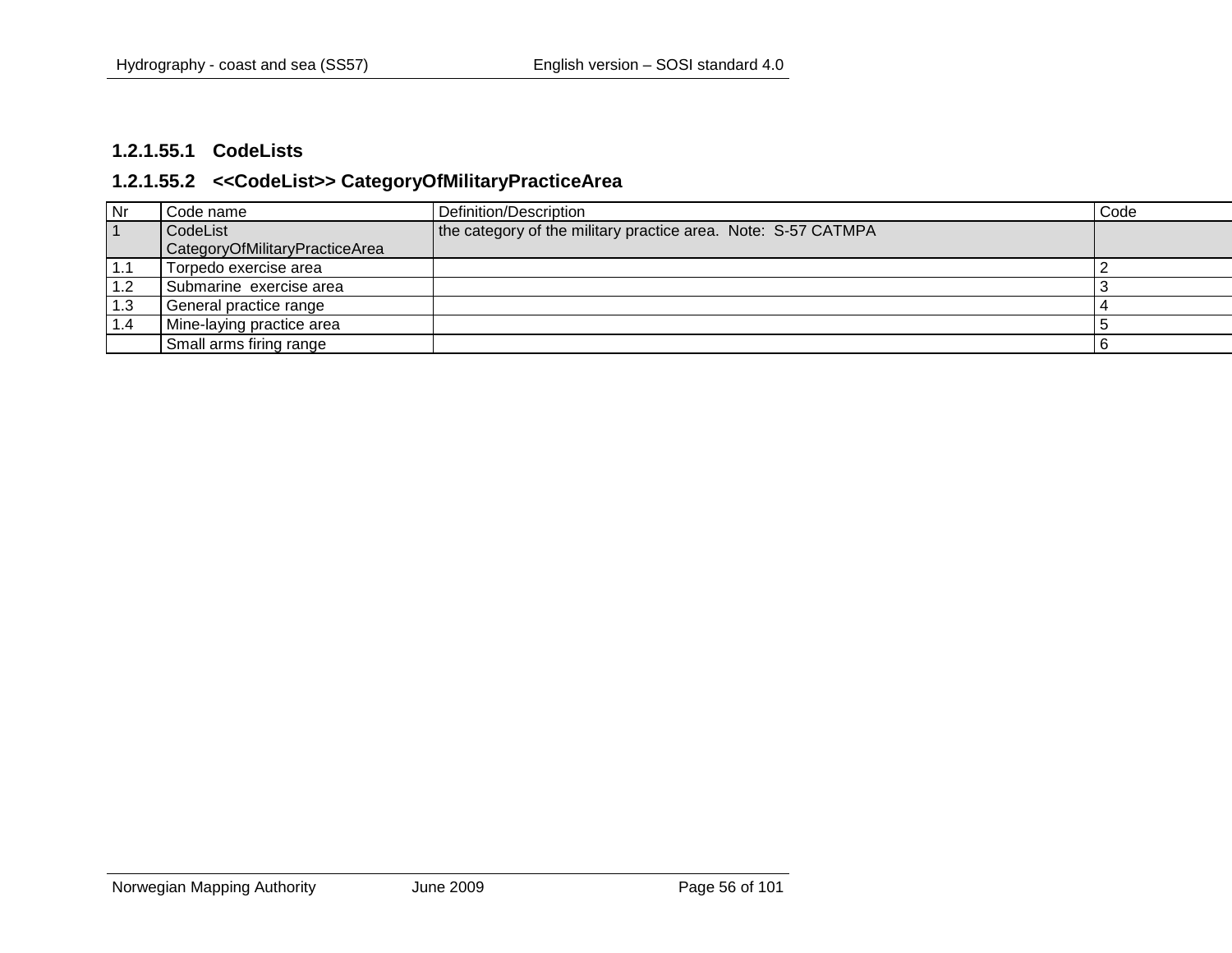## **Navigation installation**

## **1.2.1.56 NavigationInstallation**

| <b>No</b> | Name/<br>Role name                         | Description                                                                                                                                                                                                         | Obligation/<br>Condition | Maximum<br>Occurrenc<br>е | <b>Type</b>                 | Constraint |
|-----------|--------------------------------------------|---------------------------------------------------------------------------------------------------------------------------------------------------------------------------------------------------------------------|--------------------------|---------------------------|-----------------------------|------------|
| 1         | <b>Class</b><br>NavigationInstall<br>ation | object which helps<br>mariners to navigate at<br>sea                                                                                                                                                                |                          |                           |                             |            |
| 1.1       | position                                   | location where the object<br>exists                                                                                                                                                                                 | 1                        | 1                         | PointWithQuali<br>ty        |            |
| 1.2       | surveyedPosisjo                            |                                                                                                                                                                                                                     | 0                        | 1                         | <b>PointWithQuali</b><br>ty |            |
| 1.3       | descriptionOfLoc<br>ation                  | the detailed description of<br>the location as used in the<br>Norwegian List of Lights<br>publication. Note: not<br>BELIGG from SOSI 4.0<br><b>LEDN</b> chapter about<br>Ledningsnett                               | $\overline{0}$           | 1                         | CharacterStrin<br>g         |            |
| 1.4       | objectNameInNat<br>ionalLanguage           | the name of the object in<br>the national language.<br>Note: S-57 NOBJNM and<br>also NAVN from the SOSI<br>4.0 chapter about General<br>Types, and not S-57<br>OBJNAM which is the<br>objectXzXs name in<br>English | 0                        | 1                         | CharacterStrin<br>g         |            |
| 1.5       | nameOfArea                                 | the name of the general<br>area in which the object is<br>located, as used in the<br>Norwegian List of Lights<br>publication. Note: not S-<br>57                                                                    | $\overline{0}$           | 1                         | CharacterStrin<br>g         |            |
| 1.6       | height                                     | the value of the vertical<br>distance to the highest<br>point of the object. Note:<br>S-57 HEIGHT                                                                                                                   | 0                        | 1                         | Real                        |            |
| 1.7       | navigationalInstal<br>lationOwner          | specification of who owns<br>the installation. Note: not<br>$S-57$                                                                                                                                                  | 0                        | 1                         | CharacterStrin<br>g         |            |
| 1.8       | listOfLightsNumb<br>er                     | the identification number<br>of the installation used in<br>the Norwegian List of<br>Lights publication                                                                                                             | $\Omega$                 | 1                         | CharacterStrin<br>g         |            |
| 1.9       | status                                     | the status of the object<br>used for maritime objects.<br>Note: S-57 STATUS                                                                                                                                         | $\overline{0}$           | 1                         | <b>StatusSea</b>            |            |
| 1.1<br>0  | periodicDateStart                          | the start of the active<br>period for a seasonal<br>object (e.g. a buoy). Note:<br>S-57 PERSTA                                                                                                                      | $\mathbf 0$              | 1                         | Date                        |            |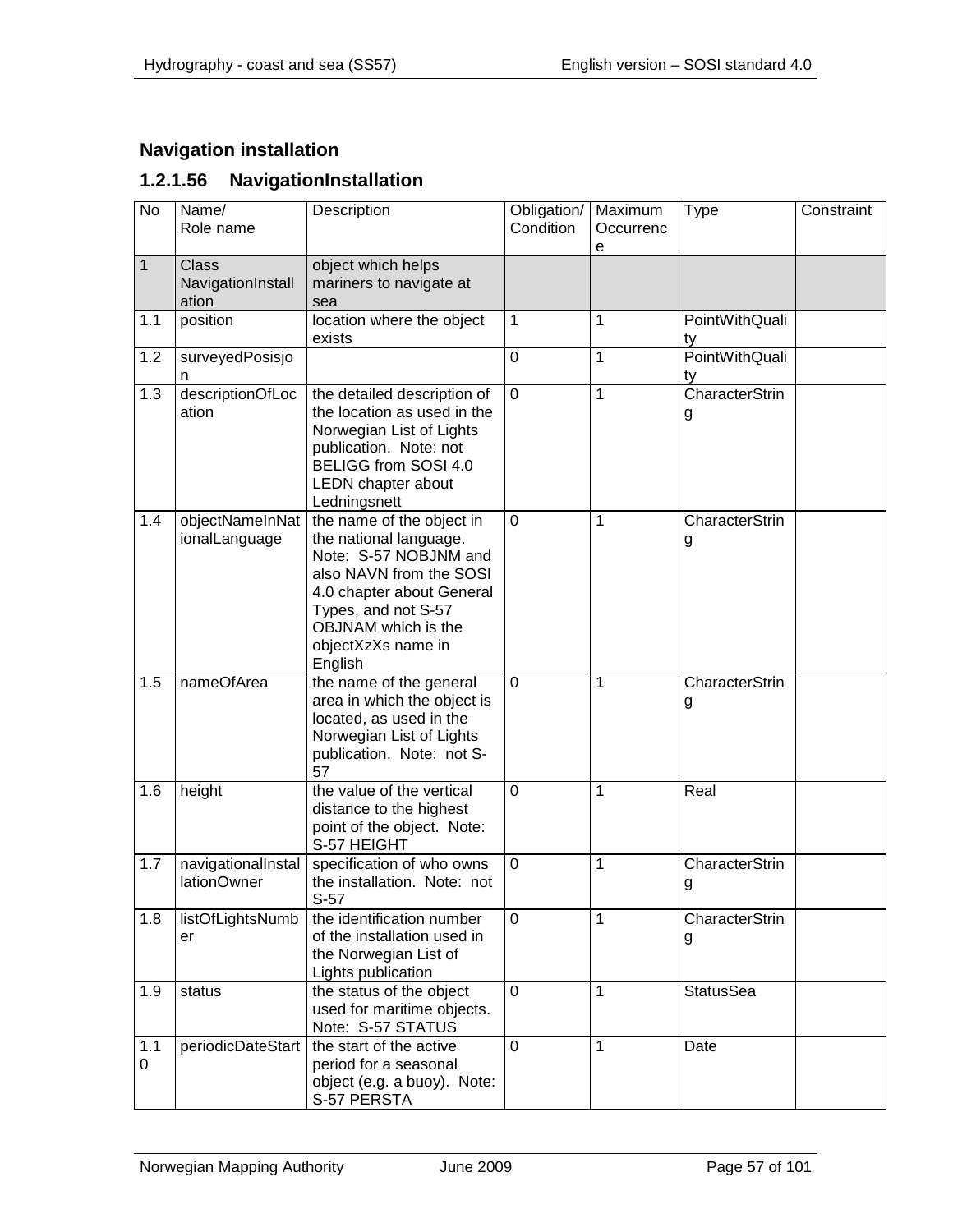| 1.1      | periodicDateEnd                   | the end of the active<br>period for a seasonal<br>object (e.g. a buoy). Note:<br>S-57 PEREND                 | 0        |   | Date                              |                  |
|----------|-----------------------------------|--------------------------------------------------------------------------------------------------------------|----------|---|-----------------------------------|------------------|
| 1.1<br>2 | coastalAdministr<br>ationDistrict | the Norwegian Coastal<br>Administration XzXs district<br>or region. Note: not S-57                           | $\Omega$ |   | CoastalAdmini<br>strationDistrict |                  |
| 1.1<br>3 | systemOfNavigat<br>ionalMarks     | the system of the maritime $ 0\rangle$<br>buoyage and beaconage<br>used for the object. Note:<br>S-57 MARSYS |          |   | SystemOfNavi<br>gationalMarks     |                  |
| 1.1<br>4 | Role<br>equipment                 |                                                                                                              | 0        | N | SignalEquipme<br>nt               | Aggregrati<br>on |
| 1.1<br>5 | Role<br>foundation                |                                                                                                              | 0        |   | LanternFounda<br>tion             |                  |
| 1.1<br>6 | Role<br>(unnamed)<br>Leading??    |                                                                                                              | $\Omega$ |   | Leading??                         |                  |

## **1.2.1.57 NavigationMark**

| <b>No</b>      | Name/<br>Role name                     | Description                                                                                                                                                                                 | Obligation/<br>Condition | Maximum<br>Occurrenc<br>е | Type                                          | Constraint                                           |
|----------------|----------------------------------------|---------------------------------------------------------------------------------------------------------------------------------------------------------------------------------------------|--------------------------|---------------------------|-----------------------------------------------|------------------------------------------------------|
| $\overline{2}$ | <b>Class</b><br>NavigationMark         | ??beacon/mark which<br>serves as a guide for<br>navigation                                                                                                                                  |                          |                           |                                               | Abstract<br>Subtype of<br>Navigationl<br>nstallation |
| 2.1            | retroReflector                         | an indication of whether<br>there is a means of<br>distinguishing unlighted<br>marks at night. Note: not<br>an S-57 attribute, but<br>generates the S-57 object<br>RETRFL, retro-reflector. | $\mathbf 0$              | 1                         | <b>Boolean</b>                                |                                                      |
| 2.2            | topmarkDaymark<br>Shape                | the category of the IMO<br>topmark / daymark shape.<br>Note: S-57 TOPSHP                                                                                                                    | 0                        | 1                         | TopmarkDaym<br>arkShape                       |                                                      |
| 2.3            | nationalTopMark<br><b>Type</b>         | the category of the<br>Norwegian topmarks.<br>Note: not S-57's TOPSHP                                                                                                                       | $\mathbf 0$              | 1                         | NasjonalTopp<br>merketype                     |                                                      |
| 2.4            | navigationalMark<br>ListNumber         | the Norwegian Coastal<br>Administration's<br>identification number for<br>the mark                                                                                                          | 0                        | 1                         | integer                                       |                                                      |
| 2.5            | depth                                  | the depth of an object.<br>Note: S-57 uses a 3-D<br>encoding of the depth on<br>the geometry.<br>Compatible with DYBDE<br>from the SOSI 4.0 chapter<br>about General Types?                 | 0                        | 1                         | Real                                          |                                                      |
| 2.6            | techniqueOfSoun<br>dingMeasuremen<br>t | the technique used for the<br>sounding measurement.<br>Note: S-57 TECSOU                                                                                                                    | 0                        | 1                         | <b>TechniqueOfS</b><br>oundingMeasu<br>rement |                                                      |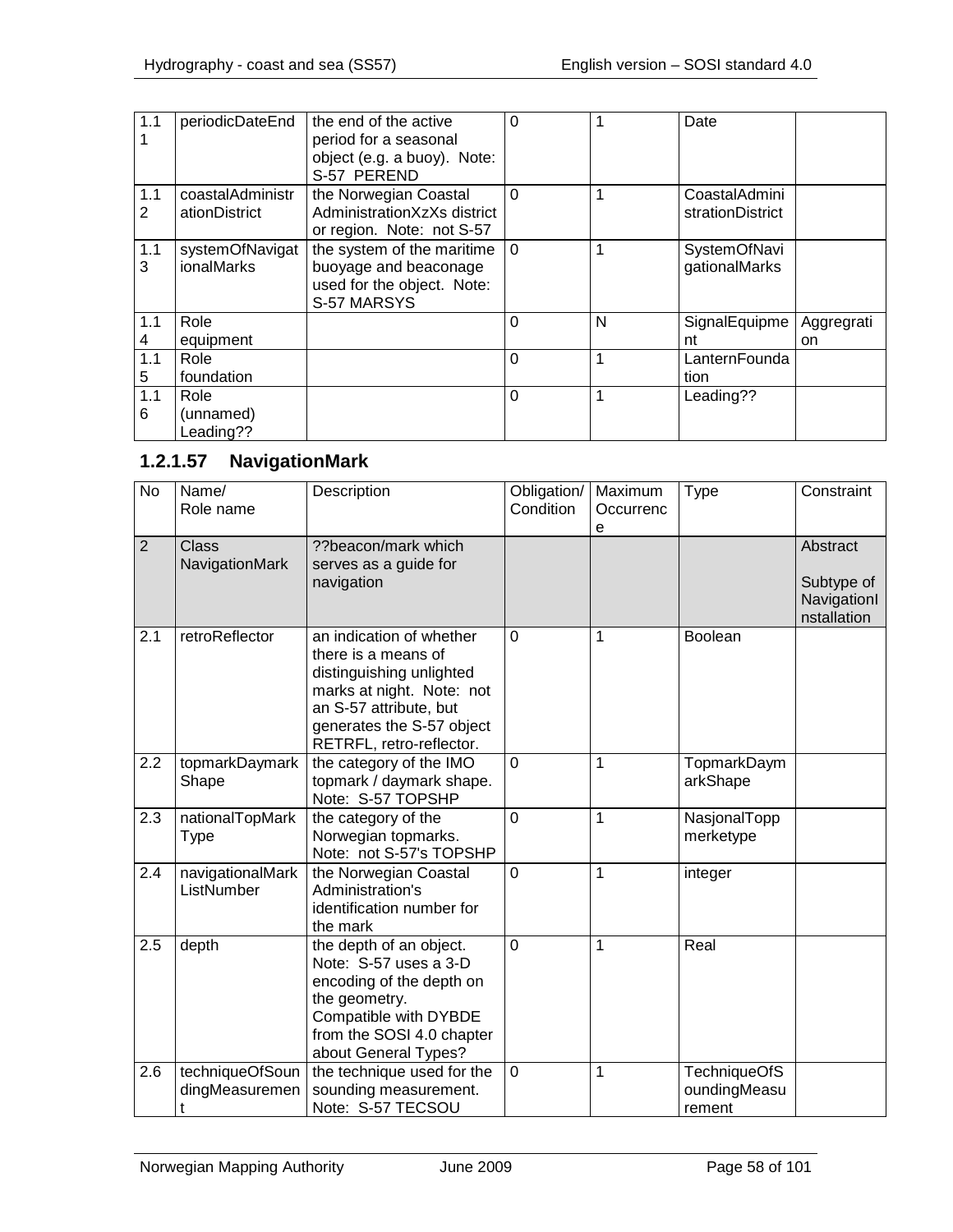| 12.7     | colour1             | generell fargeangivelse,<br>tilsvarer S-57 COLOUR                  |          | Colour        |
|----------|---------------------|--------------------------------------------------------------------|----------|---------------|
| 2.8      | colour <sub>2</sub> | generell fargeangivelse,<br>tilsvarer S-57 COLOUR                  |          | Colour        |
| 2.9      | colour <sub>3</sub> | generell fargeangivelse,<br>tilsvarer S-57 COLOUR                  |          | Colour        |
| 2.1<br>0 | colourPattern       | the category of the colour<br>pattern. Note: S-57<br><b>COLPAT</b> | $\Omega$ | ColourPattern |

### **1.2.1.58 BuildingPoint**

| <b>No</b> | Name/<br>Role name                   | Description                                          | Obligation/<br>Condition | Maximum<br>Occurrenc | Type             | Constraint                          |
|-----------|--------------------------------------|------------------------------------------------------|--------------------------|----------------------|------------------|-------------------------------------|
|           |                                      |                                                      |                          | е                    |                  |                                     |
| 3         | <b>Class</b><br><b>BuildingPoint</b> | (S57 BUISGL)                                         |                          |                      |                  | Subtype of<br>LanternFo<br>undation |
| 3.1       | status                               | angivelse av<br>bygningspunktets status<br>(fra S57) |                          |                      | <b>StatusSea</b> |                                     |
| 3.2       | bygningsfunksjon                     |                                                      |                          |                      | Function         |                                     |

#### **1.2.1.59 Pillar**

| <b>No</b> | Name/<br>Role name | Description                                    | Obligation/   Maximum<br>Condition | <b>Occurrenc</b> | Type           | Constraint                          |
|-----------|--------------------|------------------------------------------------|------------------------------------|------------------|----------------|-------------------------------------|
|           |                    |                                                |                                    | е                |                |                                     |
|           | Class<br>Pillar    | Note: S-57 PILPNT                              |                                    |                  |                | Subtype of<br>LanternFo<br>undation |
| 4.1       | categoryOfPile     | the category of the pile.<br>Note: S-57 CATPLE |                                    |                  | CharacterStrin |                                     |

#### **1.2.1.60 Landmark**

| <b>No</b>   | Name/<br>Role name      | Description                                                         | Obligation/<br>Condition | Maximum<br>Occurrenc<br>е | Type                    | Constraint                          |
|-------------|-------------------------|---------------------------------------------------------------------|--------------------------|---------------------------|-------------------------|-------------------------------------|
| $5^{\circ}$ | Class<br>Landmark       | Note: S-57 LNDMRK                                                   |                          |                           |                         | Subtype of<br>LanternFo<br>undation |
| 5.1         | function                | the category of the<br>objectXzXs function.<br>Note: S-57 FUNCTN    | $\Omega$                 |                           | Function                |                                     |
| 5.2         | categoryOfLand<br>mark  | the category of the<br>landmark. Note: S-57<br><b>CATLMK</b>        |                          |                           | CategoryOfLan<br>dmark  |                                     |
| 5.3         | conspicuousVisu<br>ally | the category of the visual<br>conspicuousness. Note:<br>S-57 CONVIS |                          |                           | ConspicuousVi<br>sually |                                     |

## **1.2.1.61 IsolatedDangerBuoy**

| No | Name/<br>Role name | Description             | Obligation/   Maximum<br><b>Condition</b> | <b>Occurrenc</b><br>е | Tvpe - | Constraint |
|----|--------------------|-------------------------|-------------------------------------------|-----------------------|--------|------------|
|    | Class              | buovant navigation mark |                                           |                       |        | Subtype of |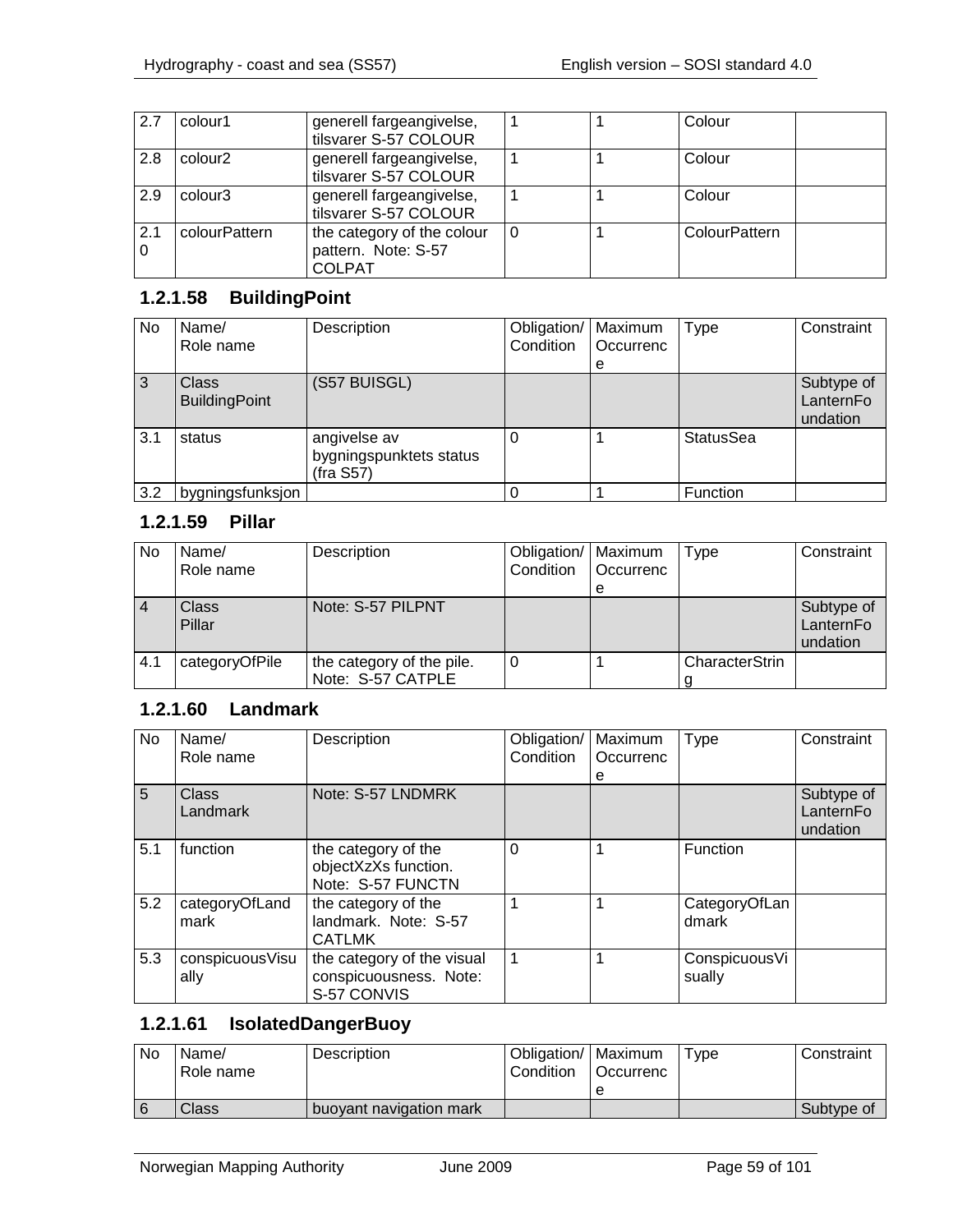| <b>IsolatedDangerB</b><br><b>UOV</b> | anchored to a dangerous<br>shoal of modest scope,<br>passable outside of the<br>??obstruction/hindrance? |  | FloatingNa<br>vigationMa |
|--------------------------------------|----------------------------------------------------------------------------------------------------------|--|--------------------------|
|                                      | Note: S-57 BOYISD                                                                                        |  |                          |

#### **1.2.1.62 ??SafeWaterBuoy**

| No | Name/<br>Role name      | Description | Obligation/   Maximum<br>Condition | <b>Occurrenc</b><br>е | Type | Constraint                                   |
|----|-------------------------|-------------|------------------------------------|-----------------------|------|----------------------------------------------|
|    | Class<br>??SafeWaterBuo |             |                                    |                       |      | Subtype of<br>FloatingNa<br>vigationMa<br>rk |

## **1.2.1.63 LateralBuoy**

| No. | Name/<br>Role name            | Description                                                                                      | Obligation/<br>Condition | Maximum<br>Occurrenc<br>е | Type                          | Constraint                                   |
|-----|-------------------------------|--------------------------------------------------------------------------------------------------|--------------------------|---------------------------|-------------------------------|----------------------------------------------|
| 8   | Class<br>LateralBuoy          |                                                                                                  |                          |                           |                               | Subtype of<br>FloatingNa<br>vigationMa<br>rk |
| 8.1 | systemOfNavigat<br>ionalMarks | the system of the maritime<br>buoyage and beaconage<br>used for the object. Note:<br>S-57 MARSYS |                          |                           | SystemOfNavi<br>gationalMarks |                                              |

### **1.2.1.64 RadarStation**

| No  | Name/<br>Role name                  | Description                                                                                                                                      | Obligation/<br>Condition | Maximum<br>Occurrenc<br>e | <b>Type</b>                | Constraint                        |
|-----|-------------------------------------|--------------------------------------------------------------------------------------------------------------------------------------------------|--------------------------|---------------------------|----------------------------|-----------------------------------|
| 9   | <b>Class</b><br><b>RadarStation</b> | Note: S-57 RADSTA                                                                                                                                |                          |                           |                            | Subtype of<br>SignalEqui<br>pment |
| 9.1 | categoryOfRadio<br>Station          | the category of the radio<br>station. Note: S-57<br><b>CATROS</b>                                                                                | $\mathbf 0$              | 1                         | CategoryOfRa<br>dioStation |                                   |
| 9.2 | communicationC<br>hannel            | a channel number<br>assigned to a specific<br>radio frequency,<br>frequencies or frequency<br>band Note: S-57<br><b>COMCHA</b>                   | $\overline{0}$           | 1                         | CharacterStrin<br>g        |                                   |
| 9.3 | height                              | the value of the vertical<br>distance to the highest<br>point of the object. Note:<br>S-57 HEIGHT                                                | $\Omega$                 | 1                         | Real                       |                                   |
| 9.4 | valueOfNominal<br>Range             | the nominal range at which $ 0\rangle$<br>an object can be seen or a<br>signal detected, in units of<br>0.1 nautical miles. Note:<br>S-57 VALNMR |                          | 1                         | Real                       |                                   |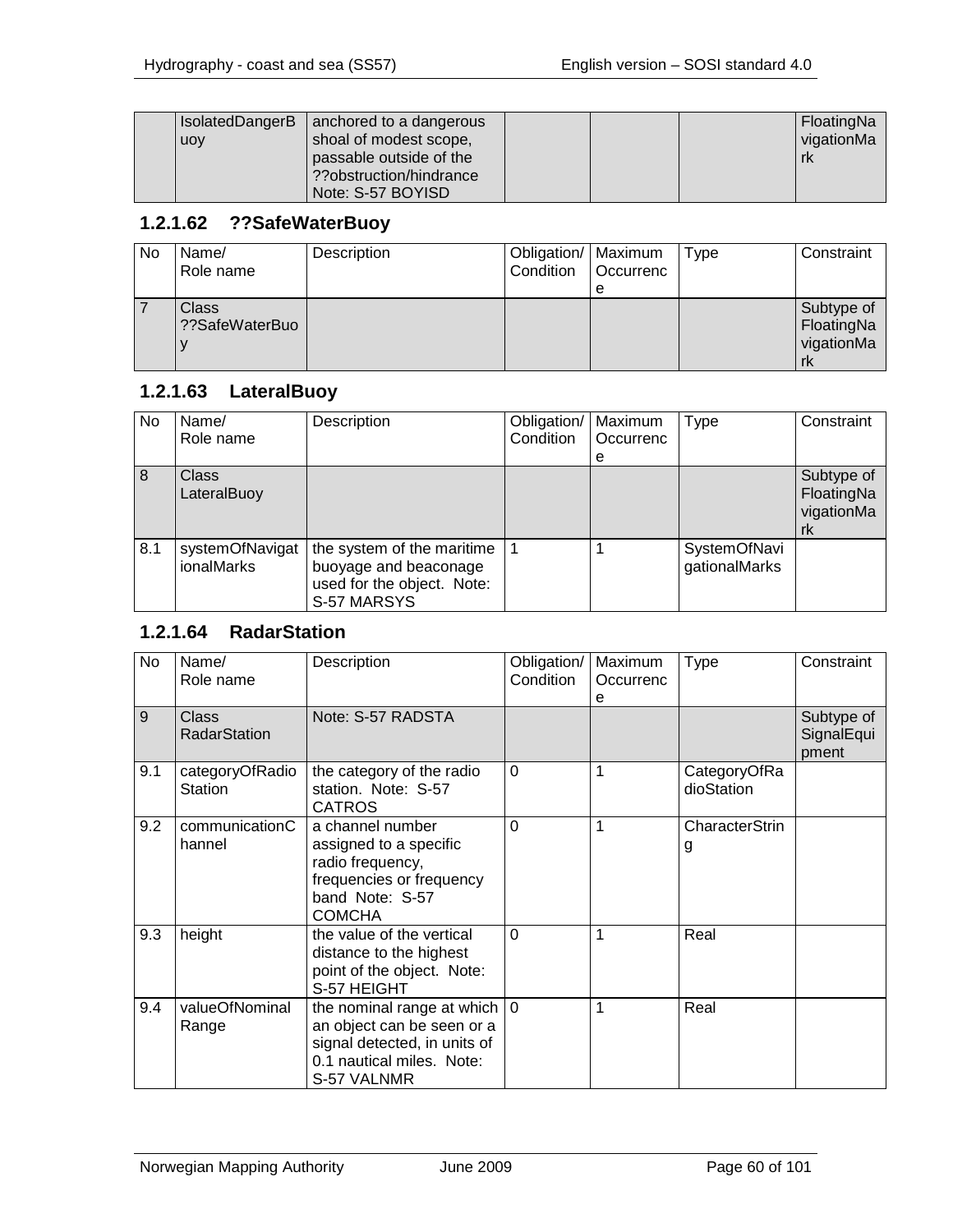### **1.2.1.65 LateralMark**

| <b>No</b> | Name/<br>Role name               | Description                                                      | Obligation/   Maximum<br>Condition | Occurrenc<br>е | <b>Type</b>               | Constraint                            |
|-----------|----------------------------------|------------------------------------------------------------------|------------------------------------|----------------|---------------------------|---------------------------------------|
| 10        | Class<br>LateralMark             |                                                                  |                                    |                |                           | Subtype of<br>FixedNavig<br>ationMark |
| 10.       | categoryOfLatera<br><b>IMark</b> | the category of the lateral<br>mark. Note: S-57<br><b>CATLAM</b> |                                    |                | CategoryOfLat<br>eralMark |                                       |

### **1.2.1.66 IsolatedDangerMark**

| No | Name/<br>Role name              | Description       | Obligation/   Maximum<br><b>Condition</b> | <b>Occurrenc</b><br>е | Type | Constraint                            |
|----|---------------------------------|-------------------|-------------------------------------------|-----------------------|------|---------------------------------------|
|    | Class<br>IsolatedDangerM<br>ark | Note: S-57 BCNISD |                                           |                       |      | Subtype of<br>FixedNavig<br>ationMark |

## **1.2.1.67 CardinalBuoy**

| No. | Name/<br>Role name         | Description                                                       | Obligation/   Maximum<br>Condition | Occurrenc<br>е | Type                       | Constraint                                   |
|-----|----------------------------|-------------------------------------------------------------------|------------------------------------|----------------|----------------------------|----------------------------------------------|
| 12  | Class<br>CardinalBuoy      | Note: S57 BOYCAR                                                  |                                    |                |                            | Subtype of<br>FloatingNa<br>vigationMa<br>rk |
| 12. | categoryOfCardi<br>nalMark | the category of the<br>cardinal mark. Note: S-57<br><b>CATCAM</b> |                                    |                | categoryOfCar<br>dinalMark |                                              |

## **1.2.1.68 SpecialMark**

| <b>No</b> | Name/<br>Role name                 | Description                                                        | Obligation/   Maximum<br>Condition | Occurrenc<br>е | Type                                 | Constraint                            |
|-----------|------------------------------------|--------------------------------------------------------------------|------------------------------------|----------------|--------------------------------------|---------------------------------------|
| 13        | <b>Class</b><br><b>SpecialMark</b> |                                                                    |                                    |                |                                      | Subtype of<br>FixedNavig<br>ationMark |
| 13.       | categoryOfSpeci<br>alPurposeMark   | the category of the special<br>purpose mark. Note: S-<br>57 CATSPM |                                    |                | CategoryOfSp<br>ecialPurposeM<br>ark |                                       |

## **1.2.1.69 SignalEquipment**

| <b>No</b> | Name/             | Description | Obligation/   Maximum |           | <b>Type</b>    | Constraint |
|-----------|-------------------|-------------|-----------------------|-----------|----------------|------------|
|           | Role name         |             | Condition             | Occurrenc |                |            |
|           |                   |             |                       | е         |                |            |
| 14        | <b>Class</b>      |             |                       |           |                | Abstract   |
|           | SignalEquipment   |             |                       |           |                |            |
| 14.       | Role              |             |                       |           | NavigationInst |            |
|           | (unnamed)         |             |                       |           | allation       |            |
|           | NavigationInstall |             |                       |           |                |            |
|           | ation             |             |                       |           |                |            |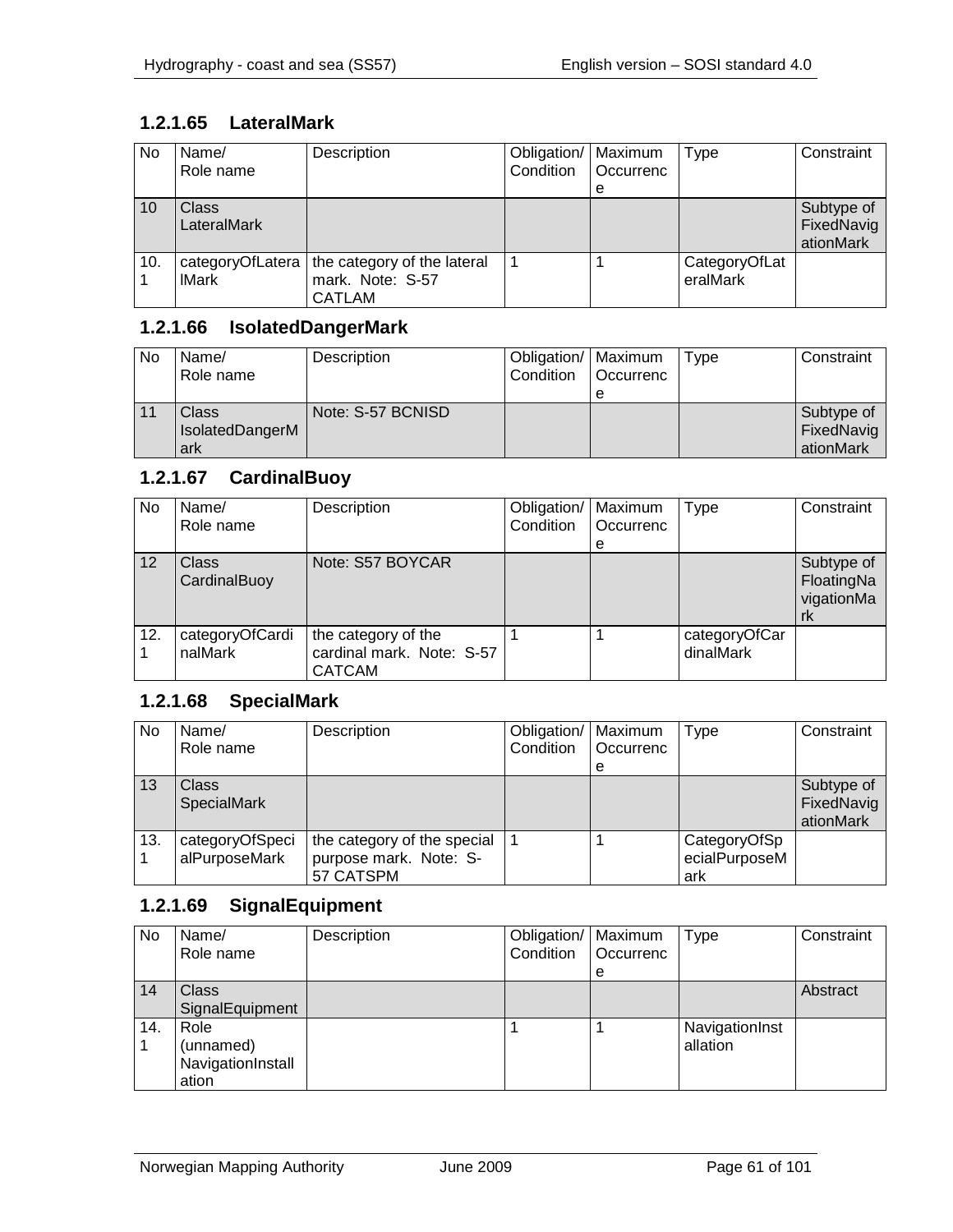## **1.2.1.70 Racon**

| No                    | Name/<br>Role name      | Description                                                                                                                                                                                                                                                                                                           | Obligation/<br>Condition | Maximum<br>Occurrenc<br>е | Type                        | Constraint                        |
|-----------------------|-------------------------|-----------------------------------------------------------------------------------------------------------------------------------------------------------------------------------------------------------------------------------------------------------------------------------------------------------------------|--------------------------|---------------------------|-----------------------------|-----------------------------------|
| 15                    | <b>Class</b><br>Racon   | Note: S-57 RTPBCN                                                                                                                                                                                                                                                                                                     |                          |                           |                             | Subtype of<br>SignalEqui<br>pment |
| 15.<br>1              | type                    | the racon types as<br>described in the<br>Norwegian List of Lights<br>publication. Note: not S-<br>57                                                                                                                                                                                                                 | 0                        | 1                         | RaconType                   |                                   |
| 15.<br>$\overline{2}$ | frequencyBand           | a categorization of a racon<br>based on the distance<br>between two successive<br>peaks (or other points of<br>identical phase) on an<br>electromagnetic wave in<br>the radar band of the<br>electromagnetic spectrum.<br>Note: related to S-57<br>RADWAL. Used by in the<br>Norwegian List of Lights<br>publication. | $\mathbf 0$              | 1                         | RaconFrequen<br>cyBand      |                                   |
| 15.<br>3              | morseCodeChar<br>acter  | the number of signals, the<br>combination of signals or<br>the morse character(s)<br>within one period of full<br>sequence. Implemented<br>as one Morse code letter,<br>but without brackets, so it<br>is not equivalent to S-<br>57XzXs SIGGRP for<br>racons.                                                        | $\mathbf 0$              | 1                         | RaconMorseC<br>odeCharacter |                                   |
| 15.<br>4              | responseInterval        | the Norwegian Coastal<br>AdministrationXzXs signal<br>response interval as<br>described in its                                                                                                                                                                                                                        | 0                        | 1                         | RaconRespon<br>seInterval   |                                   |
| 15.<br>5              | raconElevation          | the altitude of the ground<br>level of an object,<br>measured from a specified<br>vertical datum. Note: S-<br>57 ELEVAT                                                                                                                                                                                               | 0                        | 1                         | Real                        |                                   |
| 15.<br>6              | valueOfMaximum<br>Range | the extreme distance at<br>which an object can be<br>seen or a signal detected,<br>in units of 0.1 nautical<br>miles. Note: S-57<br><b>VALMXR</b>                                                                                                                                                                     | $\mathbf 0$              | 1                         | Real                        |                                   |
| 15.<br>$\overline{7}$ | raconCharacter          | the text used to describe<br>the signature of a radar<br>transponder beacon<br>(racon) on Norwegian<br>nautical charts, i.e., Racon<br>(x) where x is the Morse                                                                                                                                                       | $\Omega$                 | 1                         | CharacterStrin<br>g         |                                   |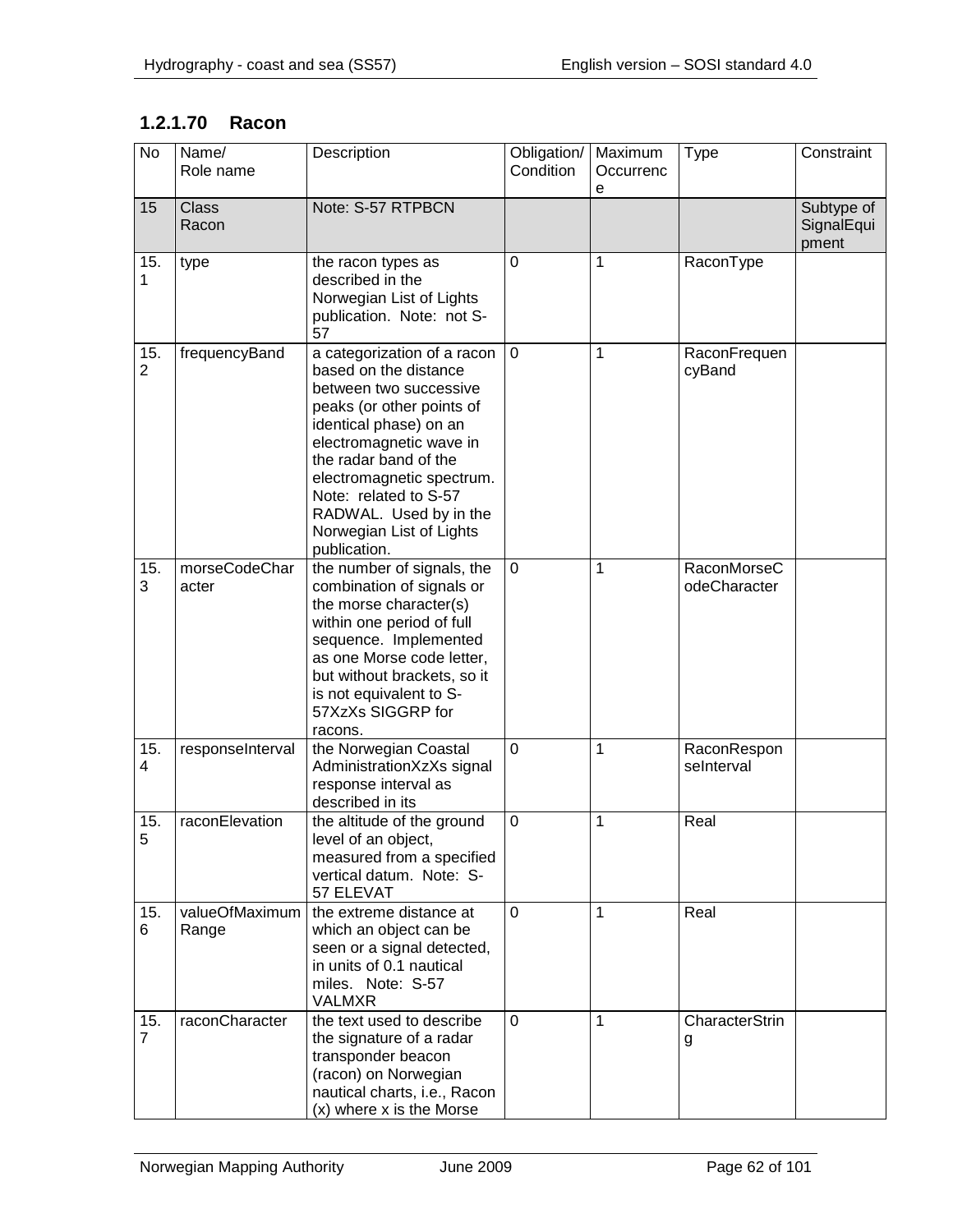|          |                                   | code letter. Note: not S-<br>57                  |   |                               |                    |
|----------|-----------------------------------|--------------------------------------------------|---|-------------------------------|--------------------|
| 15.<br>8 | categoryOfRadar<br>TransponderBea | the category of the radar<br>transponder beacon. |   | CategoryOfRa<br>darTransponde | Init Value<br>$=2$ |
|          | con.                              | Note: S-57 CATRTB                                |   | rBeacon                       |                    |
| 15.      | directionalVector                 | line segment with length                         | 1 | Direction Vecto               |                    |
| 9        |                                   | and orientation. Note:                           |   |                               |                    |
|          |                                   | from SOSI 4.0 chapter                            |   |                               |                    |
|          |                                   | about General Types,                             |   |                               |                    |
|          |                                   | slightly related to S-57                         |   |                               |                    |
|          |                                   | <b>ORIENT: Orientation</b>                       |   |                               |                    |
| 15.      | directionalVector                 | line segment with length                         | 1 | DirectionVecto                |                    |
| 10       | 2                                 | and orientation. Note:                           |   |                               |                    |
|          |                                   | from SOSI 4.0 chapter                            |   |                               |                    |
|          |                                   | about General Types,                             |   |                               |                    |
|          |                                   | slightly related to S-57                         |   |                               |                    |
|          |                                   | <b>ORIENT: Orientation</b>                       |   |                               |                    |

## **1.2.1.71 Illumination**

| <b>No</b> | Name/<br>Role name                  | Description                                                                                                                                                                                                                                        | Obligation/<br>Condition | Maximum<br>Occurrenc<br>е | <b>Type</b>             | Constraint                        |
|-----------|-------------------------------------|----------------------------------------------------------------------------------------------------------------------------------------------------------------------------------------------------------------------------------------------------|--------------------------|---------------------------|-------------------------|-----------------------------------|
| 16        | <b>Class</b><br><b>Illumination</b> | Note: S-57 LIGHTS                                                                                                                                                                                                                                  |                          |                           |                         | Subtype of<br>SignalEqui<br>pment |
| 16.<br>1  | categoryOfLight                     | the category of the light.<br>Note: S-57 CATLIT                                                                                                                                                                                                    | 1                        | $\overline{2}$            | CategoryOfLig<br>ht     |                                   |
| 16.<br>2  | listOfLightsChara<br>cteristic      | the light characteristic as<br>used in the Norwegian List<br>of Lights publication.<br>Note: not S-57 LITCHR                                                                                                                                       | $\overline{0}$           | 1                         | CharacterStrin<br>g     |                                   |
| 16.<br>3  | lightCharacteristi<br>C             | the category of the<br>navigational light<br>characteristic. Note: S-57<br><b>LITCHR</b>                                                                                                                                                           | $\Omega$                 | 1                         | LightCharacteri<br>stic |                                   |
| 16.<br>4  | directionalVector                   | line segment with length<br>and orientation. Note:<br>from SOSI 4.0 chapter<br>about General Types,<br>slightly related to S-57<br><b>ORIENT: Orientation</b>                                                                                      | $\overline{0}$           | 1                         | Real                    |                                   |
| 16.<br>5  | signalGroup                         | the number of signals, the<br>combination of signals or<br>the morse character(s)<br>within one period of full<br>sequence. The signal<br>group of a light is encoded<br>using brackets to separate<br>the individual groups.<br>Note: S-57 SIGGRP | $\overline{0}$           | 1                         | CharacterStrin<br>g     |                                   |
| 16.<br>6  | signalPeriod                        | the time occupied by an<br>entire cycle of intervals of<br>light and eclipse in units of<br>0.01 seconds. Note: S-57<br><b>SIGPER</b>                                                                                                              | $\overline{0}$           | 1                         | CharacterStrin<br>g     |                                   |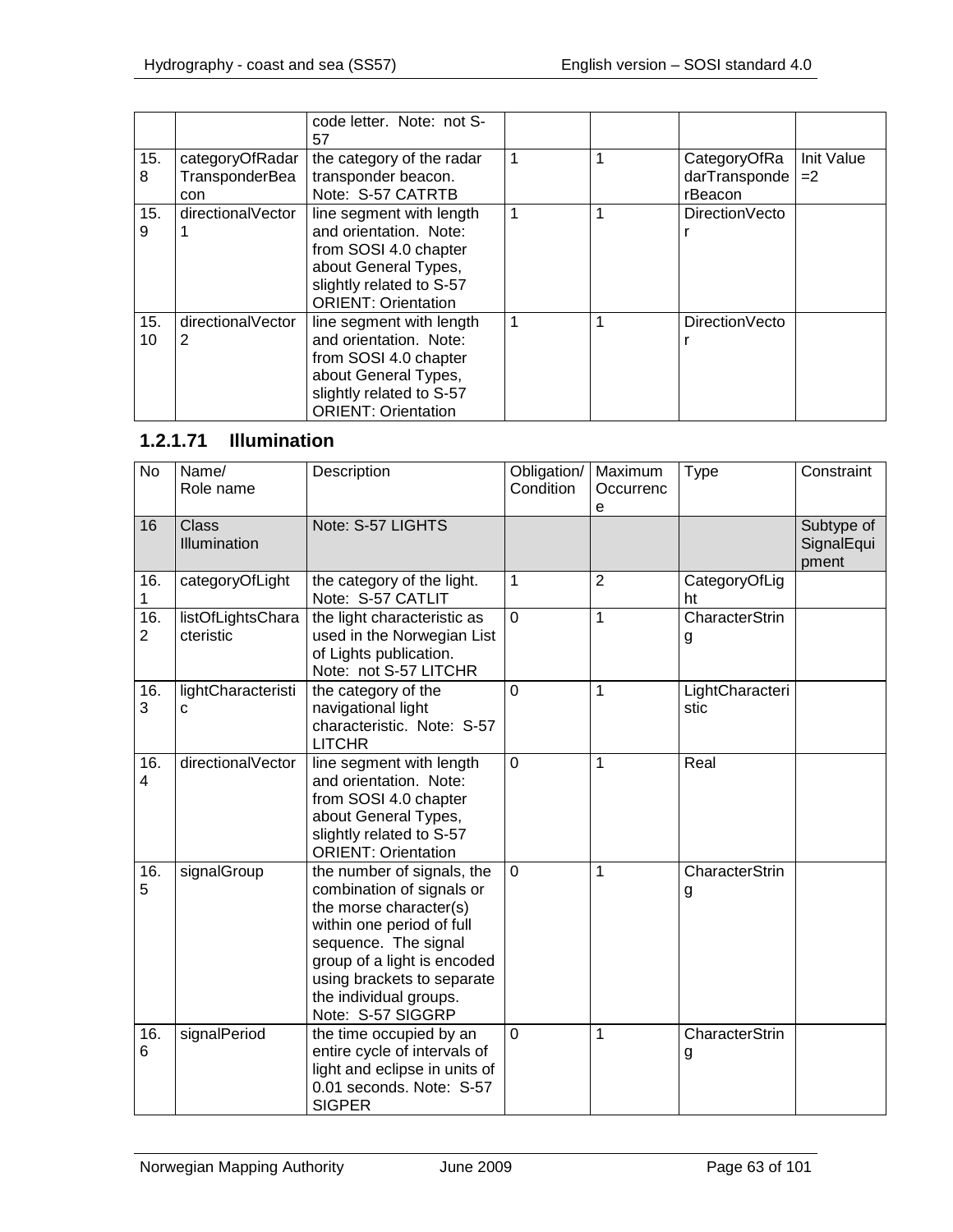| 16.<br>$\overline{7}$ | signalSequence                | the sequence of times<br>occupied by intervals of<br>light and eclipse for all<br>"light characteristics"<br>except for occulting where<br>the sequence of times is<br>occupied by intervals of<br>eclipse and light. Note: S-<br>57 SIGSEQ | $\mathbf 0$ | 1            | CharacterStrin<br>g |                  |
|-----------------------|-------------------------------|---------------------------------------------------------------------------------------------------------------------------------------------------------------------------------------------------------------------------------------------|-------------|--------------|---------------------|------------------|
| 16.<br>8              | height                        | the value of the vertical<br>distance to the highest<br>point of the object, from<br>sea level, in this case.<br>Note: S-57 HEIGHT                                                                                                          | $\mathbf 0$ | 1            | Real                |                  |
| 16.<br>9              | multiplicityOfLigh<br>ts      | the number of lights of<br>identical character that<br>exist as a co-located<br>group. Note: S-57<br><b>MLTYLT</b>                                                                                                                          | 0           | 1            | Integer             |                  |
| 16.<br>10             | valueOfNominal<br>RangeWhite  | the nominal range at which $ 0\rangle$<br>an object can be seen or a<br>signal detected, in units of<br>0.1 nautical miles. Note:<br>S-57 VALNMR: Value of<br>nominal range                                                                 |             | 1            | Real                |                  |
| 16.<br>11             | valueOfNominal<br>RangeRed    | the nominal range at which $ 0\rangle$<br>an object can be seen or a<br>signal detected, in units of<br>0.1 nautical miles. Note:<br>S-57 VALNMR: Value of<br>nominal range                                                                 |             | 1            | Real                |                  |
| 16.<br>12             | valueOfNominal<br>RangeGreen  | the nominal range at which $ 0\rangle$<br>an object can be seen or a<br>signal detected, in units of<br>0.1 nautical miles. Note:<br>S-57 VALNMR: Value of<br>nominal range                                                                 |             | 1            | Real                |                  |
| 16.<br>13             | valueOfNominal<br>RangeYellow | the nominal range at which $ 0\rangle$<br>an object can be seen or a<br>signal detected, in units of<br>0.1 nautical miles. Note:<br>S-57 VALNMR: Value of<br>nominal range                                                                 |             | 1            | Real                |                  |
| 16.<br>14             | Role<br>lightSector           | sector                                                                                                                                                                                                                                      | 1           | $\mathsf{N}$ | LightSector         | Aggregrati<br>on |

## **1.2.1.72 Radio**

| No  | Name/<br>Role name         | Description                                      | Obligation/   Maximum<br>Condition | l Occurrenc | Type                       | Constraint                        |
|-----|----------------------------|--------------------------------------------------|------------------------------------|-------------|----------------------------|-----------------------------------|
|     |                            |                                                  |                                    | е           |                            |                                   |
| 17  | Class<br>Radio             | Note: S-57 RDOSTA                                |                                    |             |                            | Subtype of<br>SignalEqui<br>pment |
| 17. | categoryOfRadio<br>Station | the category of the radio<br>station. Note: S-57 |                                    |             | CategoryOfRa<br>dioStation |                                   |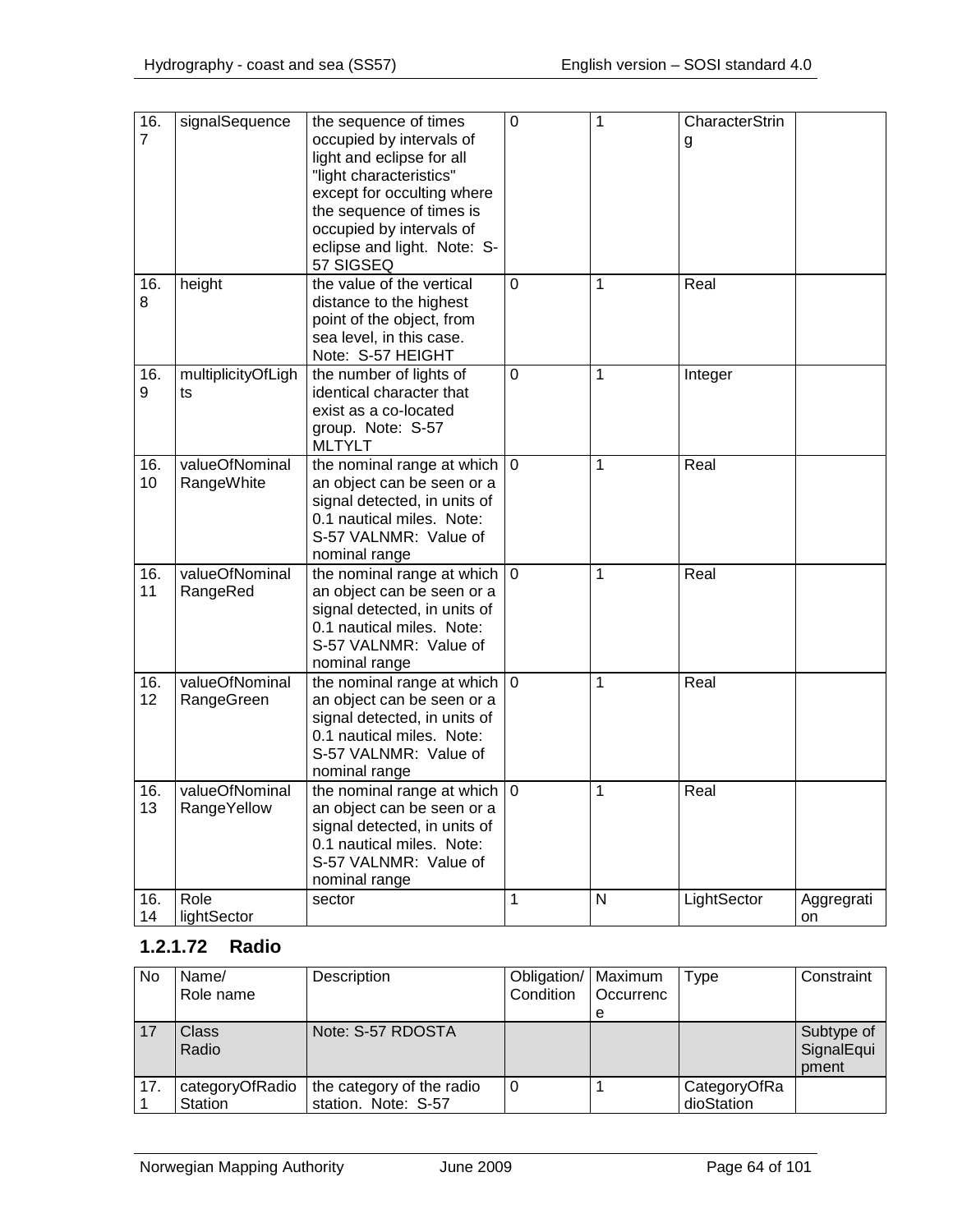|                       |                          | <b>CATROS</b>                                                                                                                                                                                        |                |   |                           |
|-----------------------|--------------------------|------------------------------------------------------------------------------------------------------------------------------------------------------------------------------------------------------|----------------|---|---------------------------|
| 17.<br>$\overline{2}$ | callSign                 | the designated call-sign of<br>a radio station. Note: S-<br>57 CALSGN                                                                                                                                | $\Omega$       | 1 | CharacterStrin<br>g       |
| 17.<br>3              | communicationC<br>hannel | a channel number<br>assigned to a specific<br>radio frequency,<br>frequencies or frequency<br>band Note: S-57<br><b>COMCHA</b>                                                                       | $\overline{0}$ | 1 | CharacterStrin<br>g       |
| 17.<br>4              | valueOfNominal<br>Range  | the nominal range at which $ 0\rangle$<br>an object can be seen or a<br>signal detected, in units of<br>0.1 nautical miles. Note:<br>S-57 VALNMR                                                     |                | 1 | Real                      |
| 17.<br>5              | directionalVector        | line segment with length<br>and orientation. Note:<br>from SOSI 4.0 chapter<br>about General Types,<br>slightly related to S-57<br><b>ORIENT: Orientation</b>                                        | $\overline{0}$ | 1 | DirectionVecto<br>r       |
| 17.<br>6              | signalFrequency          | the frequency of a signal<br>for use by maritime<br>transportation. Note: S-<br>57 SIGFRQ                                                                                                            | $\overline{0}$ | 1 | Integer                   |
| 17.<br>7              | modulation               | the Norwegian Coastal<br>AdministrationXzXs<br>categories for modulation<br>of the radio signal as<br>described in its Norwegian<br>List of Lights publication<br>2002 and 2004. Note: not<br>$S-57$ | $\overline{0}$ | 1 | RadioBeacon<br>Modulation |

## **1.2.1.73 FloatingNavigationMark**

| No  | Name/<br>Role name                         | Description                                                                                  | Obligation/<br>Condition | Maximum<br>Occurrenc<br>e | <b>Type</b>      | Constraint                                          |
|-----|--------------------------------------------|----------------------------------------------------------------------------------------------|--------------------------|---------------------------|------------------|-----------------------------------------------------|
| 18  | <b>Class</b><br>FloatingNavigatio<br>nMark |                                                                                              |                          |                           |                  | Abstract<br>Subtype of<br>Navigation<br><b>Mark</b> |
| 18. | buoyShape                                  | the category of a<br>buoyXzXs shape. The<br>principal shapes are those<br>recommended in the |                          |                           | <b>BuoyShape</b> |                                                     |

## **1.2.1.74 FixedNavigationMark**

| No | Name/           | Description               | Obligation/   Maximum |                  | Type | Constraint |
|----|-----------------|---------------------------|-----------------------|------------------|------|------------|
|    | Role name       |                           | Condition             | <b>Occurrenc</b> |      |            |
|    |                 |                           |                       |                  |      |            |
| 19 | Class           | fixed (not floating)      |                       |                  |      | Abstract   |
|    | FixedNavigation | navigation marks (cairns, |                       |                  |      |            |
|    | <b>Mark</b>     | beacons, iron rods, etc.) |                       |                  |      | Subtype of |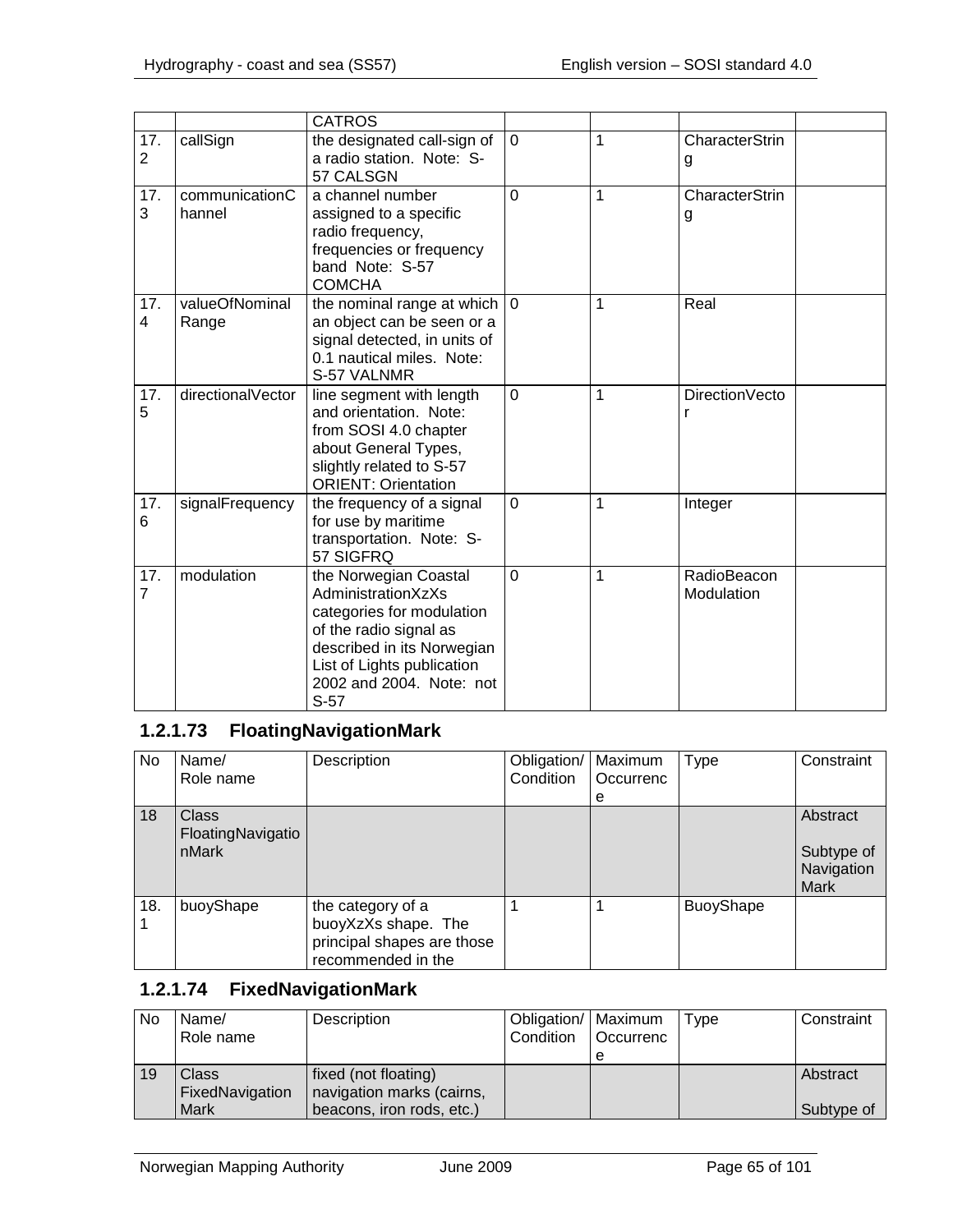|     |             |                                                                                            |  |             | Navigation<br>Mark |
|-----|-------------|--------------------------------------------------------------------------------------------|--|-------------|--------------------|
| 19. | beaconShape | the category of the<br>characteristic geometric<br>form of the beacon. Note:<br>S57 BCNSHP |  | BeaconShape |                    |

## **1.2.1.75 LightSector**

| No                    | Name/<br>Role name                | Description                                                                                              | Obligation/<br>Condition | Maximum<br>Occurrenc<br>е | <b>Type</b>    | Constraint |
|-----------------------|-----------------------------------|----------------------------------------------------------------------------------------------------------|--------------------------|---------------------------|----------------|------------|
| 20                    | <b>Class</b><br>LightSector       | Note: S-57 LIGHTS                                                                                        |                          |                           |                |            |
| 20.                   | lightColour                       | generell fargeangivelse,<br>tilsvarer S-57 COLOUR                                                        | $\overline{0}$           |                           | Colour         |            |
| 20.<br>$\overline{2}$ | <b>SectorText</b>                 |                                                                                                          | $\Omega$                 |                           | CharacterStrin |            |
| 20.<br>3              | directionSectorLi<br>ne1          | S57 SECTR1<br>SOSI:Retninger gitt i<br>grader, 0-360, med 0 mot<br>sant nord. Angitt fra sjø<br>mot fyr  | 1                        | 1                         | Real           |            |
| 20.<br>4              | lengthSectorLine                  | Length, sector line 1                                                                                    | 1                        | 1                         | Real           |            |
| 20.<br>5              | directionSectorLi<br>ne2          | S57 SECTR2<br>SOSI: Retninger gitt i<br>grader, 0-360, med 0 mot<br>sant nord. Angitt fra sjø<br>mot fyr | 1                        | 1                         | Real           |            |
| 20.<br>6              | lengthSectorLine<br>2             | Length, sector line 2                                                                                    | 1                        | 1                         | Real           |            |
| 20.<br>$\overline{7}$ | Role<br>(unnamed)<br>Illumination |                                                                                                          | 1                        | 1                         | Illumination   |            |

## **1.2.1.76 OtherFixedMarks**

| No | Name/<br>Role name              | Description       | Obligation/   Maximum<br><b>Condition</b> | <b>Occurrenc</b> | Type | Constraint                            |
|----|---------------------------------|-------------------|-------------------------------------------|------------------|------|---------------------------------------|
| 21 | Class<br><b>OtherFixedMarks</b> | Note: S-57 BCNISD |                                           |                  |      | Subtype of<br>FixedNavig<br>ationMark |

## **1.2.1.77 LanternFoundation**

| No  | Name/<br>Role name                              | Description                   | Obligation/   Maximum<br>Condition | Occurrenc<br>e | <b>Type</b>                | Constraint |
|-----|-------------------------------------------------|-------------------------------|------------------------------------|----------------|----------------------------|------------|
| 22  | <b>Class</b><br>LanternFoundati<br><b>on</b>    | Note: Non-navigation<br>marks |                                    |                |                            | Abstract   |
| 22. | Role<br>(unnamed)<br>NavigationInstall<br>ation |                               | 0                                  |                | NavigationInst<br>allation |            |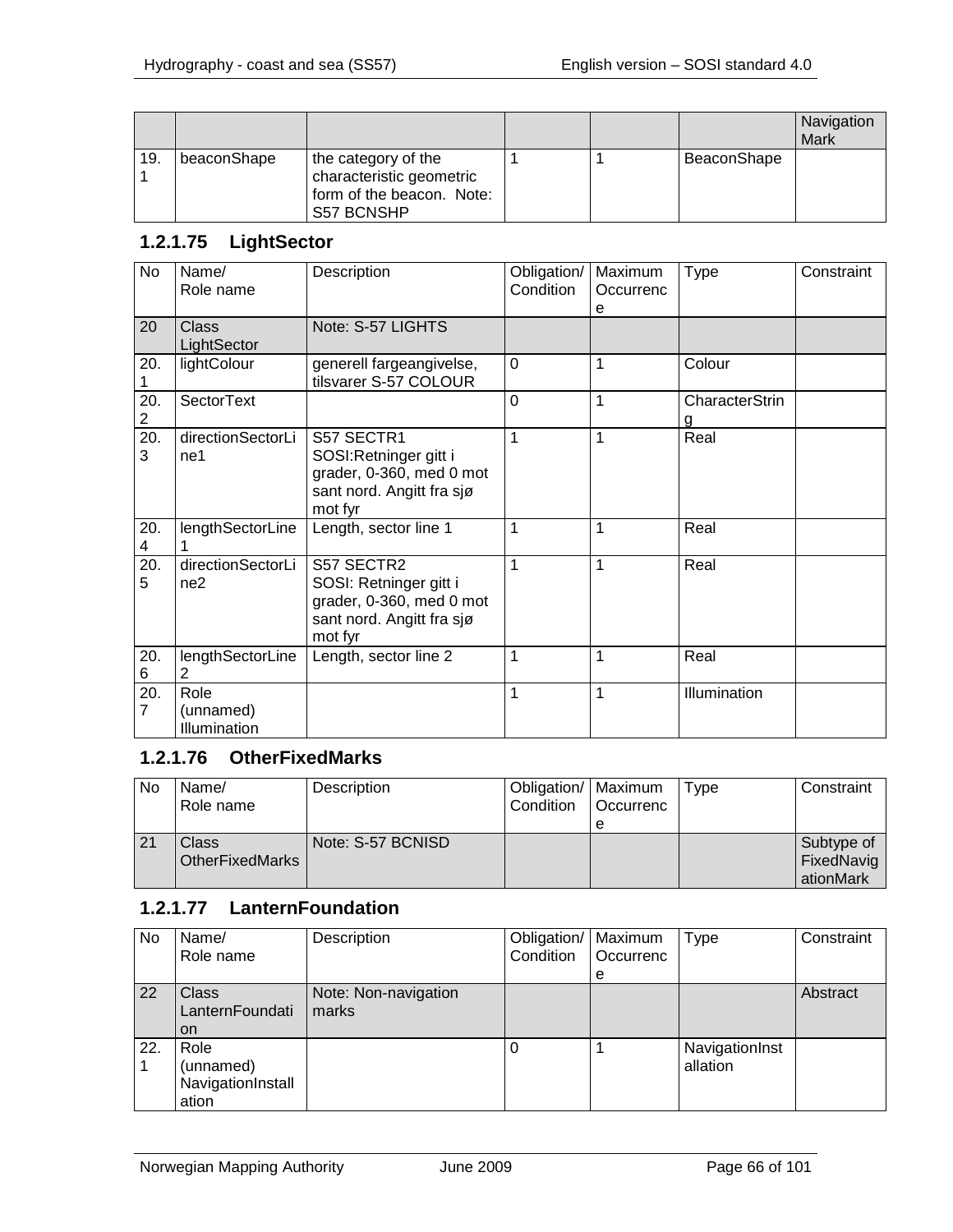## **1.2.1.78 Installasjonsbøye**

| <b>No</b> | Name/<br>Role name            | Description | Obligation/   Maximum<br>Condition | Occurrenc<br>е | <b>Type</b>                   | Constraint                                   |
|-----------|-------------------------------|-------------|------------------------------------|----------------|-------------------------------|----------------------------------------------|
| 23        | Class<br>Installasjonsbøye    |             |                                    |                |                               | Subtype of<br>FloatingNa<br>vigationMa<br>rk |
| 23.       | installasjonsbøye<br>kategori |             |                                    |                | Installasjonsbø<br>yekategori |                                              |

## **1.2.1.79 Leading??**

| No       | Name/<br>Role name                | Description                                                                                                                                                                        | Obligation/<br>Condition | Maximum<br>Occurrenc<br>е | <b>Type</b>                 | Constraint       |
|----------|-----------------------------------|------------------------------------------------------------------------------------------------------------------------------------------------------------------------------------|--------------------------|---------------------------|-----------------------------|------------------|
| 24       | Class<br>Leading??                | aggregate object<br>containing 2 navigation<br>devices, a solid leading<br>line and a navigation line<br>(solid and dotted leading<br>line) Note: Corresponds to<br>C AGGR in S-57 |                          |                           |                             |                  |
| 24.      | ??directionValue/<br>bearingValue | a general element stating<br>??direction/bearing                                                                                                                                   |                          |                           | Real                        |                  |
| 24.      | navigationCurve                   |                                                                                                                                                                                    |                          |                           | <b>CurveWithQual</b><br>itv |                  |
| 24.<br>3 | directionVectorC<br>urve          |                                                                                                                                                                                    |                          |                           | <b>CurveWithQual</b><br>itv |                  |
| 24.<br>4 | Role<br>position                  |                                                                                                                                                                                    | 2                        | $\overline{2}$            | NavigationInst<br>allation  | Aggregrati<br>on |

## **1.2.1.80 Association SignalEquipment-NavigationInstallation**

| <b>No</b> | Name/<br>Role name                                           | Description | Obligation/<br>Condition | Maximum<br>Occurrenc<br>е | Type                       | Constraint      |
|-----------|--------------------------------------------------------------|-------------|--------------------------|---------------------------|----------------------------|-----------------|
| 25        | Association<br>SignalEquipment<br>NavigationInstall<br>ation |             |                          |                           |                            |                 |
| 25.       | Role<br>(unnamed)<br>NavigationInstall<br>ation              |             |                          |                           | NavigationInst<br>allation |                 |
| 25.<br>2  | Role<br>equipment                                            |             | 0                        | N                         | SignalEquipme<br>nt        | Aggregatio<br>n |

## **1.2.1.81 Association LightSector-Illumination**

| <b>No</b> | Name/<br>Role name          | Description | Obligation/   Maximum<br>Condition | <b>Occurrenc</b><br>е | Type | Constraint |
|-----------|-----------------------------|-------------|------------------------------------|-----------------------|------|------------|
| 26        | Association<br>LightSector- |             |                                    |                       |      |            |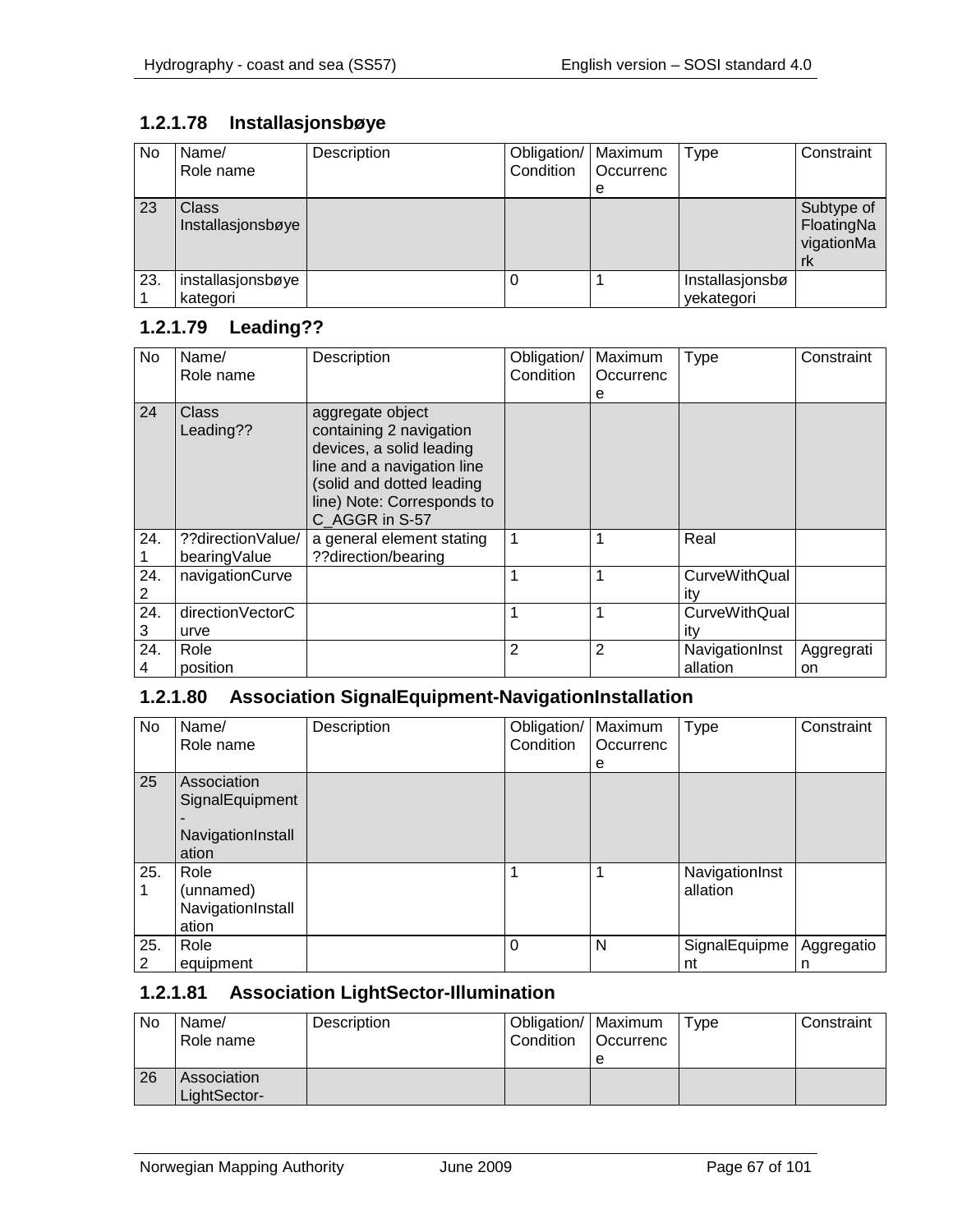|     | <b>Illumination</b> |        |   |              |            |
|-----|---------------------|--------|---|--------------|------------|
| 26. | Role                |        |   | Illumination |            |
|     | (unnamed)           |        |   |              |            |
|     | Illumination        |        |   |              |            |
| 26. | Role                | sector | N | LightSector  | Aggregatio |
| ົ   | lightSector         |        |   |              | n          |

# **1.2.1.82 Association NavigationInstallation-LanternFoundation**

| No       | Name/<br>Role name                                                   | Description | Obligation/<br>Condition | Maximum<br>Occurrenc<br>е | <b>Type</b>                | Constraint |
|----------|----------------------------------------------------------------------|-------------|--------------------------|---------------------------|----------------------------|------------|
| 27       | Association<br>NavigationInstall<br>ation-<br>LanternFoundati<br>on. |             |                          |                           |                            |            |
| 27.      | Role<br>foundation                                                   |             | $\Omega$                 |                           | LanternFounda<br>tion      |            |
| 27.<br>2 | Role<br>(unnamed)<br>NavigationInstall<br>ation                      |             | $\Omega$                 | 1                         | NavigationInst<br>allation |            |

## **1.2.1.83 Association NavigationInstallation-Leading??**

| No       | Name/<br>Role name                                  | Description | Obligation/   Maximum<br>Condition | Occurrenc<br>е | <b>Type</b>                | Constraint      |
|----------|-----------------------------------------------------|-------------|------------------------------------|----------------|----------------------------|-----------------|
| 28       | Association<br>NavigationInstall<br>ation-Leading?? |             |                                    |                |                            |                 |
| 28.      | Role<br>(unnamed)<br>Leading??                      |             | $\Omega$                           |                | Leading??                  |                 |
| 28.<br>2 | Role<br>position                                    |             | 2                                  | 2              | NavigationInst<br>allation | Aggregatio<br>n |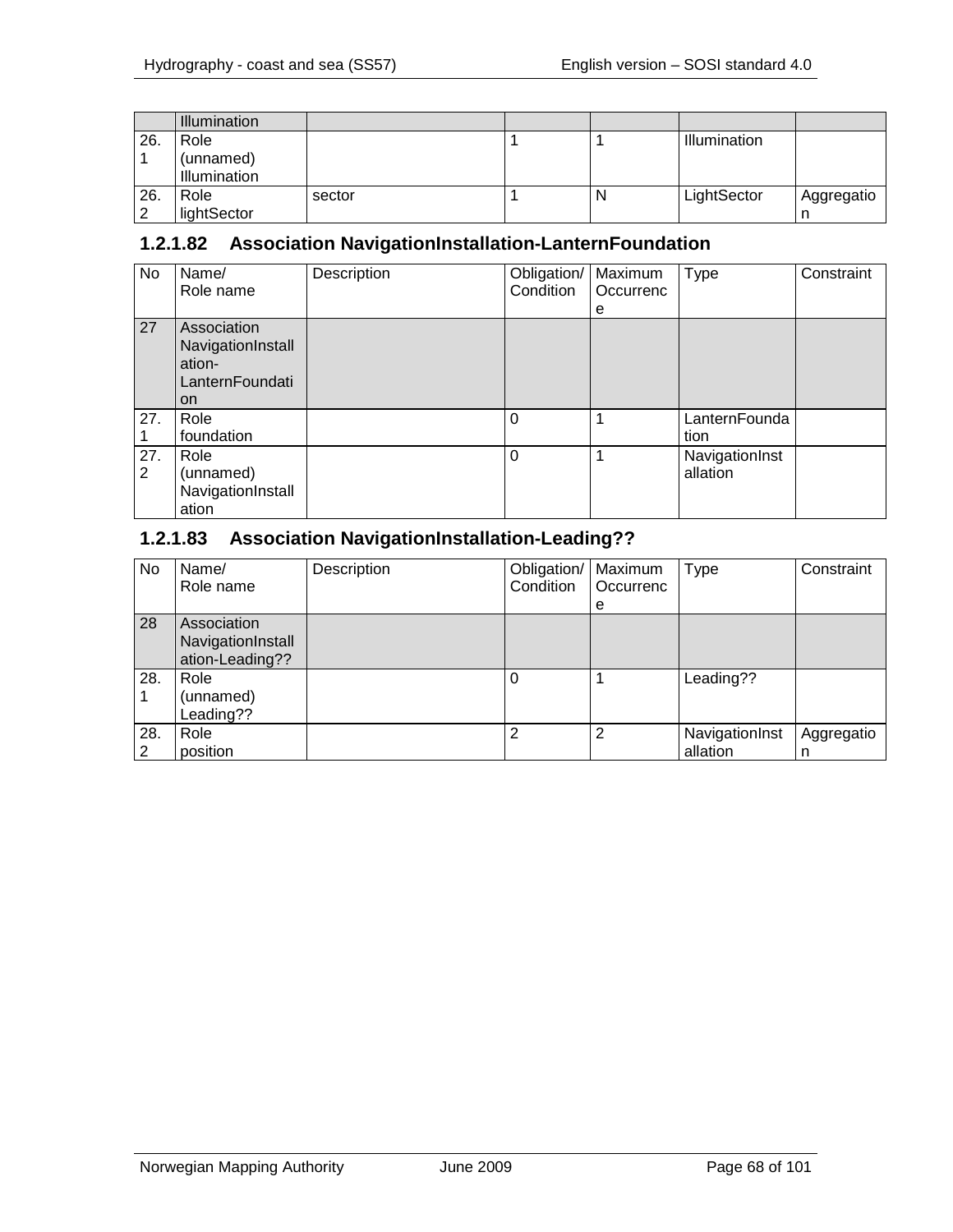#### **1.2.1.83.1 CodeLists**

## **1.2.1.83.2 <<CodeList>> BeaconShape**

| Nr                       | Code name                | Definition/Description                                                           | Code |
|--------------------------|--------------------------|----------------------------------------------------------------------------------|------|
| $\overline{\phantom{0}}$ | CodeList                 | he category of the characteristic geometric form of the beacon. Note: S57 BCNSHP |      |
|                          | BeaconShape              |                                                                                  |      |
| 1.1                      | Other                    |                                                                                  |      |
| 1.2                      | Stake, pole, perch, post |                                                                                  |      |
| 1.3                      | Lattice Beacon           |                                                                                  |      |
|                          | Cairn                    |                                                                                  |      |

## **1.2.1.83.3 <<CodeList>> ColourPattern**

| l Nr           | Code name                   | Definition/Description                                      | Code |
|----------------|-----------------------------|-------------------------------------------------------------|------|
| $\overline{2}$ | CodeList                    | the category of the pattern of the colors. Note: S57 COLPAT |      |
|                | ColourPattern               |                                                             |      |
| 2.1            | Horizontal stripes          |                                                             |      |
| 2.2            | Vertical stripes            |                                                             |      |
| 2.3            | Diagonal stripes            |                                                             |      |
| 2.4            | Squared                     |                                                             |      |
| 2.5            | Stripes (direction unknown) |                                                             |      |
| 2.6            | Border stripe               |                                                             |      |
|                |                             |                                                             |      |

### **1.2.1.83.4 <<CodeList>> BuoyShape**

| $\mathsf{N}$ r | Code name                  | Definition/Description                                                                                                                                                    | Code |
|----------------|----------------------------|---------------------------------------------------------------------------------------------------------------------------------------------------------------------------|------|
| $\overline{3}$ | CodeList<br>BuoyShape      | the category of a buoy's shape. The principal shapes are those recommended in the<br>International Association of Lighthouse Authorities - IALA System. Note: S-57 BOYSHP |      |
| 3.1            | Conical buoy               |                                                                                                                                                                           |      |
| 3.2            | Can/Cylindrical buoy       |                                                                                                                                                                           |      |
| 3.3            | Pillar buoy                |                                                                                                                                                                           |      |
| 3.4            | Spherical buoy             |                                                                                                                                                                           |      |
| 3.5            | Barrel/tun buoy            |                                                                                                                                                                           |      |
| 3.6            | Super-buoy                 |                                                                                                                                                                           |      |
| 3.7            | Ice buoy                   |                                                                                                                                                                           |      |
| 3.8            | Pillar buoy, right-leaning |                                                                                                                                                                           | 21   |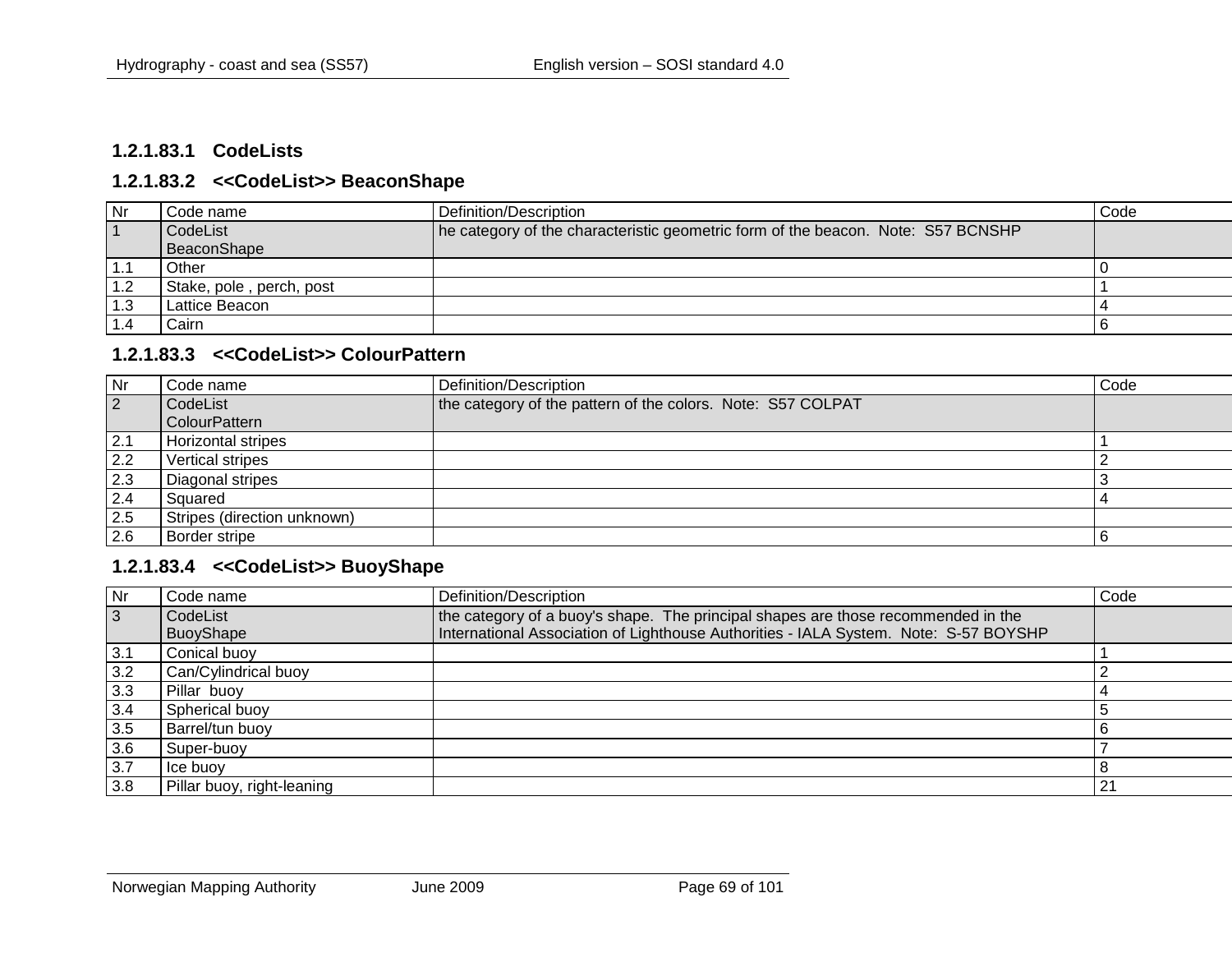| 3.9                   | -leanınd<br>≌nar<br>riah<br>اα⊍ت         | ---              |
|-----------------------|------------------------------------------|------------------|
| l 3 10<br><b>J.IU</b> | $\sim$<br>left-leaning<br>buoy<br>יוופµי | $\sim$<br>$\sim$ |
| 241<br>ا . ت          | left-leaning<br>C'nor<br>ovai            |                  |

### **1.2.1.83.5 <<CodeList>> SystemOfNavigationalMarks**

| l Nr              | Code name                 | Definition/Description                                                                 | Code |
|-------------------|---------------------------|----------------------------------------------------------------------------------------|------|
| <b>4</b>          | CodeList                  | he system of the maritime buoyage and beaconage used for the object. Note: S-57 MARSYS |      |
|                   | SystemOfNavigationalMarks |                                                                                        |      |
| 4.1               | IALA A                    | (Int. Association of Lighthouse Authorities A)                                         |      |
| $\overline{14.2}$ | IALA B                    | (Int. Association of Lighthouse Authorities B)                                         |      |
| $ 4.3\rangle$     | l No svstem               |                                                                                        |      |
| 4.4               | Other systems             |                                                                                        |      |

## **1.2.1.83.6 <<CodeList>> CLOwner**

| Nr               | Code name                           | Definition/Description                     | Code |
|------------------|-------------------------------------|--------------------------------------------|------|
| 5                | CodeList                            | (not S-57) Not a codelist in PDB or in S57 |      |
|                  | <b>CLOwner</b>                      |                                            |      |
| 5.1              | The Norwegian Coastal               |                                            | KV.  |
|                  | Administration (Kystverket)         |                                            |      |
| 5.2              | Municipal port authority or similar |                                            | HV   |
| $\overline{5.3}$ | The Armed Forces                    |                                            | FV   |
| 5.4              | Private                             |                                            | -PR  |

### **1.2.1.83.7 <<CodeList>> CategoryOfLateralMark**

| Nr              | Code name                              | Definition/Description                              | Code |
|-----------------|----------------------------------------|-----------------------------------------------------|------|
| $6\overline{6}$ | CodeList                               | the category of the lateral mark. Note: S-57 CATLAM |      |
|                 | CategoryOfLateralMark                  |                                                     |      |
| 6.1             | Port-hand lateral mark                 |                                                     |      |
| 6.2             | Starboard-hand lateral mark            |                                                     |      |
| 6.3             | Preferred channel to starboard lateral | Merknad:                                            |      |
|                 | mark                                   | Ingen i Norge                                       |      |
|                 |                                        | (INT1 s.72)                                         |      |
| 6.4             | Preferred channel to port lateral mark | Merknad:                                            |      |
|                 |                                        | Ingen i Norge                                       |      |
|                 |                                        | (INT1 s.72)                                         |      |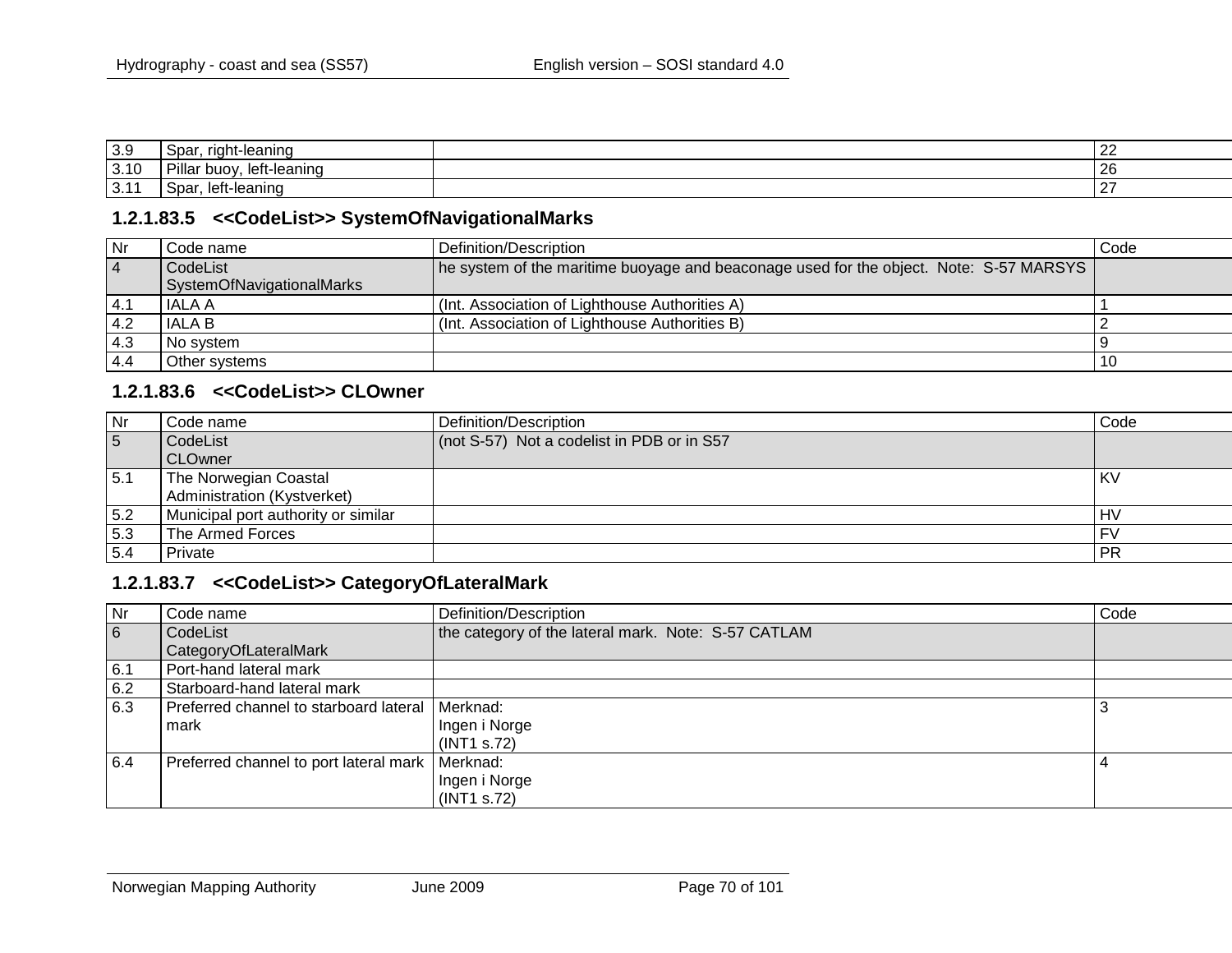#### **1.2.1.83.8 <<CodeList>> CheckedByNHS**

| Nr             | Code name                | Definition/Description | Code |
|----------------|--------------------------|------------------------|------|
| $\overline{7}$ | CodeList<br>CheckedByNHS | Note: not S-57         |      |
| 7.5<br>.       | Not controlled           |                        |      |
| 7.2            | Controlled               |                        |      |

#### **1.2.1.83.9 <<CodeList>> RaconType**

| l Nr | Code name                         | Definition/Description                                                                   | Code |
|------|-----------------------------------|------------------------------------------------------------------------------------------|------|
| 8    | CodeList                          | the racon types as described in the Norwegian List of Lights publication. Note: not S-57 |      |
|      | RaconType                         |                                                                                          |      |
| 8.1  | Unknown type of racon             |                                                                                          |      |
| 8.2  | (FA) Frequency Agile racon        |                                                                                          |      |
| 8.3  | (ITOFAR) Interrogated Time Offset |                                                                                          |      |
|      | Frequency Agile racon             |                                                                                          |      |
| 8.4  | (SF) Swept Frequency racon        |                                                                                          |      |

#### **1.2.1.83.10 <<CodeList>> CoastalAdministrationDistrict**

| Nr             | Code name                             | Definition/Description                                                    | Code |
|----------------|---------------------------------------|---------------------------------------------------------------------------|------|
| $\overline{9}$ | CodeList                              | the Norwegian Coastal Administration's district or region. Note: not S-57 |      |
|                | CoastalAdministrationDistrict         |                                                                           |      |
| 9.1            | Unspecified                           |                                                                           |      |
| 9.2            | The Norwegian Coastal                 |                                                                           |      |
|                | Administration (Kystverket) Southeast |                                                                           |      |
| 9.3            | <b>Kystverket Vest</b>                |                                                                           | ົ    |
| 9.4            | The Norwegian Coastal                 |                                                                           | 3    |
|                | Administration (Kystverket) Middle    |                                                                           |      |
|                | Norway                                |                                                                           |      |
| 9.5            | The Norwegian Coastal                 |                                                                           | 4    |
|                | Administration (Kystverket) Nordland  |                                                                           |      |
| 9.6            | The Norwegian Coastal                 |                                                                           | 5    |
|                | Administration (Kystverket) Troms     |                                                                           |      |
|                | and Finnmark                          |                                                                           |      |
| 9.7            | The Norwegian Coastal                 |                                                                           | -6   |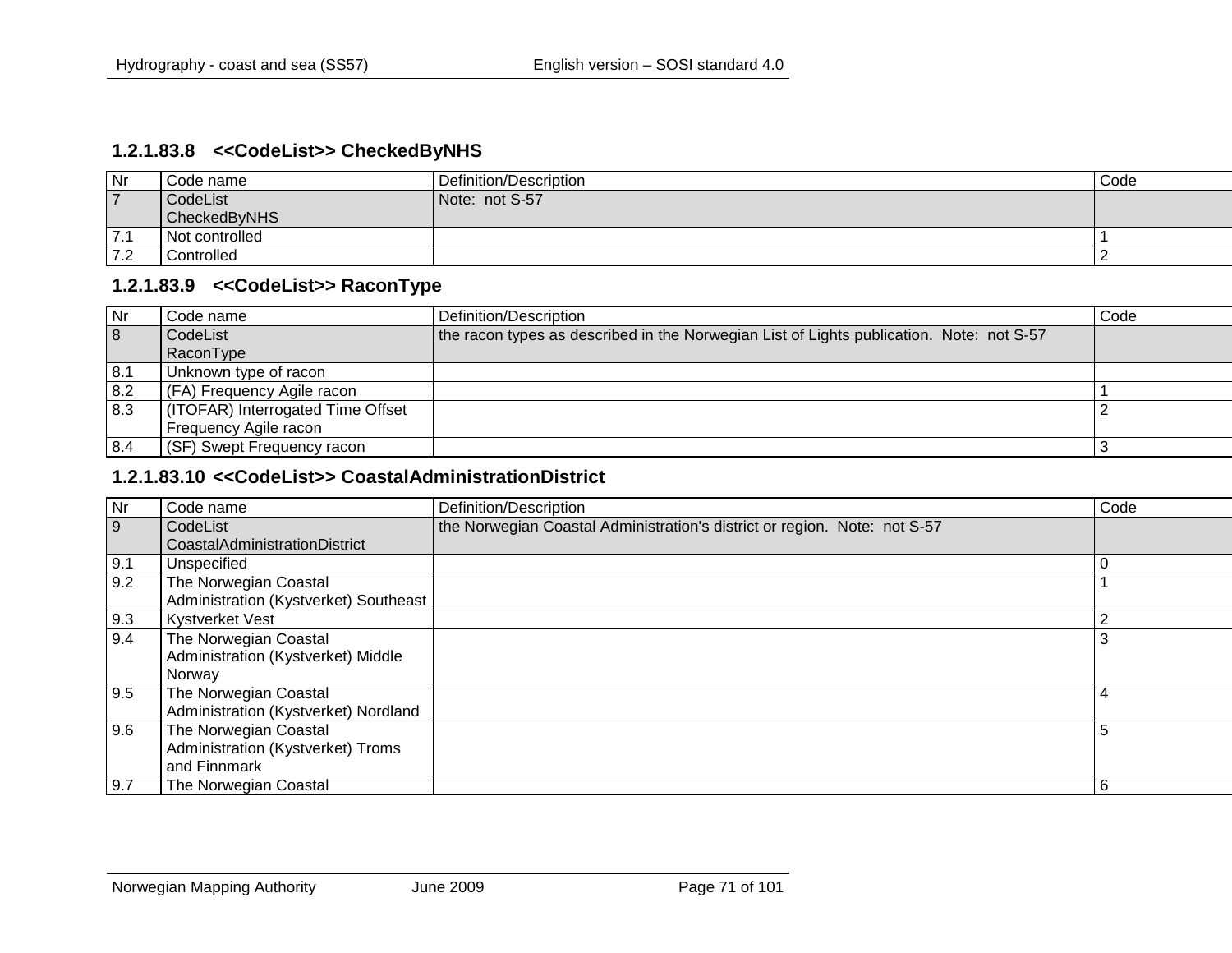|     | Svalbard<br>Administration<br>varkat<br>I K VStv<br>eikel |  |
|-----|-----------------------------------------------------------|--|
| 9.8 | n.<br>∘ہ∽<br>North .<br>$\sim$ 000 $\sim$                 |  |

## **1.2.1.83.11 <<CodeList>> CategoryOfLight**

| Nr    | Code name                          | Definition/Description                                 | Code            |
|-------|------------------------------------|--------------------------------------------------------|-----------------|
| 10    | CodeList                           | the category of the light. Note: S-57 CATLIT           |                 |
|       | CategoryOfLight                    |                                                        |                 |
| 10.1  | Undefined type of navigation light | (ikke en S57 CATLIT verdi)                             |                 |
| 10.2  | Directional function               |                                                        |                 |
| 10.3  | Lantern                            | (kun 1 sektor, oftest rundtlysende -- ikke S57 CATLIT) | $\overline{2}$  |
| 10.4  | Leading light                      |                                                        | 4               |
| 10.5  | Aero light                         |                                                        | 5               |
| 10.6  | Aero obstruction light             |                                                        | $6\phantom{1}6$ |
| 10.7  | Fog detector light                 |                                                        |                 |
| 10.8  | Flood light                        |                                                        | 8               |
| 10.9  | Strip light                        |                                                        |                 |
| 10.10 | Bifyr                              |                                                        | 10              |
| 10.11 | Spotlight                          | meget liten flate                                      | 11              |
| 10.12 | Front                              |                                                        |                 |
| 10.13 | Rear                               |                                                        | 13              |
| 10.14 | Lower                              |                                                        | 14              |
| 10.15 | Upper                              |                                                        | 15              |
| 10.16 | Moiré effect                       |                                                        |                 |
| 10.17 | Emergency                          | reservelys                                             | 17              |
| 10.18 | Illumination with automatic        |                                                        | 18              |
|       | ??direction/bearing finding        |                                                        |                 |
| 10.19 | Horizontally disposed              |                                                        |                 |
| 10.20 | Vertically disposed                |                                                        | 20              |
| 10.21 | Navigation lights, in general      | med sektorer; ikke S57 CATLIT                          | 99              |

## **1.2.1.83.12 <<CodeList>> CategoryOfRadarTransponderBeacon**

| Nr | ode nameٽ                       | l Definition/Description                                        | Code |
|----|---------------------------------|-----------------------------------------------------------------|------|
| 11 | CodeList                        | the category of the radar transponder beacon. Note: S-57 CATRTB |      |
|    | CategoryOfRadarTransponderBeaco |                                                                 |      |
|    |                                 |                                                                 |      |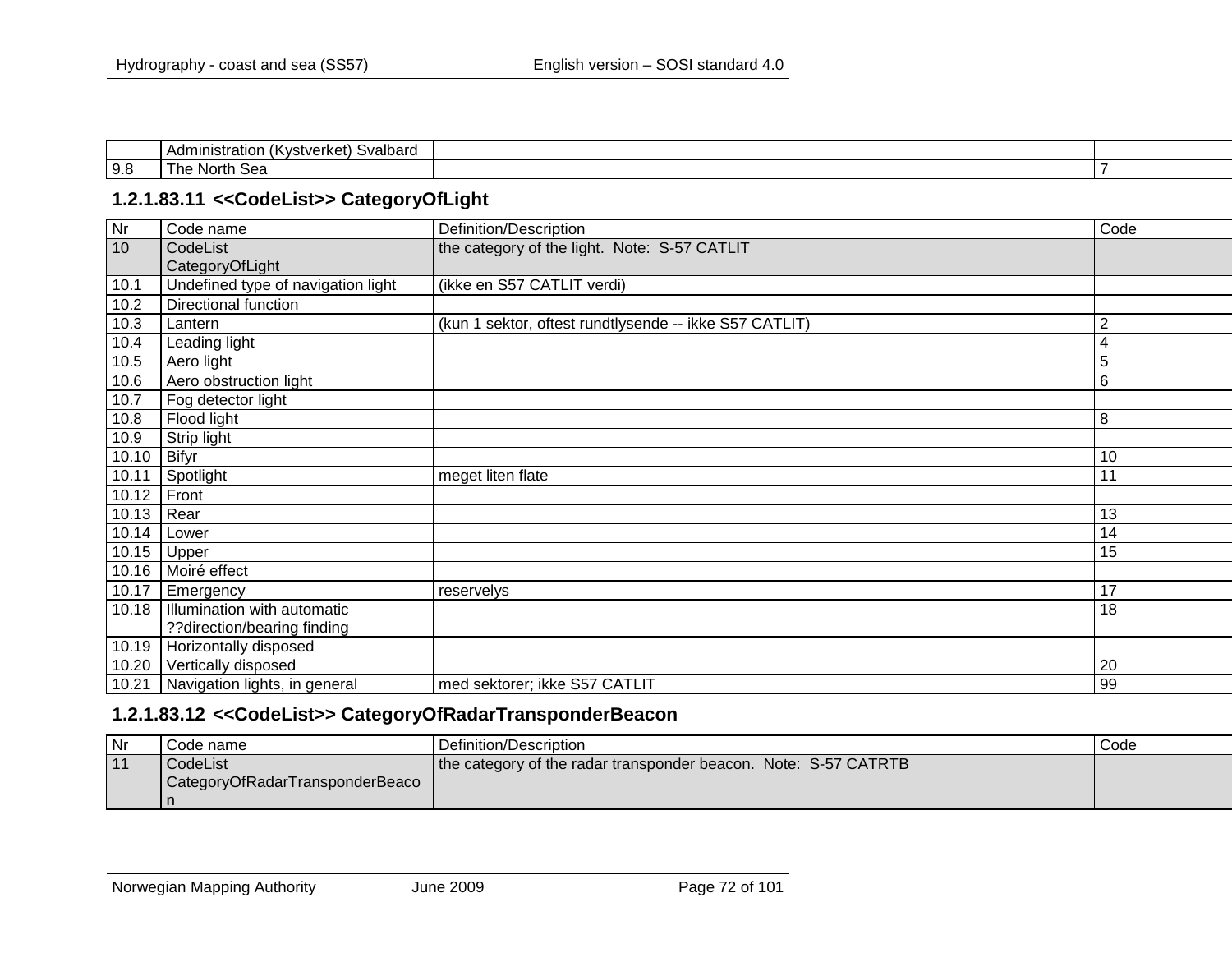| 11.1 | Unknown radar beacon type         | l ikke en S57 CATRTB verdi l |  |
|------|-----------------------------------|------------------------------|--|
| 11.2 | Ramark, radar beacon transmitting | ramark) (INT1, IS 2          |  |
|      | l contonuouslv                    |                              |  |
| 11.3 | Racon, radar transponder beacon   | $(racon)$ (INT1, IS 3.1-6)   |  |
| 11.4 | Leading racon/radar transponder   | $\vert$ (INT1, IS 3.5)       |  |
|      | beacon                            |                              |  |

## **1.2.1.83.13 <<CodeList>> Colour**

| Nr    | Code name          | Definition/Description                                                                                     | Code |
|-------|--------------------|------------------------------------------------------------------------------------------------------------|------|
| 12    | CodeList<br>Colour | the category of the colour used on lights/marks which are used for navigation. Note: S-57<br><b>COLOUR</b> |      |
| 12.1  | White              |                                                                                                            |      |
| 12.2  | <b>Black</b>       |                                                                                                            | ົ    |
| 12.3  | Red                |                                                                                                            | 3    |
| 12.4  | Green              |                                                                                                            | 4    |
| 12.5  | <b>Blue</b>        |                                                                                                            | 5    |
| 12.6  | Yellow             |                                                                                                            | 6    |
| 12.7  | Grey               |                                                                                                            |      |
| 12.8  | <b>Brown</b>       |                                                                                                            | 8    |
| 12.9  | Amber              |                                                                                                            | 9    |
| 12.10 | Violet             |                                                                                                            |      |
| 12.11 | Orange             |                                                                                                            | 11   |
| 12.12 | Magenta            |                                                                                                            | 12   |
| 12.13 | Pink               |                                                                                                            | 13   |

## **1.2.1.83.14 <<CodeList>> CategoryOfCardinalMark**

| Nr   | Code name              | Definition/Description                               | Code |
|------|------------------------|------------------------------------------------------|------|
| 13   | CodeList               | the category of the cardinal mark. Note: S-57 CATCAM |      |
|      | CategoryOfCardinalMark |                                                      |      |
| 13.1 | North cardinal mark    |                                                      |      |
| 13.2 | East cardinal mark     |                                                      |      |
| 13.3 | South cardinal mark    |                                                      |      |
| 13.4 | West cardinal mark     |                                                      |      |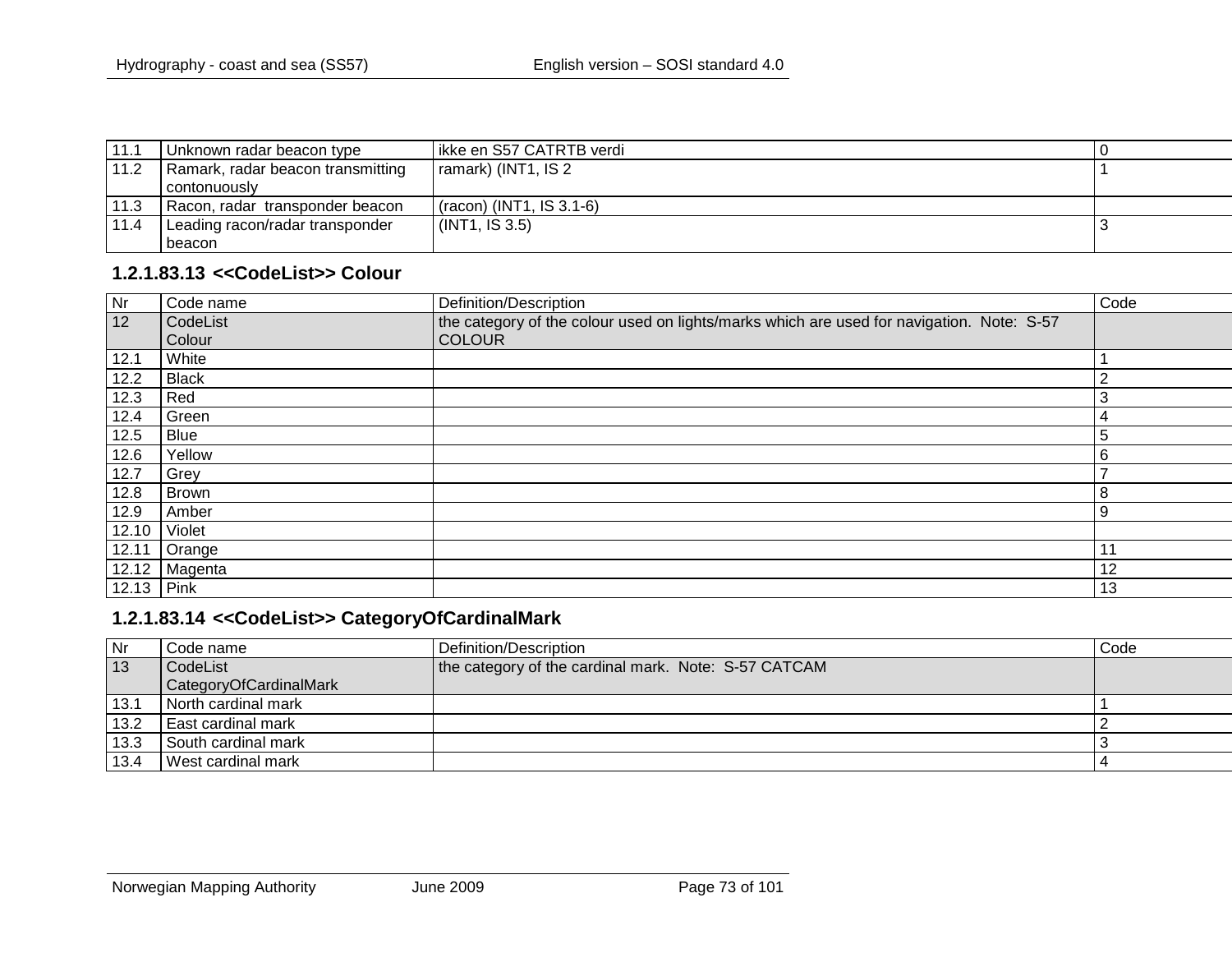### **1.2.1.83.15 <<CodeList>> LightCharacteristic**

| Nr           | Code name                       | Definition/Description                                                   | Code           |
|--------------|---------------------------------|--------------------------------------------------------------------------|----------------|
| 14           | CodeList<br>LightCharacteristic | the category of the navigational light characteristic. Note: S-57 LITCHR |                |
| 14.1         | U                               | <b>Udefinert</b>                                                         | 0              |
| 14.2         | E                               | Fast lys                                                                 |                |
| 14.3         | $\overline{F}$                  | <b>Blinkende lys</b>                                                     | $\overline{2}$ |
| 14.4         | LFI                             | Langt blink<br>$(>2$ sek)                                                | 3              |
| 14.5         | Q                               | <b>Hurtigblink</b><br>(50-79/minutt)                                     | 4              |
| 14.6         | VQ                              | Kontinuerlig rask hurtigblink<br>$(80-160/min)$                          | 5              |
| 14.7         | UQ                              | Kontinuerlig ultra hurtigblink(>160/min.)                                | 6              |
| 14.8         | <b>Iso</b>                      | Isofase                                                                  |                |
| 14.9         | Oc                              | Okkulterende                                                             | 8              |
| 14.10        | IQ                              | Avbrutt hurtigblink                                                      | 9              |
| 14.11        | <b>IVQ</b>                      | Avbrutt rask hurtigblink                                                 | 10             |
| 14.12        | <b>IUQ</b>                      | Avbrutt ultra hurtigblink                                                |                |
| 14.13        | Mo(K)                           | Morsekode                                                                | 12             |
| 14.14        | <b>FFI</b>                      | Fast med blinkende                                                       | 13             |
| 14.15        | Al Oc                           | Vekslende og okkulterende                                                | 17             |
| 14.16        | AI LFI                          | Vekslende og langt blink                                                 | 18             |
| 14.17        | AL                              | Vekslende og blinkende                                                   | 19             |
| 14.18        | Q LFI                           | Hurtigblink og Langt blink                                               | 25             |
| 14.19        | VQ LFI                          | Rask hurtigblink og Langt blink                                          | 26             |
| 14.20        | UQ LFI                          | Ultra hurtigblink og Langt blink                                         | 27             |
| 14.21        | $\overline{A}$                  | Vekslende                                                                | 28             |
| 14.22   AI F |                                 | Fast og Vekslende blinker                                                | 29             |

# **1.2.1.83.16 <<CodeList>> CategoryOfInstallationBuoy**

| l Nr | Code name                  | Definition/Description                                  | Code |
|------|----------------------------|---------------------------------------------------------|------|
| 15   | CodeList                   | the category of the installation buoy. Note: S57 CATINB |      |
|      | CategoryOfInstallationBuoy |                                                         |      |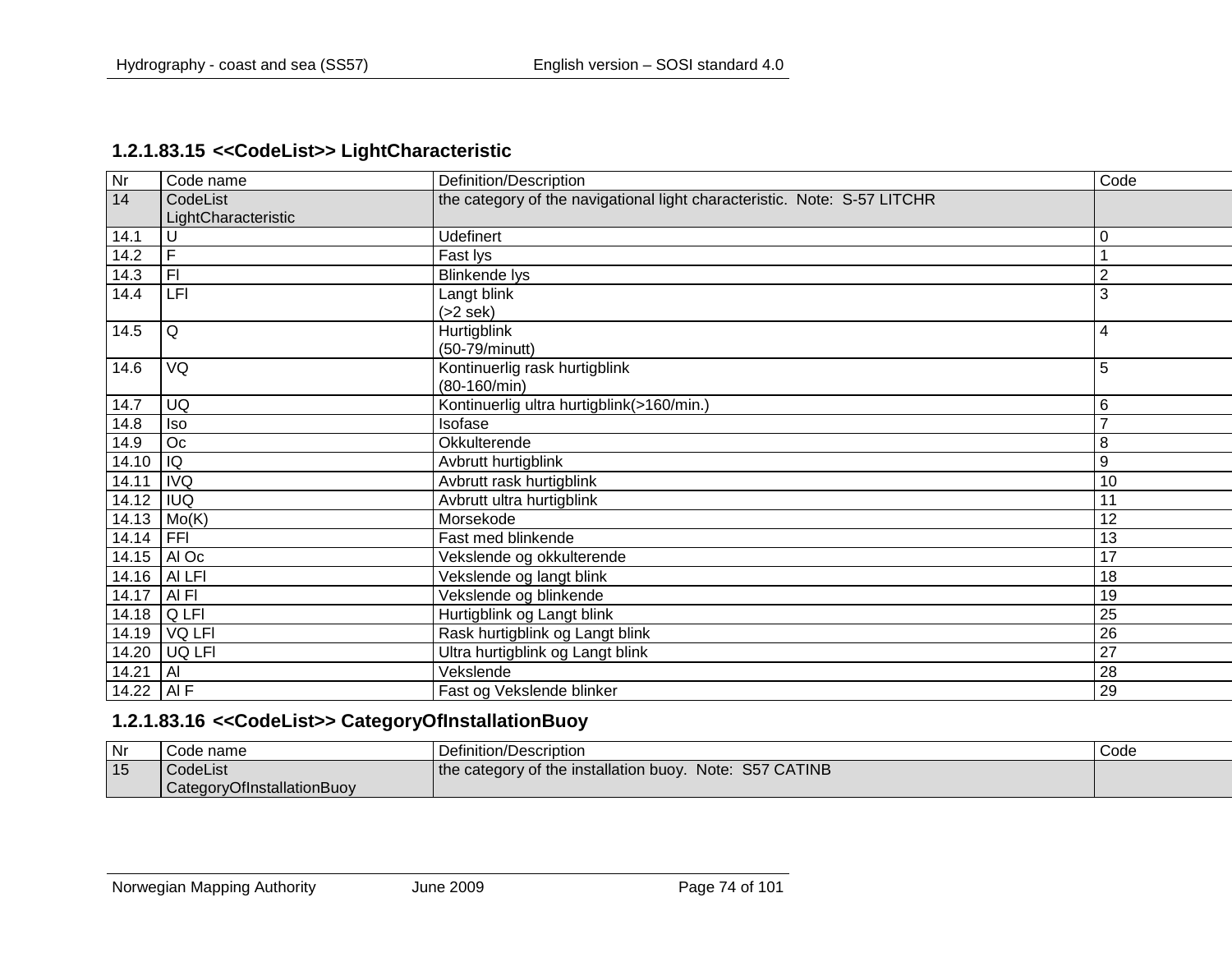| $-15$<br>ا . ن ا | <sup>,</sup> anchor leg mooring<br>∵atenar∨ | (CAI<br>. .<br>ALM)                |  |
|------------------|---------------------------------------------|------------------------------------|--|
| $-15c$<br>ے. ب   | l Sinale buov moorina                       | (SBM or SPM)<br>$\sqrt{2}$<br>ົ\ບ⊾ |  |

## **1.2.1.83.17 <<CodeList>> CategoryOfRadioStation**

| Nr    | Code name                           | Definition/Description                               | Code |
|-------|-------------------------------------|------------------------------------------------------|------|
| 16    | CodeList                            | the category of the radio station. Note: S-57 CATROS |      |
|       | CategoryOfRadioStation              |                                                      |      |
| 16.1  | Unknown radio beacon type           | (ikke en S57 CATROS verdi)                           | 0    |
| 16.2  | Circular radio beacon               | (RC)                                                 |      |
| 16.3  | Directional radio beacon            | (RD)                                                 |      |
| 16.4  | Rotating-pattern radio beacon       | (RW)                                                 | 3    |
| 16.5  | Console beacon                      | (Consol)                                             |      |
| 16.6  | Radio direction finding station     | (RG)                                                 |      |
| 16.7  | Coastal radio station providing QTG | (R)                                                  | 6    |
|       | service                             |                                                      |      |
| 16.8  | Aeronautical radio beacon           | (Aero RC)                                            | –    |
| 16.9  | Decca                               | (utgått?)                                            | 8    |
| 16.10 | Loran C                             | (utgått?)                                            | 9    |
| 16.11 | Differential GPS                    | (DGPS)                                               | 10   |
| 16.12 | Toran                               | (utgått?)                                            | 11   |
| 16.13 | Omega                               | (utgått)                                             | 12   |
|       | $16.14$ Syledis                     | (utgått?)                                            | 13   |
|       | 16.15 Chaika (Chayka)               | (utgått?)                                            | 14   |

### **1.2.1.83.18 <<CodeList>> CategoryOfSpecialPurposeMark**

| Nr   | Code name                    | Definition/Description                                      | Code |
|------|------------------------------|-------------------------------------------------------------|------|
| 17   | CodeList                     | the category of the special purpose mark. Note: S-57 CATSPM |      |
|      | CategoryOfSpecialPurposeMark |                                                             |      |
| 17.1 | Firing danger area mark      |                                                             |      |
| 17.2 | Target mark                  |                                                             |      |
| 17.3 | Marker ship mark             |                                                             |      |
| 17.4 | Degaussing range mark        |                                                             |      |
| 17.5 | <b>Barge mark</b>            |                                                             |      |
| 17.6 | Cable mark                   |                                                             |      |
| 17.7 | Spoil ground mark            |                                                             |      |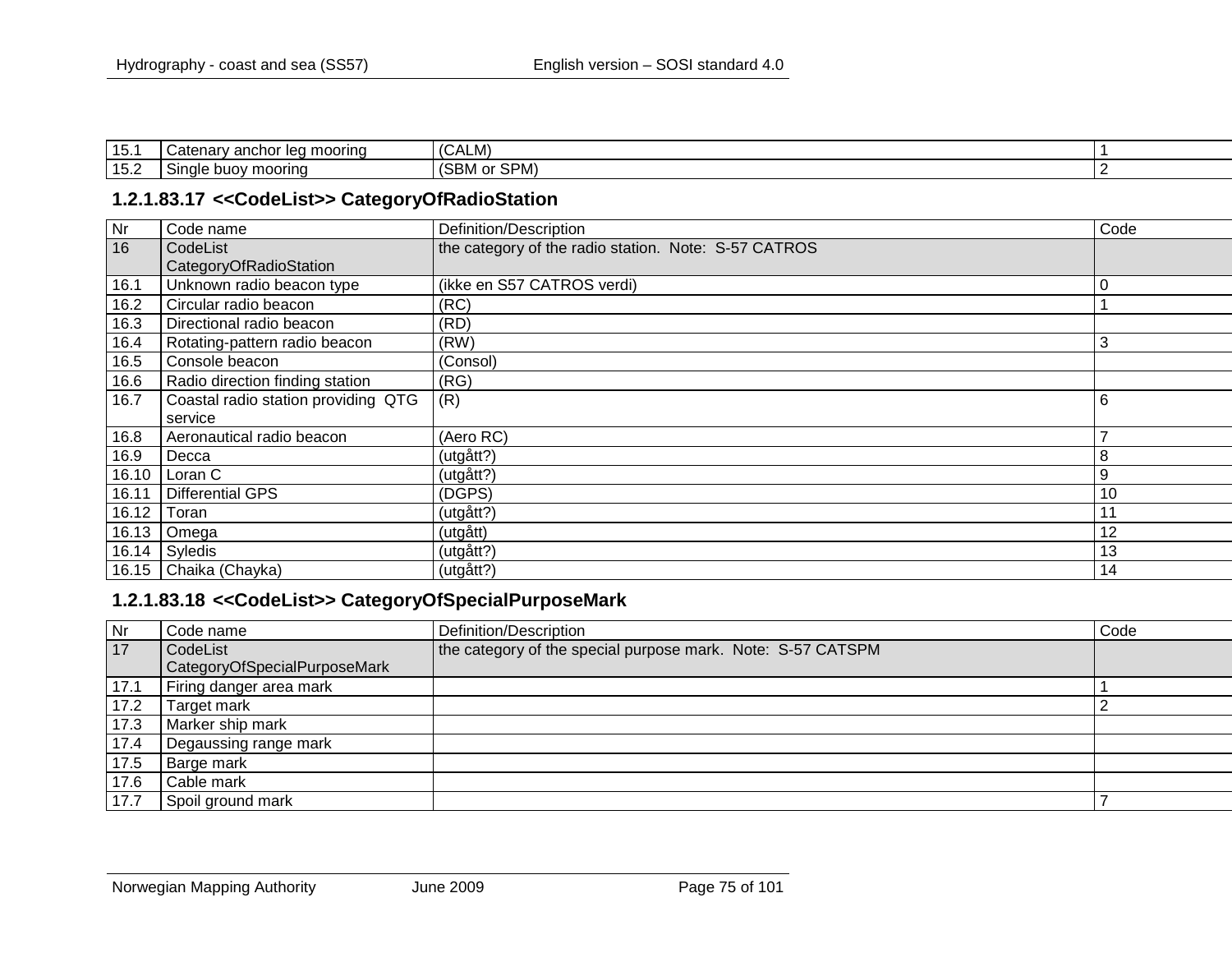| 17.8  | Outfall mark                         | 8               |
|-------|--------------------------------------|-----------------|
| 17.9  | <b>ODAS</b> (OceanData Acquisition   | 9               |
|       | System)                              |                 |
| 17.10 | Recording mark                       |                 |
| 17.11 | Seaplane anchorage mark              | 11              |
|       | 17.12 Recreation zone mark           |                 |
| 17.13 | Private mark                         | 13              |
| 17.14 | Mooring mark                         | 14              |
| 17.15 | LANBY - Large Automatic              | 15              |
|       | Navigational Buoy                    |                 |
|       | 17.16   Leading mark                 | 16              |
| 17.17 | Measured distance mark               |                 |
|       | 17.18 Notice mark                    |                 |
|       | 17.19   TSS mark (Traffic Separation | 19              |
|       | Scheme)                              |                 |
| 17.20 | Clearing mark                        | 41              |
| 17.21 | Control mark                         |                 |
| 17.22 | Refuge beacon                        |                 |
| 17.23 | Yachting mark                        | 46              |
| 17.24 | Heliport mark                        | 47              |
| 17.25 | GPS mark                             |                 |
| 17.26 | Mark with unknown purpose            | 52              |
| 17.27 | Anchoring prohibited mark            | 20              |
| 17.28 | Berthing prohibited mark             | $\overline{21}$ |
| 17.29 | Overtaking prohibited mark           | $\overline{22}$ |
| 17.30 | Two-way traffic prohibited mark      | $\overline{23}$ |
| 17.31 | Reduced wake mark                    | $\overline{24}$ |
| 17.32 | Speed limit mark                     | $\overline{25}$ |
| 17.33 | Stop mark                            | 26              |
| 17.34 | General warning mark                 | $\overline{27}$ |
| 17.35 | Sound ship's siren mark              | 28              |
| 17.36 | Restricted vertical clearance mark   | 29              |
| 17.37 | Maximum vessel's draught mark        | 30              |
| 17.38 | Restricted horizontal clearance mark | 31              |
|       | 17.39 Strong current warning mark    | 32              |
|       |                                      |                 |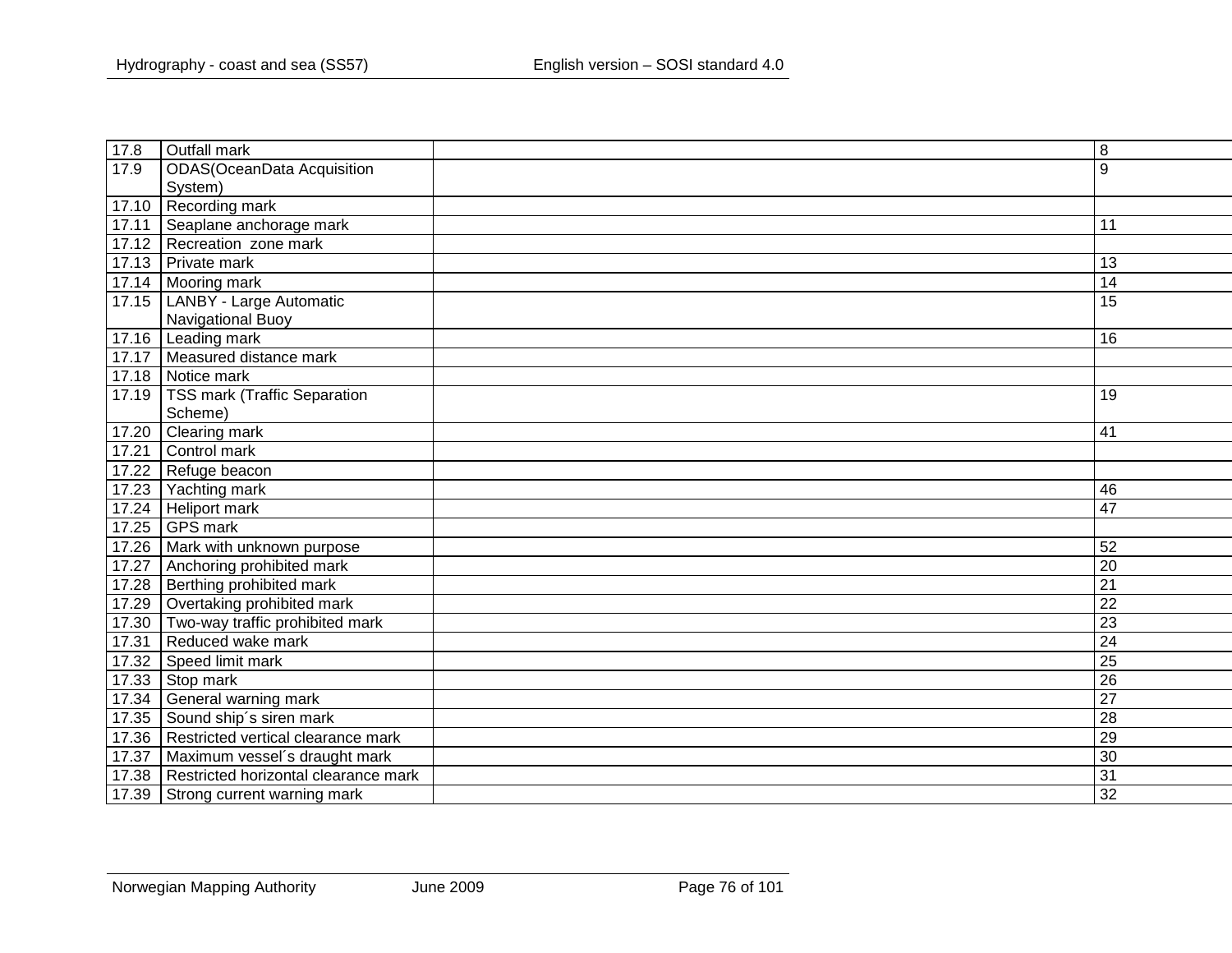| 17.40 | Berthing permitted mark                     | 33 |
|-------|---------------------------------------------|----|
| 17.41 | Overhead power cable mark                   | 34 |
|       | 17.42 Channel edge gradient mark            | 35 |
| 17.43 | Telephone mark                              | 36 |
|       | 17.44   Ferry crossing mark                 | 37 |
|       | 17.45   Marine traffic lights (discontinued | 38 |
|       | from S-57)                                  |    |
|       | 17.46   Pipeline mark                       | 39 |
| 17.47 | Anchorage mark                              | 40 |
| 17.48 | Diving mark                                 | 43 |
| 17.49 | Foul ground mark (yachting)                 | 45 |
| 17.50 | Seaplane landing mark                       | 49 |
| 17.51 | <b>Entry prohibited mark</b>                | 50 |
| 17.52 | Work in progress mark                       | 51 |

### **1.2.1.83.19 <<CodeList>> TechniqueOfSoundingMeasurement**

| Nr    | Code name                         | Definition/Description                                             | Code |
|-------|-----------------------------------|--------------------------------------------------------------------|------|
| 18    | CodeList                          | the technique used for the sounding measurement. Note: S-57 TECSOU |      |
|       | TechniqueOfSoundingMeasurement    |                                                                    |      |
| 18.1  | Found by echo sounder             |                                                                    |      |
| 18.2  | Found by side-scan sonar          |                                                                    | 2    |
| 18.3  | Found by multi-beam echo sounder  |                                                                    | 3    |
| 18.4  | Found by diver                    |                                                                    | 4    |
| 18.5  | Found by lead-line                |                                                                    | 5    |
| 18.6  | Swept                             |                                                                    | 6    |
| 18.7  | Found by laser                    |                                                                    |      |
| 18.8  | Swept by vertical acoustic system |                                                                    | 8    |
| 18.9  | Found by electromagnetic sensor   |                                                                    | 9    |
| 18.10 | Photogrammetry                    |                                                                    | 10   |
| 18.11 | Satellite imagery                 |                                                                    | 11   |
| 18.12 | Found by levelling                |                                                                    | 12   |
| 18.13 | Swept by side-scan sonar          |                                                                    | 13   |
| 18.14 | Computer generated                |                                                                    | 14   |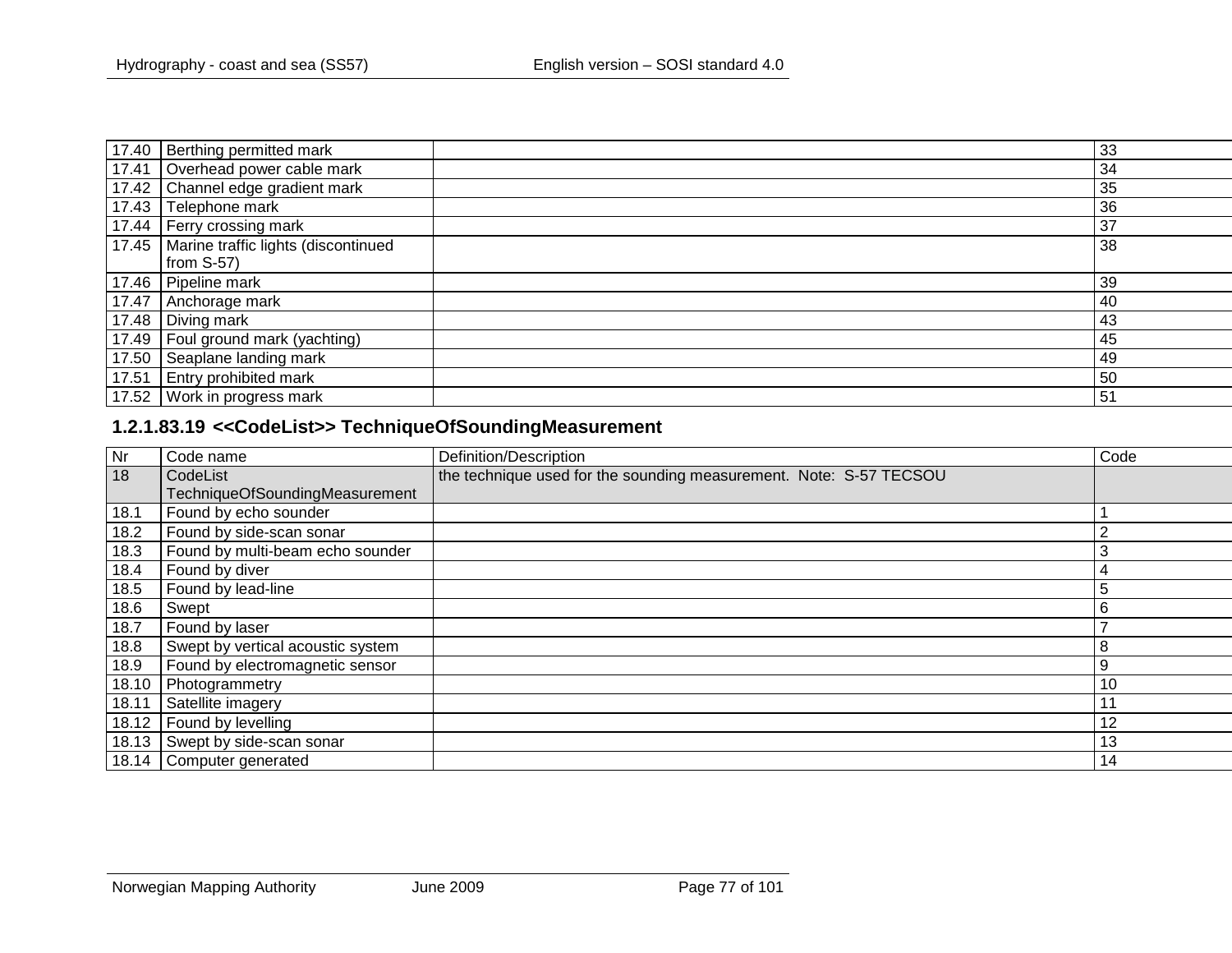# **1.2.1.83.20 <<CodeList>> TopmarkDaymarkShape**

| <b>Nr</b> | Code name                                | Definition/Description                                             | Code            |
|-----------|------------------------------------------|--------------------------------------------------------------------|-----------------|
| 19        | CodeList                                 | the category of the IMO topmark / daymark shape. Note: S-57 TOPSHP |                 |
|           | TopmarkDaymarkShape                      |                                                                    |                 |
| 19.1      | Cone, point up                           |                                                                    |                 |
| 19.2      | Cone, point down                         |                                                                    | $\overline{2}$  |
| 19.3      | Sphere                                   |                                                                    | 3               |
| 19.4      | 2 Spheres                                |                                                                    | $\overline{4}$  |
| 19.5      | Cylinder (can)                           |                                                                    | 5               |
| 19.6      | <b>Board</b>                             |                                                                    | 6               |
| 19.7      | X-shape (St. Andrews cross)              |                                                                    |                 |
| 19.8      | Upright cross (St Georges cross)         |                                                                    | 8               |
| 19.9      | Cube, point up                           |                                                                    | $9$             |
| 19.10     | 2 cones, point to point                  |                                                                    | 10              |
| 19.11     | 2 cones, base to base                    |                                                                    | 11              |
| 19.12     | Rhombus (diamond)                        |                                                                    | 12              |
| 19.13     | 2 cones (points upward)                  |                                                                    | 13              |
|           | 19.14 2 cones (points downward)          |                                                                    | 14              |
|           | 19.15   Besom, point up (broom or perch) |                                                                    | 15              |
| 19.16     | Besom, point down (broom or perch)       |                                                                    | 16              |
| 19.17     | Flag                                     |                                                                    | 17              |
| 19.18     | Sphere over rhombus                      |                                                                    | 18              |
| 19.19     | Square                                   |                                                                    | 19              |
| 19.20     | Rectangle, horizontal                    |                                                                    | 20              |
| 19.21     | Rectangle, vertical                      |                                                                    | $\overline{21}$ |
| 19.22     | Trapezium, up                            |                                                                    | 22              |
| 19.23     | Trapezium, down                          |                                                                    | 23              |
| 19.24     | Triangle, point up                       |                                                                    | 24              |
| 19.25     | Triangle, point down                     |                                                                    | 25              |
| 19.26     | Circle                                   |                                                                    | 26              |
| 19.27     | Two upright crosses (one over the        |                                                                    | 27              |
|           | other)                                   |                                                                    |                 |
| 19.28     | T-shape                                  |                                                                    | 28              |
|           | 19.29 Triangle pointing up over a circle |                                                                    | 29              |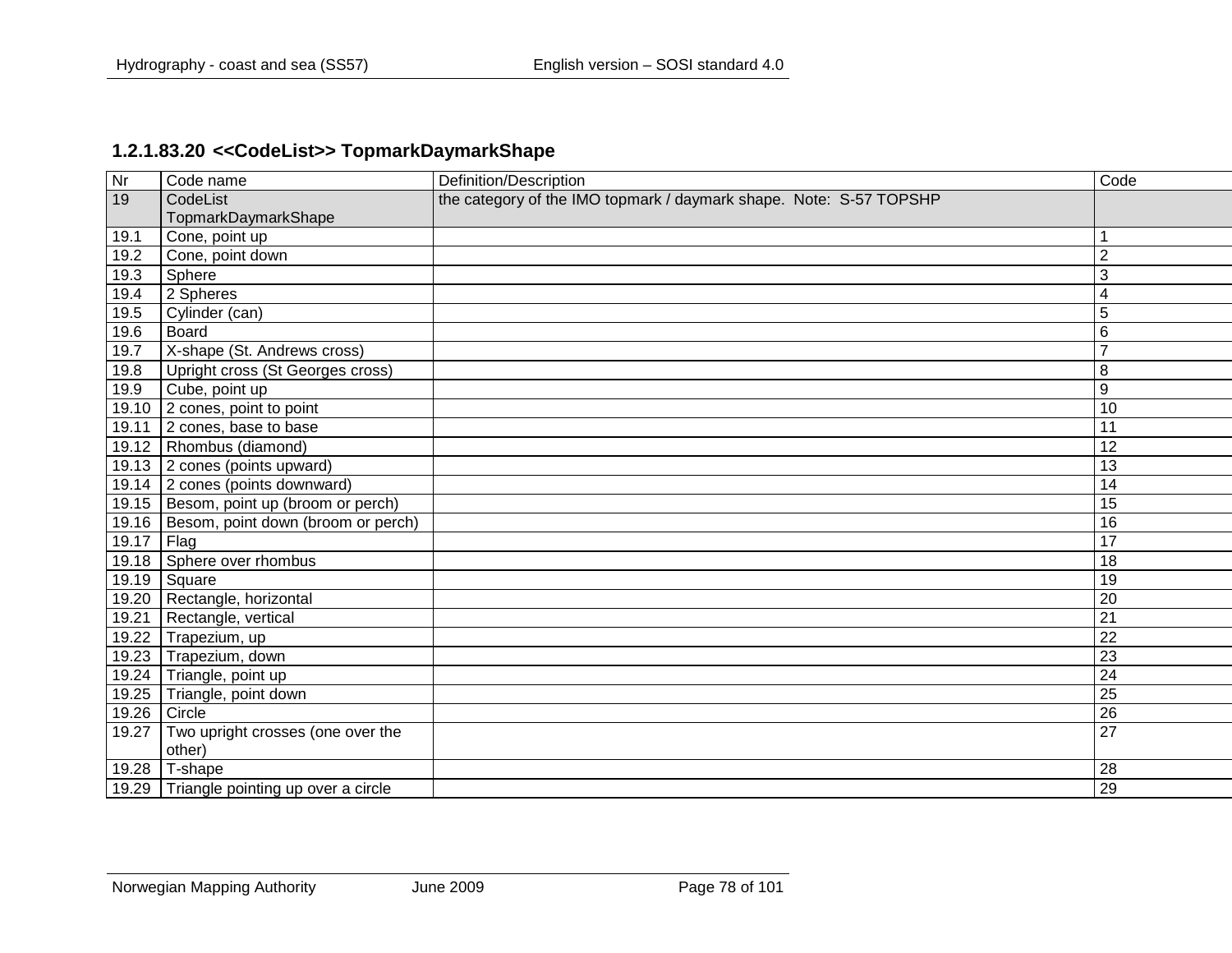| 19.30          | Upright cross over a circle                    | -30                |
|----------------|------------------------------------------------|--------------------|
| 19.31          | Rrhombus over a circle                         | n<br>ັ             |
| 19.32          | Circle over a triangle pointing up             | $\mathbf{r}$<br>∠ت |
| 10.22<br>נט.פו | r shape (see INFORM )<br>Other<br>l attribute) | -33                |

# **1.2.1.83.21 <<CodeList>> NationalTopMarkType**

| Nr   | Code name                       | Definition/Description                                            | Code |
|------|---------------------------------|-------------------------------------------------------------------|------|
| 20   | CodeList                        | the category of the Norwegian topmarks. Note: not S-57XzXs TOPSHP |      |
|      | NationalTopMarkType             |                                                                   |      |
| 20.1 | Unknown Norwegian top mark type |                                                                   |      |
| 20.2 | Top mark with pointer           |                                                                   |      |
| 20.3 | Iron rod with pointer           |                                                                   |      |
| 20.4 | Pointer of black/carbon steel   |                                                                   |      |
| 20.5 | Lantern with top mark           |                                                                   |      |

## **1.2.1.83.22 <<CodeList>> CategoryOfLandmark**

| Nr              | Code name          | Definition/Description                          | Code |
|-----------------|--------------------|-------------------------------------------------|------|
| $\overline{21}$ | CodeList           | the category of the landmark. Note: S-57 CATLMK |      |
|                 | CategoryOfLandmark |                                                 |      |
| 21.1            | Cairn              |                                                 |      |
| 21.2            | Chimney            |                                                 | 3    |
| 21.3            | Dish aerial        |                                                 | 4    |
| 21.4            | Flare stack        |                                                 | 6    |
| 21.5            | Mast               |                                                 | –    |
| 21.6            | Windsock           |                                                 | 8    |
| 21.7            | Monument           |                                                 | 9    |
| 21.8            | Column (pillar)    |                                                 | 10   |
| 21.9            | Obelisk            |                                                 | 12   |
| 21.10           | Cross              |                                                 | 14   |
| 21.11           | Radar dome         |                                                 | 15   |
| 21.12           | Radar scanner      |                                                 | 16   |
| 21.13           | Tower              |                                                 | 17   |
| 21.14           | Windmill           |                                                 | 18   |
| 21.15           | Wind motor         |                                                 | 19   |
| 21.16           | Church spire       |                                                 | 20   |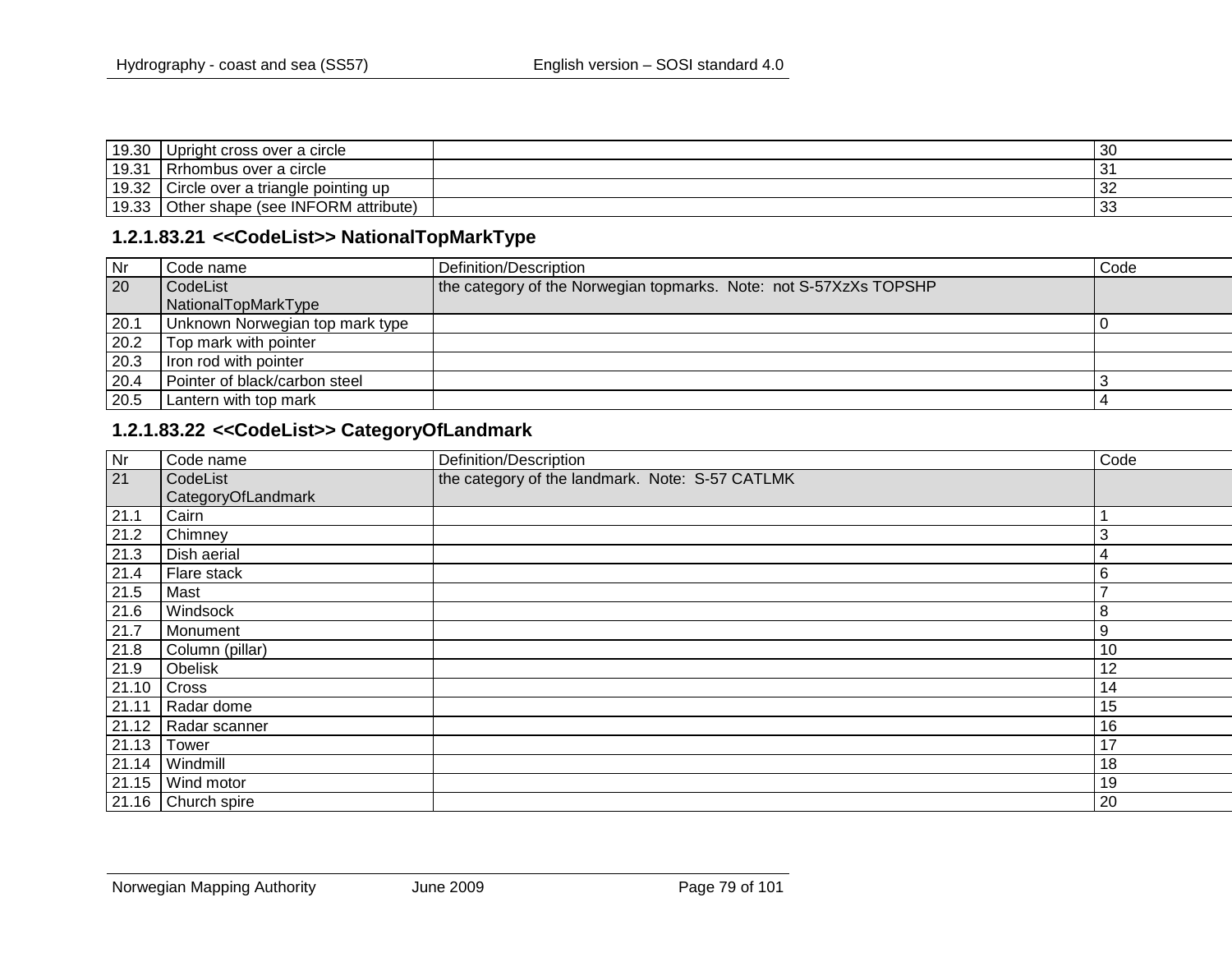#### **1.2.1.83.23 <<CodeList>> CategoryOfPile**

| Nr   | Code name      | Definition/Description                      | Code |
|------|----------------|---------------------------------------------|------|
| 22   | CodeList       | the category of the pile. Note: S-57 CATPLE |      |
|      | CategoryOfPile |                                             |      |
| 22.1 | Unknown        | (ikke en S57 CATPLE verdi) : VARCHAR2(2)    |      |
| 22.2 | Stake          | (ikke brukt av L&M) : VARCHAR2(2)           |      |
| 22.3 | Post           | $\vert$ (INT1--IF22) : VARCHAR2(2)          |      |
| 22.4 | Rack??         | VARCHAR2(2)                                 |      |

#### **1.2.1.83.24 <<CodeList>> RaconFrequencyBand**

| Nr   | Code name                      | Definition/Description                                                                                                                                                                                                                                                                        | Code    |
|------|--------------------------------|-----------------------------------------------------------------------------------------------------------------------------------------------------------------------------------------------------------------------------------------------------------------------------------------------|---------|
| 23   | CodeList<br>RaconFrequencyBand | a categorization of a racon based on the distance between two successive peaks (or other<br>points of identical phase) on an electromagnetic wave in the radar band of the electromagnetic<br>spectrum. Note: related to S-57 RADWAL. Used by in the Norwegian List of Lights<br>publication. |         |
| 23.1 | Racon in the 3 and 10-cm bands |                                                                                                                                                                                                                                                                                               | $X + S$ |
| 23.2 | Racon in the 3 cm band         | mellom 9320 og 9500 MHz                                                                                                                                                                                                                                                                       |         |
| 23.3 | Racon in the 10 cm band        | mellom 2900 og 3100 MHz                                                                                                                                                                                                                                                                       |         |

## **1.2.1.83.25 <<CodeList>> RaconMorseCodeCharacter**

| <b>Nr</b> | Code name               | Definition/Description                                                                                                                  | Code |
|-----------|-------------------------|-----------------------------------------------------------------------------------------------------------------------------------------|------|
| 24        | CodeList                | the number of signals, the combination of signals or the morse character(s) within one period                                           |      |
|           | RaconMorseCodeCharacter | of full sequence. Implemented as one Morse code letter, but without brackets, so it is not<br>equivalent to S-57XzXs SIGGRP for racons. |      |
| 24.1      | Morse code sign B       |                                                                                                                                         |      |
| 24.2      | Morse code sign G       |                                                                                                                                         | G    |
| 24.3      | Morse code sign K       |                                                                                                                                         |      |
| 24.4      | Morse code sign M       |                                                                                                                                         | М    |
| 24.5      | Morse code sign N       |                                                                                                                                         |      |
| 24.6      | Morse code sign O       |                                                                                                                                         |      |
| 24.7      | Morse code sign T       |                                                                                                                                         |      |

## **1.2.1.83.26 <<CodeList>> RaconResponseInterval**

| . Nr | name<br>CO.<br>,,,,, | Code |
|------|----------------------|------|
|      |                      |      |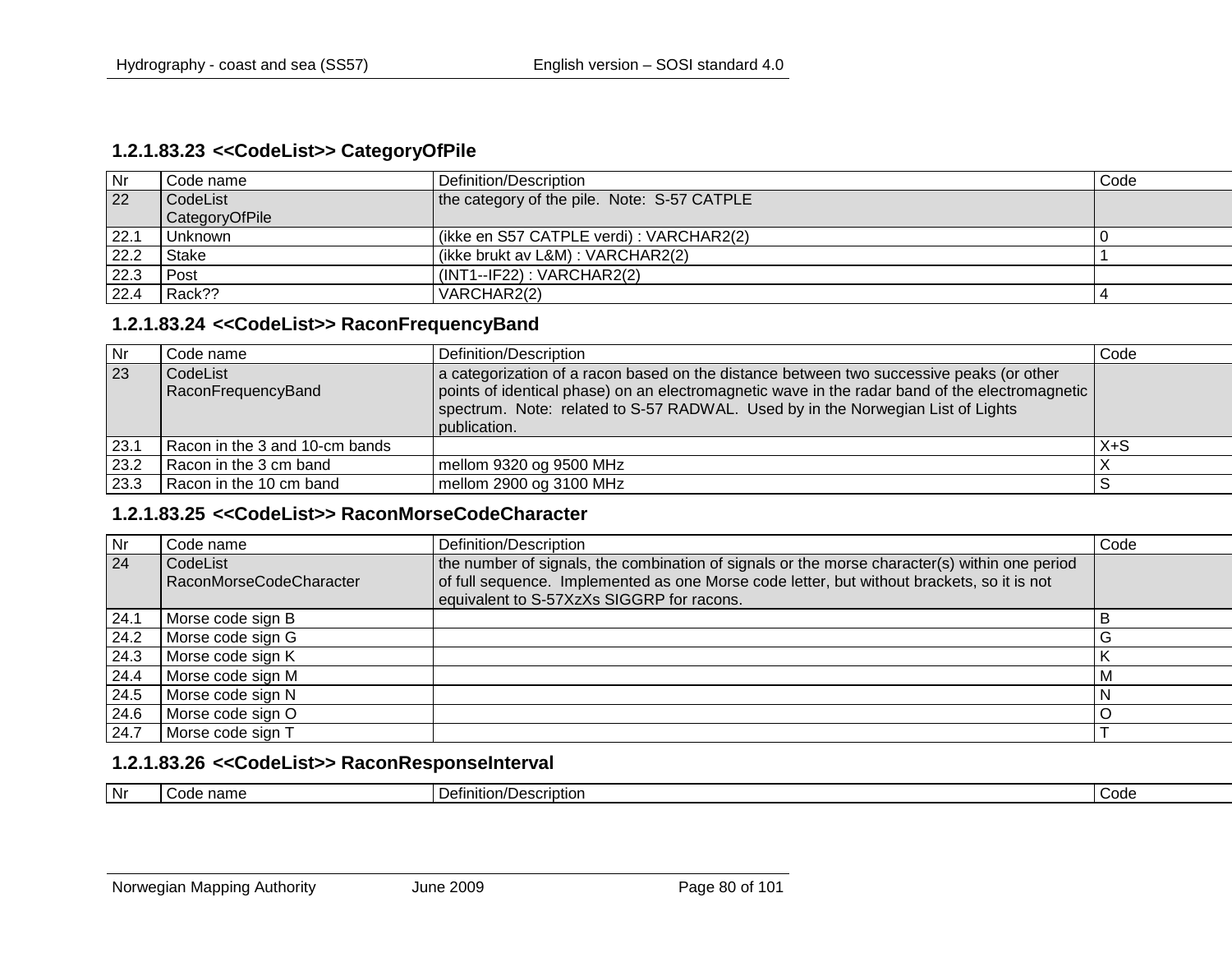| 25   | CodeList                          | the Norwegian Coastal AdministrationXzXs signal response interval as described in its |  |
|------|-----------------------------------|---------------------------------------------------------------------------------------|--|
|      | RaconResponseInterval             | Norwegian List of Lights publication. Note: not S-57                                  |  |
| 25.1 | Active 18 seconds each 30 seconds |                                                                                       |  |
| 25.2 | Active 6 seconds each 12 seconds  |                                                                                       |  |
| 25.3 | Active 15 seconds each 30 seconds |                                                                                       |  |
| 25.4 | Active 6 seconds each 30 seconds  |                                                                                       |  |

### **1.2.1.83.27 <<CodeList>> RadioBeaconModulation**

| <b>Nr</b> | Code name                              | Definition/Description                                                                     | Code             |
|-----------|----------------------------------------|--------------------------------------------------------------------------------------------|------------------|
| 26        | CodeList                               | the Norwegian Coastal Administration XzXs categories for modulation of the radio signal as |                  |
|           | RadioBeaconModulation                  | described in its Norwegian List of Lights publication 2002 and 2004. Note: not S-57        |                  |
| 26.1      | Bærebølgen er G1D modulert             | (sendekanal er for utsendelse av DGPS korreksjoner)                                        | G <sub>1</sub> D |
| 26.2      | Carrier signal is A1A-modulated with   |                                                                                            |                  |
|           | call sign and direction finding signal |                                                                                            |                  |

### **1.2.1.83.28 <<CodeList>> Function**

| <b>Nr</b> | Code name                                 | Definition/Description                                   | Code   |
|-----------|-------------------------------------------|----------------------------------------------------------|--------|
| 27        | CodeList                                  | the category of the object's function. Note: S-57 FUNCTN |        |
|           | Function                                  |                                                          |        |
| 27.1      | Unknown function                          | (ikke en S57 FUNCTN verdi)                               |        |
| 27.2      | Harbour master's office                   | (INT1, IF.60)                                            |        |
| 27.3      | Custom office                             | (INT, IF.61)                                             | ⌒<br>3 |
| 27.4      | Health Office, Quarantine building        | (INT1, IF.62.1)                                          |        |
| 27.5      | Hospital                                  | (INT1, IF.62.2)                                          | 5      |
| 27.6      | Post office                               | (INT1, IF.63)                                            | 6      |
| 27.7      | Hotel                                     |                                                          |        |
| 27.8      | Railway station                           | (INT1, ID.13)                                            | 8      |
| 27.9      | Police station                            |                                                          | 9      |
| 27.10     | Harbour police station                    |                                                          | 10     |
| 27.11     | Boarding place, position of a Pilot-      | (INT1, IT.3)                                             | 11     |
|           | Cruising Vessel, with note                |                                                          |        |
| 27.12     | Boarding place, position of a Pilot-      | (INT1, IT.2)                                             | 12     |
|           | Cruising Vessel, with name                |                                                          |        |
| 27.13     | Bankkontor                                |                                                          | 13     |
|           | 27.14   Headquarters for district control |                                                          | 14     |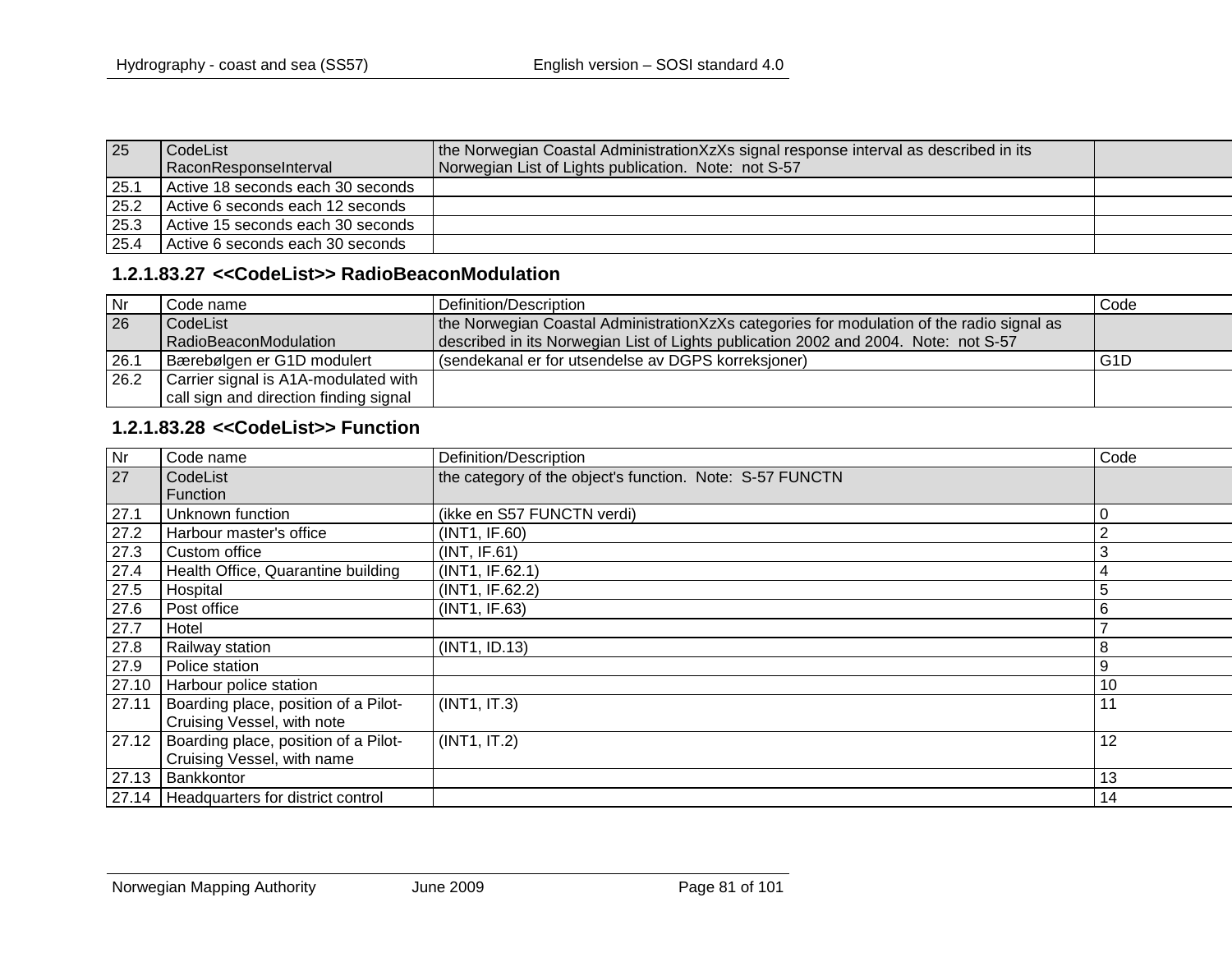|       | 27.15 Transit shed, warehouse   | (INT1, IF.51)   | 15              |
|-------|---------------------------------|-----------------|-----------------|
| 27.16 | Factory                         |                 | 16              |
| 27.17 | Power station                   |                 | 17              |
| 27.18 | Administrativ bygning           |                 | 18              |
| 27.19 | <b>Educational facility</b>     |                 | 19              |
| 27.20 | Church                          | (INT1, IE.10.1) | 20              |
| 27.21 | Chapel                          | (INT1, IE.11)   | 21              |
| 27.22 | Temple                          | (INT1, IE.13)   | $\overline{22}$ |
| 27.23 | Pagode                          | (INT1, IE.14)   | 23              |
| 27.24 | Shinto-shrine                   | (INT1, IE.15)   | 24              |
| 27.25 | <b>Buddhist temple</b>          | (INT1, IE.16)   | 25              |
| 27.26 | Mosque, minaret                 | (INT1, IE.17)   | 26              |
| 27.27 | Marabout mosque                 | (INT1, IE.18)   | $\overline{27}$ |
| 27.28 | Observation tower, lookout post | (INT1, IG.77)   | 28              |
| 27.29 | Communication                   |                 | 29              |
| 27.30 | Television                      |                 | 30              |
| 27.31 | Radio                           |                 | 31              |
| 27.32 | Radar                           |                 | $\overline{32}$ |
| 27.33 | Light support                   |                 | 33              |
| 27.34 | Microwave                       |                 | 34              |
| 27.35 | Cooling                         |                 | 35              |
| 27.36 | Observation                     |                 | 36              |
| 27.37 | Timeball                        |                 | 37              |
| 27.38 | Clock                           |                 | 38              |
| 27.39 | Control                         |                 | 39              |
| 27.40 | Airship mooring                 |                 | 40              |
| 27.41 | Stadium                         |                 | 41              |
| 27.42 | <b>Bus station</b>              |                 | 42              |

# **1.2.1.83.29 <<CodeList>> ConspicuousVisually**

| Nr   | Code name                | l Definition/Description                                      | Code |
|------|--------------------------|---------------------------------------------------------------|------|
| 28   | CodeList                 | the category of the visual conspicuousness. Note: S-57 CONVIS |      |
|      | ConspicuousVisually      |                                                               |      |
| 28.1 | Visually conspicuous     |                                                               |      |
| 28.2 | Not visually conspicuous |                                                               |      |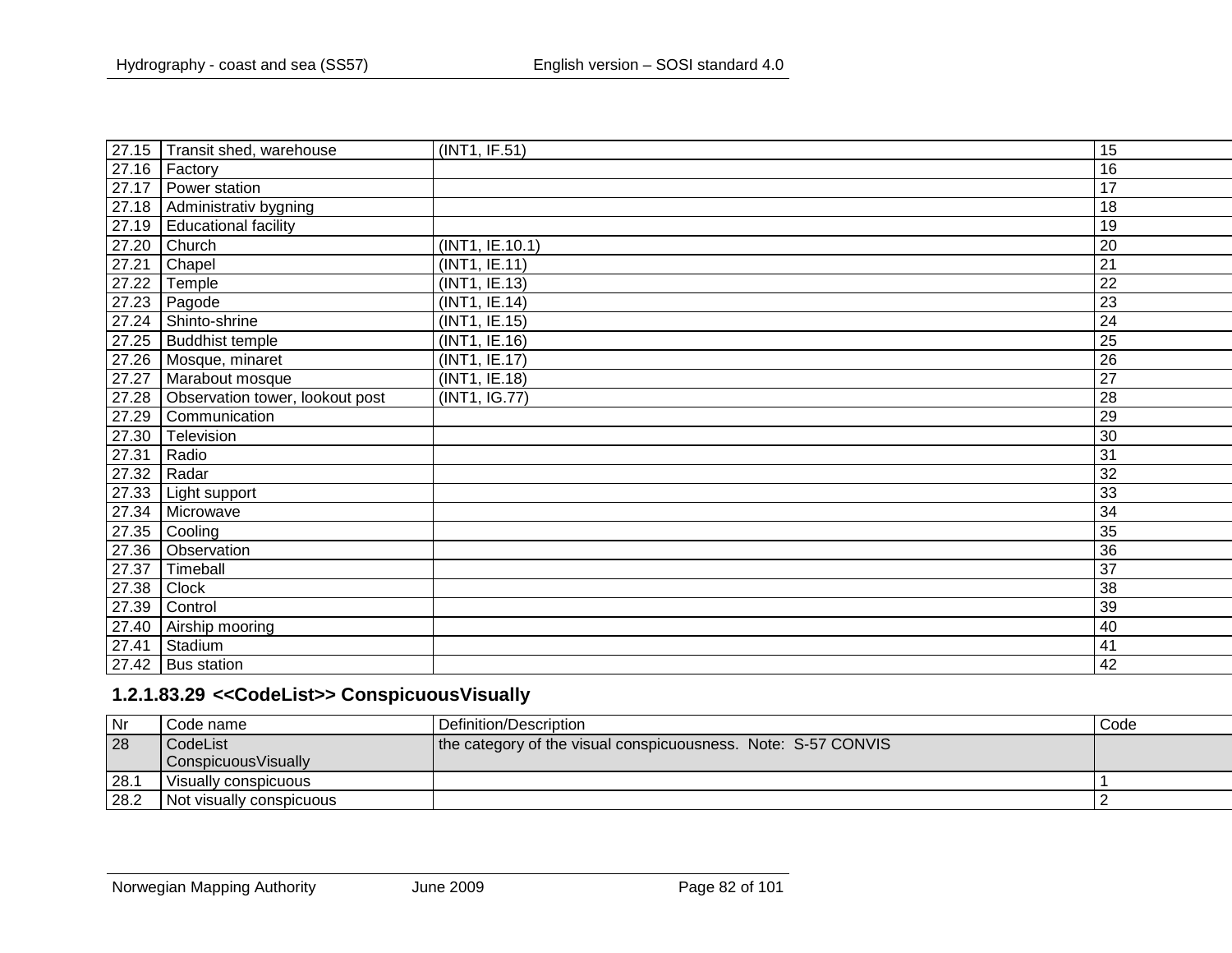# **1.2.1.83.30 <<CodeList>> CategoryOfRadarStation**

| Nr   | Code name                  | Definition/Description                               | Code |
|------|----------------------------|------------------------------------------------------|------|
| 29   | CodeList                   | the category of the radar station. Note: S-57 CATRAS |      |
|      | CategoryOfRadarStation     |                                                      |      |
| 29.1 | Radar surveillance station |                                                      |      |
| 29.2 | Coast radar station        |                                                      |      |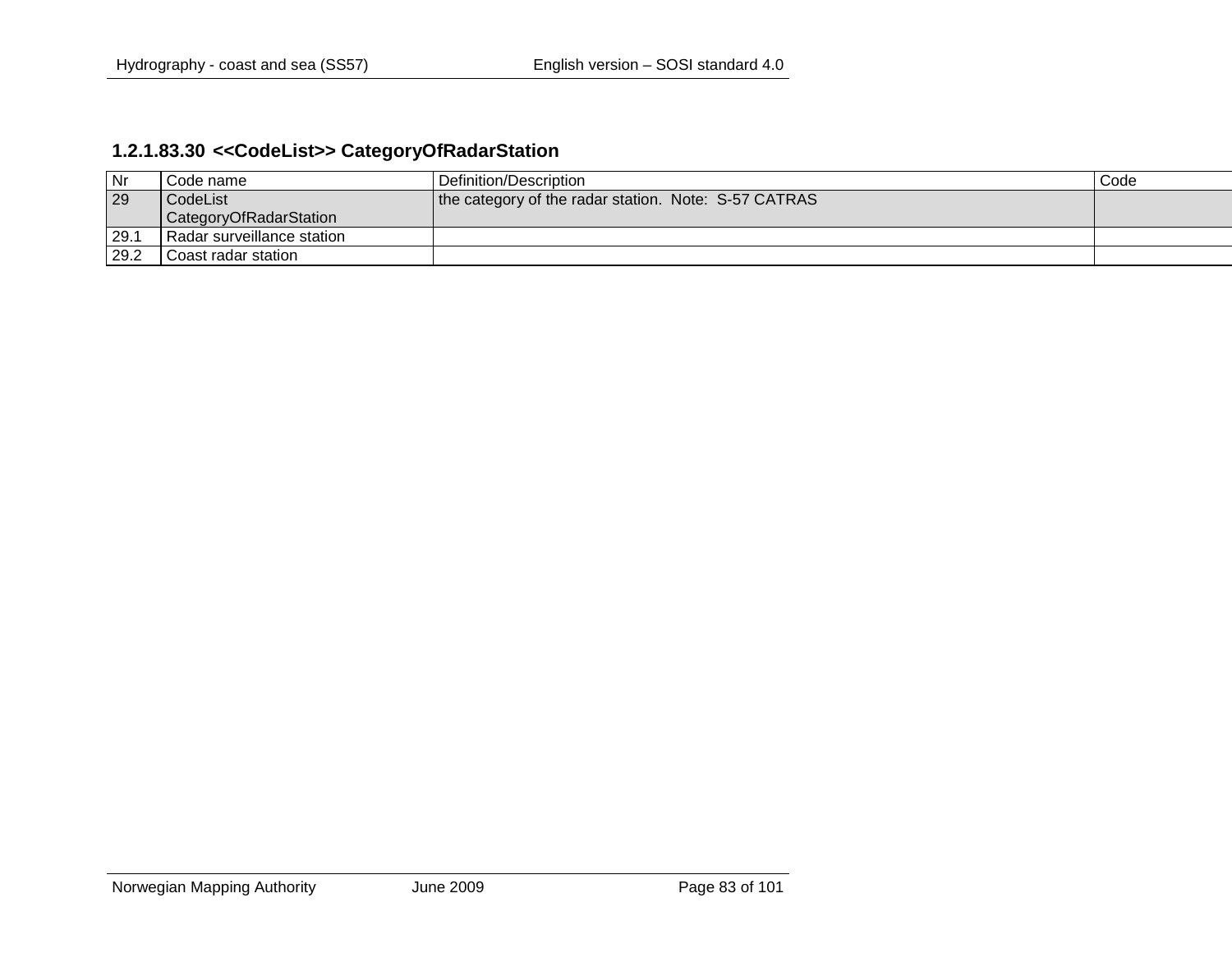# **Topography**

# **1.2.1.84 DepthArea**

| No           | Name/<br>Role name                      | Description                                                                                                             | Obligation/<br>Condition | Maximum<br>Occurrenc<br>е | <b>Type</b>                   | Constraint       |
|--------------|-----------------------------------------|-------------------------------------------------------------------------------------------------------------------------|--------------------------|---------------------------|-------------------------------|------------------|
| $\mathbf{1}$ | <b>Class</b><br>DepthArea               | sea area where all of the<br>depths are within a<br>designated depth interval<br>Note: Corresponds to<br>DEPARE in S-57 |                          |                           |                               |                  |
| 1.1          | extent                                  | area over which an object<br>extends                                                                                    | $\mathbf 0$              | 1                         | <b>SurfaceWithQu</b><br>ality |                  |
| 1.2          | position                                | location where the object<br>exists                                                                                     | $\overline{0}$           | 1                         | PointWithQuali<br>ty          |                  |
| 1.3          | minimumDepth                            |                                                                                                                         | 1                        | 1                         | Depth                         |                  |
| 1.4          | maximumDepth                            |                                                                                                                         | 1                        | $\overline{1}$            | Depth                         |                  |
| 1.5          | Role<br>DepthContour                    | delimitation                                                                                                            | $\overline{0}$           | N                         | Depth contour                 | Aggregrati<br>on |
| 1.6          | Role<br>boundaryForesh<br>ore           |                                                                                                                         | $\overline{0}$           | N                         | ForeshoreBou<br>ndary         | Aggregrati<br>on |
| 1.7          | Role<br>boundaryDredge<br>dArea         |                                                                                                                         | $\overline{0}$           | N                         | DredgedAreaB<br>oundary       | Aggregrati<br>on |
| 1.8          | Role<br>(unnamed)<br>SeaSurface         |                                                                                                                         | 1                        | 1                         | SeaSurface                    |                  |
| 1.9          | Role<br>boundaryDelimita<br>tionLandSea |                                                                                                                         | $\overline{0}$           | N                         | DelimitationLa<br>ndSea       | Aggregrati<br>on |

## **1.2.1.85 Shallows**

| <b>No</b> | Name/<br>Role name       | Description                                                                                                                                                                                                                                                                                   | Obligation/<br>Condition | Maximum<br>Occurrenc<br>е | Type | Constraint                      |
|-----------|--------------------------|-----------------------------------------------------------------------------------------------------------------------------------------------------------------------------------------------------------------------------------------------------------------------------------------------|--------------------------|---------------------------|------|---------------------------------|
| 2         | Class<br><b>Shallows</b> | ?? (a rise/an elevation) on<br>the seafloor which differs<br>significantly from the depth<br>of the surroundings (NHS<br>dictionary). Comprising the<br>former object classes<br>UnderwaterRock,<br>SkerryIntermittentlyDry,<br>RockAwash and<br>SoundingShot with (depth<br>type) DYBDTYP=2. |                          |                           |      | Subtype of<br><b>DepthPoint</b> |

#### **1.2.1.86 SeaSurface**

| No | Name/<br>Role name  | Description                       | Obligation/   Maximum<br>Condition | 1 Occurrenc | Type | Constraint |
|----|---------------------|-----------------------------------|------------------------------------|-------------|------|------------|
| Ő  | Class<br>SeaSurface | sea area which is<br>delimited by |                                    |             |      |            |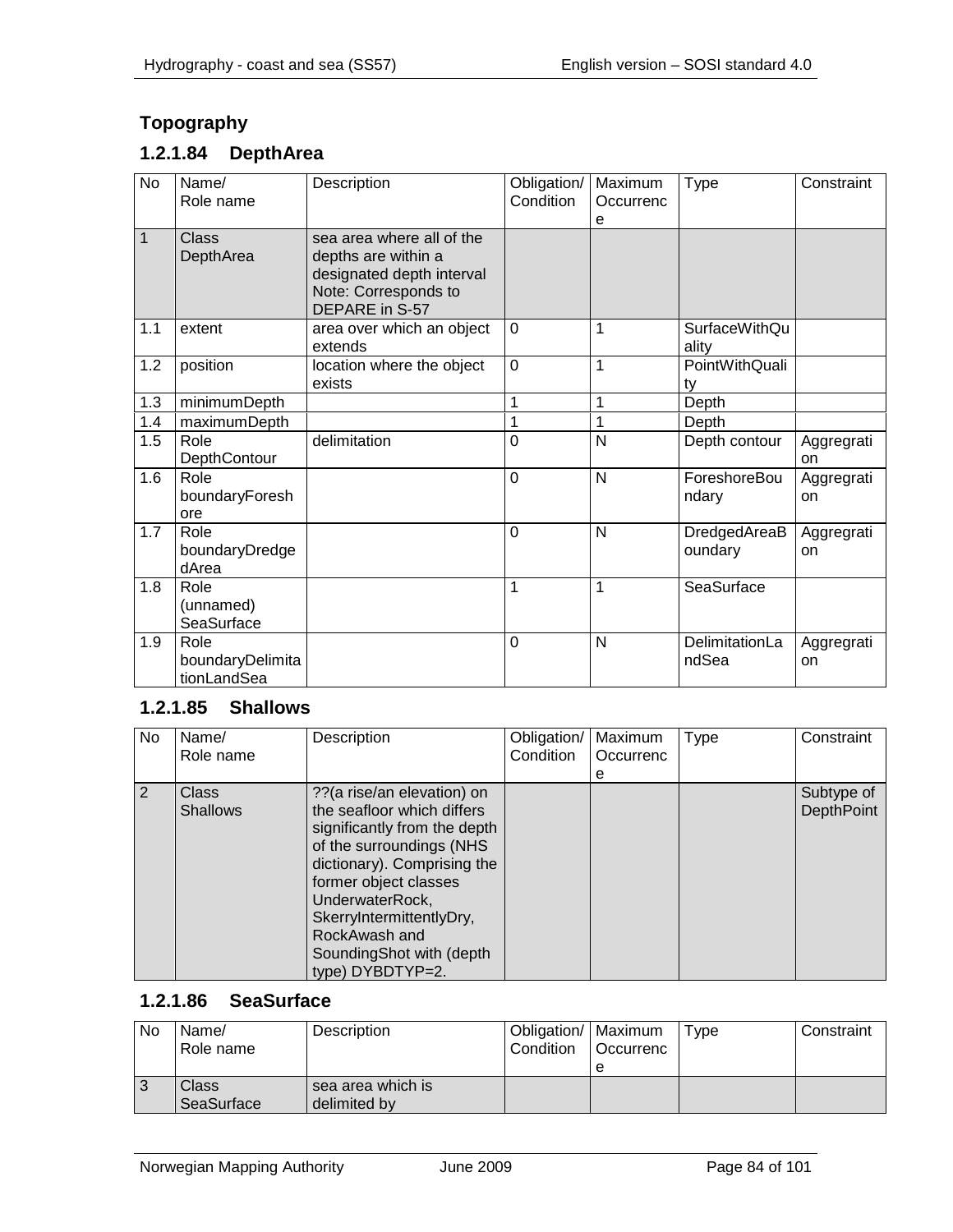|     |                                     | ??Coastline/CoastalConto<br>ur, CoastDelineation,<br>SeaRiverDelineation and<br>CoastalTechnicalFacility |              |   |                               |                  |
|-----|-------------------------------------|----------------------------------------------------------------------------------------------------------|--------------|---|-------------------------------|------------------|
| 3.1 | extent                              | area over which an object<br>extends                                                                     | $\mathbf{0}$ |   | <b>SurfaceWithQu</b><br>ality |                  |
| 3.2 | position                            | location where the object<br>exists                                                                      | $\mathbf 0$  | 1 | PointWithQuali<br>ty          |                  |
| 3.3 | Role<br>SeaRiverDelineat<br>ion     | seaSurfaceLandDelimitatio<br>n                                                                           | $\Omega$     | N | DelimitationLa<br>ndSea       | Aggregrati<br>on |
| 3.4 | Role<br>havflateDataavgr<br>ensning |                                                                                                          | 0            | N | DataDelimitatio<br>n          | Aggregrati<br>on |
| 3.5 | Role<br>(unnamed)<br>Foreshore      |                                                                                                          |              | 1 | Foreshore                     | Aggregrati<br>on |
| 3.6 | Role<br>(unnamed)<br>DepthArea      |                                                                                                          |              | 1 | DepthArea                     | Aggregrati<br>on |
| 3.7 | Role<br>MudretOmråde                |                                                                                                          | $\Omega$     | N | DredgedArea                   | Aggregrati<br>on |

# **1.2.1.87 Depth contour**

| No             | Name/<br>Role name             | Description                                                                                                                              | Obligation/<br>Condition | Maximum<br>Occurrenc | Type                        | Constraint |
|----------------|--------------------------------|------------------------------------------------------------------------------------------------------------------------------------------|--------------------------|----------------------|-----------------------------|------------|
|                |                                |                                                                                                                                          |                          | е                    |                             |            |
| $\overline{4}$ | <b>Class</b><br>Depth contour  | line between points with<br>the same depth in relation<br>to designated reference<br>level Note: Corresponds to<br><b>DEPCNT</b> in S-57 |                          |                      |                             |            |
| 4.1            | border                         | course following the<br>transition between<br>different real world<br>phenomena                                                          |                          |                      | <b>CurveWithQual</b><br>ity |            |
| 4.2            | depth                          |                                                                                                                                          |                          |                      | Depth                       |            |
| 4.3            | Role<br>(unnamed)<br>DepthArea |                                                                                                                                          | 2                        | 2                    | DepthArea                   |            |

## **1.2.1.88 Coastline**

| <b>No</b> | Name/<br>Role name        | Description                                                                                                               | Obligation/   Maximum<br>Condition | Occurrenc | Type                        | Constraint                            |
|-----------|---------------------------|---------------------------------------------------------------------------------------------------------------------------|------------------------------------|-----------|-----------------------------|---------------------------------------|
|           |                           |                                                                                                                           |                                    | e         |                             |                                       |
| 5         | <b>Class</b><br>Coastline | boundary between land<br>and sea, defined as the<br>mean high ??tide/water<br>line Note: Corresponds to<br>COALNE in S-57 |                                    |           |                             | Subtype of<br>Delimitatio<br>nLandSea |
| 5.1       | border                    | course following the<br>transition between<br>different real world<br>phenomena                                           |                                    |           | <b>CurveWithQual</b><br>ity |                                       |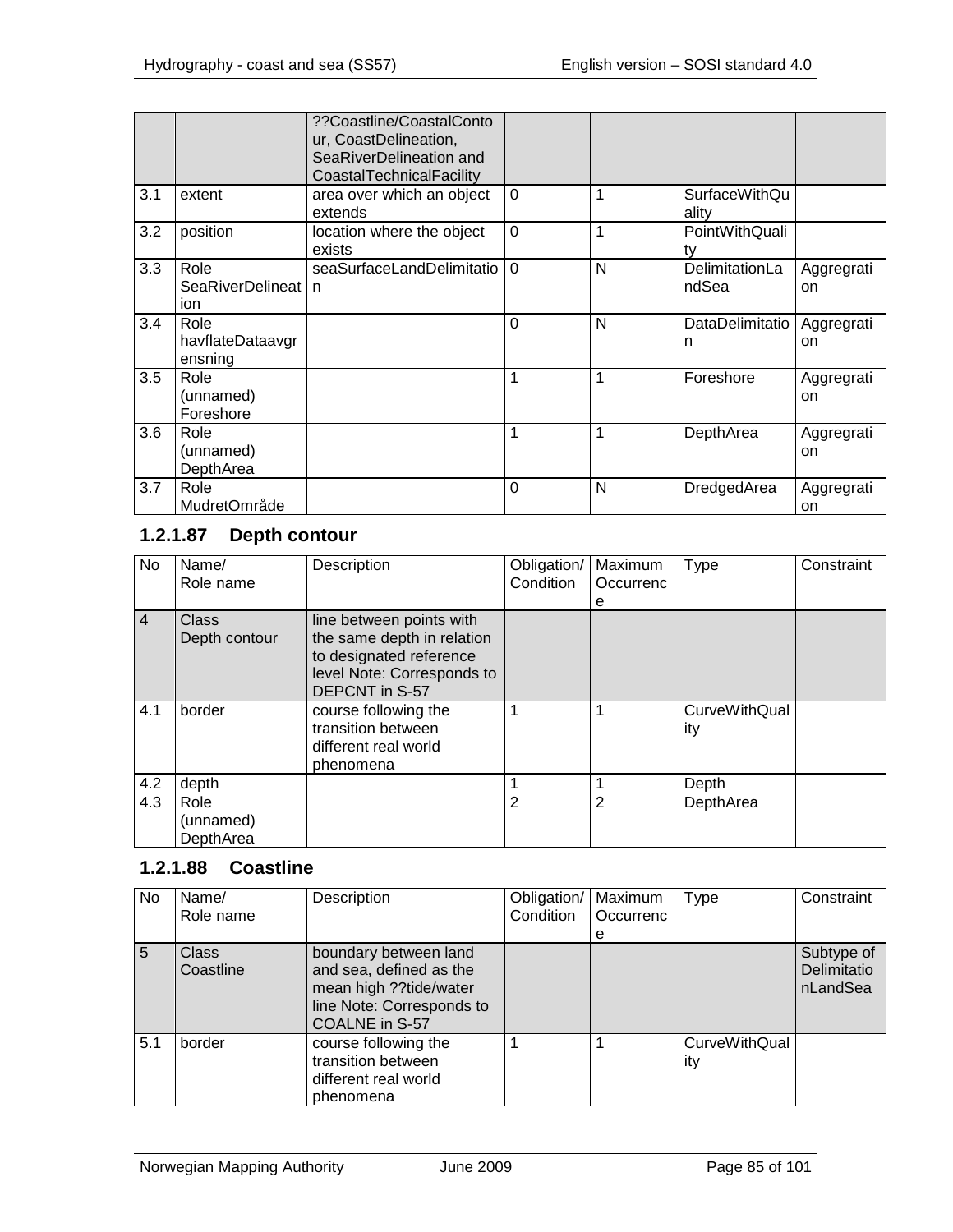| $\overline{5.2}$ | ine                                  | categoryOfCoastI   the category of the<br>coastline. Note: S-57<br><b>CATCOA</b>                                        | $\Omega$ | CategoryOfCo<br>astline   |
|------------------|--------------------------------------|-------------------------------------------------------------------------------------------------------------------------|----------|---------------------------|
| 5.3              | Level                                | coastalReference   the coastline's reference<br>level. Note: not S-57's<br><b>VERDAT</b> but distantly<br>related       | $\Omega$ | CoastalRefere<br>nceLevel |
| 5.4              | elevation                            | The altitude of the ground<br>level of an object,<br>measured from a specified<br>vertical datum. Note: S-<br>57 ELEVAT | $\Omega$ | Real                      |
| 5.5              | Role<br>(unnamed)<br>HypsometricLaye |                                                                                                                         | 0        | HypsometricLa<br>yer      |

# **1.2.1.89 SeaRiverDelineation**

| <b>No</b> | Name/<br>Role name                             | Description                                                                                                                                                                                                                                                           | Obligation/<br>Condition | Maximum<br>Occurrenc<br>e | <b>Type</b>                 | Constraint                            |
|-----------|------------------------------------------------|-----------------------------------------------------------------------------------------------------------------------------------------------------------------------------------------------------------------------------------------------------------------------|--------------------------|---------------------------|-----------------------------|---------------------------------------|
| 6         | <b>Class</b><br><b>SeaRiverDelineat</b><br>ion | a fictitious line which<br>defines the border<br>between sea and river at<br>the same level as<br>??coastline/CoastalContou<br>r (mean high ??tide/water)<br>Note: This is identical to<br>the same line referred to in<br>the chapter on Lakes and<br>watercourses). |                          |                           |                             | Subtype of<br>Delimitatio<br>nLandSea |
| 6.1       | border                                         | course following the<br>transition between<br>different real world<br>phenomena                                                                                                                                                                                       | 1                        | 1                         | <b>CurveWithQual</b><br>ity |                                       |
| 6.2       | coastlineReferen<br>ceLevel                    | the coastline reference<br>level. Note: not S-57<br><b>VERDAT</b> but distantly<br>related                                                                                                                                                                            | $\overline{0}$           | 1                         | CoastalRefere<br>nceLevel   |                                       |
| 6.3       | elevation                                      | the altitude of the ground<br>level of an object,<br>measured from a specified<br>vertical datum. Note: S-<br>57 ELEVAT                                                                                                                                               | $\overline{0}$           | 1                         | Real                        |                                       |
| 6.4       | Role<br>(unnamed)<br><b>RiverBrook</b>         |                                                                                                                                                                                                                                                                       | 1                        | 1                         | <b>RiverBrook</b>           |                                       |
| 6.5       | Role<br>(unnamed)<br>CanalDitch                |                                                                                                                                                                                                                                                                       | 1                        | 1                         | CanalDitch                  |                                       |
| 6.6       | Role<br>(unnamed)<br>HypsometricLaye<br>r      |                                                                                                                                                                                                                                                                       | $\overline{0}$           | 1                         | HypsometricLa<br>yer        |                                       |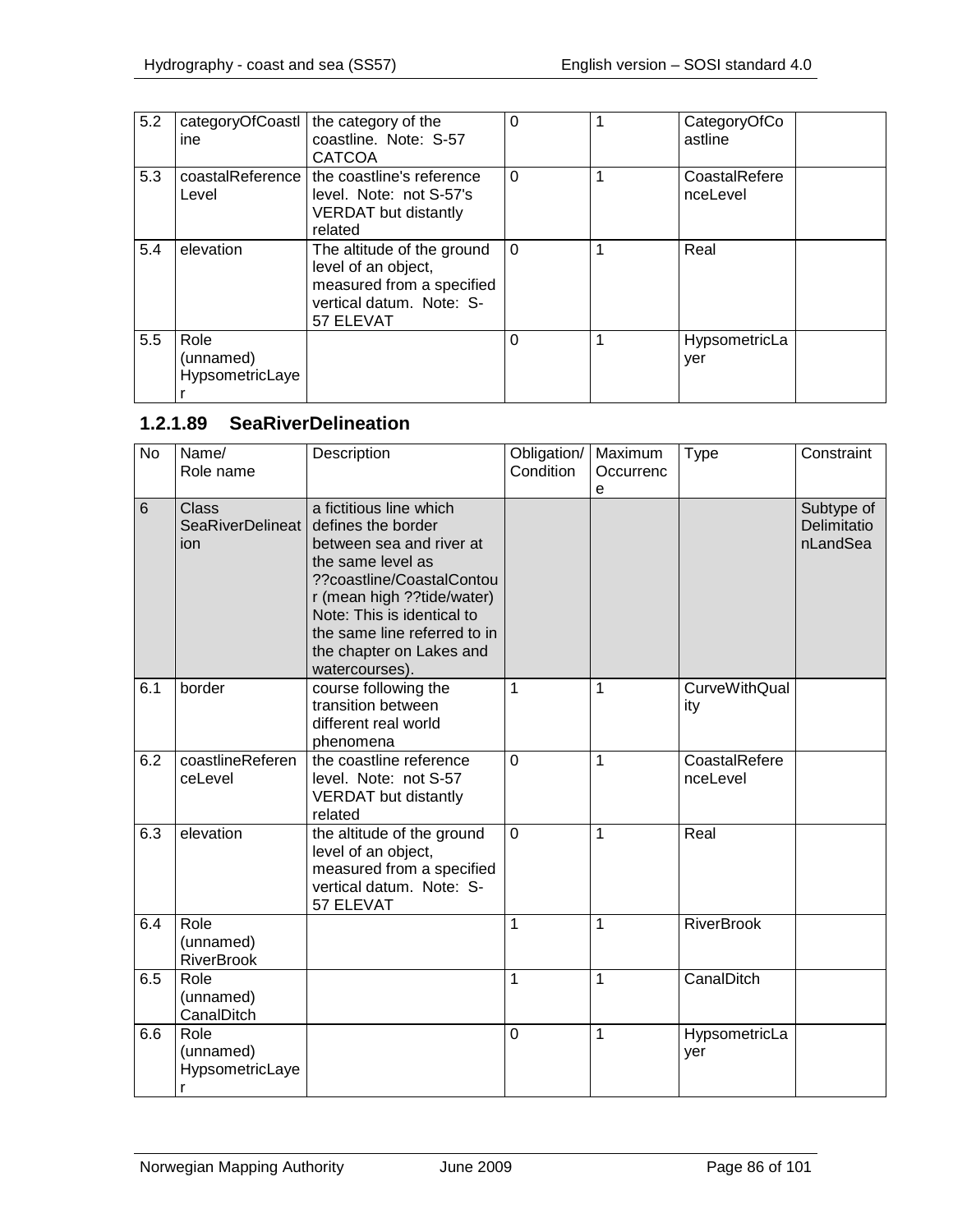# **1.2.1.90 LandArea**

| <b>No</b>      | Name/<br>Role name                      | Description                                                                                                                                          | Obligation/<br>Condition | Maximum<br>Occurrenc<br>е | <b>Type</b>                    | Constraint       |
|----------------|-----------------------------------------|------------------------------------------------------------------------------------------------------------------------------------------------------|--------------------------|---------------------------|--------------------------------|------------------|
| $\overline{7}$ | Class<br>LandArea                       | the area on the "land" side<br>of the ??(coastline/coastal<br>contour), quay and data<br>delineation lines Note:<br>Corresponds to LNDARE<br>in S-57 |                          |                           |                                |                  |
| 7.1            | extent                                  | area over which an object<br>extends                                                                                                                 | 0                        |                           | <b>SurfaceWithQu</b><br>ality  |                  |
| 7.2            | position                                | location where the object<br>exists                                                                                                                  | 0                        |                           | PointWithQuali<br>tv           |                  |
| 7.3            | Role<br>boundaryDelimita<br>tionLandSea |                                                                                                                                                      | 0                        | N                         | <b>DelimitationLa</b><br>ndSea | Aggregrati<br>on |
| 7.4            | Role<br>landarealDataav<br>grensning    |                                                                                                                                                      | 0                        | N                         | DataDelimitatio<br>n           | Aggregrati<br>on |

# **1.2.1.91 DredgedArea**

| <b>No</b> | Name/<br>Role name                      | Description                                                                                                          | Obligation/<br>Condition | Maximum<br>Occurrenc<br>е | <b>Type</b>                   | Constraint       |
|-----------|-----------------------------------------|----------------------------------------------------------------------------------------------------------------------|--------------------------|---------------------------|-------------------------------|------------------|
| 8         | Class<br>DredgedArea                    | dredged facility or area<br>with a continuously<br>maintained depth Note:<br><b>Corresponds to DRGARE</b><br>in S-57 |                          |                           |                               |                  |
| 8.1       | extent                                  | area over which an object<br>extends                                                                                 | $\mathbf 0$              | 1                         | <b>SurfaceWithQu</b><br>ality |                  |
| 8.2       | position                                | location where the object<br>exists                                                                                  | $\overline{0}$           | 1                         | PointWithQuali<br>ty          |                  |
| 8.3       | minimumDepth                            |                                                                                                                      |                          | 1                         | Depth                         |                  |
| 8.4       | maximumDepth                            |                                                                                                                      |                          | 1                         | Depth                         |                  |
| 8.5       | Role<br>DelimitationLand<br>Sea         | delimitation                                                                                                         | 0                        | N                         | DredgedAreaB<br>oundary       | Aggregrati<br>on |
| 8.6       | Role<br>boundaryForesh<br>ore           |                                                                                                                      | 0                        | N                         | ForeshoreBou<br>ndary         | Aggregrati<br>on |
| 8.7       | Role<br>(unnamed)<br>SeaSurface         |                                                                                                                      | 1                        | 1                         | SeaSurface                    |                  |
| 8.8       | Role<br>boundaryDelimita<br>tionLandSea |                                                                                                                      | 0                        | N                         | DelimitationLa<br>ndSea       | Aggregrati<br>on |

# **1.2.1.92 Foreshore**

| - No | Name/     | Description | Obligation/   Maximum |           | vpe | Constraint |
|------|-----------|-------------|-----------------------|-----------|-----|------------|
|      | Role name |             | Condition             | Occurrenc |     |            |
|      |           |             |                       |           |     |            |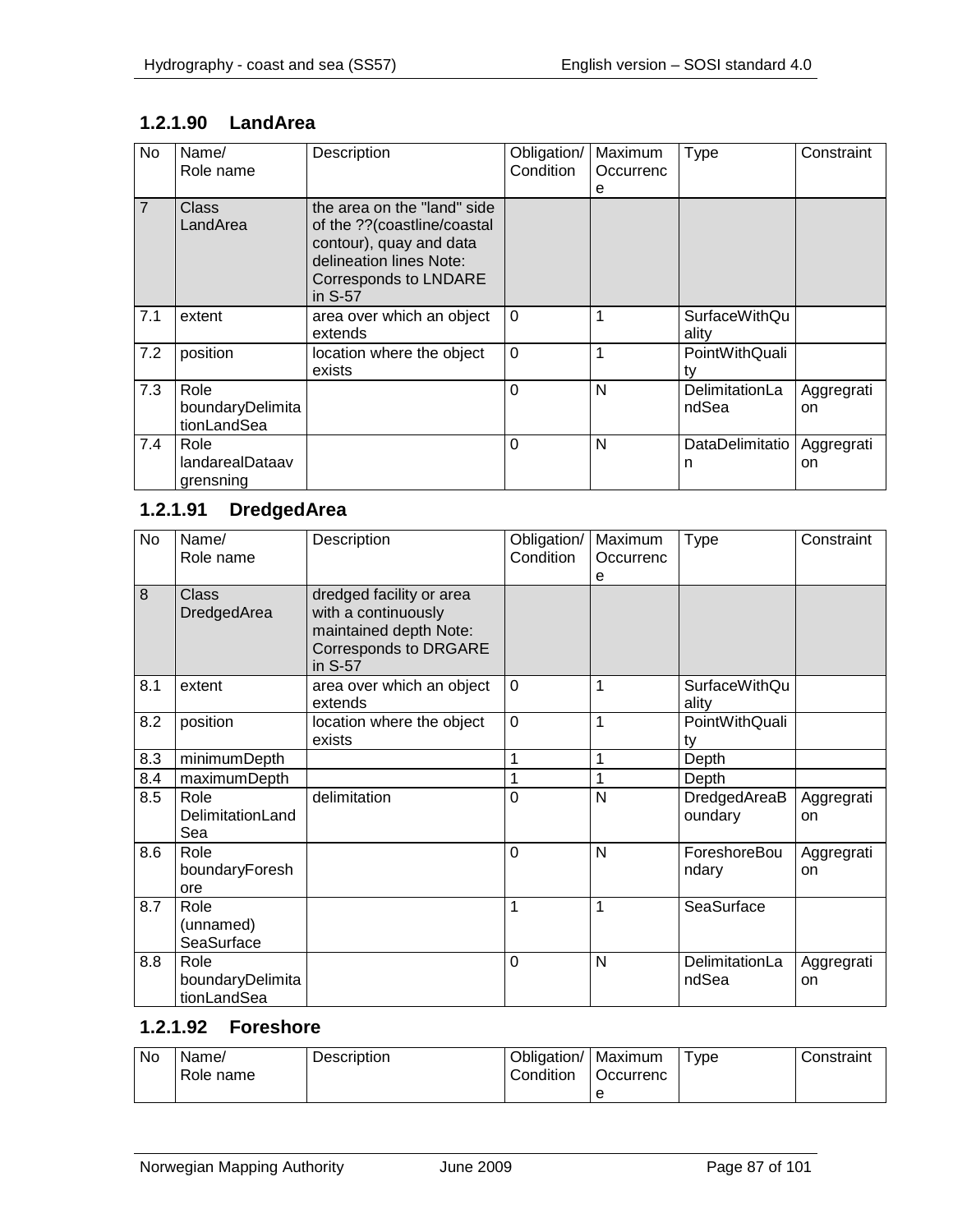| $\overline{9}$ | <b>Class</b><br>Foreshore       | that part of the seafloor<br>which extends from 0.5<br>metres below<br>??hydrographic/nautical<br>chart zero up to the<br>??coastline/coastal<br>contour Note: The<br>foreshore area is delimited<br>by the ??coastline/coastal<br>contour and the foreshore<br>line, which is the line at the<br>0.5 m level below<br>??hydrographic/nautical<br>chart zero. Corresponds to<br>DEPARE in S-57 |                |              |                               | Subtype of<br><b>SeaSurfac</b><br>e |
|----------------|---------------------------------|------------------------------------------------------------------------------------------------------------------------------------------------------------------------------------------------------------------------------------------------------------------------------------------------------------------------------------------------------------------------------------------------|----------------|--------------|-------------------------------|-------------------------------------|
| 9.1            | extent                          | area over which an object<br>extends                                                                                                                                                                                                                                                                                                                                                           | $\mathbf 0$    | 1            | <b>SurfaceWithQu</b><br>ality |                                     |
| 9.2            | position                        | location where the object<br>exists                                                                                                                                                                                                                                                                                                                                                            | $\overline{0}$ | 1            | PointWithQuali<br>tv          |                                     |
| 9.3            | Role<br>boundaryForesh<br>ore   |                                                                                                                                                                                                                                                                                                                                                                                                | $\overline{0}$ | $\mathsf{N}$ | ForeshoreBou<br>ndary         | Aggregrati<br>on                    |
| 9.4            | Role<br>(unnamed)<br>SeaSurface |                                                                                                                                                                                                                                                                                                                                                                                                | 1              | 1            | SeaSurface                    |                                     |
| 9.5            | Role<br>DelimitationLand<br>Sea | delimitation                                                                                                                                                                                                                                                                                                                                                                                   | $\mathbf 0$    | N            | DelimitationLa<br>ndSea       | Aggregrati<br>on                    |

# **1.2.1.93 ForeshoreBoundary**

| No       | Name/<br>Role name                    | Description                                                                                                                                                                                                                       | Obligation/<br>Condition | Maximum<br>Occurrenc<br>e | <b>Type</b>                 | Constraint                     |
|----------|---------------------------------------|-----------------------------------------------------------------------------------------------------------------------------------------------------------------------------------------------------------------------------------|--------------------------|---------------------------|-----------------------------|--------------------------------|
| 10       | <b>Class</b><br>ForeshoreBound<br>ary | boundary for foreshore<br>area, curve with depth<br>value of 0.5 m below K0,<br>the zero level of the<br>??hydrographic/nautical<br>chart Note: Corresponds<br>to DEPCNT in S-57 -57<br>with standard depth value<br>of $0.5$ (m) |                          |                           |                             | Subtype of<br>Depth<br>contour |
| 10.<br>1 | border                                | course following the<br>transition between<br>different real world<br>phenomena                                                                                                                                                   | 1                        | 1                         | <b>CurveWithQual</b><br>ity |                                |
| 10.<br>2 | depth                                 |                                                                                                                                                                                                                                   | 1                        | 1                         | Depth                       | Init Value<br>$=0,5$           |
| 10.<br>3 | Role<br>(unnamed)<br>Foreshore        |                                                                                                                                                                                                                                   | 1                        | 1                         | Foreshore                   |                                |
| 10.<br>4 | Role<br>(unnamed)<br>DepthArea        |                                                                                                                                                                                                                                   | $\mathbf 0$              | 1                         | DepthArea                   |                                |
| 10.      | Role                                  |                                                                                                                                                                                                                                   | $\mathbf 0$              | 1                         | DredgedArea                 |                                |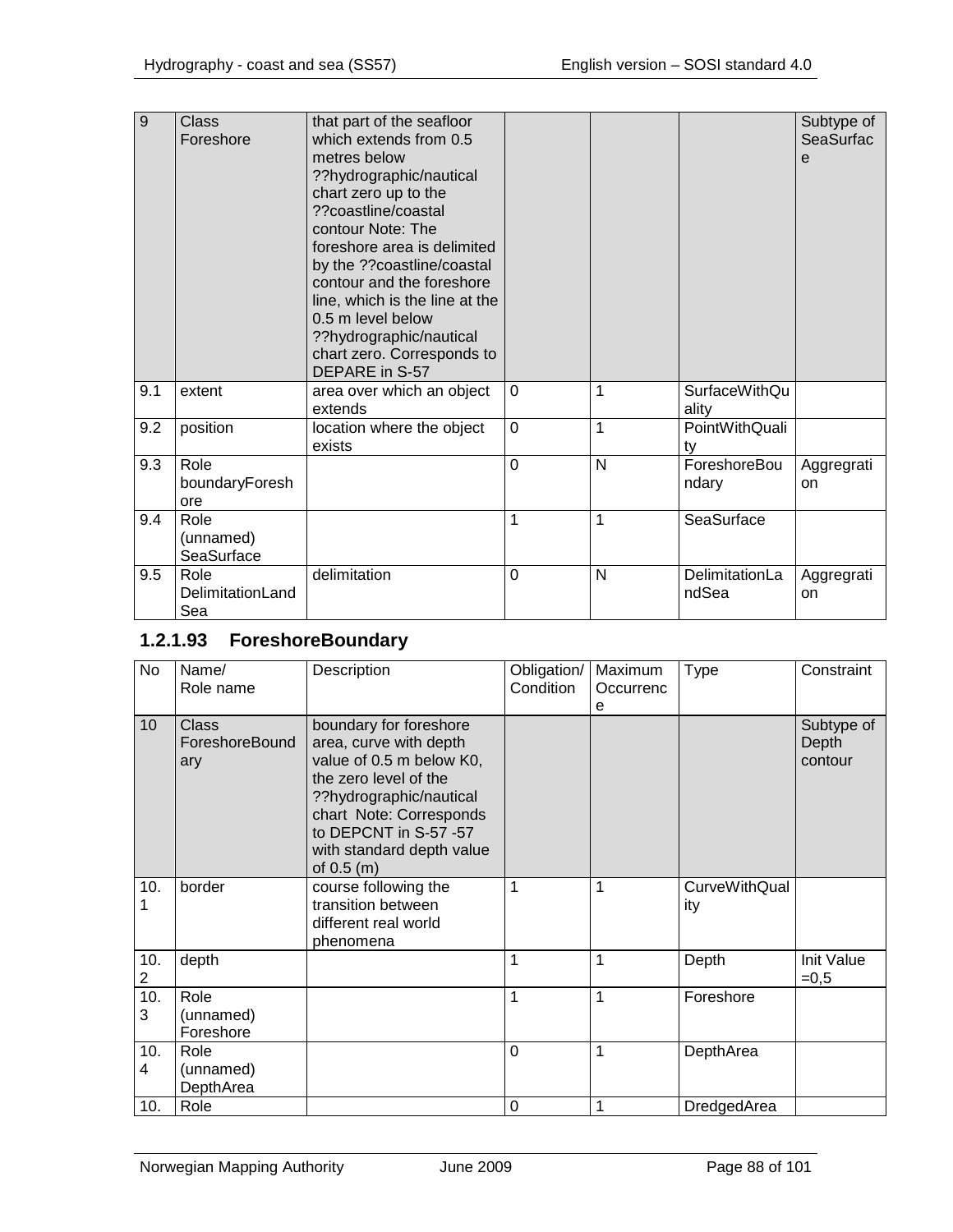| -<br>. .<br>-<br>ັ | .                                       |  |  |  |
|--------------------|-----------------------------------------|--|--|--|
|                    | -<br><b>1.2</b><br>$\mathbf{r}$<br>l Ud |  |  |  |

# **1.2.1.94 DredgedAreaBoundary**

| <b>No</b> | Name/<br>Role name               | Description                                                                         | Obligation/<br>Condition | Maximum<br>Occurrenc<br>е | Type                        | Constraint |
|-----------|----------------------------------|-------------------------------------------------------------------------------------|--------------------------|---------------------------|-----------------------------|------------|
| 11        | Class<br>DredgedAreaBou<br>ndary | boundary for dredged<br>facility or area with a<br>continuously maintained<br>depth |                          |                           |                             |            |
| 11.       | border                           | course following the<br>transition between<br>different real world<br>phenomena     | $\mathbf 1$              | 1                         | <b>CurveWithQual</b><br>ity |            |
| 11.<br>2  | Role<br>(unnamed)<br>DredgedArea |                                                                                     | 1                        | 1                         | DredgedArea                 |            |
| 11.<br>3  | Role<br>(unnamed)<br>DepthArea   |                                                                                     | $\mathbf 0$              | 1                         | DepthArea                   |            |

## **1.2.1.95 PhotogrDelimitationShallowArea**

| No  | Name/                                              | Description                                                                                                                          | Obligation/ | Maximum   | Type          | Constraint |
|-----|----------------------------------------------------|--------------------------------------------------------------------------------------------------------------------------------------|-------------|-----------|---------------|------------|
|     | Role name                                          |                                                                                                                                      | Condition   | Occurrenc |               |            |
|     |                                                    |                                                                                                                                      |             | е         |               |            |
| 12  | <b>Class</b><br>PhotogrDelimitati<br>onShallowArea | photogrammetric line<br>delimiting a shallow area.<br>An approximate<br>photogrammetric line<br>separating deep and<br>shallow water |             |           |               |            |
| 12. | centerline                                         | course followed by the                                                                                                               |             |           | CurveWithQual |            |
|     |                                                    | central part of the object                                                                                                           |             |           | itv           |            |

### **1.2.1.96 CoastlineTechnicalFacility**

| No       | Name/<br>Role name                      | Description                                                                                                                                               | Obligation/<br>Condition | Maximum<br>Occurrenc | <b>Type</b>                             | Constraint                            |
|----------|-----------------------------------------|-----------------------------------------------------------------------------------------------------------------------------------------------------------|--------------------------|----------------------|-----------------------------------------|---------------------------------------|
| 13       | Class<br>CoastlineTechnic<br>alFacility | indication of coastline<br>where this consists of<br>technical facilities, defined<br>as mean high ??tide/water<br>Note: Corresponds to<br>SLCONS in S-57 |                          | е                    |                                         | Subtype of<br>Delimitatio<br>nLandSea |
| 13.      | border                                  | course following the<br>transition between<br>different real world<br>phenomena                                                                           | 0                        |                      | <b>CurveWithQual</b><br>ity             |                                       |
| 13.<br>2 | centerline                              | course followed by the<br>central part of the Object                                                                                                      | $\Omega$                 |                      | <b>CurveWithQual</b><br>ity             |                                       |
| 13.<br>3 | categoryOfShorel<br>ineConstruction     | the category of the usage<br>of the shoreline<br>construction. Note: S-57                                                                                 | $\mathbf 0$              |                      | CategoryOfSh<br>orelineConstru<br>ction |                                       |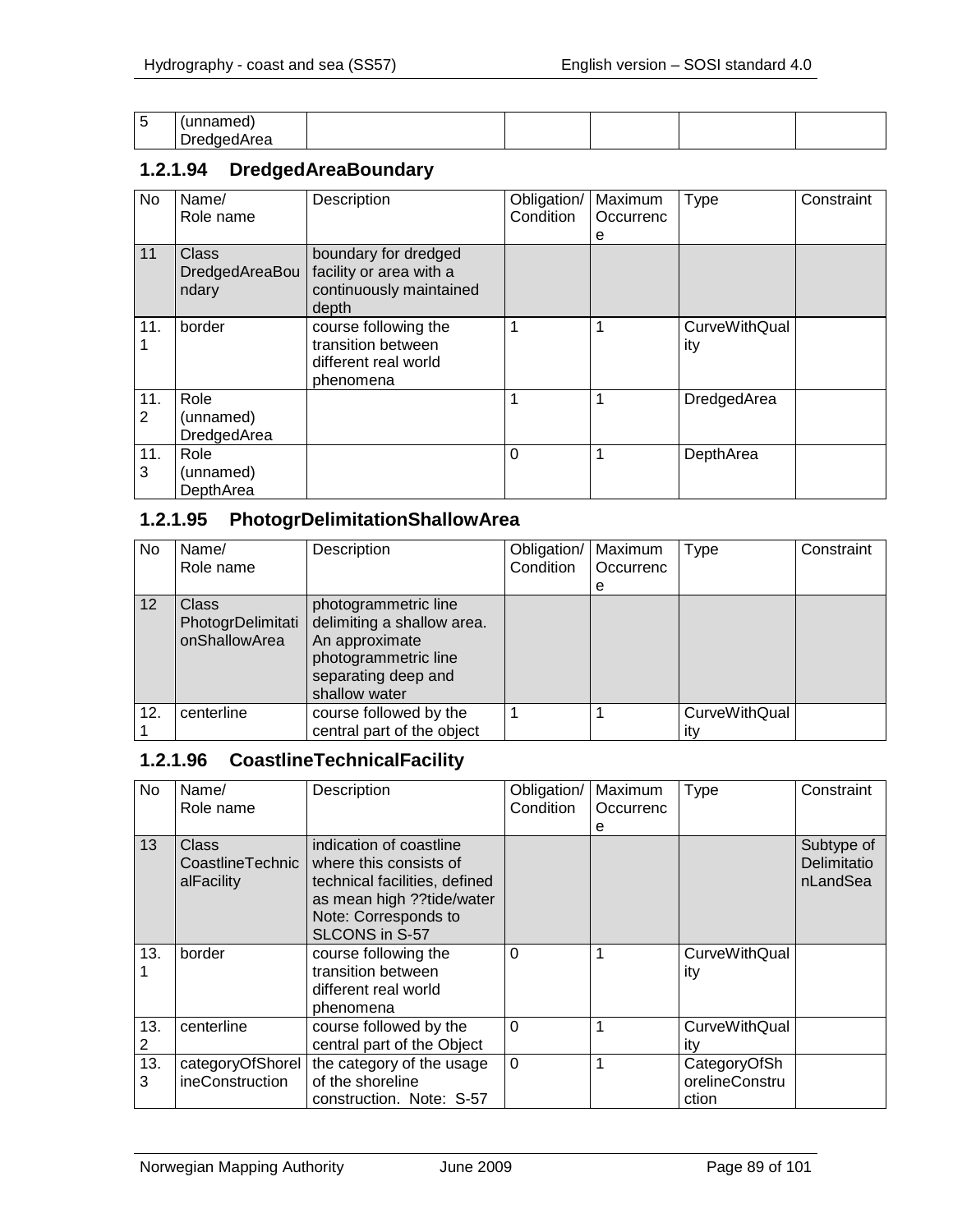|          |        | <b>CATSLC</b>                                                                                                 |  |                           |  |
|----------|--------|---------------------------------------------------------------------------------------------------------------|--|---------------------------|--|
| 13.<br>4 | Level  | coastalReference   the coastline reference<br>level. Note: not S-57<br><b>VERDAT</b> but distantly<br>related |  | CoastalRefere<br>nceLevel |  |
| 13.<br>5 | height | the value of the vertical<br>distance to the highest<br>point of the object. Note:<br>S-57 HEIGHT             |  | Real                      |  |

## **1.2.1.97 UnchartedOceanSurveyedBoundary**

| No                    | Name/<br>Role name                                         | Description                                                                     | Obligation/<br>Condition | Maximum<br>Occurrenc<br>е | <b>Type</b>                        | Constraint |
|-----------------------|------------------------------------------------------------|---------------------------------------------------------------------------------|--------------------------|---------------------------|------------------------------------|------------|
| 14                    | Class<br>UnchartedOcean<br>SurveyedBounda                  | boundary against an<br>uncharted/non-surveyed<br>area                           |                          |                           |                                    |            |
| 14.                   | border                                                     | course following the<br>transition between<br>different real world<br>phenomena |                          |                           | <b>CurveWithQual</b><br>ity        |            |
| 14.<br>$\overline{2}$ | Role<br>(unnamed)<br><b>UnchartedOcean</b><br>SurveyedArea |                                                                                 |                          |                           | UnchartedOce<br>anSurveyedAr<br>ea |            |

## **1.2.1.98 UnchartedOceanSurveyedArea**

| No       | Name/<br>Role name                             | Description                                                  | Obligation/<br>Condition | Maximum<br>Occurrenc<br>е | <b>Type</b>                            | Constraint                            |
|----------|------------------------------------------------|--------------------------------------------------------------|--------------------------|---------------------------|----------------------------------------|---------------------------------------|
| 15       | Class<br><b>UnchartedOcean</b><br>SurveyedArea | area which is uncharted or<br>which has not been<br>surveyed |                          |                           |                                        | Subtype of<br>Delimitatio<br>nLandSea |
| 15.      | extent                                         | objektets utstrekning                                        | 0                        |                           | <b>SurfaceWithQu</b><br>ality          |                                       |
| 15.<br>2 | position                                       | location where the object<br>exists                          | $\Omega$                 |                           | PointWithQuali<br>tv                   |                                       |
| 15.<br>3 | Role<br>boundaryUnchart<br>edOceanSurveye<br>d |                                                              | 0                        | N                         | UnchartedOce<br>anSurveyedBo<br>undary | Aggregrati<br>on                      |
| 15.<br>4 | Role<br>DelimitationLand<br>Sea                | delimitation                                                 | 0                        | N                         | DelimitationLa<br>ndSea                | Aggregrati<br>on                      |

## **1.2.1.99 DelimitationLandSea**

| No | Name/            | Description           | Obligation/   Maximum |             | Type | Constraint |
|----|------------------|-----------------------|-----------------------|-------------|------|------------|
|    | Role name        |                       | Condition             | l Occurrenc |      |            |
|    |                  |                       |                       | е           |      |            |
| 16 | Class            | abstract class which  |                       |             |      | Abstract   |
|    | DelimitationLand | expresses that the    |                       |             |      |            |
|    | Sea              | boundary between land |                       |             |      |            |
|    |                  | and sea consists of   |                       |             |      |            |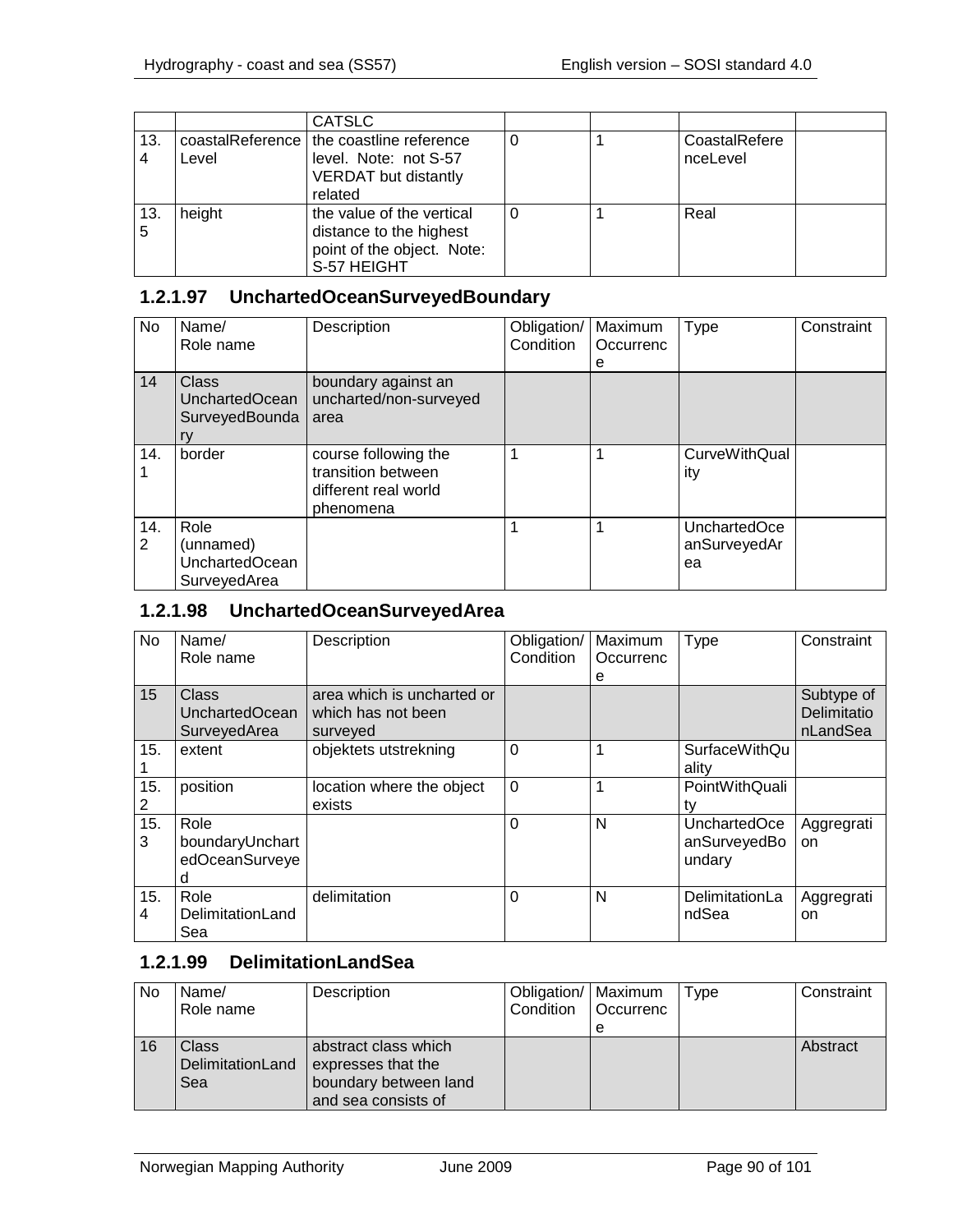|                       |                                                            | Coastline, Coastal<br>delimitation and<br>CoastlineTechnicalFacility |              |                |                                           |  |
|-----------------------|------------------------------------------------------------|----------------------------------------------------------------------|--------------|----------------|-------------------------------------------|--|
| 16.                   | Role<br>(unnamed)<br>SeaSurface                            |                                                                      | 1            | 1              | SeaSurface                                |  |
| 16.<br>$\overline{2}$ | Role<br>(unnamed)<br>LandArea                              |                                                                      | 1            | 1              | LandArea                                  |  |
| 16.<br>3              | Role<br>(unnamed)<br>DepthArea                             |                                                                      | $\Omega$     | N              | DepthArea                                 |  |
| 16.<br>4              | Role<br>(unnamed)<br>Foreshore                             |                                                                      | $\mathbf{1}$ | $\overline{1}$ | Foreshore                                 |  |
| 16.<br>5              | Role<br>(unnamed)<br><b>UnchartedOcean</b><br>SurveyedArea |                                                                      | 1            | 1              | <b>UnchartedOce</b><br>anSurveyedAr<br>ea |  |
| 16.<br>6              | Role<br>(unnamed)<br>DredgedArea                           |                                                                      | 1            | 1              | DredgedArea                               |  |

# **1.2.1.100 Skerry**

| No.      | Name/<br>Role name                         | Description                                                                                                             | Obligation/<br>Condition | Maximum<br>Occurrenc<br>e | <b>Type</b>               | Constraint             |
|----------|--------------------------------------------|-------------------------------------------------------------------------------------------------------------------------|--------------------------|---------------------------|---------------------------|------------------------|
| 17       | Class<br><b>Skerry</b>                     | generalised point object<br>for small islands or land<br>area                                                           |                          |                           |                           | Subtype of<br>LandArea |
| 17.      | position                                   | location where the object<br>exists                                                                                     | $\mathbf{1}$             | 1                         | PointWithQuali<br>tv      |                        |
| 17.<br>2 | coastalReference<br>Level                  | the coastline's reference<br>level. Note: not S-57's<br><b>VERDAT</b> but distantly<br>related                          | $\Omega$                 | 1                         | CoastalRefere<br>nceLevel |                        |
| 17.<br>3 | elevation                                  | The altitude of the ground<br>level of an object,<br>measured from a specified<br>vertical datum. Note: S-<br>57 ELEVAT | $\Omega$                 | 1                         | Real                      |                        |
| 17.<br>4 | categoryOfShorel<br><i>ineConstruction</i> | the category of the usage<br>of the shoreline<br>construction. Note: S-57<br><b>CATSLC</b>                              | $\Omega$                 | 1                         | CoastalRefere<br>nceLevel |                        |

## **1.2.1.101 Association <<Topo>> DepthArea-Depth contour**

| No  | Name/<br>Role name                        | Description  | Obligation/   Maximum<br>Condition | Occurrenc | Type          | Constraint |
|-----|-------------------------------------------|--------------|------------------------------------|-----------|---------------|------------|
|     |                                           |              |                                    | e         |               |            |
| 18  | Association<br>DepthArea-Depth<br>contour |              |                                    |           |               |            |
| 18. | Role                                      | delimitation |                                    |           | Depth contour | Aggregatio |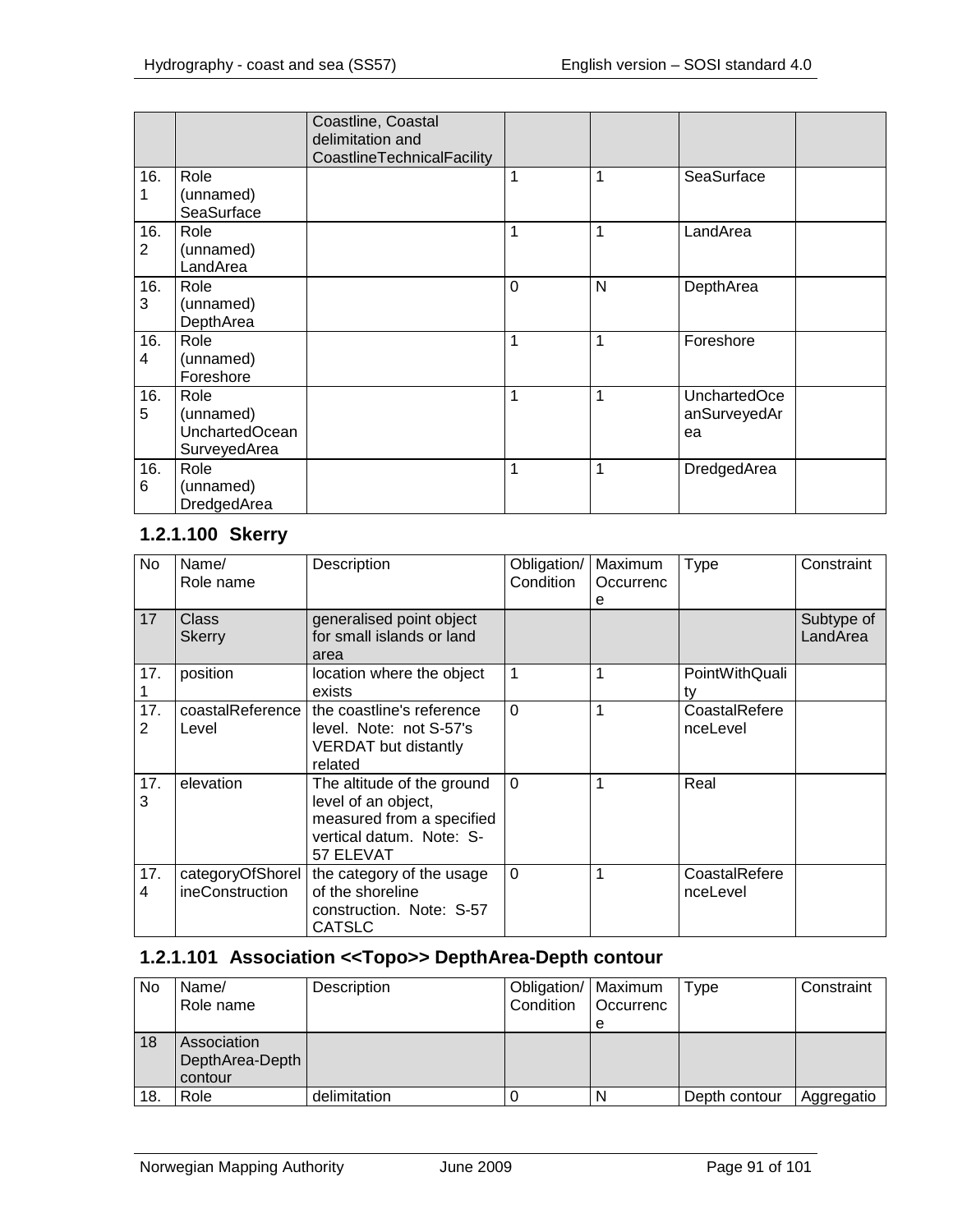|          | DepthContour |  |           |  |
|----------|--------------|--|-----------|--|
| 18.<br>ົ | Role         |  | DepthArea |  |
| ∠        | (unnamed)    |  |           |  |
|          | DepthArea    |  |           |  |

### **1.2.1.102 Association <<Topo>> Foreshore -ForeshoreBoundary**

| No  | Name/          | Description | Obligation/ | Maximum   | <b>Type</b>  | Constraint |
|-----|----------------|-------------|-------------|-----------|--------------|------------|
|     | Role name      |             | Condition   | Occurrenc |              |            |
|     |                |             |             | е         |              |            |
| 19  | Association    |             |             |           |              |            |
|     | Foreshore -    |             |             |           |              |            |
|     | ForeshoreBound |             |             |           |              |            |
|     | ary            |             |             |           |              |            |
| 19. | Role           |             | 0           | N         | ForeshoreBou | Aggregatio |
|     | boundaryForesh |             |             |           | ndary        | n          |
|     | ore            |             |             |           |              |            |
| 19. | Role           |             |             |           | Foreshore    |            |
| 2   | (unnamed)      |             |             |           |              |            |
|     | Foreshore      |             |             |           |              |            |

### **1.2.1.103 Association <<Topo>> SeaSurface-DelimitationLandSea**

| No.      | Name/<br>Role name                                    | Description                   | Obligation/<br>Condition | Maximum<br>Occurrenc<br>e | Type                    | Constraint      |
|----------|-------------------------------------------------------|-------------------------------|--------------------------|---------------------------|-------------------------|-----------------|
| 20       | Association<br>SeaSurface-<br>DelimitationLand<br>Sea |                               |                          |                           |                         |                 |
| 20.      | Role<br>SeaRiverDelineat   n<br>ion                   | seaSurfaceLandDelimitatio   0 |                          | N                         | DelimitationLa<br>ndSea | Aggregatio<br>n |
| 20.<br>2 | Role<br>(unnamed)<br>SeaSurface                       |                               |                          |                           | SeaSurface              |                 |

## **1.2.1.104 Association <<Topo>> DredgedArea-DredgedAreaBoundary**

| No       | Name/<br>Role name                                     | Description  | Obligation/<br>Condition | Maximum<br>Occurrenc<br>е | Type                    | Constraint      |
|----------|--------------------------------------------------------|--------------|--------------------------|---------------------------|-------------------------|-----------------|
| 21       | Association<br>DredgedArea-<br>DredgedAreaBou<br>ndary |              |                          |                           |                         |                 |
| 21.      | Role<br><b>DelimitationLand</b><br>Sea                 | delimitation | $\Omega$                 | N                         | DredgedAreaB<br>oundary | Aggregatio<br>n |
| 21.<br>2 | Role<br>(unnamed)<br>DredgedArea                       |              | 1                        |                           | DredgedArea             |                 |

## **1.2.1.105 Association <<Topo>> LandArea -DelimitationLandSea**

| No | Name/<br>Role name | <b>Description</b> | Obligation/<br>Condition | '   Maximum<br>Occurrenc | vpe <sup>-</sup> | Constraint |
|----|--------------------|--------------------|--------------------------|--------------------------|------------------|------------|
|    |                    |                    |                          |                          |                  |            |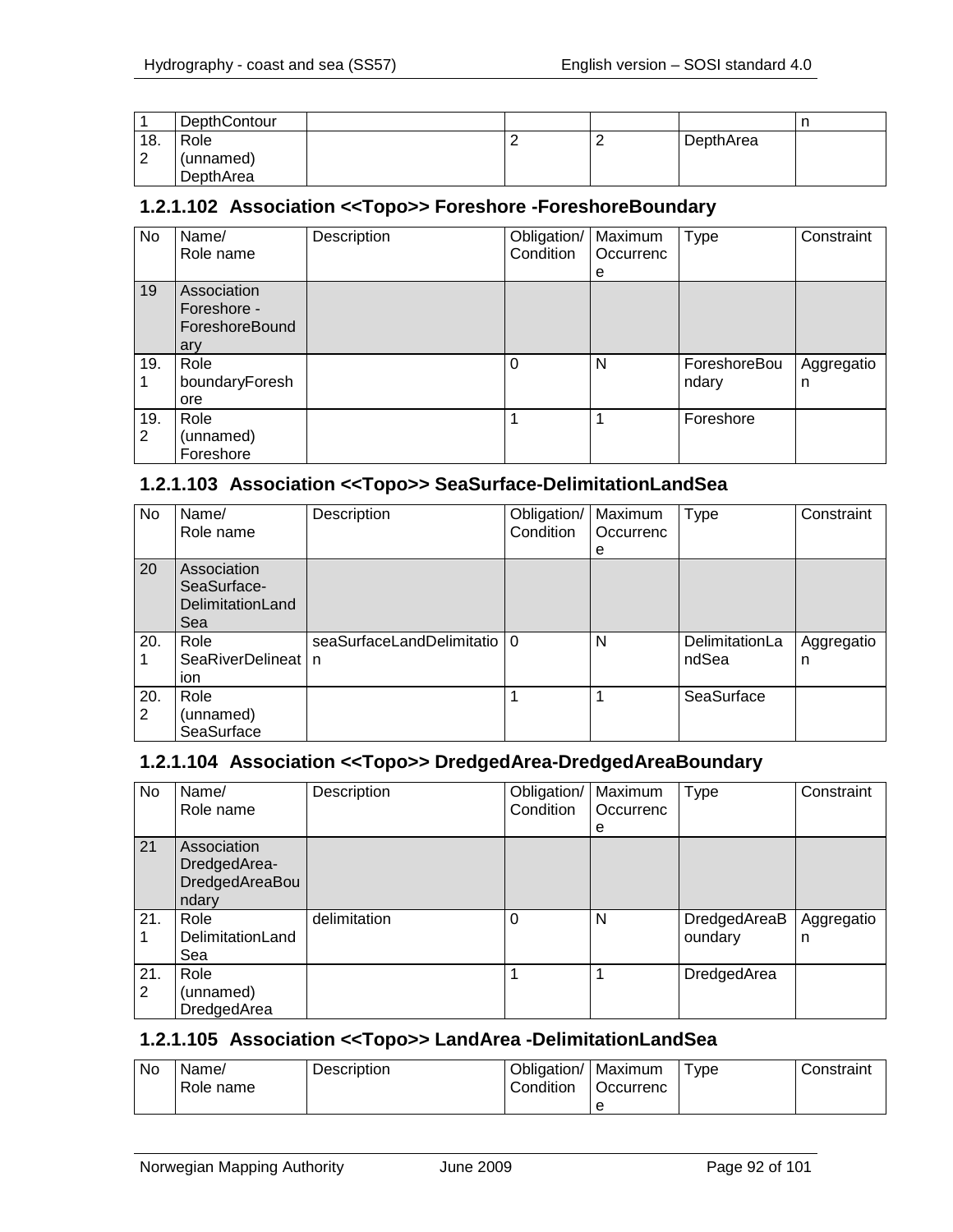| 22       | Association<br>LandArea -<br>DelimitationLand<br>Sea |  |   |                         |                 |
|----------|------------------------------------------------------|--|---|-------------------------|-----------------|
| 22.      | Role<br>boundaryDelimita<br>tionLandSea              |  | N | DelimitationLa<br>ndSea | Aggregatio<br>n |
| 22.<br>2 | Role<br>(unnamed)<br>LandArea                        |  |   | LandArea                |                 |

# **1.2.1.106 Association <<Topo>> DepthArea-ForeshoreBoundary**

| No. | Name/          | Description | Obligation/ | Maximum   | Type         | Constraint |
|-----|----------------|-------------|-------------|-----------|--------------|------------|
|     | Role name      |             | Condition   | Occurrenc |              |            |
|     |                |             |             | е         |              |            |
| 23  | Association    |             |             |           |              |            |
|     | DepthArea-     |             |             |           |              |            |
|     | ForeshoreBound |             |             |           |              |            |
|     | ary            |             |             |           |              |            |
| 23. | Role           |             | 0           | N         | ForeshoreBou | Aggregatio |
|     | boundaryForesh |             |             |           | ndary        | n          |
|     | ore            |             |             |           |              |            |
| 23. | Role           |             | 0           |           | DepthArea    |            |
| 2   | (unnamed)      |             |             |           |              |            |
|     | DepthArea      |             |             |           |              |            |

### **1.2.1.107 Association <<Topo>> DepthArea-DredgedAreaBoundary**

| No       | Name/<br>Role name                                   | Description | Obligation/   Maximum<br>Condition | Occurrenc | Type                    | Constraint      |
|----------|------------------------------------------------------|-------------|------------------------------------|-----------|-------------------------|-----------------|
|          |                                                      |             |                                    | e         |                         |                 |
| 24       | Association<br>DepthArea-<br>DredgedAreaBou<br>ndary |             |                                    |           |                         |                 |
| 24.      | Role<br>boundaryDredge<br>dArea                      |             | $\Omega$                           | N         | DredgedAreaB<br>oundary | Aggregatio<br>n |
| 24.<br>2 | Role<br>(unnamed)<br>DepthArea                       |             | $\Omega$                           | 1         | DepthArea               |                 |

### **1.2.1.108 Association <<Topo>> LandArea -DataDelimitation**

| No       | Name/<br>Role name                                   | Description | Obligation/<br>Condition | Maximum<br>Occurrenc<br>е | <b>Type</b>          | Constraint      |
|----------|------------------------------------------------------|-------------|--------------------------|---------------------------|----------------------|-----------------|
| 25       | Association<br>LandArea -<br><b>DataDelimitation</b> |             |                          |                           |                      |                 |
| 25.      | Role<br>landarealDataav<br>grensning                 |             | 0                        | N                         | DataDelimitatio<br>n | Aggregatio<br>n |
| 25.<br>2 | Role<br>(unnamed)<br>LandArea                        |             | $\Omega$                 |                           | LandArea             |                 |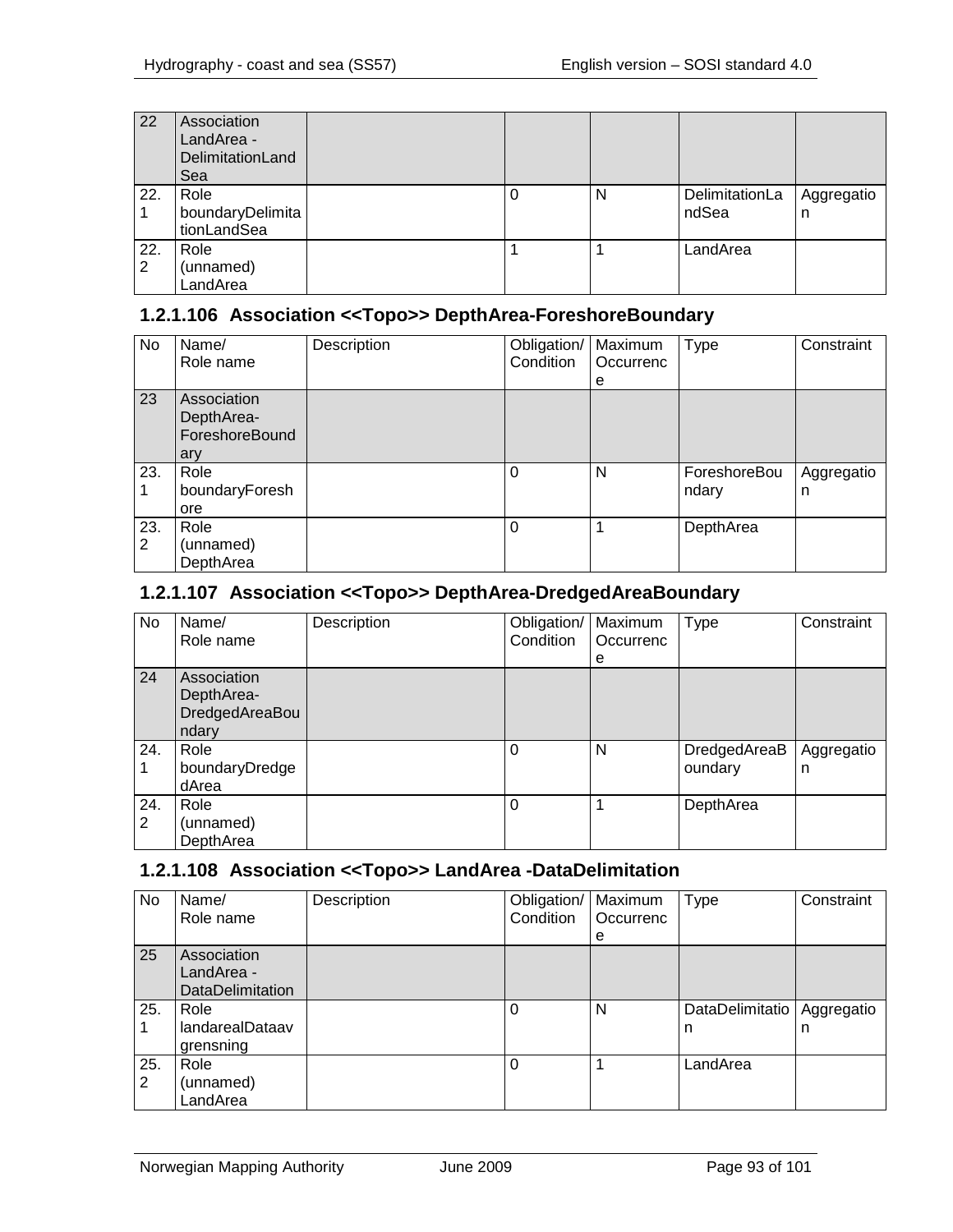| 1.2.1.109 Association << Topo>> SeaSurface-DataDelimitation |  |
|-------------------------------------------------------------|--|
|                                                             |  |

| No       | Name/<br>Role name                                    | Description | Obligation/<br>Condition | Maximum<br>Occurrenc | Type                 | Constraint      |
|----------|-------------------------------------------------------|-------------|--------------------------|----------------------|----------------------|-----------------|
| 26       | Association<br>SeaSurface-<br><b>DataDelimitation</b> |             |                          | е                    |                      |                 |
| 26.      | Role<br>havflateDataavgr<br>ensning                   |             |                          | N                    | DataDelimitatio<br>n | Aggregatio<br>n |
| 26.<br>2 | Role<br>(unnamed)<br>SeaSurface                       |             |                          | 2                    | SeaSurface           |                 |

## **1.2.1.110 Association <<Topo>> DredgedArea-ForeshoreBoundary**

| No       | Name/<br>Role name                                   | Description | Obligation/<br>Condition | Maximum<br>Occurrenc<br>е | <b>Type</b>           | Constraint      |
|----------|------------------------------------------------------|-------------|--------------------------|---------------------------|-----------------------|-----------------|
| 27       | Association<br>DredgedArea-<br>ForeshoreBound<br>ary |             |                          |                           |                       |                 |
| 27.      | Role<br>boundaryForesh<br>ore                        |             | 0                        | N                         | ForeshoreBou<br>ndary | Aggregatio<br>n |
| 27.<br>2 | Role<br>(unnamed)<br>DredgedArea                     |             | $\Omega$                 |                           | DredgedArea           |                 |

## **1.2.1.111 Association SeaSurface-Foreshore**

| No  | Name/       | Description | Obligation/ | Maximum   | Type       | Constraint |
|-----|-------------|-------------|-------------|-----------|------------|------------|
|     | Role name   |             | Condition   | Occurrenc |            |            |
|     |             |             |             | е         |            |            |
| 28  | Association |             |             |           |            |            |
|     | SeaSurface- |             |             |           |            |            |
|     | Foreshore   |             |             |           |            |            |
| 28. | Role        |             |             |           | Foreshore  | Aggregatio |
|     | (unnamed)   |             |             |           |            | n          |
|     | Foreshore   |             |             |           |            |            |
| 28. | Role        |             |             |           | SeaSurface |            |
| 2   | (unnamed)   |             |             |           |            |            |
|     | SeaSurface  |             |             |           |            |            |

# **1.2.1.112 Association SeaSurface-DepthArea**

| No  | Name/<br>Role name                      | Description | Obligation/   Maximum<br>Condition | <b>Occurrenc</b><br>e | Type      | Constraint      |
|-----|-----------------------------------------|-------------|------------------------------------|-----------------------|-----------|-----------------|
| 29  | Association<br>SeaSurface-<br>DepthArea |             |                                    |                       |           |                 |
| 29. | Role<br>(unnamed)<br>DepthArea          |             |                                    |                       | DepthArea | Aggregatio<br>n |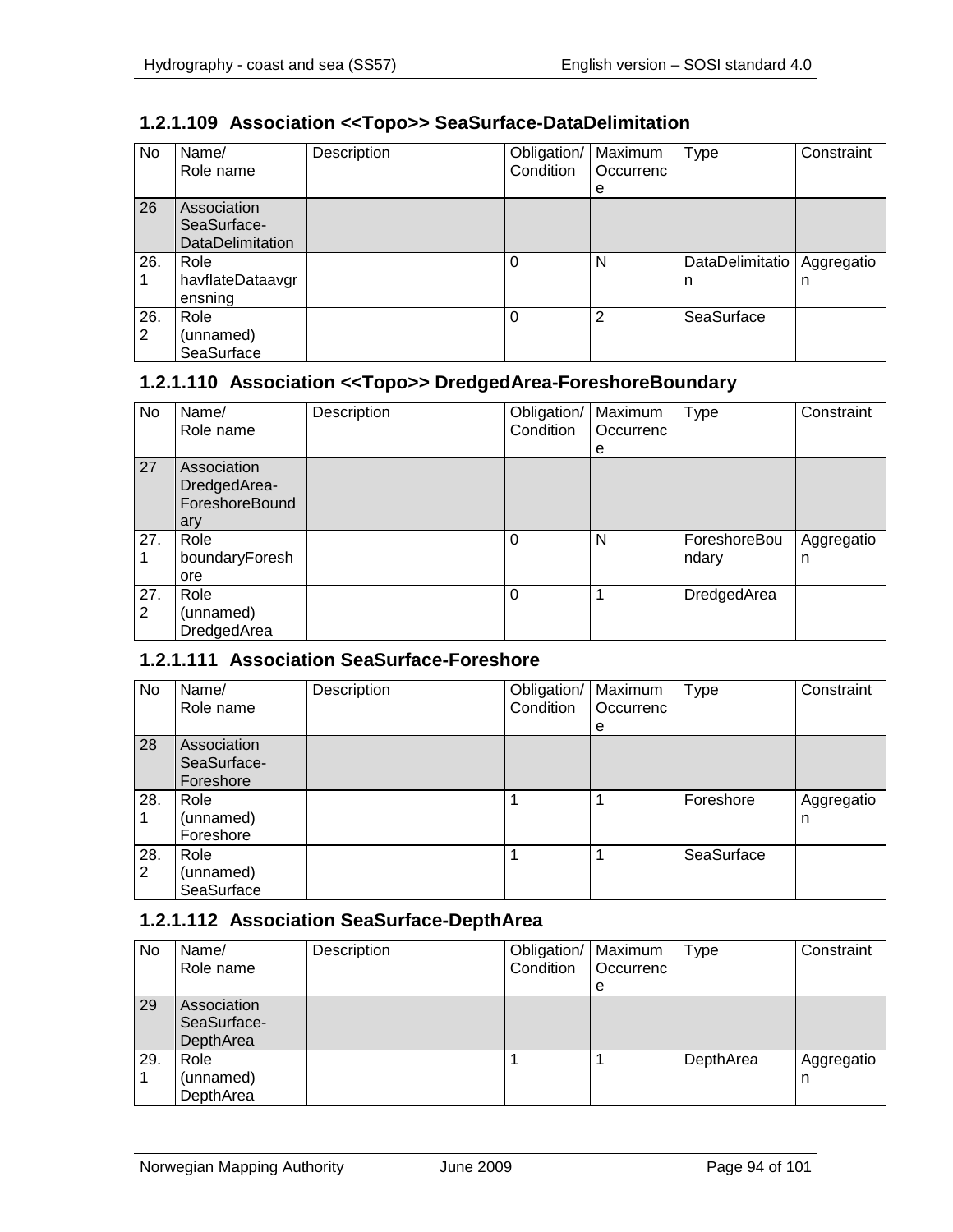| 29.    | Role       |  | SeaSurface |  |
|--------|------------|--|------------|--|
| ⌒<br>▵ | (unnamed)  |  |            |  |
|        | SeaSurface |  |            |  |

#### **1.2.1.113 Association SeaSurface-DredgedArea**

| No       | Name/<br>Role name                        | Description | Obligation/<br>Condition | Maximum<br>Occurrenc<br>е | Type        | Constraint      |
|----------|-------------------------------------------|-------------|--------------------------|---------------------------|-------------|-----------------|
| 30       | Association<br>SeaSurface-<br>DredgedArea |             |                          |                           |             |                 |
| 30.      | Role<br>MudretOmråde                      |             |                          | N                         | DredgedArea | Aggregatio<br>n |
| 30.<br>2 | Role<br>(unnamed)<br>SeaSurface           |             |                          |                           | SeaSurface  |                 |

### **1.2.1.114 Association <<Topo>> DepthArea-DelimitationLandSea**

| No  | Name/                   | Description | Obligation/ | Maximum   | <b>Type</b>    | Constraint |
|-----|-------------------------|-------------|-------------|-----------|----------------|------------|
|     | Role name               |             | Condition   | Occurrenc |                |            |
|     |                         |             |             | е         |                |            |
| 31  | Association             |             |             |           |                |            |
|     | DepthArea-              |             |             |           |                |            |
|     | <b>DelimitationLand</b> |             |             |           |                |            |
|     | Sea                     |             |             |           |                |            |
| 31. | Role                    |             | 0           | N         | DelimitationLa | Aggregatio |
|     | boundaryDelimita        |             |             |           | ndSea          | n          |
|     | tionLandSea             |             |             |           |                |            |
| 31. | Role                    |             | 0           | N         | DepthArea      |            |
| 2   | (unnamed)               |             |             |           |                |            |
|     | DepthArea               |             |             |           |                |            |

#### **1.2.1.115 Association <<Topo>> UnchartedOceanSurveyedArea-UnchartedOceanSurveyedBoundary**

| No       | Name/<br>Role name                                                                                     | Description | Obligation/<br>Condition | Maximum<br>Occurrenc<br>е | Type                                      | Constraint      |
|----------|--------------------------------------------------------------------------------------------------------|-------------|--------------------------|---------------------------|-------------------------------------------|-----------------|
| 32       | Association<br><b>UnchartedOcean</b><br>SurveyedArea-<br><b>UnchartedOcean</b><br>SurveyedBounda<br>ry |             |                          |                           |                                           |                 |
| 32.      | Role<br>boundaryUnchart<br>edOceanSurveye<br>d                                                         |             | 0                        | N                         | UnchartedOce<br>anSurveyedBo<br>undary    | Aggregatio<br>n |
| 32.<br>2 | Role<br>(unnamed)<br><b>UnchartedOcean</b><br>SurveyedArea                                             |             |                          |                           | <b>UnchartedOce</b><br>anSurveyedAr<br>ea |                 |

#### **1.2.1.116 Association <<Topo>> Foreshore -DelimitationLandSea**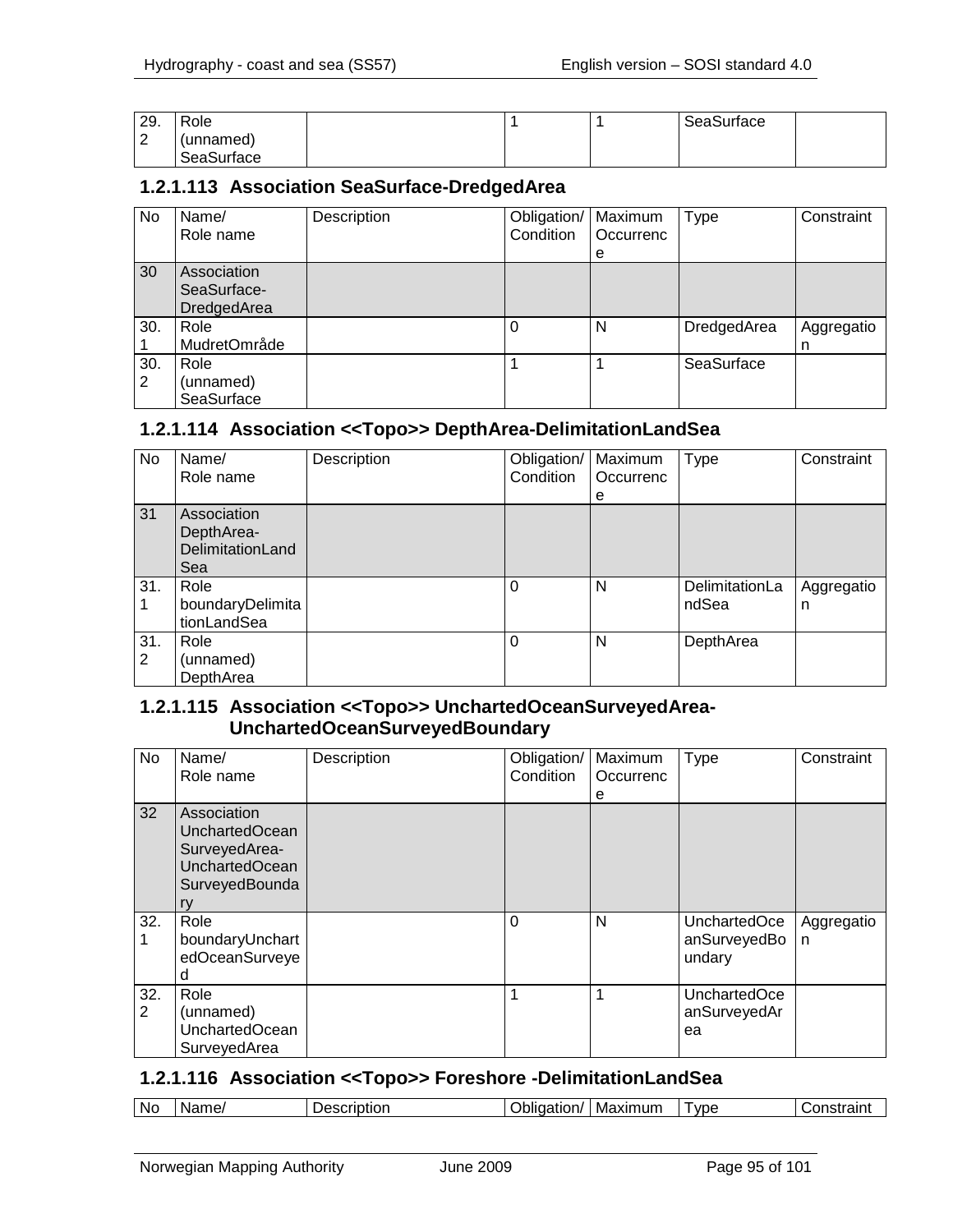|     | Role name               |              | Condition | Occurrenc |                |            |
|-----|-------------------------|--------------|-----------|-----------|----------------|------------|
|     |                         |              |           | е         |                |            |
| 33  | Association             |              |           |           |                |            |
|     | Foreshore -             |              |           |           |                |            |
|     | DelimitationLand        |              |           |           |                |            |
|     | Sea                     |              |           |           |                |            |
| 33. | Role                    | delimitation | 0         | N         | DelimitationLa | Aggregatio |
|     | <b>DelimitationLand</b> |              |           |           | ndSea          | n          |
|     | Sea                     |              |           |           |                |            |
| 33. | Role                    |              |           |           | Foreshore      |            |
| 2   | (unnamed)               |              |           |           |                |            |
|     | Foreshore               |              |           |           |                |            |

### **1.2.1.117 Association <<Topo>> UnchartedOceanSurveyedArea-DelimitationLandSea**

| No       | Name/<br>Role name                                                                      | Description  | Obligation/<br>Condition | Maximum<br>Occurrenc<br>е | <b>Type</b>                        | Constraint      |
|----------|-----------------------------------------------------------------------------------------|--------------|--------------------------|---------------------------|------------------------------------|-----------------|
| 34       | Association<br><b>UnchartedOcean</b><br>SurveyedArea-<br><b>DelimitationLand</b><br>Sea |              |                          |                           |                                    |                 |
| 34.      | Role<br><b>DelimitationLand</b><br>Sea                                                  | delimitation | 0                        | N                         | DelimitationLa<br>ndSea            | Aggregatio<br>n |
| 34.<br>2 | Role<br>(unnamed)<br><b>UnchartedOcean</b><br>SurveyedArea                              |              |                          |                           | UnchartedOce<br>anSurveyedAr<br>ea |                 |

## **1.2.1.118 Association <<Topo>> DredgedArea-DelimitationLandSea**

| No       | Name/<br>Role name                                     | Description | Obligation/<br>Condition | Maximum<br>Occurrenc<br>е | Type                    | Constraint      |
|----------|--------------------------------------------------------|-------------|--------------------------|---------------------------|-------------------------|-----------------|
| 35       | Association<br>DredgedArea-<br>DelimitationLand<br>Sea |             |                          |                           |                         |                 |
| 35.      | Role<br>boundaryDelimita<br>tionLandSea                |             | $\Omega$                 | N                         | DelimitationLa<br>ndSea | Aggregatio<br>n |
| 35.<br>2 | Role<br>(unnamed)<br>DredgedArea                       |             |                          |                           | DredgedArea             |                 |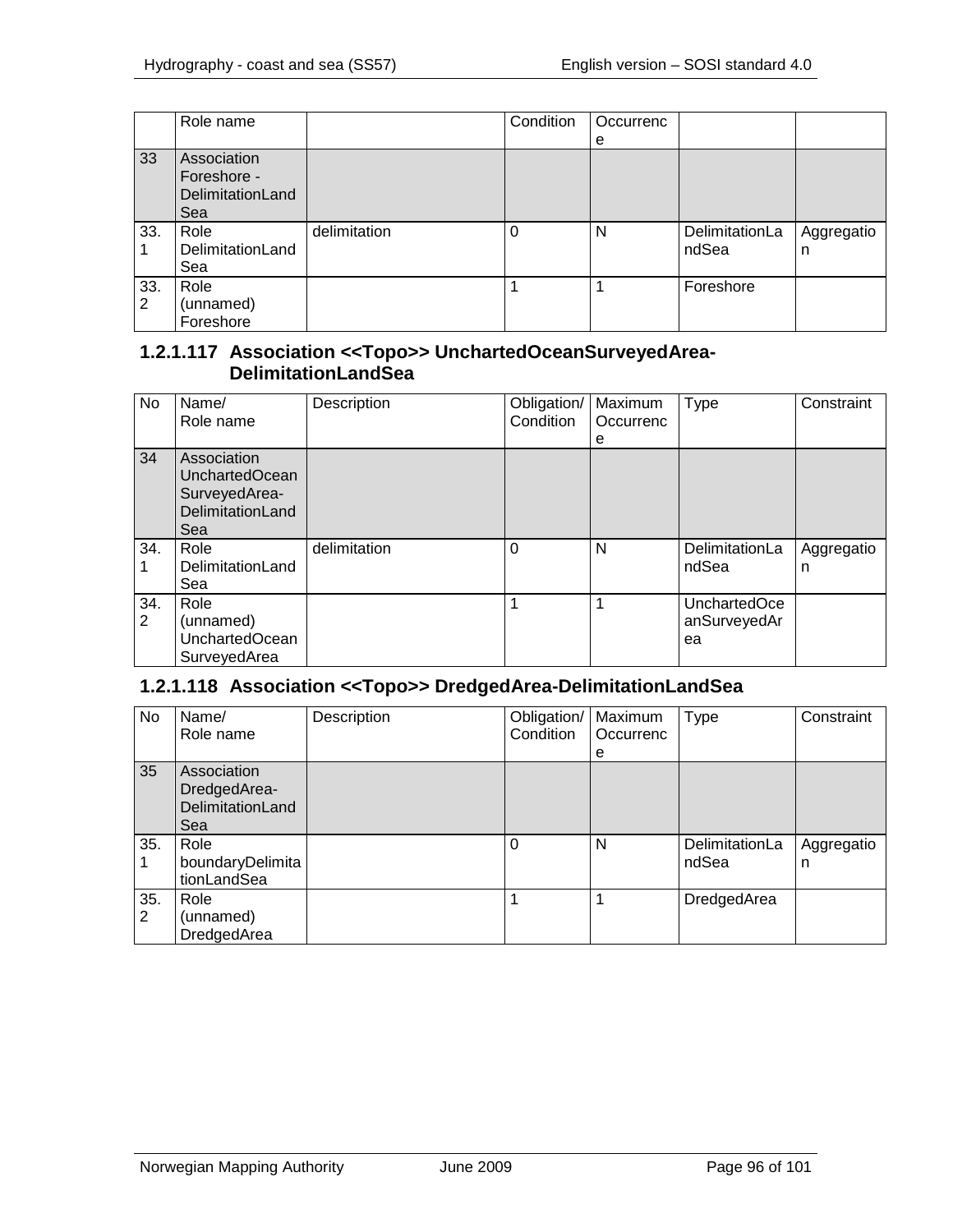#### **1.2.1.119 CodeLists**

### **1.2.1.119.1 <<CodeList>> CategoryOfCoastline**

| $\overline{\mathsf{N}}$ r | Code name           | Definition/Description                           | Code |
|---------------------------|---------------------|--------------------------------------------------|------|
| $\overline{1}$            | CodeList            | the category of the coastline. Note: S-57 CATCOA |      |
|                           | CategoryOfCoastline |                                                  |      |
| 1.1                       | Steep coast         |                                                  |      |
| 1.2                       | Flat coast          |                                                  |      |
| 1.3                       | Sandy shore         |                                                  |      |
| 1.4                       | Stony/Shingly shore |                                                  |      |
| 1.5                       | Glacier             |                                                  |      |

### **1.2.1.119.2 <<CodeList>> CoastalReferenceLevel**

| <b>Nr</b>      | Code name                   | Definition/Description                                                         | Code         |
|----------------|-----------------------------|--------------------------------------------------------------------------------|--------------|
| $\overline{2}$ | CodeList                    | the coastline's reference level. Note: not S-57's VERDAT but distantly related |              |
|                | CoastalReferenceLevel       |                                                                                |              |
| 2.1            | Photogrammetric water level |                                                                                | <b>FOTOV</b> |
| 2.2            | Mean sea level              |                                                                                | ' K0         |
| 2.3            | Mean high water             |                                                                                | <b>MHV</b>   |
| 2.4            | Contour, not verified       |                                                                                | <b>USIKR</b> |

### **1.2.1.119.3 <<CodeList>> DepthType**

| <b>Nr</b> | Code name           | Definition/Description                                                                             | Code |
|-----------|---------------------|----------------------------------------------------------------------------------------------------|------|
| 3         | CodeList            | classification of DepthPoint (not S-57)                                                            |      |
|           | DepthType           |                                                                                                    |      |
| 3.1       | Unspecified         | dybdepunkt som ikke tilhører en av de andre kategoriene                                            |      |
| 3.2       | Saddle point        | dybdepunkt hvor det er grunnere i to retninger og dypere i to retninger                            |      |
| 3.3       | Snag point          | dybdepunkt som representerer en knekk i terrenget, hvor bunnen begynner å helle bratt              |      |
|           |                     | nedover                                                                                            |      |
| 3.4       | Reversed snag-point | dybdepunkt som representerer en knekk i terrenget, hvor bunnen går over fra å helle bratt til å  4 |      |
|           |                     | helle slakt. F eks innerste punktet i en dalbunn                                                   |      |
| 3.5       | Deep point          | dybdepunkt som er dypeste punkt i et område                                                        |      |
| 3.6       | Quay depths         | dybdemålinger utenfor en kai                                                                       |      |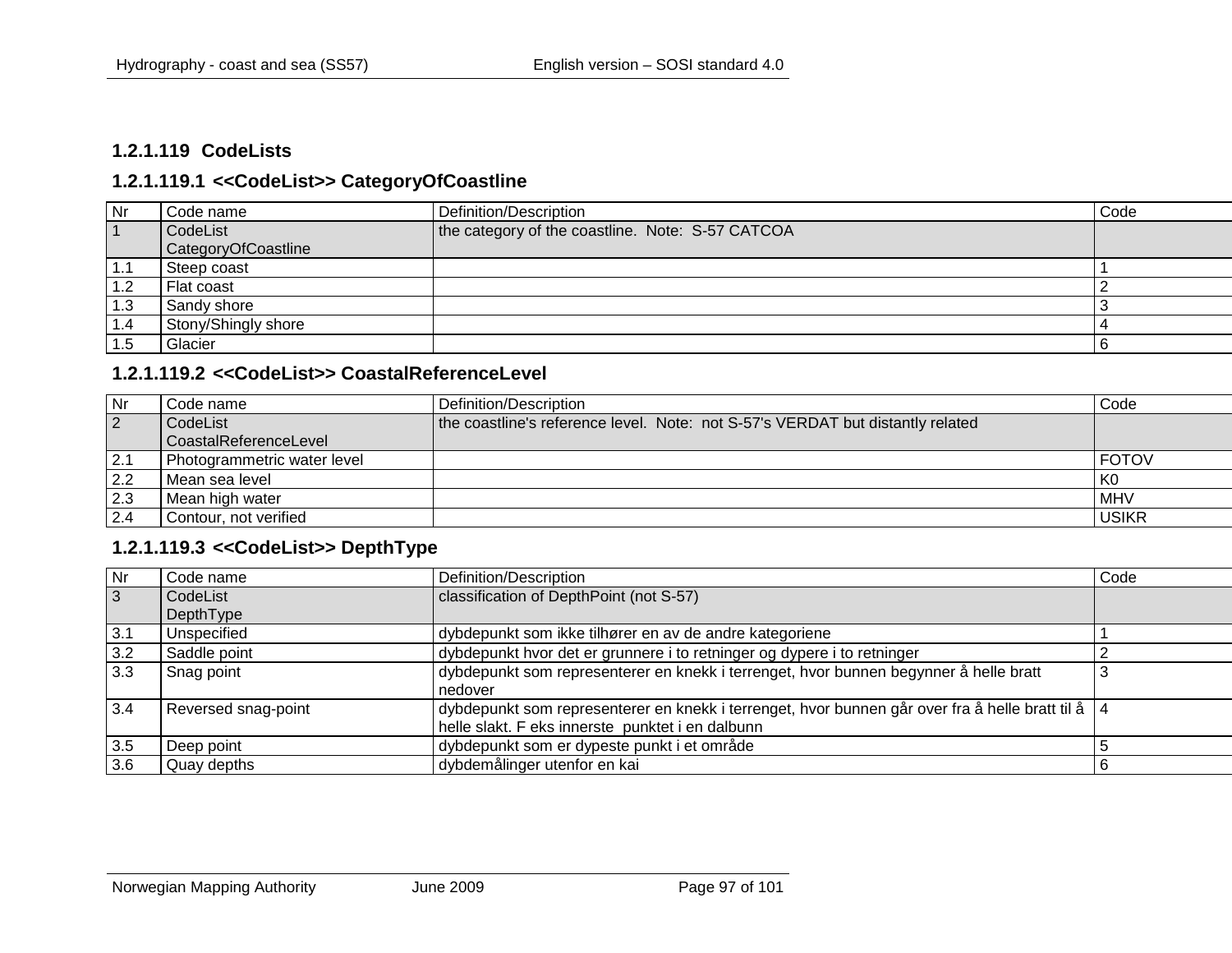# **1.2.1.119.4 <<CodeList>> CategoryOfShorelineConstruction**

| Nr             | Code name                                   | Definition/Description                                                                                                                                                    | Code |
|----------------|---------------------------------------------|---------------------------------------------------------------------------------------------------------------------------------------------------------------------------|------|
| $\overline{4}$ | CodeList<br>CategoryOfShorelineConstruction | the category of the usage of the shoreline construction. Note: S-57 CATSLC                                                                                                |      |
| 4.1            | <b>Breakwater</b>                           | konstruksjon som beskytter et kystområde-, havn/havnebasseng eller ankringsområde mot<br>bølger<br>Merknad: Til forskjell fra molo: ikke brukbar til fortøyning av båter. |      |
| 4.2            | Groyne                                      |                                                                                                                                                                           |      |
| 4.3            | Mole                                        | kunstig eller naturlig oppbygning som demper eller tilintetgjør bølgebevegelser i sjøen                                                                                   | 3    |
| 4.4            | Pier                                        |                                                                                                                                                                           | 4    |
| 4.5            | Promenade pier                              |                                                                                                                                                                           | 5    |
| 4.6            | Quay/Wharf/                                 |                                                                                                                                                                           | 6    |
| 4.7            | Seawall                                     |                                                                                                                                                                           |      |
| 4.8            | Dyke                                        |                                                                                                                                                                           | 8    |
| 4.9            | <b>Steps</b>                                |                                                                                                                                                                           |      |
| 4.10           | Ramp                                        |                                                                                                                                                                           | 12   |
| 4.11           | Slipway                                     |                                                                                                                                                                           | 13   |
| 4.12           | Building                                    |                                                                                                                                                                           | 50   |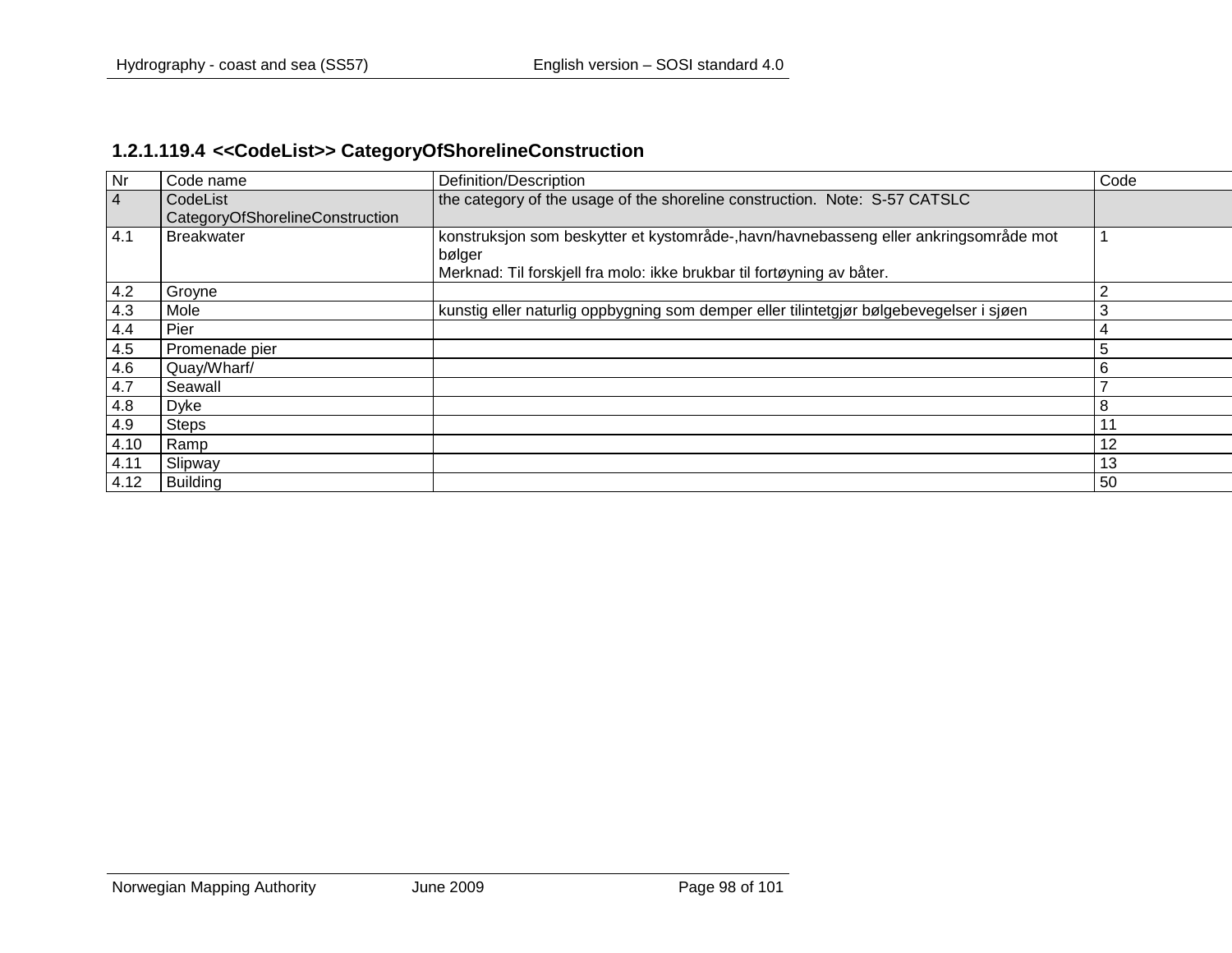### **Traffic sepertaion information**

## **1.2.1.120 TrafficSeparationLanePart**

| <b>No</b>    | Name/<br>Role name                                | Description                                                                                                                                                   | Obligation/<br>Condition | Maximum<br>Occurrenc<br>e | Type                                      | Constraint       |
|--------------|---------------------------------------------------|---------------------------------------------------------------------------------------------------------------------------------------------------------------|--------------------------|---------------------------|-------------------------------------------|------------------|
| $\mathbf{1}$ | Class<br>TrafficSeparation<br>LanePart            | part of traffic separation<br>system, wherein the<br>direction of traffic is the<br>same                                                                      |                          |                           |                                           |                  |
| 1.1          | extent                                            | area over which an object<br>extends                                                                                                                          | 1                        | 1                         | SurfaceWithQu<br>ality                    |                  |
| 1.2          | position                                          | location where the object<br>exists                                                                                                                           | 1                        | 1                         | PointWithQuali<br>tv                      |                  |
| 1.3          | directionalVector                                 | line segment with length<br>and orientation. Note:<br>from SOSI 4.0 chapter<br>about General Types,<br>slightly related to S-57<br><b>ORIENT: Orientation</b> | $\overline{0}$           | 1                         | DirectionVecto                            |                  |
| 1.4          | restriction                                       | limitations on traffic or use<br>of maritime areas. Note:<br>S-57 RESTRN                                                                                      | $\mathbf 0$              | 1                         | Restriction                               |                  |
| 1.5          | Role<br>trafficSeparation<br>Line                 |                                                                                                                                                               | 1                        | 1                         | TrafficSeparati<br>onLine                 | Aggregrati<br>on |
| 1.6          | Role<br>boundaryTrafficS<br>eparationLanePa<br>rt |                                                                                                                                                               | 0                        | N                         | TrafficSeparati<br>onLanePartBo<br>undary | Aggregrati<br>on |

## **1.2.1.121 TrafficSeparationLine**

| No. | Name/<br>Role name                                 | Description                                          | Obligation/<br>Condition | Maximum<br>Occurrenc | <b>Type</b>                   | Constraint |
|-----|----------------------------------------------------|------------------------------------------------------|--------------------------|----------------------|-------------------------------|------------|
|     |                                                    |                                                      |                          | е                    |                               |            |
| 2   | <b>Class</b><br>TrafficSeparation<br>Line          | line which separates traffic<br>(Cf. INT 1 IM 12)    |                          |                      |                               |            |
| 2.1 | centerline                                         | course followed by the<br>central part of the object |                          |                      | <b>CurveWithQual</b><br>itv   |            |
| 2.2 | Role<br>(unnamed)<br>TrafficSeparation<br>LanePart |                                                      |                          |                      | TrafficSeparati<br>onLanePart |            |

## **1.2.1.122 RecommendedTrafficDirection**

| No | Name/          | Description                              | Obligation/   Maximum | Type | Constraint |
|----|----------------|------------------------------------------|-----------------------|------|------------|
|    | Role name      |                                          | Condition   Occurrenc |      |            |
|    |                |                                          |                       |      |            |
| 3  | Class          | recommended direction of                 |                       |      |            |
|    |                | Recommended Tr   traffic between traffic |                       |      |            |
|    | afficDirection | separation systems (Cf.                  |                       |      |            |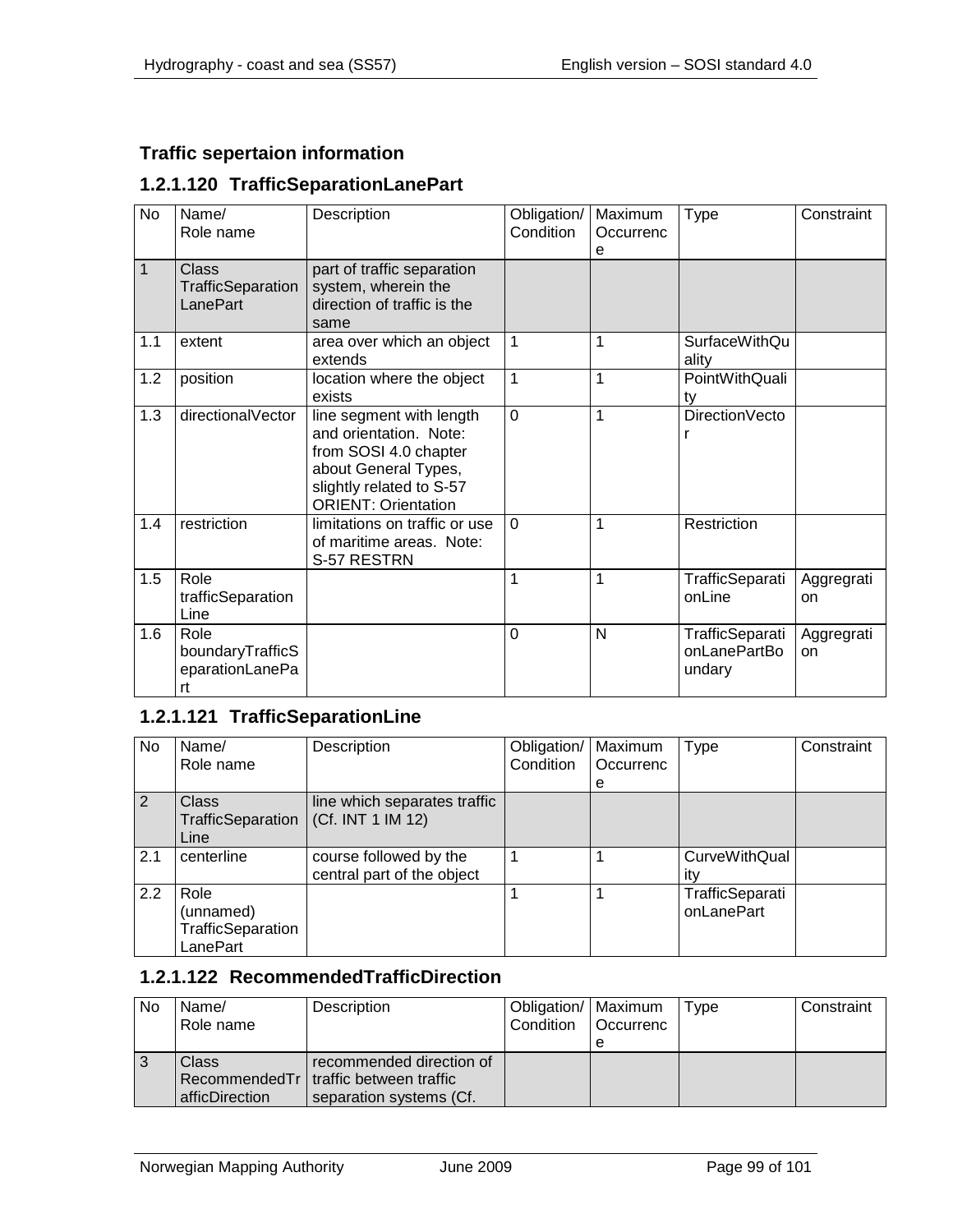|      |                 | INT 1, IM26.1)            |  |                 |  |
|------|-----------------|---------------------------|--|-----------------|--|
| 13.1 | position        | location where the object |  | PointWithQuali  |  |
|      |                 | exists                    |  |                 |  |
| 3.2  | directionVector | line segment with length  |  | Direction Vecto |  |
|      |                 | and orientation           |  |                 |  |

## **1.2.1.123 TrafficSeparationLanePartBoundary**

| <b>No</b>      | Name/<br>Role name                                 | Description                                                                                                          | Obligation/<br>Condition | Maximum<br>Occurrenc<br>e | Type                          | Constraint |
|----------------|----------------------------------------------------|----------------------------------------------------------------------------------------------------------------------|--------------------------|---------------------------|-------------------------------|------------|
| $\overline{4}$ | Class<br>TrafficSeparation<br>LanePartBounda<br>ry | delimitation of that part of<br>the traffic separation<br>system, wherein the<br>direction of traffic is the<br>same |                          |                           |                               |            |
| 4.1            | border                                             | course following the<br>transition between<br>different real world<br>phenomena                                      | 1                        | 1                         | <b>CurveWithQual</b><br>ity   |            |
| 4.2            | Role<br>(unnamed)<br>TrafficSeparation<br>LanePart |                                                                                                                      | 1                        | 1                         | TrafficSeparati<br>onLanePart |            |

### **1.2.1.124 Association TrafficSeparationLanePart-TrafficSeparationLine**

| No  | Name/<br>Role name                                                         | Description | Obligation/<br>Condition | Maximum<br>Occurrenc<br>е | <b>Type</b>                   | Constraint      |
|-----|----------------------------------------------------------------------------|-------------|--------------------------|---------------------------|-------------------------------|-----------------|
| 5   | Association<br>TrafficSeparation<br>LanePart-<br>TrafficSeparation<br>Line |             |                          |                           |                               |                 |
| 5.1 | Role<br>trafficSeparation<br>Line                                          |             | 1                        | 1                         | TrafficSeparati<br>onLine     | Aggregatio<br>n |
| 5.2 | Role<br>(unnamed)<br>TrafficSeparation<br>LanePart                         |             | 1                        | 1                         | TrafficSeparati<br>onLanePart |                 |

### **1.2.1.125 Association <<Topo>> TrafficSeparationLanePart-TrafficSeparationLanePartBoundary**

| No  | Name/<br>Role name                                                                         | Description | Obligation/   Maximum<br>Condition | Occurrenc<br>е | <b>Type</b>                     | Constraint      |
|-----|--------------------------------------------------------------------------------------------|-------------|------------------------------------|----------------|---------------------------------|-----------------|
| 6   | Association<br>TrafficSeparation<br>LanePart-<br>TrafficSeparation<br>LanePartBounda<br>rv |             |                                    |                |                                 |                 |
| 6.1 | Role<br>boundaryTrafficS                                                                   |             |                                    | N              | TrafficSeparati<br>onLanePartBo | Aggregatio<br>n |